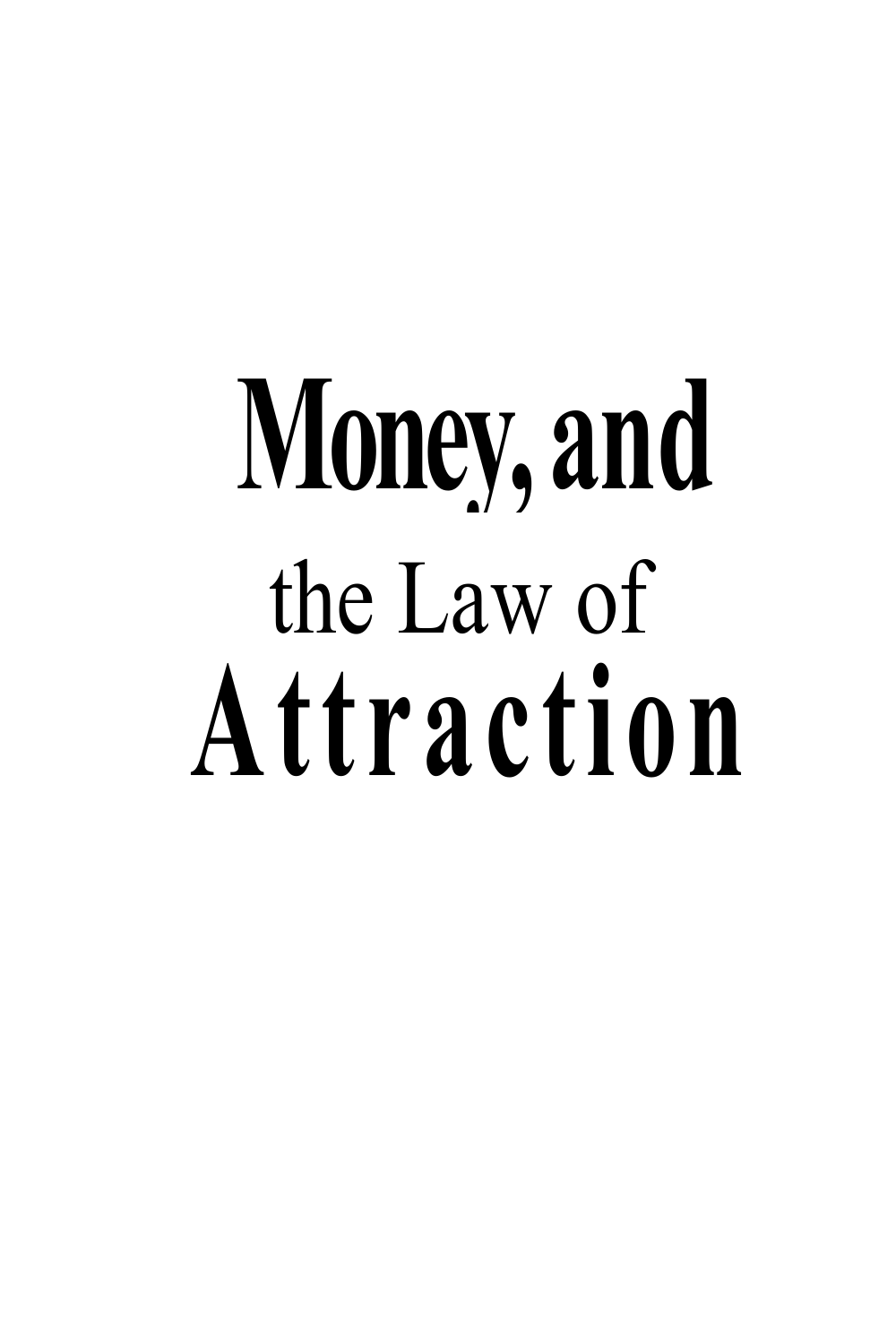## Other Hay House Titles by Esther and Jerry Hicks (The Teachings of Abraham® )

#### **Books, Calendar, and Card Decks**

*The Law of Attraction* (also available in Spanish) *The Amazing Power of Deliberate Intent* (also available in Spanish) *Ask and It Is Given* (also available in Spanish) *Ask and It Is Given Cards Ask and It Is Given Perpetual Flip Calendar The Astonishing Power of Emotions* (available in Spanish in 2009) *The Law of Attraction Cards Manifest Your Desires Relationships, and the Law of Attraction* (book; 5-CD set—both available June 2009) *Sara, Book 1: Sara Learns the Secret about the Law of Attraction Sara, Book 2: Solomon's Fine Featherless Friends Sara, Book 3: A Talking Owl Is Worth a Thousand Words! Spirituality, and the Law of Attraction* (book; 5-CD set—both available September 2010) *The Teachings of Abraham Well-Being Cards*

#### **Additional CD Programs**

*The Teachings of Abraham Master Course Audio* (11-CD set) *The Law of Attraction* (4-CD set) *The Law of Attraction in Action* (2-DVD set) *The Amazing Power of Deliberate Intent* (Parts I and II: two 4-CD sets) *Ask and It Is Given* (Parts I and II: two 4-CD sets) *The Astonishing Power of Emotions* (8-CD set) *Sara, Books 1, 2, 3* (unabridged audio books; 3-CD sets)

#### **DVD Programs**

*The Law of Attraction in Action, Episodes I, II, III, I V, V, VI* (2-DVD sets) *The Teachings of Abraham Master Course Video* (5-DVD set) *The Secret Behind "The Secret"?* (Abraham) (2-DVD set)

> Please visit Hay House USA: **[www.hayhouse.com](http://www.hayhouse.com�/)®** Hay House Australia: **www.hayhouse.com.au** Hay House UK: **[www.hayhouse.co.uk](http://www.hayhouse.com.au/)** Hay House South Africa: **[www.hayhouse.co.za](http://www.hayhouse.co.za/)** Hay House India: **[www.hayhouse.co.in](http://www.hayhouse.co.in/)**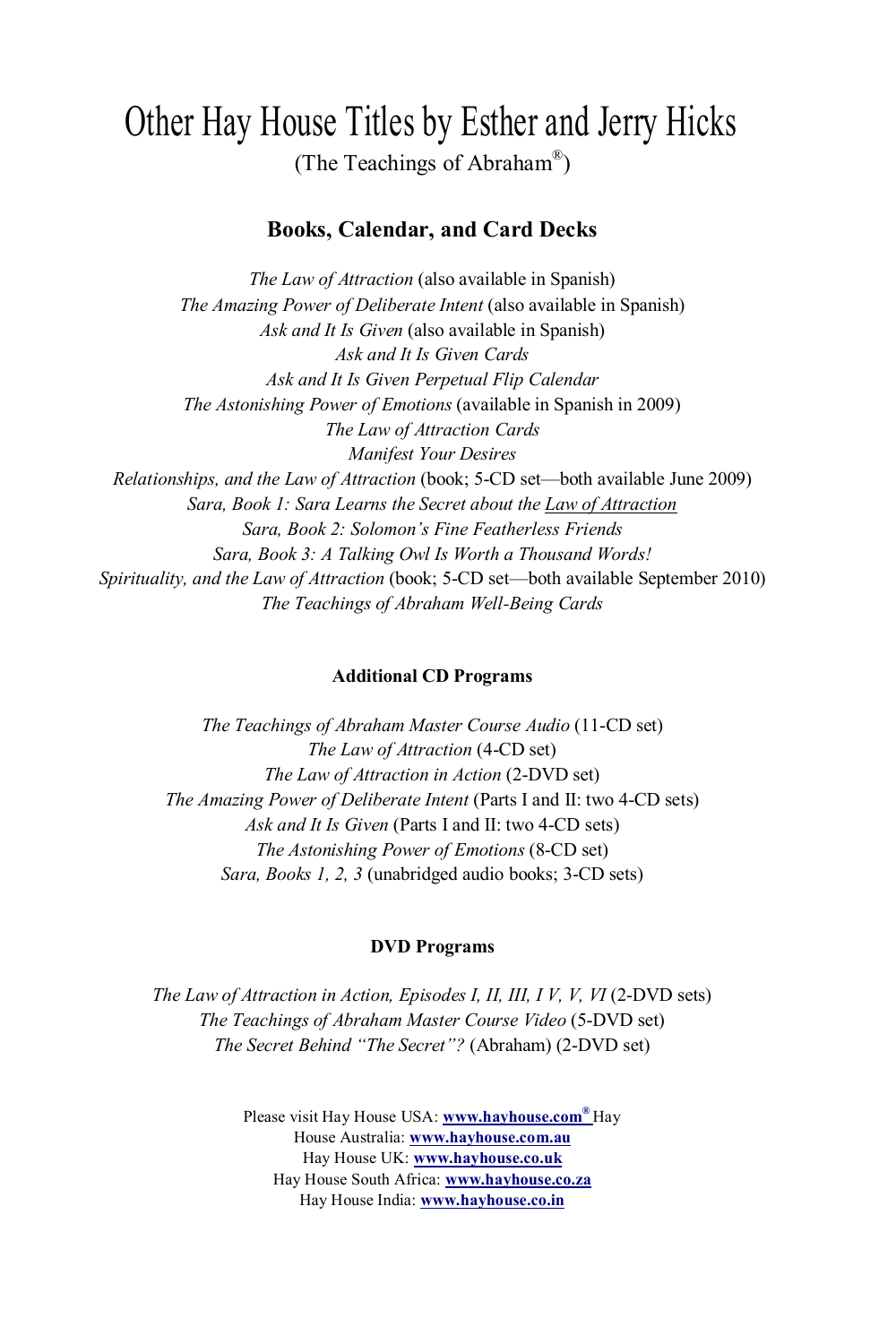



# **Money, and the Law of Attraction**

## Learning to attract Wealth, Health, and Happiness

## Esther and Jerry Hicks

(The Teachings of Abraham®)







**HAY HOUSE, INC.** Carlsbad, California • New York City London • Sydney • Johannesburg Vancouver • Hong Kong • New Delhi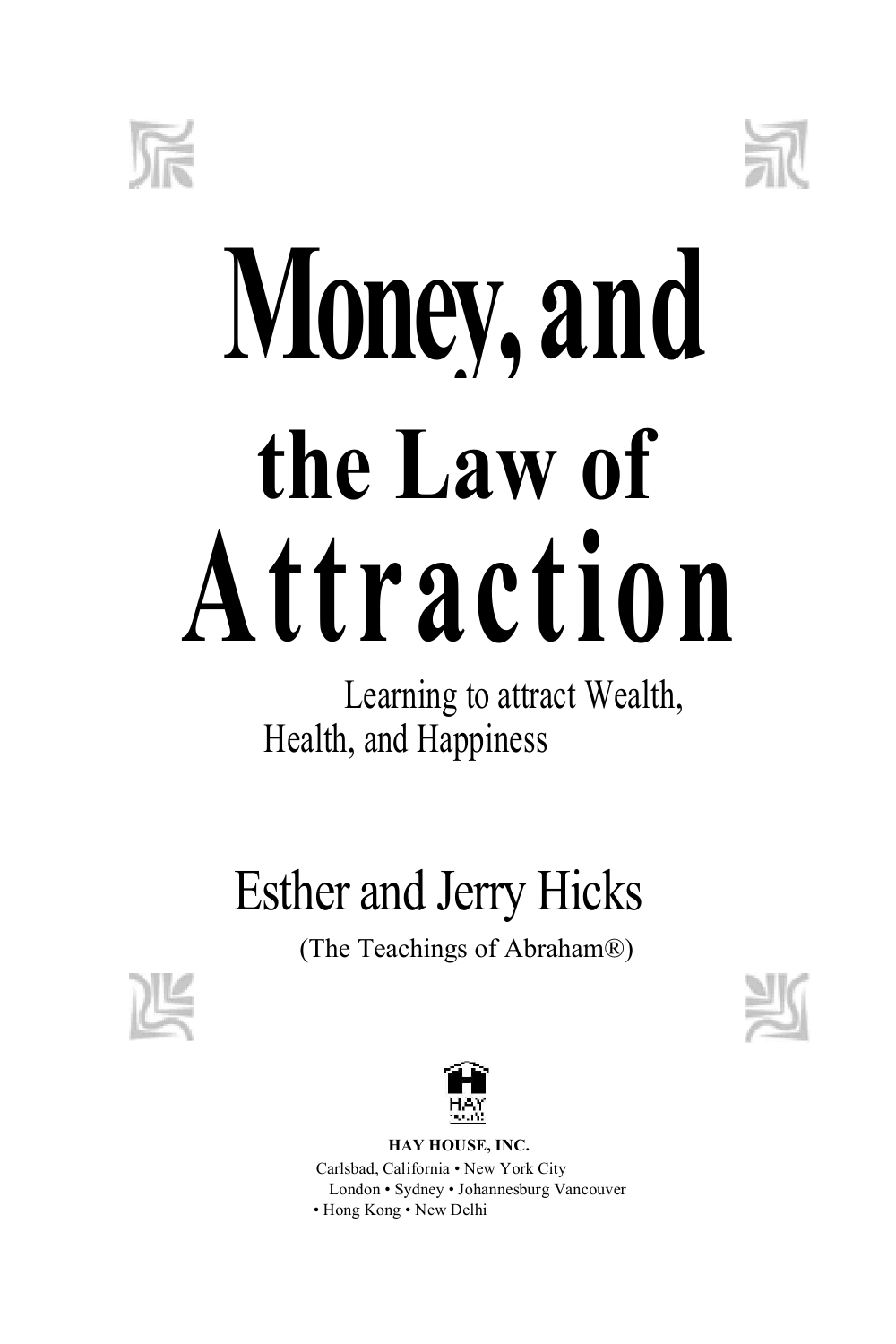Copyright © 2008 by Esther and Jerry Hicks

*Published and distributed in the United States by:* Hay House, Inc.: [www.hayhouse.](http://www.hayhouse/) com • *Published and distributed in Australia by:* Hay House Australia Pty. Ltd.: www.hayhouse.com.au • *Published and distributed in the United Kingdom by:* Hay House UK, Ltd.: [www.hayhou](http://www.hayhouse.com.au/)se.co.uk • *Published and distributed in the Republic of South Africa by:* Hay [House SA \(Pty\), Ltd.:](http://www.hayhouse.co.uk/) www.hayhouse.co.za • *Distributed in Canada by:* Raincoast: www.raincoast.com • *Publi[shed in India b](http://www.hayhouse.co.za/)y:* Hay House Publishers India: [www.hayhouse.co.i](http://www.raincoast.com/)[n](http://www.hayhouse.co.in/)

*Editorial supervision:* Jill Kramer • *Design:* Tricia Breidenthal *Indexer:* Richard Comfort: **[www.comfortindexing.com](http://www.comfortindexing.com/)**

All rights reserved. No part of this book may be reproduced by any mechanical, photographic, or electronic process, or in the form of a phonographic recording; nor may it be stored in a retrieval system, transmitted, or otherwise be copied for public or private use—other than for "fair use" as brief quotations embodied in articles and reviews—without prior written permission of the publisher.

The authors of this book do not dispense medical advice or prescribe the use of any technique as a form of treatment for physical, emotional, or medical problems without the advice of a physician, either directly or indirectly. The intent of the authors is only to offer information of a general nature to help you in your quest for emotional and spiritual wellbeing. In the event you use any of the information in this book for yourself, which is your constitutional right, the authors and the publisher assume no responsibility for your actions.

#### **Library of Congress Cataloging-in-Publication Data**

Hicks, Esther.

Money, and the law of attraction : learning to attract wealth, health, and happiness / Esther and Jerry Hicks (The Teachings of Abraham ). p. cm. Includes index. ISBN-13: 978-1-4019-1881-1 (tradepaper) ISBN-13: 978-1-4019-1874-3 (hardcover) 1. Success. 2. New Thought. 3. Money. 4. Health. 5. Well-being. I. Hicks, Jerry. II. Title. BF637.S8H475 2008 133.9'3--dc22

2008003081

**Hardcover ISBN:** 978-1-4019-1874-3 **Tradepaper ISBN:** 978-1-4019-1881-1

11 10 09 08 4 3 2 1 1st edition, August 2008

Printed in the United States of America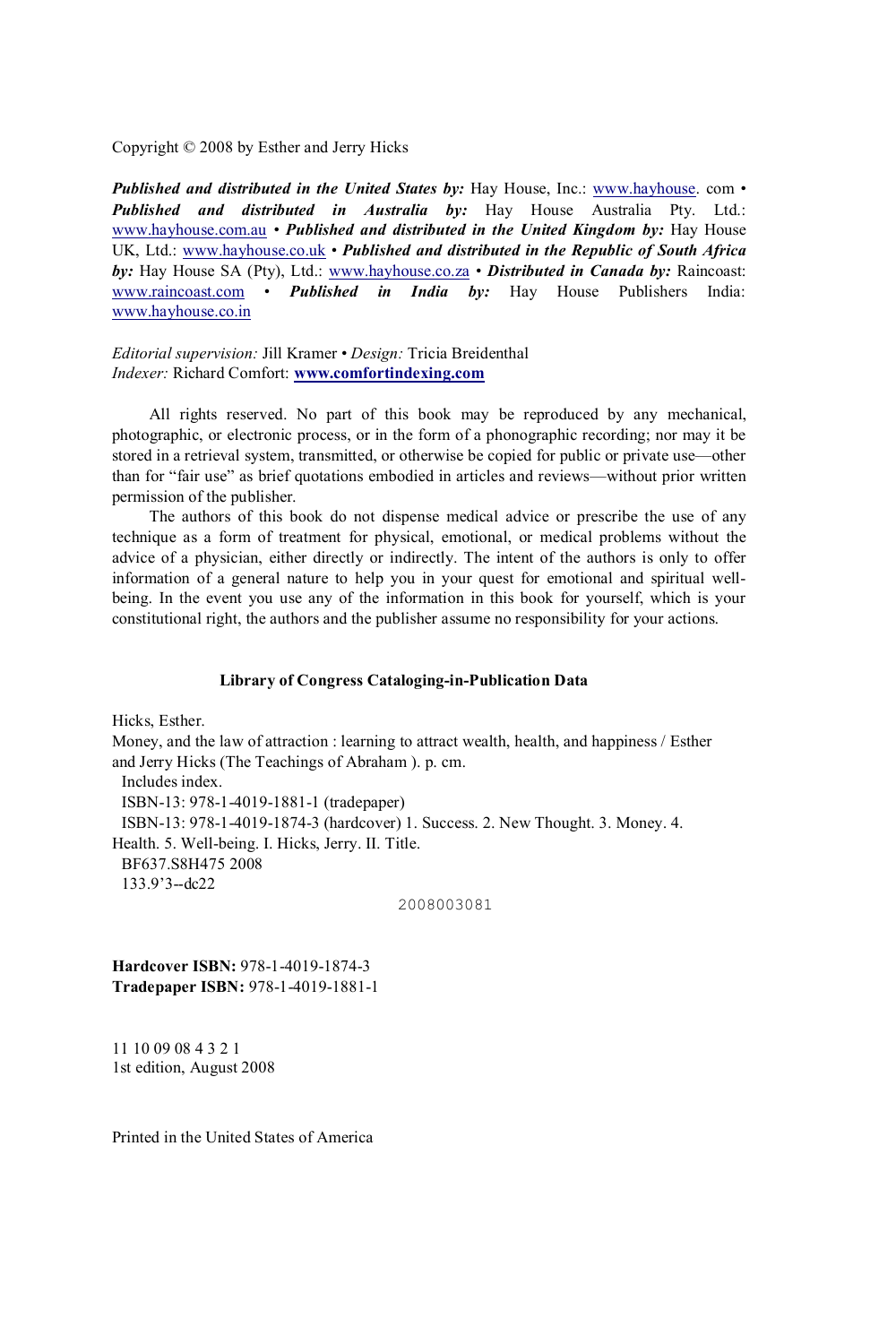*We have had the pleasure of meeting with some of the Most infuential people of our time, and we know of no one person who is more of a fountainhead for the outpouring of positive upliftment than Louise Hay (Lulu), the founder of Hay House—for guided by Lulu's vision, Hay House, Inc., has now become the world's largest disseminator of spiritual and self-improvement materials.*

*And so, to Louise Hay—and to each person she has attracted to her vision—we lovingly and with much appreciation dedicate this book.*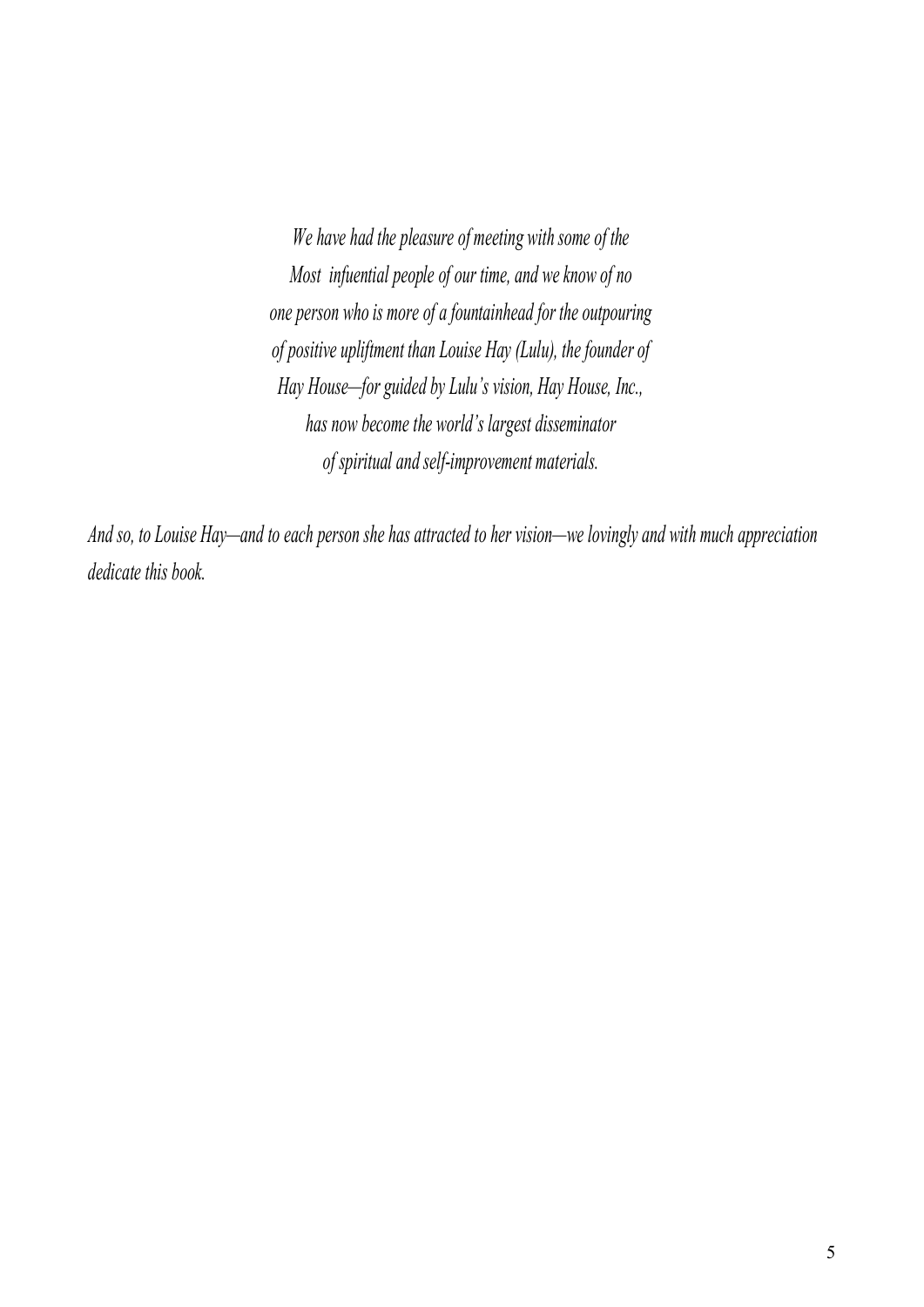## Contents

|--|

## **[PART I: Pivoting and the Book of Positive Aspects](#page-16-0)**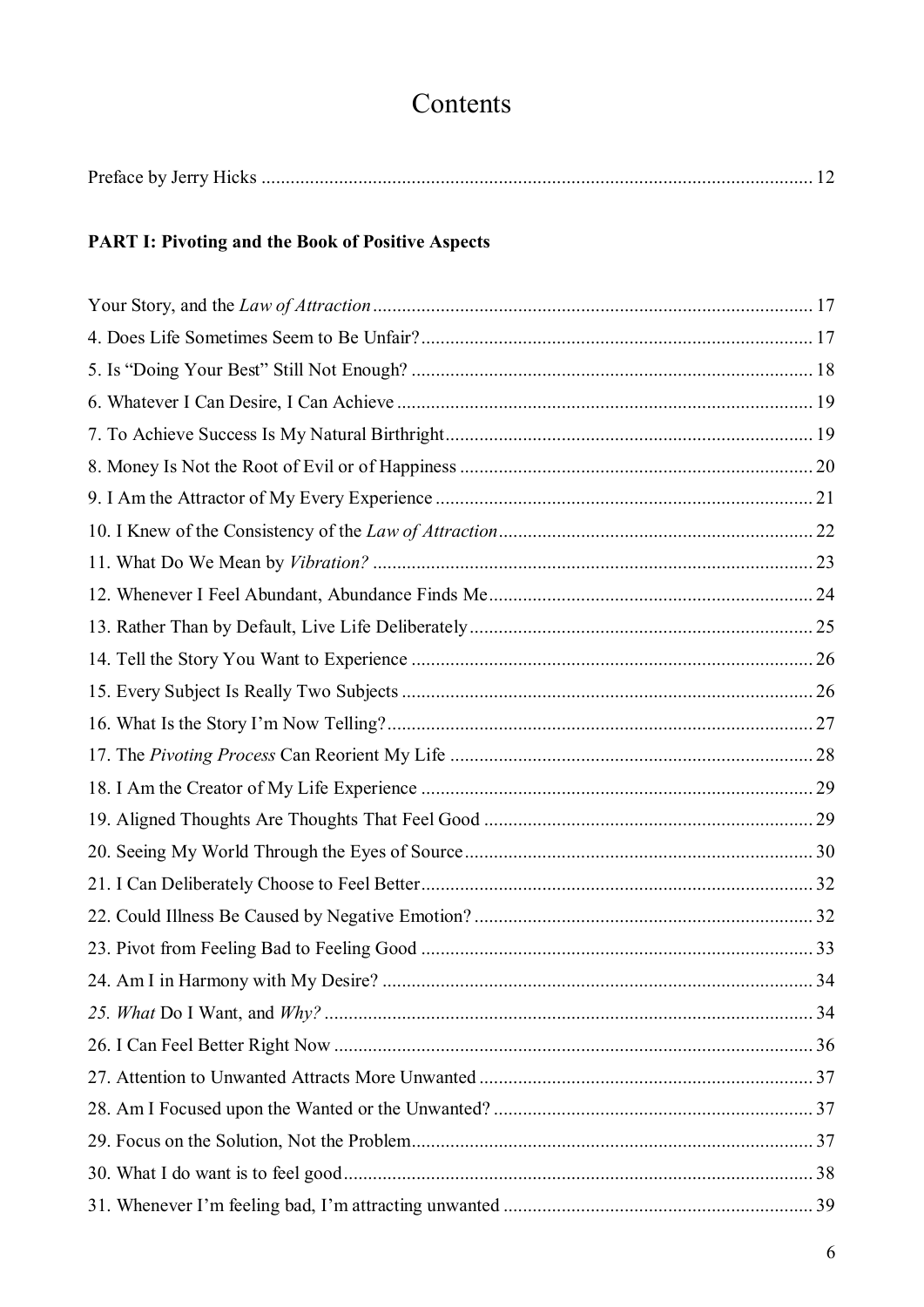## **Part II: Attracting Money And Manifesting Abundance**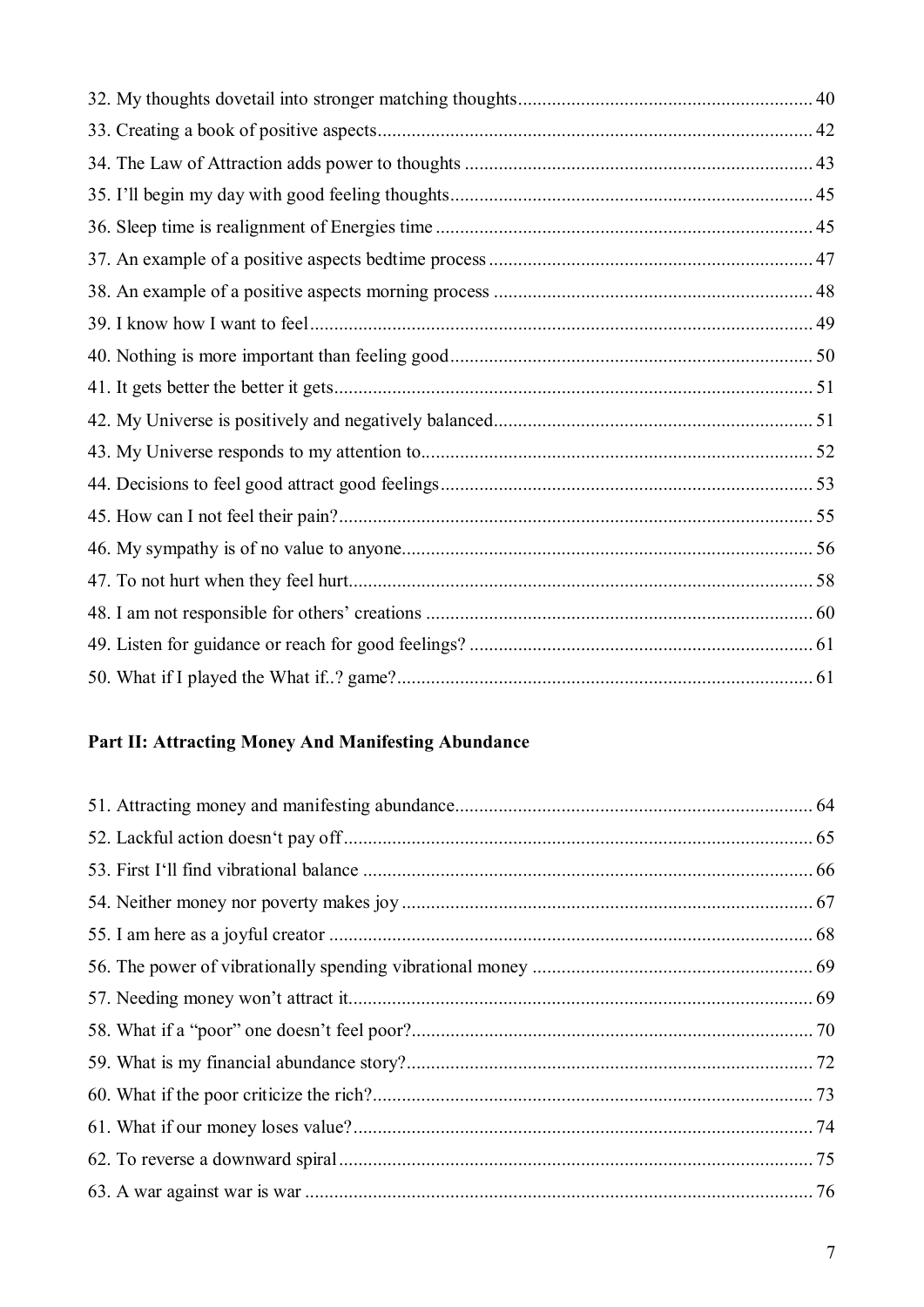## **Part III: Maintaining My Physical Well-Being**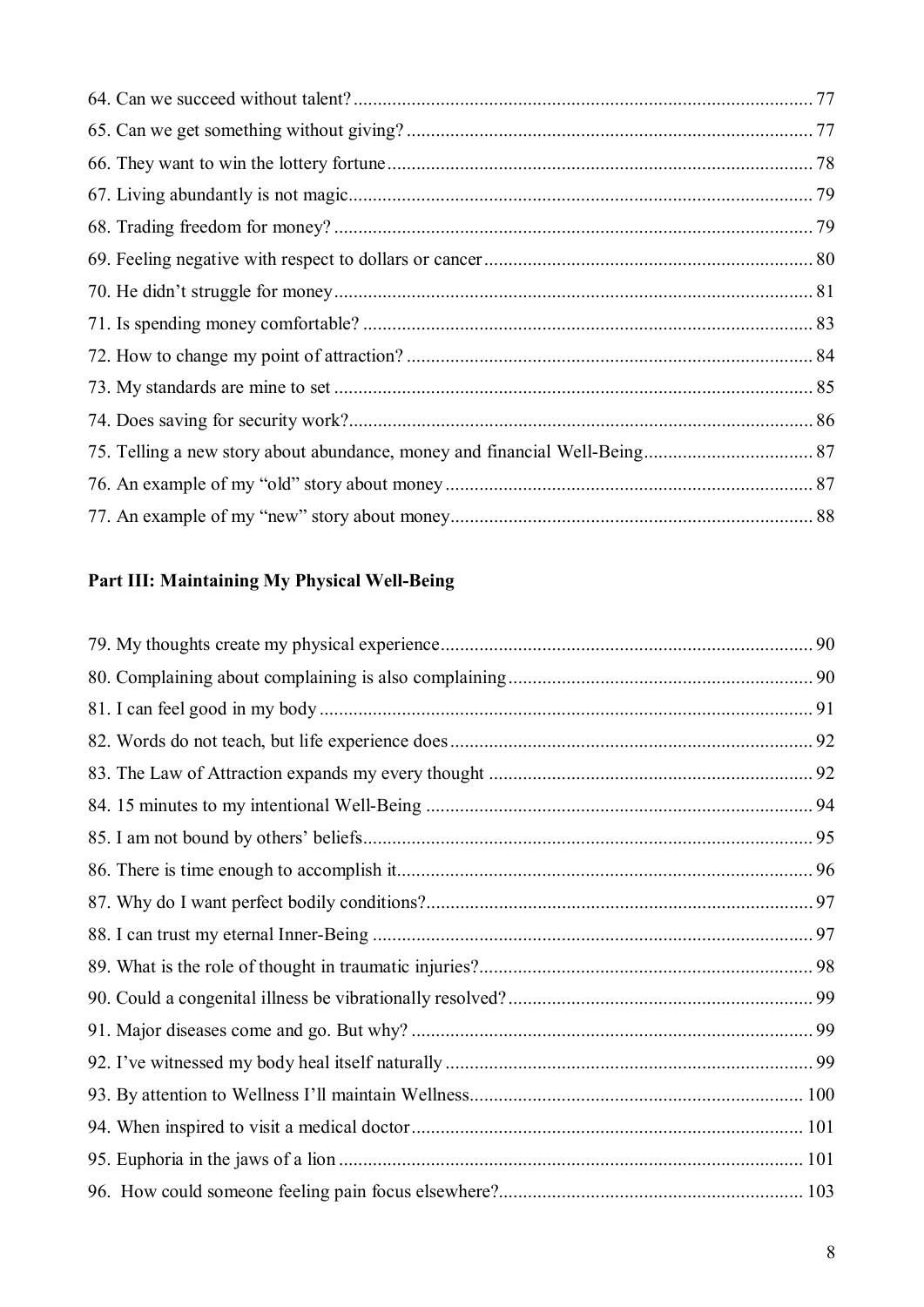### **Part IV: Perspectives Of Health, Weight, And Mind**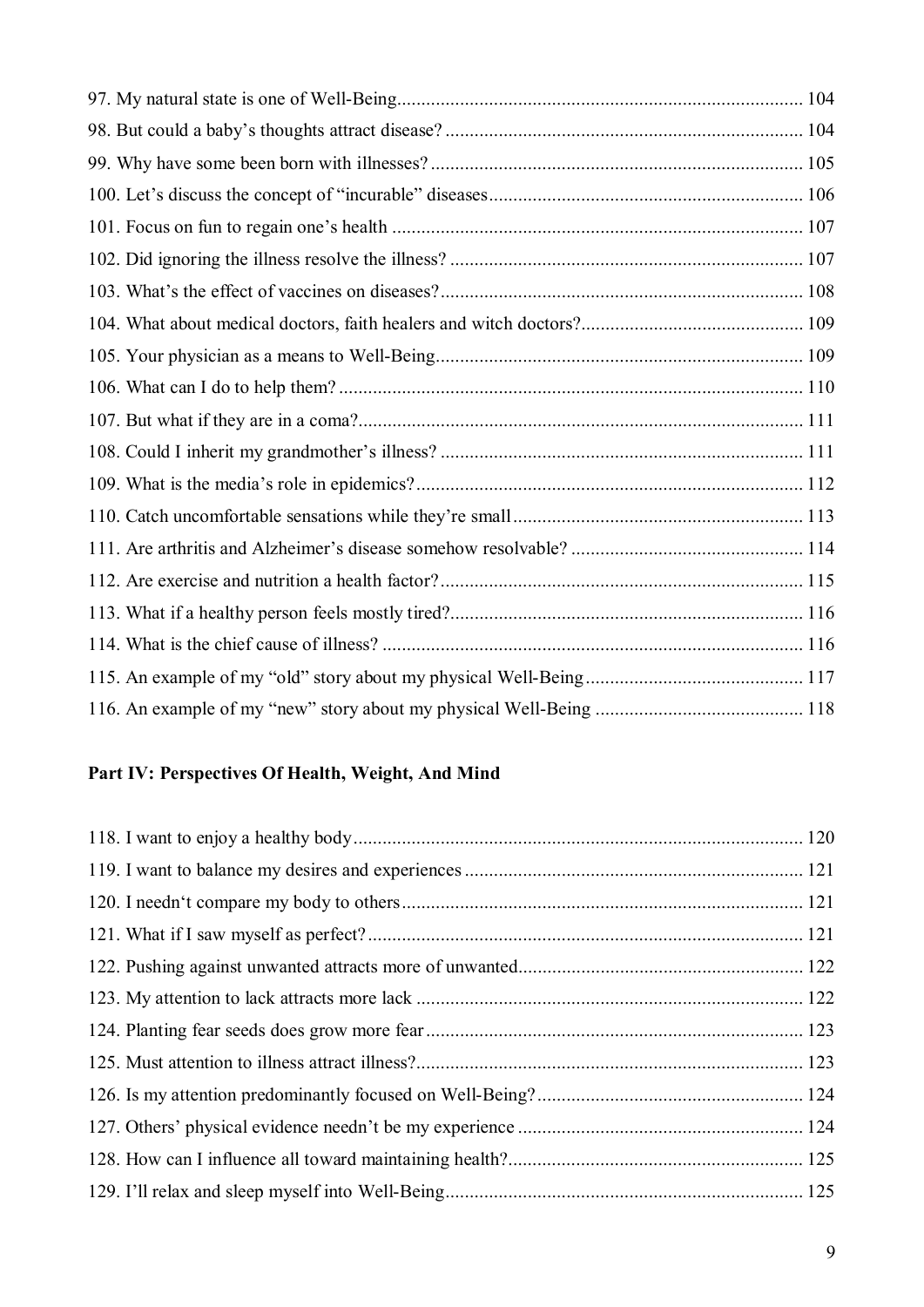### Part V: Careers, As Profitable Sources Of Pleasure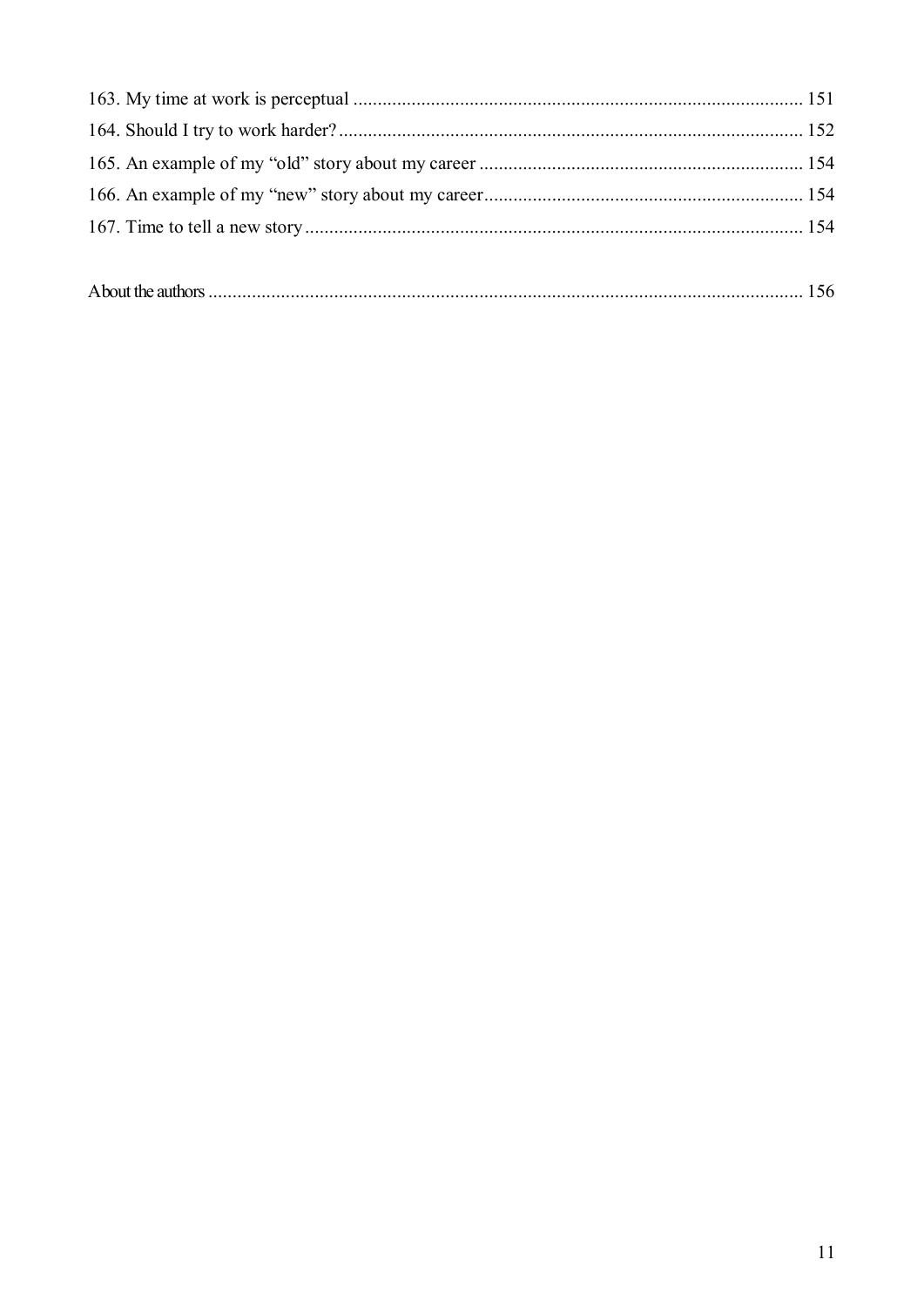## **Preface**

## <span id="page-11-0"></span>by Jerry Hicks

What do you believe attracted you to this book? Why do you suppose you're reading these words? Which part of the title got your attention? Was it *Money? Health? Happiness? Learning to Attract?* Or was it the *Law of Attraction* perhaps?

Whatever the obvious reason may have been for your attention to this book, the information contained here has come to you in answer to something for which you have been somehow asking.

What is this book about? It teaches that life is supposed to feel good and that our overall Well-Being is what is natural. It teaches that no matter how good your life is now, it can always get better, and that the choice and the power to improve your life experience is within your personal control. And it offers practical philosophical tools that—when put into consistent use—will enable you to allow yourself to experience more of the wealth, health, and happiness that is your natural birthright. (And I know, because it keeps happening to me. As I move forward from each desireclarifying experience of contrast to a new desire and then to a new manifestation —my life overall gets better and better.)

Life is good! It is New Year's Day of 2008, and I'm beginning this Preface while seated at the dining-room table of our new Del Mar, California, "haven."

From the time Esther and I were married (1980), we've been making it a point to visit this "Garden of Eden" area as often as has been practical. And now, after all those years as appreciative San Diego visitors, we will be actually living here as appreciative part-time residents.

And what's not to appreciate? There was our friend who led us to fnd the property. (We told him we were looking for a piece of property near Del Mar where we could park our 45-foot tour bus.) There were the landscape architects, engineers, designers, carpenters, electricians, plumbers, tile roofers, and copper gut-terers. There were those talented, skilled tradespeople: tile layers; stuccoers; painters; and fence, gate, and ironworks creators. There were foor installers and custom-lift, slide-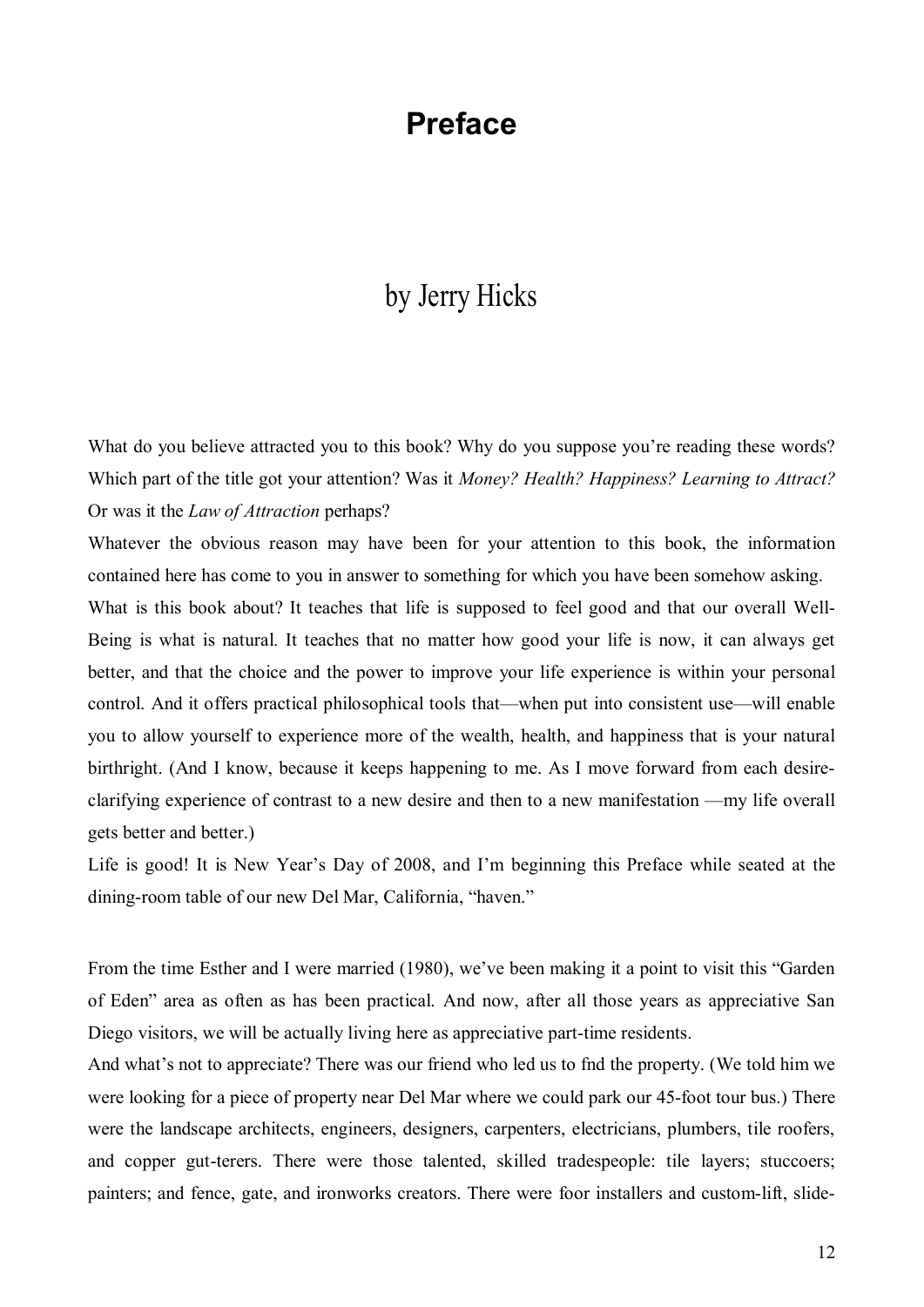doors, arched-wooden-windows-and-doors, and stained-glass-window folks. There were the "high end" high-tech people who installed the Lutron master-controlled lighting system, the audio/video/computer networking system, the new Trane multiple-zone master-controlled (silent) air-conditioning system, and the Snaidero/Miele/Bosch/Viking kitchen and laundry equipment. There were those who placed our new furniture, and placed it again, and again—as we discovered what felt best. There were those teams of hardworking diggers, trenchers, haulers, cement pourers, stoneworkers, and transplanters of full-grown trees. . . . And then there were the thousands of people who had a hand in—and also earned money from—the invention, creation, and distribution of the thousands of products involved. . . . Well, that's a lot to appreciate.

And that was just the tip of the iceberg of what's to appreciate. There was the discovery of a new "favorite" restaurant—and owners and staff—only a couple of minutes away, and then there were those incredibly delightful eclectic, positive neighbors who welcomed us here in a style that we have never previously experienced.

There's more, too. There's the breathtaking view to the south into the primitive Torrey Pines State Reserve, across the Carmel Valley Creek and waterbird sanctuary and the lagoon, and down into the crashing, foaming waves of the Pacifc Ocean as it untiringly washes up onto Torrey Pines Beach. Yes. Life is good!

(Esther and I just fnished a brief walk on the beach, and we're now settling down for the evening to put some fnishing touches on Abraham's newest book—*Money, and the Law of Attraction: Learning to Attract Wealth, Health, and Happiness.*)

It was over 40 years ago, while performing a series of concerts in colleges across the nation, that I "accidentally" noticed a book lying on a coffee table in a motel in a small town in Montana. That book, Napoleon Hill's *Think and Grow Rich,* changed my beliefs about money so dramatically that my use of its principles attracted fnancial success to me in a way I hadn't previously imagined.

Thinking or growing rich hadn't been something I had much interest in. But shortly before discovering that book, I *had* decided that I wanted to modify the way I earned money—and increase the amount I received. And so, it turned out that my attraction to Hill's book was a direct answer to what I had been "asking" for.

Soon after encountering *Think and Grow Rich* in that Montana motel, I met a man in a motel in Minnesota who offered me a business opportunity that was so compatible with Hill's teachings that for nine joyous years I focused my attention on building that business. During those nine years, the business grew into a multimillion-dollar international enterprise. And in that relatively short time, my fnances grew from just getting by (which was all I'd previously really wanted) to reaching all of my newly inspired fnancial goals.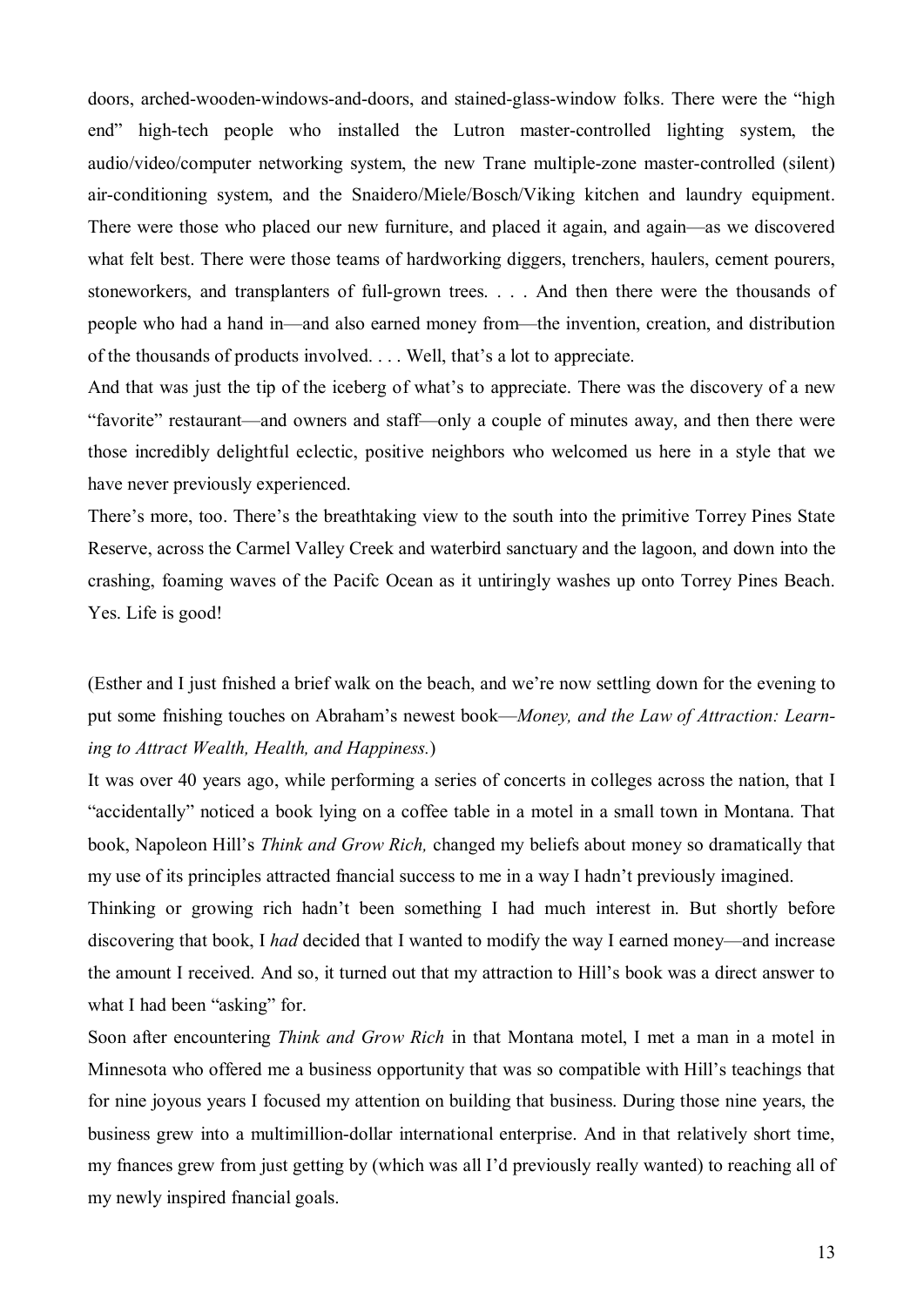What I learned from Hill's book worked so grandly for me that I began using that work as a "textbook" to share his success principles with my business associates. But, looking back, even though the teachings had worked extremely well for me, I became aware that only a couple of my associates had received the huge fnancial success that I had wanted all of them to have. And so, I began to search for another level of answers that might be more effective for a broader range of people.

As a result of my personal *Think and Grow Rich* experience, I became convinced that the achievement of success was something that could be *learned.* We didn't have to be born into a family who had already discovered how to make money. We didn't have to get good grades in school or know the right people or live in the right country or be the right size, color, gender, religion, and so on. . . . We simply had to learn a few simple principles and then consistently put them into practice.

However, not everyone gets the same message from the same words—or the same results from the same books. And so, as soon as I began "asking" for more understanding, Richard Bach's enlightening book *Illusions* happened to come into my awareness. And although *Illusions* brought me to one of the most thrilling "Aha!" days of my life and brought some concepts that began to open my mind for the phenomenon that I was about to experience, it contained no additional principles that I could consciously utilize in my business.

The next "accidental" discovery of an ultimately valuable book for me came while I was just killing some time in a Phoenix library. I wasn't "looking for" anything, but I happened to notice a book, high on a shelf, entitled *Seth Speaks,* by Jane Roberts and Robert F. Butts. Seth, "a Non-Physical Entity," had "dictated" through Jane a series of books, and I read them all. And as strange as that form of communication may have seemed to most (Esther was extremely uncomfortable with it at frst), I had always tended to judge the trees by their fruits. And so, I looked beyond the "strange" aspects and focused on what to me were the positive, practical parts of the Seth material that I felt I could utilize to help others improve their life experience.

Seth had a different perspective on life than what I had heard previously expressed, and I was particularly interested in two of Seth's terms: "You Create Your Own Reality" and "Your Point of Power Is in the Present." Although as much as I read, I never felt that I truly understood those principles, I somehow knew that there were, within them, answers to my questions. However, Jane was no longer in physical form, so "Seth" was unavailable for any further clarifcation.

Through a series of fortuitous events—in a manner similar to the Seth-and-Jane experiences— Esther, my wife, began receiving the material that is now known as the *Teachings of Abraham*® . (Should you like to hear one of the original recordings detailing our introduction to Abraham, you can fnd our free *Introduction to Abraham* recording as a 70-minute download at our Website: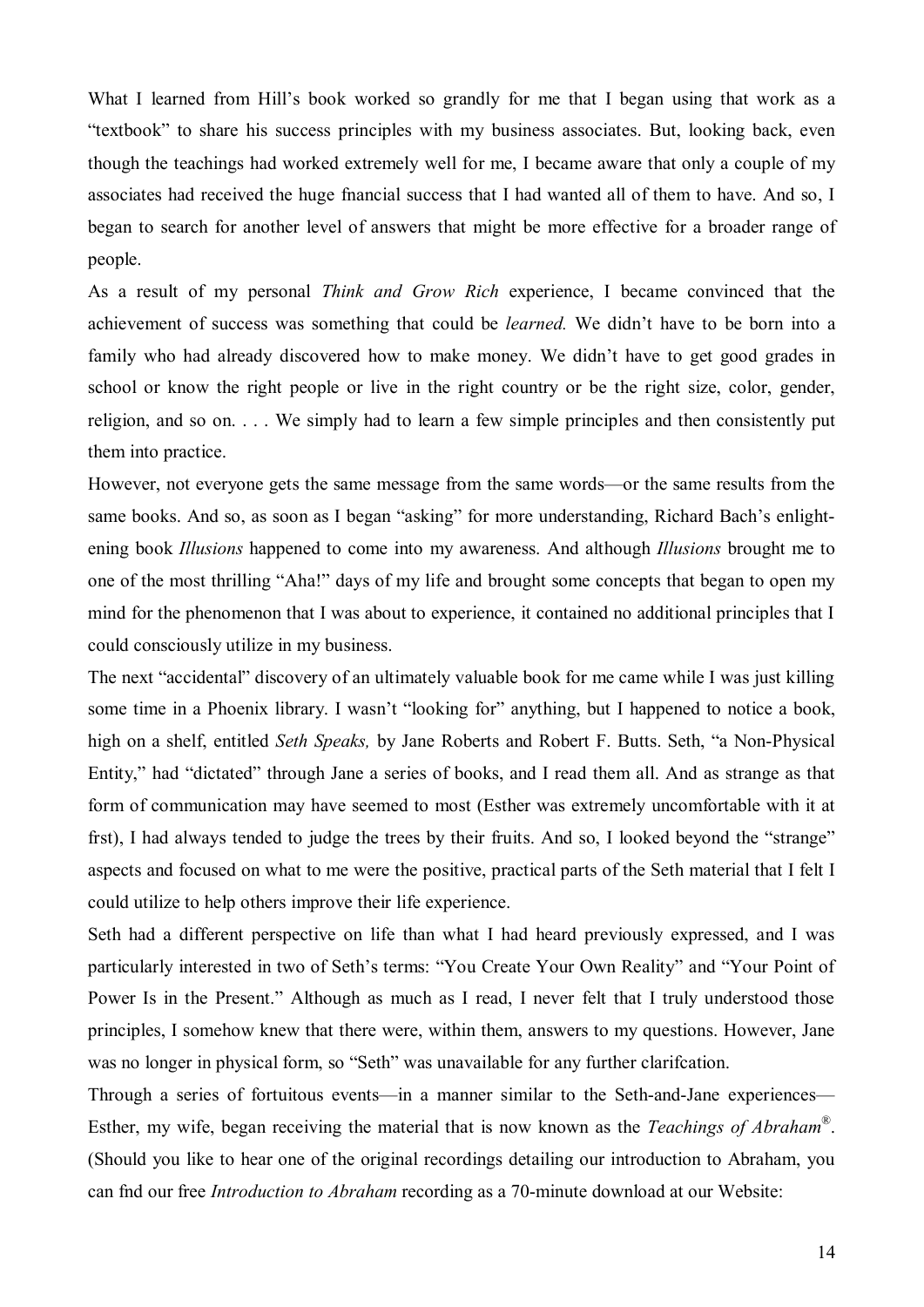#### **www. abraham-hicks.com**, or from our offce as a free CD.)

In 1985 when this phenomenon began with Esther, I could sense that this would bring the answers to my desire to better understand the *Laws of the Universe* and how we might be able to naturally, deliberately work in harmony with them in order to ful-fll our purpose for being in physical form. And so, about 20 years ago, I sat with Esther and a small cassette tape recorder and plied Abraham with hundreds of questions on primarily 20 different subjects, mostly regarding practical spirituality. And then, as other people began hearing about Abraham and wanting to interact with us, we produced those 20 recordings and published them as two special-subjects albums.

Over the course of two decades, millions of people have become aware of the Teachings of Abraham as a result of our many books, tapes, CDs, videos, DVDs, group workshops, and radio and television appearances. Also, other best-selling authors soon began to use Abraham's teachings in their books and radio, television, and workshop appearances . . . and then, about two years ago, an Australian television producer approached us requesting permission to build a TV series around our work with Abraham. She joined us with her flm crew on one of our Alaskan cruises, flmed the show, and then went in search of other students of our teachings whom she could incorporate into the (pilot) flm—and the rest is (as they say) history.

The producer called her movie *The Secret,* and it featured the basic tenet of the Teachings of Abraham: the *Law of Attraction.* And although it wasn't picked up by the Australian network (Nine) as a series, the documentary went straight to the DVD format and was transcribed into a book . . . and now because of *The Secret,* the concept of the *Law of Attraction* has reached many more millions of people who have been asking for a better-feeling life.

This book has evolved from the transcription of fve of our original recordings from over 20 years ago. This is the frst time these transcriptions have been available in print. However, they're not word for word because Abraham has now gone through every page of the original transcriptions and modifed every part that might be made easier for the reader to understand and to put into immediate practical use.

There's a saying in the teaching world: "Tell them what you're going to tell them. Then tell them. And then tell them what you told them." And so, should you decide to immerse yourself in these teachings, you'll probably notice much repetition as you move forward, because we usually learn best through repetition. You can't continue the same old habitual, limiting thought patterns and get new, unlimited results. But through simple, practiced repetition, you can, over time, comfortably develop new life-enhancing habits.

In the media world there's a saying: "People would rather be entertained than informed." Well, unless you're entertained by learning new ways of looking at life, you'll probably fnd this book more informative than entertaining. Rather than being like a novel that's read, enjoyed, and then set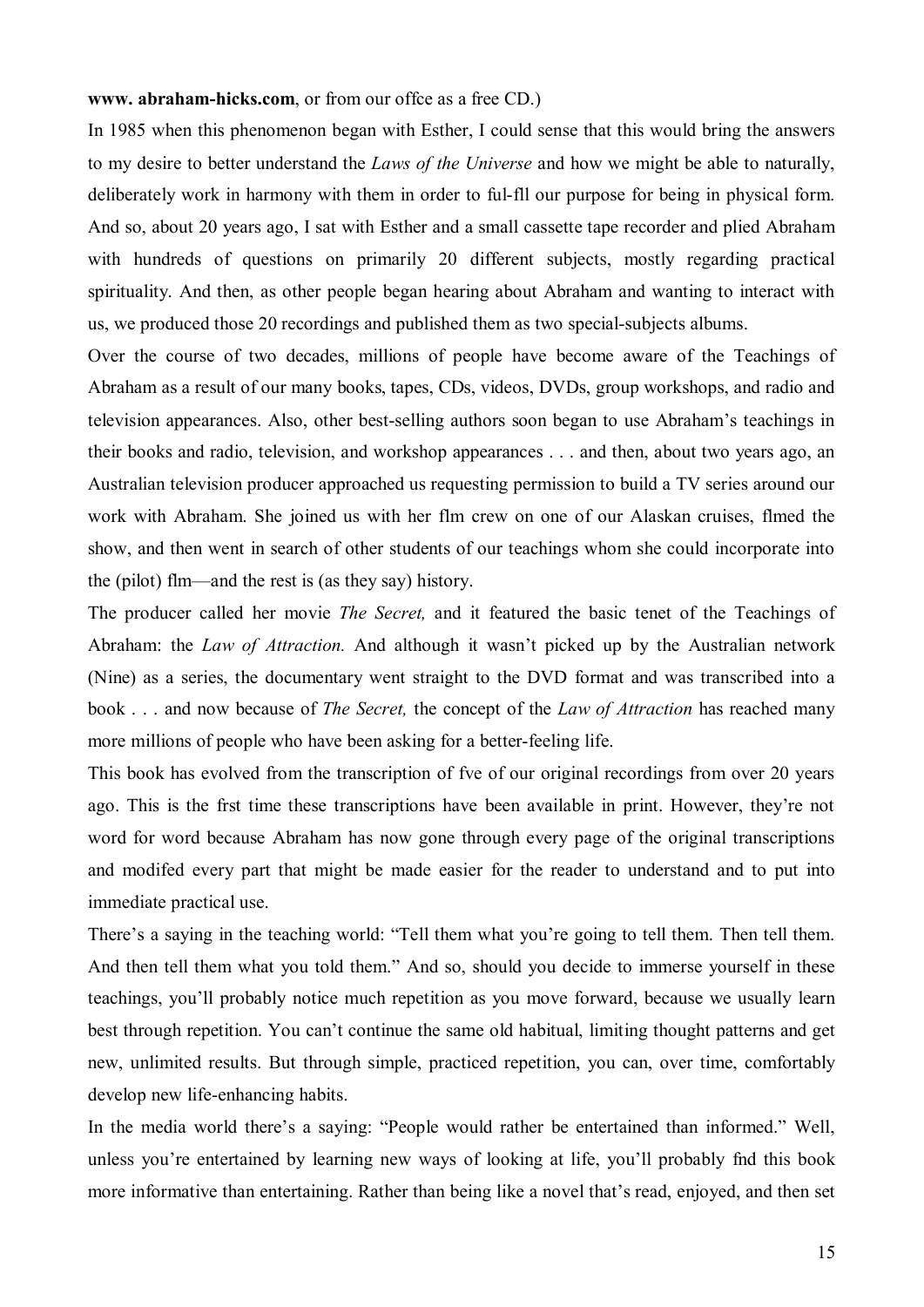aside, this—more like a textbook on the principles of achieving and maintaining wealth, health, and happiness—is a book to be read and studied and put into practiced use.

I was led to this information by my desire to help others feel better, especially in the area of fnancial fulfllment, so I feel especially gratifed that this *Money* book is now on its way to those who are asking the questions that it will answer.

This book, *Money, and the Law of Attraction,* is the second of four scheduled *Law of Attraction* books. Two years ago we published *The Law of Attraction: The Basics of the Teachings of Abraham.* Next will be *Relationships, and the Law of Attraction;* and the fnal book in the series will be *Spirituality, and the Law of Attraction.*

Revisiting this life-changing material in preparation for the publication of this book has been a delightful experience for Esther and me, for we've been reminded again of these basic and simple principles that Abraham discussed with us in the beginning of our interaction.

From the beginning. Esther and I have intended to apply to our lives what Abraham has been teaching. And our resulting joyous growth experience has been remarkable: After two decades of practicing these principles, Esther and I are still in love. (Even though we have just now completed building this new home in California and are in the process of the construction of a new home on our Texas business complex, we enjoy being with each other so much that we will still spend most of next year traveling in our 45-foot-long Marathon motor coach from workshop to workshop.) We've had no medical examinations (or insurance) for 20 years. We're debt free, and will pay more income taxes this year than the sum of all the money we earned in all of our earning years before Abraham's guidance—and although neither all our money nor all of our good health can *make* us happy, Esther and I are still fnding ways to be happy anyway.

And so, it is with extraordinary joy that we can tell you—from our own personal experience: *This works!*

 (**Editor's Note:** Please note that since there aren't always physical English words to perfectly express the Non-Physical thoughts that Esther receives, she sometimes forms new combinations of words, as well as using standard words in new ways—for example, capitalizing them when normally they wouldn't be—in order to express new ways of looking at old ways of looking at life.)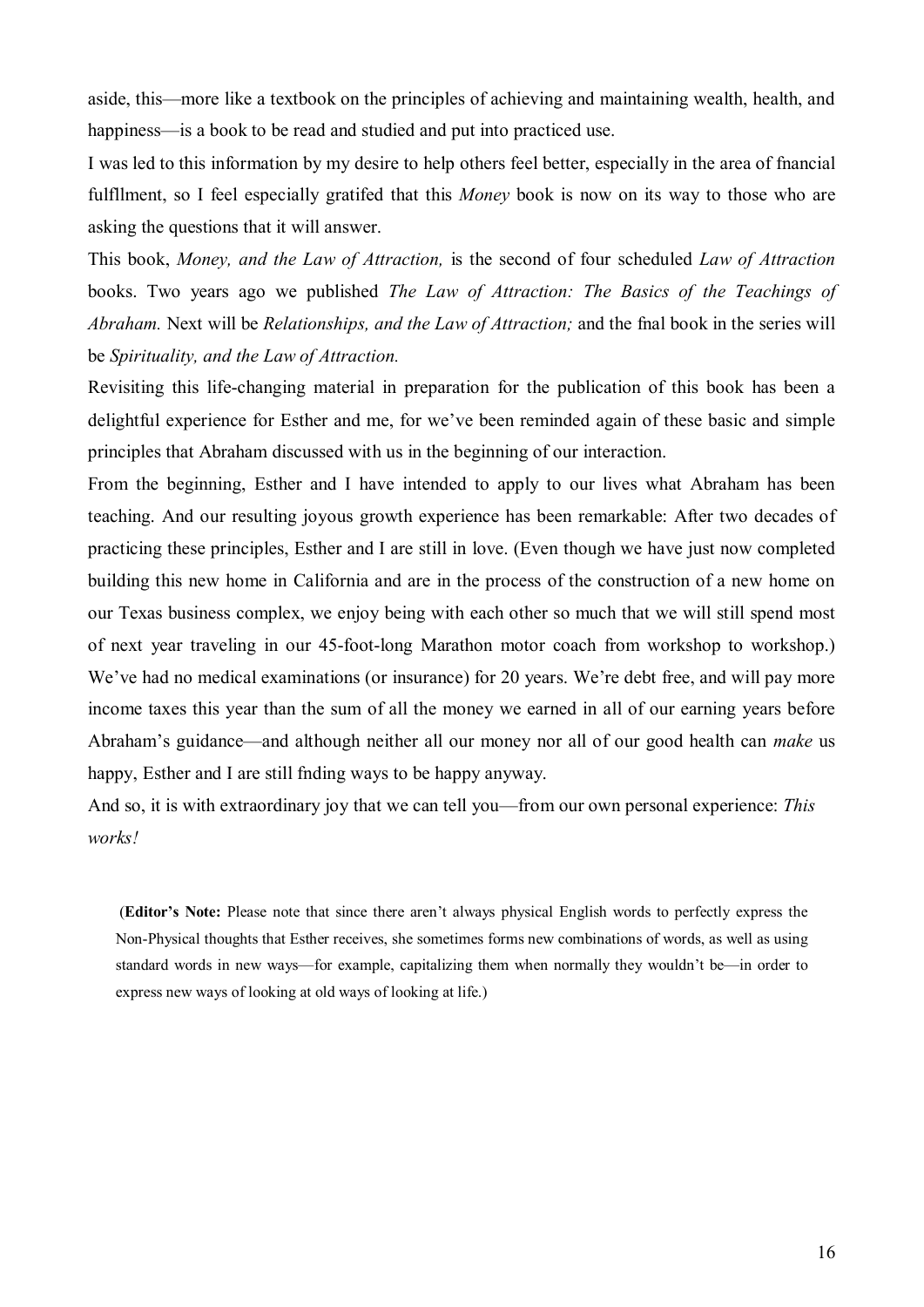## <span id="page-16-0"></span>PART I. Pivoting and the Book of Positive Aspects

#### <span id="page-16-1"></span>**Your Story, and the** *Law of Attraction*

*Each and every component that makes up your life experience is drawn to you by the powerful Law of Attraction's response to the thoughts you think and the story you tell about your life. Your money and fnancial assets; your body's state of wellness, clarity, fexibility, size, and shape; your work environment, how you are treated, work satisfaction, and rewards—indeed, the very happiness of your life experience in general— is all happening because of the story that you tell. If you will let your dominant intention be to revise and improve the content of the story you tell every day of your life, it is our absolute promise to you that your life will become that ever-improving story. For by the powerful Law of Attraction, it must be!*

#### <span id="page-16-2"></span>**4. Does Life Sometimes Seem to Be Unfair?**

You have wanted more success and you have applied yourself well, doing everything that everyone said you should do, but the success you have been seeking has been slow to come. You tried very hard, especially at frst, to learn all the right things, to be in the right places, to do the right things, to say the right things . . . but often things did not appear to be improving much at all.

Earlier in your life, when you were frst dipping your toe into the idea of achieving success, you found satisfaction in satisfying the expectations of the others who were laying out the rules for success. The teachers, parents, and mentors who surrounded you seemed confdent and convincing as they laid out their rules for success:

"Always be on time; always do your best; remember to work hard; always be honest; strive for greatness; go the extra mile; there's no gain without pain; and, most important, never give up. . . ." But, over time, your fnding satisfaction from gaining the approval of those who laid out those rules waned as their principles of success—no matter how hard you tried—did not yield you the promised results. And it was more disheartening still when you stood back to gain some perspective on the whole picture and realized that their principles were not, for the most part, bringing *them* real success either. And then, to make matters even worse, you began meeting others (who clearly were *not* following those rules) who *were* achieving success apart from the formula that you had been so diligent to learn and apply.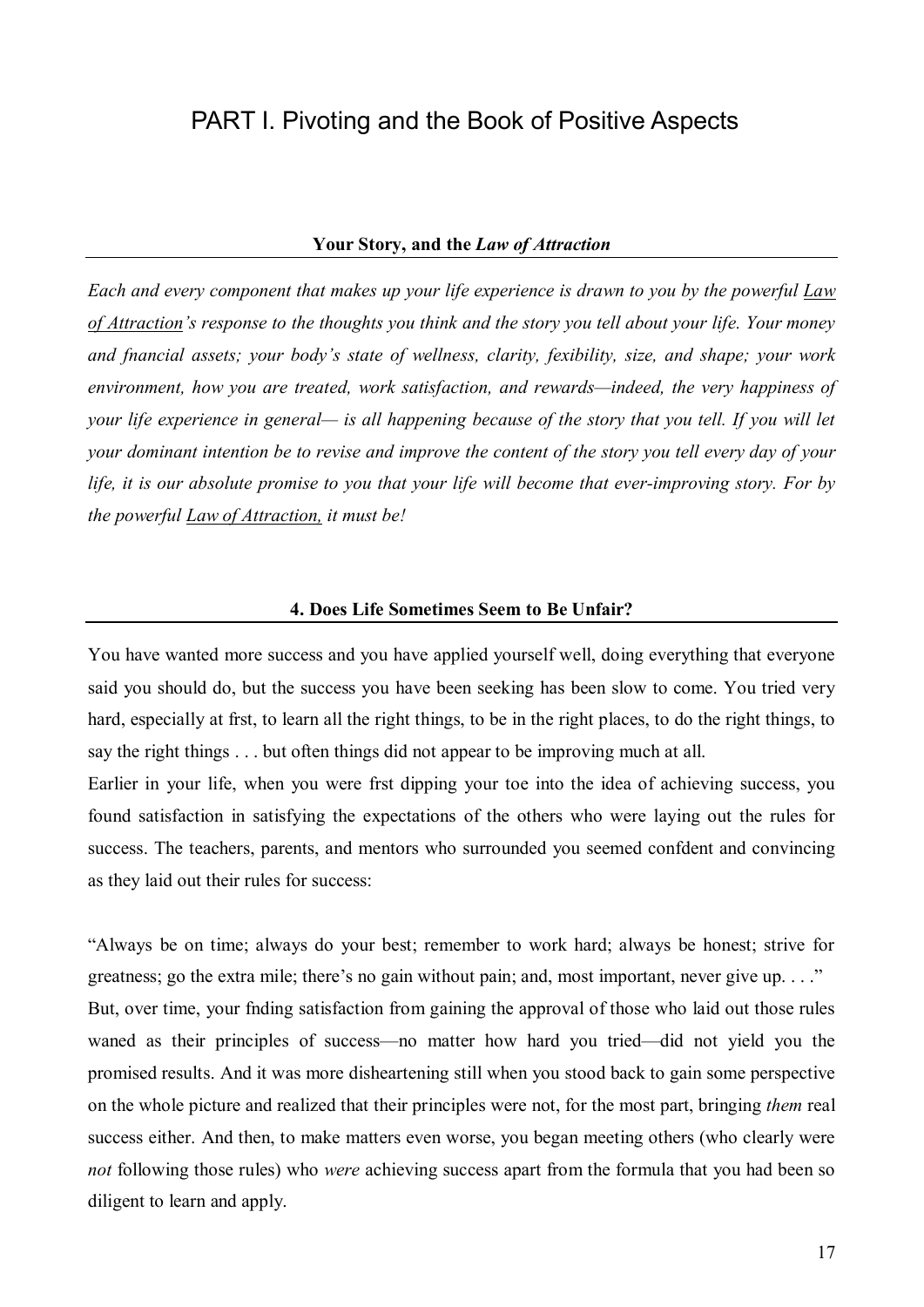And so you found yourself asking: "What's going on here? How can those who are working so hard be receiving so little, while those who seem to be working so little are achieving so much? My expensive education hasn't paid off at all—and yet that multimillionaire dropped out of high school. My father worked hard every day of his life—and yet our family had to borrow the money to pay for his funeral. . . . Why doesn't my hard work pay off for me the way it was supposed to? Why do so few really get rich, while most of us struggle to barely get by? What am I missing? What do those fnancially successful people know that I don't know?"

#### <span id="page-17-0"></span>**5. Is "Doing Your Best" Still Not Enough?**

When you are doing everything you can think of, truly trying your best to do what you have been told is supposed to bring you success, and success does not come, it is easy to feel defensive, and eventually even angry at those who are displaying evidence of the success you desire. You even fnd yourself sometimes condemning their success simply because it is too painful to watch them living the success that continues to elude you. And it is for this reason—in response to this chronic condition in the fnancial affairs of your culture—that we offer this book.

*When you come to the place of openly condemning the fnancial success that you crave, not only can that fnancial success never come to you, but you are also forgeiting your God-given rights to your health and happiness as well.*

Many actually come to the incorrect conclusion that others in their physical environment have banded together in some sort of conspiracy to keep them from succeeding. For they believe, with all of their heart, that they have done everything possible to achieve success, and the fact that it has not come must surely mean that there are some unfriendly forces at work that are depriving them of what they desire. But we want to assure you that nothing like that is at the heart of the absence of what you desire or of the presence of things you would like to remove from your experience. No one ever has or ever could have prevented your success—or provided it. Your success is all up to you. It is all in your control. And we are writing this book so that now, fnally, once and for all time, your success can be in your deliberate and conscious control.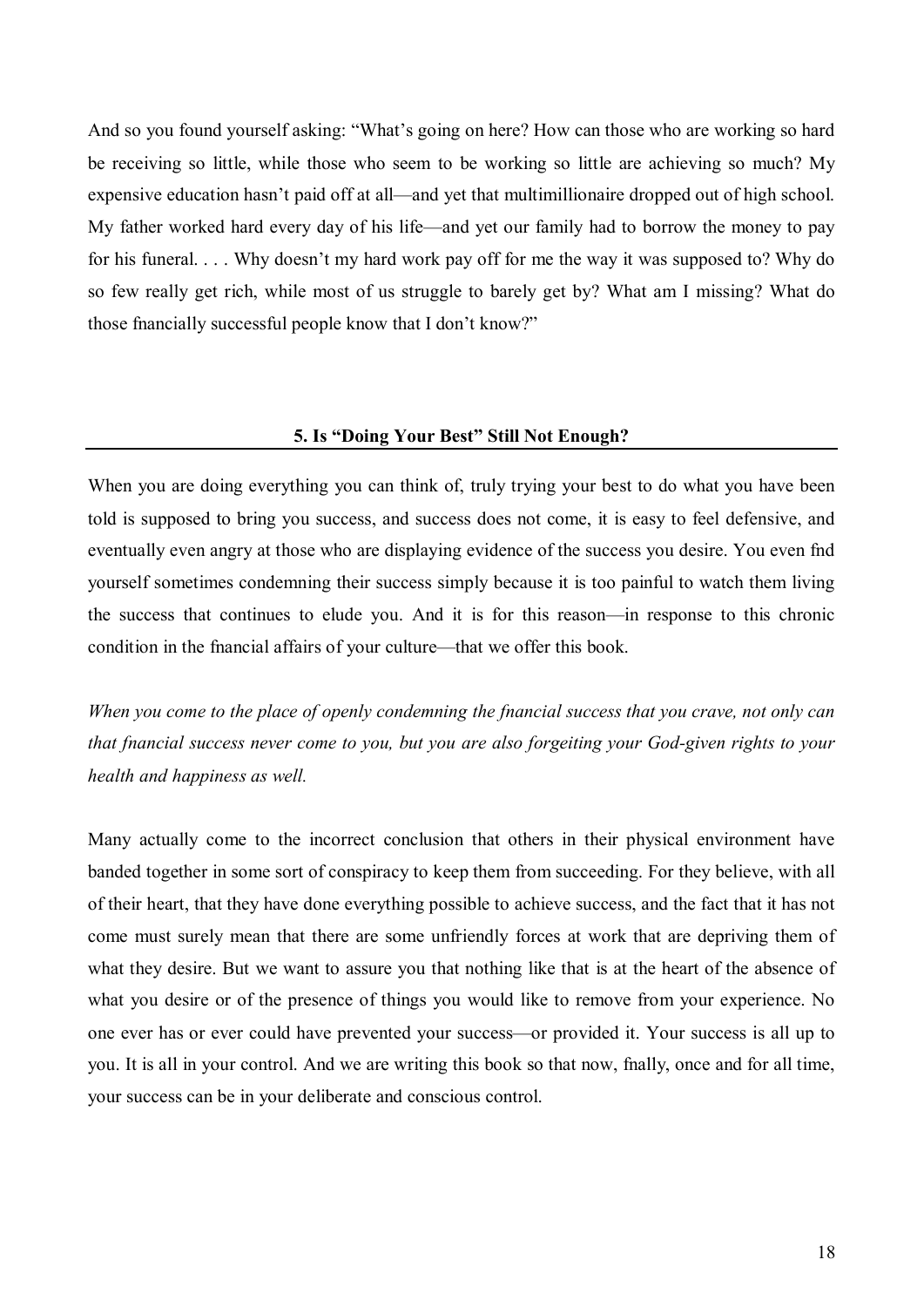<span id="page-18-0"></span>It is time for you to return to the true nature of your Being and to consciously live the success that the experiencing of your own life has helped you determine that you desire. And so, as you deliberately relax right now, breathing deeply and reading steadily, you will begin to gradually but surely remember how all success comes, for you already inherently understand it, and so you will certainly feel resonance with these absolute truths as you read about them here.

The Eternal *Laws of the Universe* are consistent and reliable and steadily hold, always, the promise of expansion and joy. They are being presented to you here in a powerful rhythm of understanding that will start small within you and then expand with each page you read, until you reawaken into the knowledge of your purpose and your own personal power as you remember how to access the power of the Universe that creates worlds.

*If this time-space reality has within it the ability to inspire a desire within you, it is absolute that this time-space reality has the ability to yield you a full and satisfying manifestation of that same desire. It is Law.*

#### <span id="page-18-1"></span>**7. To Achieve Success Is My Natural Birthright**

Most people naturally assume that if their life is not going the way they want it to go, something outside of themselves must be preventing the improvement, for no one would deliberately hold their own success away. But while pointing the blame at others may feel better than assuming responsibility for unwanted conditions, there is a very big negative repercussion to believing that something outside of you is the reason for your own lack of success: *When you give the credit or the blame to another for your success or lack of it—you are powerless to make any change.*

When you desire success, but—from your perspective—you are not currently experiencing it, at many deep levels of your Being you recognize that something is wrong. And as this strong feeling of personal discord magnifes your awareness that you are not getting what you want, it often sets into motion other counterproductive assumptions that evoke jealousy toward those who *are* having more success; resentment at a myriad of people you would like to blame for your lack of success; or even self-denigration, which is the most painful and counterproductive assumption of all. And we submit that this uncomfortable upheaval is not only normal, but it is the perfect response to your feeling a lack of success.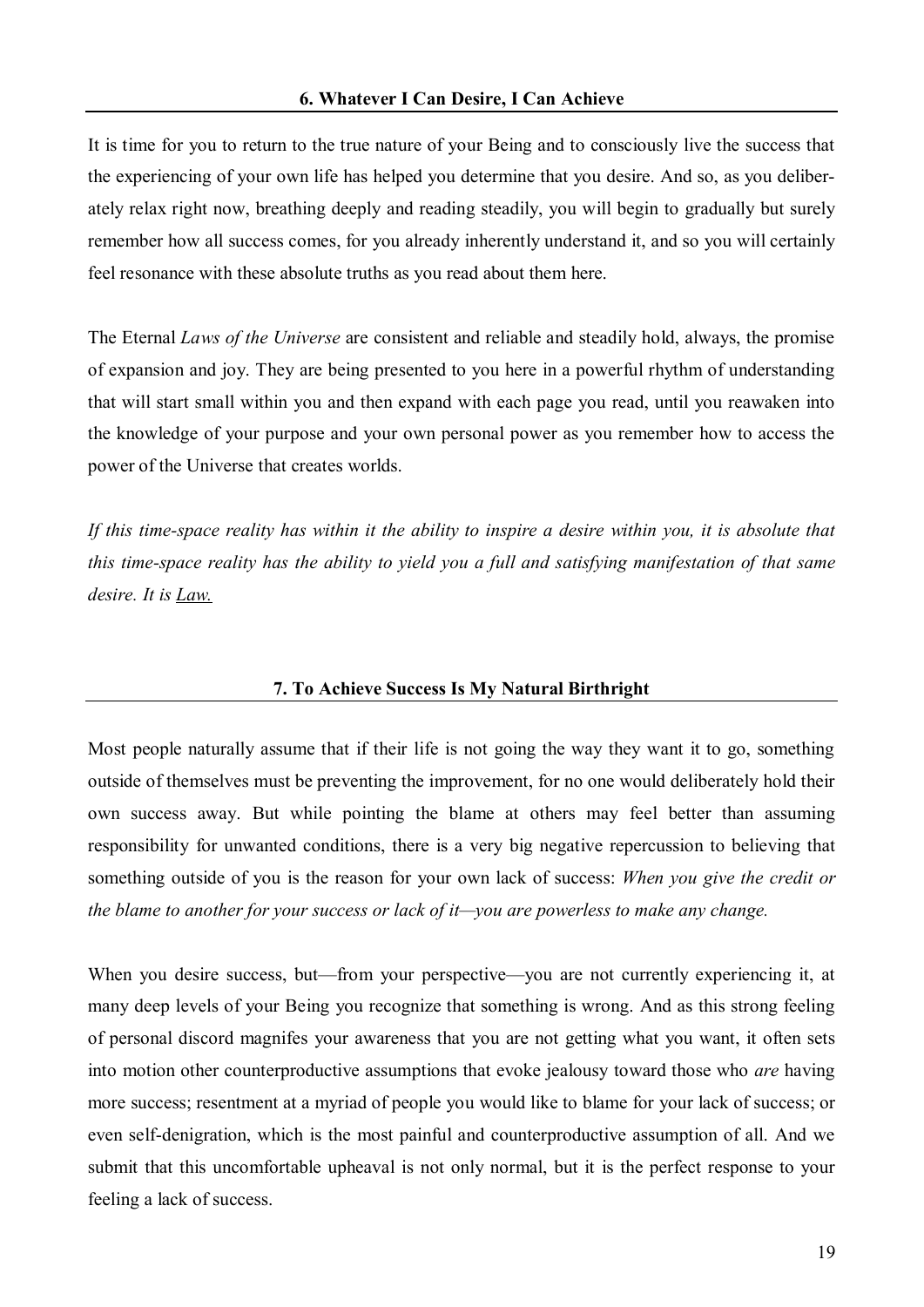*Your emotional discomfort is a powerful indicator that something is very wrong.* You are meant to succeed, and failure *should* feel bad to you. You are meant to be well, and sickness *should not* be accepted. You are supposed to expand, and stagnation *is* intolerable. Life is supposed to go well for you—and when it does not, there *is* something wrong.

But what is wrong is not that an injustice has occurred, or that the gods of good fortune are not focusing on you, or that someone else has received the success that should have been yours. What is wrong is that you are out of harmony with your own Being, with *who-you-really-are,* with what life has caused you to ask for, with what you have expanded to, and with the ever-consistent *Laws of the Universe. What is wrong is not something that is outside of you over which you have no control. What is wrong is within you—and you do have control. And taking control is not diffcult to do once you understand the basis of who-you-are and the basics of the Law of Attraction and the value of your personal Emotional Guidance System that you were born with, which is always active, ever present, and easy to understand.*

#### <span id="page-19-0"></span>**8. Money Is Not the Root of Evil or of Happiness**

This important subject of *money* and *fnancial success* is not the "root of all evil" as many have quoted—nor is it the path to happiness. However, because the subject of money touches most of you in one way or another hundreds or even thousands of times in every day, it is a large factor in your vibrational makeup and in your personal point of attraction. So when you are able to successfully control something that affects most of you all day, every day, you will have accomplished something rather signifcant. In other words, because such a high percentage of your thoughts in any given day reside around the topic of money or fnancial success, as soon as you are able to *deliberately* guide your thoughts, not only is it certain that your fnancial success must improve, but the evidence of *that* success will then prepare you for deliberate improvement in *every* aspect of your life experience.

If you are a student of *Deliberate Creation,* if you want to consciously create your own reality, if you desire control of your own life experience, if you want to fulfll your reason for being, then your understanding of these prevalent topics—*money and the Law of Attraction*—will serve you enormously well.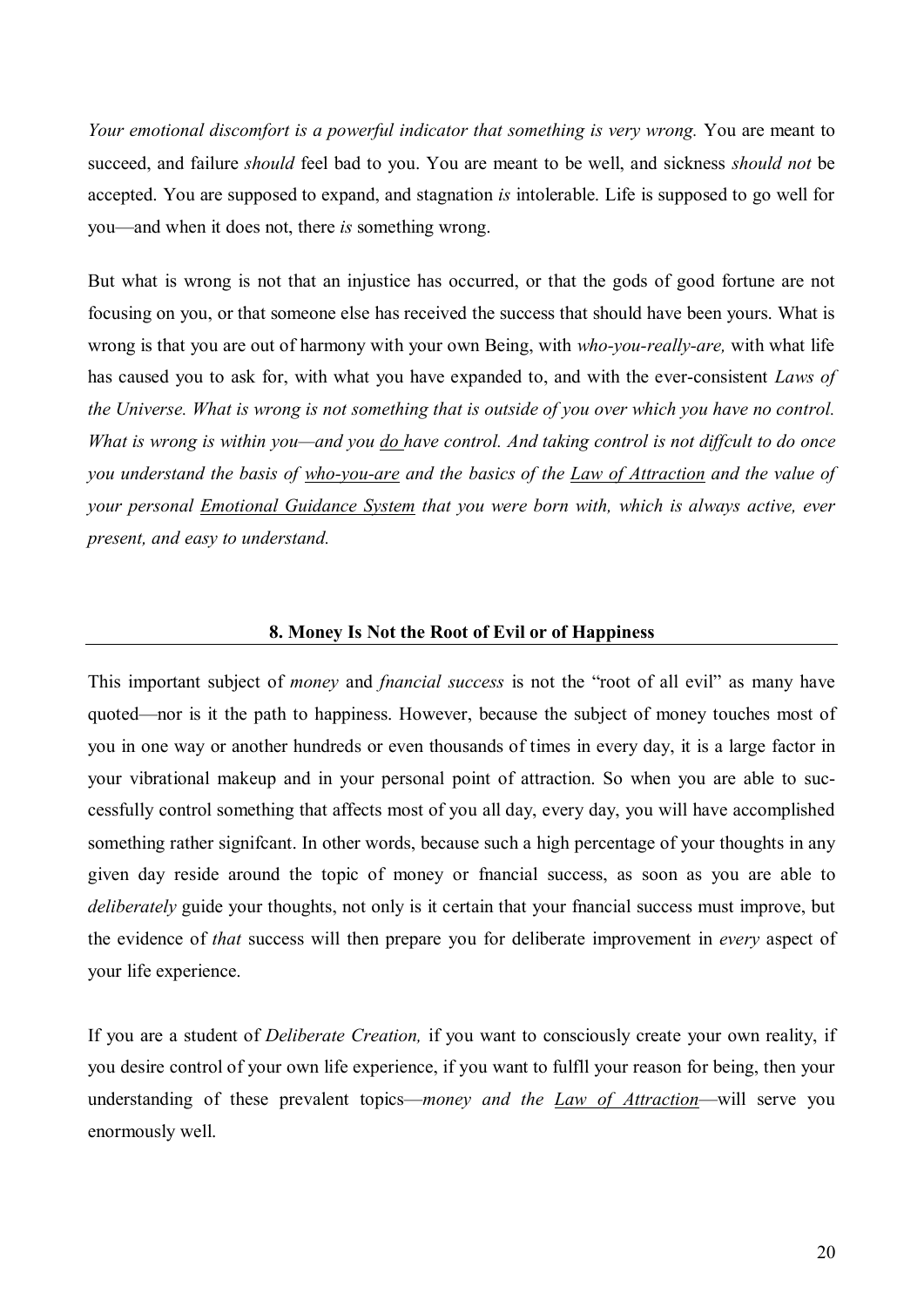<span id="page-20-0"></span>You are meant to live an expansive, exhilarating, good-feeling experience. It was your plan when you made the decision to become focused in your physical body in this time-space reality. You expected this physical life to be exciting and rewarding. In other words, you knew that the variety and contrast would stimulate you to expanded desires, and you also knew that any and all of those desires could be fully and easily realized by you. You knew, also, that there would be no end to the expansion of new desires.

You came into your body full of excitement about the possibilities that this life experience would inspire, and that desire that you held in the beginning was not muted at all by trepidation or doubt, for you knew your power and you knew that this life experience and all of its contrast would be the fertile ground for wonderful expansion. *Most of all, you knew that you were coming into this life experience with a Guidance System to help you remain true to your original intent as well as to your never-ending amended intentions that would be born out of this very life experience. In short, you felt an eagerness for this time-space reality that nearly defes physical description.*

You were not a beginner—even though you were newly beginning in your wee, small physical body—but instead you were a powerful creative genius, newly focusing in a new, Leading Edge environment. You knew that there would be a time of adjustment while redefning a new platform from which you would begin your process of deliberate creating, and you were not the least bit worried about that time of adjustment. In fact, you rather enjoyed the nest into which you were born and those who were there to greet you into your new physical environment. And while you could not yet speak the language of their words—and although you were perceived by those who greeted you as new and unknowing and in need of their guidance—you possessed a stability and a knowing that most of them had long left behind.

You were born knowing that you are a powerful Being, that you are good, that you are the creator of your experience, and that the *Law of Attraction* is the basis of all creation here in your new environment. You remembered then that the *Law of Attraction* (the essence of that which is like unto itself, is drawn) is the basis of the Universe, and you knew it would serve you well. And so it has.

You were still remembering then that you are the creator of your own experience. But even more important, you remembered that you do it through your *thought, not your action.* You were not uncomfortable being a small infant who offered no action or words, for you remembered the Well-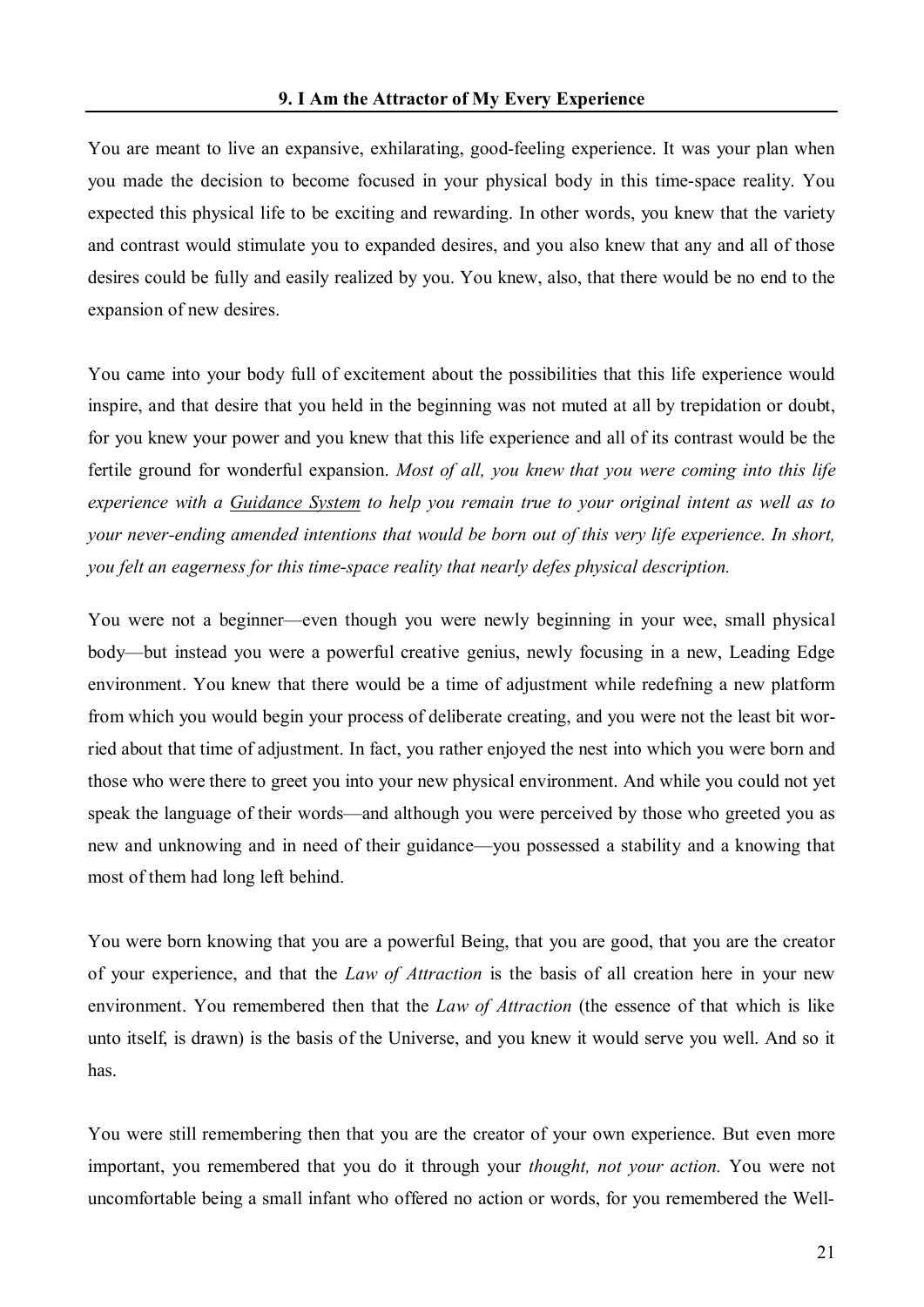Being of the Universe; you remembered your intentions in coming forth into your physical body, and you knew that there would be plenty of time for acclimating to the language and ways of your new environment; and, most of all, you knew that even though you would not be able to translate your vast knowledge from your Non-Physical environment directly into physical words and descriptions, it would not matter, for the most important things to set you on a path of joyful creation were already emphatically in place: You knew that the *Law of Attraction* was consistently present and that your *Guidance System* was immediately active. And, most of all, you knew that by trial, and what some may call "error," you would eventually become completely and consciously reoriented in your new environment.

#### <span id="page-21-0"></span>**10. I Knew of the Consistency of the** *Law of Attraction*

The fact that the *Law of Attraction* remains constant and stable throughout the Universe was a big factor in your confdence as you came into your new physical environment, for you knew that the feedback of life would help you to remember and gain your footing. You remembered that the basis of everything is *vibration* and that the *Law of Attraction* responds to those vibrations and, in essence, organizes them, bringing things of like vibrations together while holding those not of like vibrations apart.

And so, you were not concerned about not being able to articulate that knowledge right away or to explain it to those around you who had seemingly forgotten everything they knew about it, because you knew that the consistency of this powerful *Law* would, soon enough, show itself to you through the examples of your own life. You knew then that it would not be diffcult to fgure out what kinds of vibrations you were offering because the *Law of Attraction* would be bringing to you constant evidence of whatever your vibration was.

In other words, when you feel *overwhelmed,* circumstances and people who could help you get out from under your feeling of overwhelment cannot fnd you, nor can you fnd them. Even when you try hard to fnd them, you cannot. And those people who *do* come do not help you, but, instead, they add to your feeling of overwhelment.

When you feel *mistreated*—fairness cannot fnd you. Your perception of your mistreatment, and the subsequent vibration that you offer because of your perception, prevents anything that you would consider to be fair from coming to you.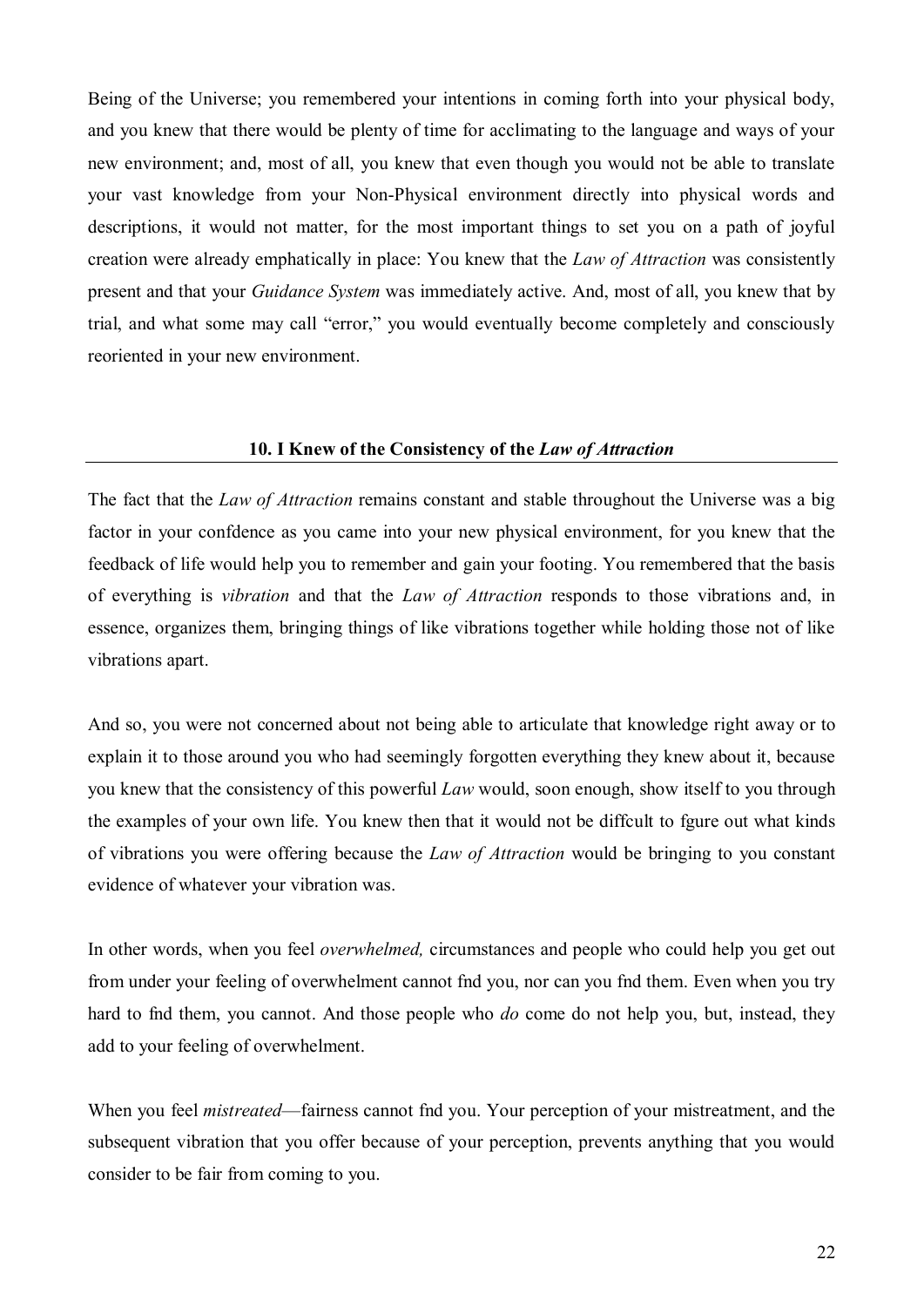When you are buried in the *disappointment* or *fear* of not having the fnancial resources that you believe you need, the dollars—or the opportunities that would bring the dollars—continue to elude you . . . not because you are bad or unworthy, but because the *Law of Attraction* matches things that are like, not things that are *un*like.

When you feel *poor*—only things that feel like *poverty* can come to you. When you feel *prosperous*—only things that feel like *prosperity* can come to you. This *Law* is consistent; and if you will pay attention, it will teach you, through life experience, how it works. *When you remember that you get the essence of what you think about—and then you notice what you are getting—you have the keys for Deliberate Creation.*

#### <span id="page-22-0"></span>**11. What Do We Mean by** *Vibration?*

When we speak of *vibration,* we are actually calling your attention to the basis of your experience, for everything is actually *vibrationally* based. We could use the word *Energy* interchangeably, and there are many other synonyms in your vocabulary that accurately apply.

Most understand the vibrational characteristics of sound. Sometimes when the deep, rich bass notes of your musical instrumentation are played loudly, you can even *feel* the vibrational nature of sound.

We want you to understand that whenever you "hear" something, you are interpreting vibration into the sound you are hearing. What you hear is *your* interpretation of vibration; what you hear is your *unique* interpretation of vibration. Each of your physical senses of seeing, hearing, tasting, smelling, and touching exist because everything in the Universe is vibrating and your physical senses are reading the vibrations and giving you sensory perception of the vibrations.

So as you come to understand that you live in a pulsating, vibrating Universe of advanced harmonics, and that at the very core of your Being you are vibrating at what could only be described as perfection in vibrational balance and harmony, then you begin to understand *vibration* in the way we are projecting it.

*Everything that exists, in your air, in your dirt, in your water, and in your bodies, is vibration in motion—and all of it is managed by the powerful Law of Attraction.*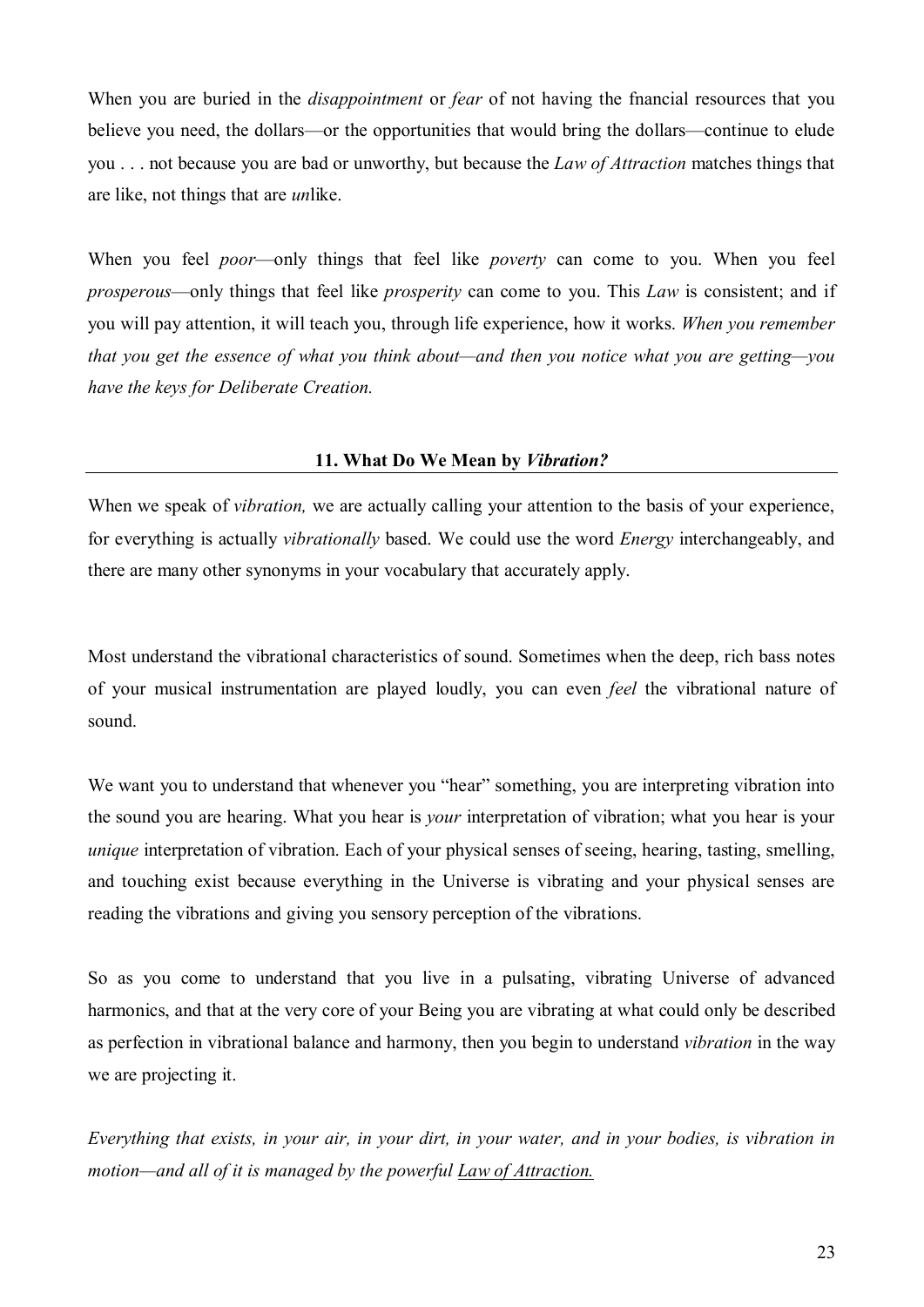You could not sort it out if you wanted to. And there is no need for you to sort it out, because the *Law of Attraction* is doing the sorting, continually bringing things of like vibrations together while things of different vibrational natures are being repelled.

Your emotions, which really are the most powerful and important of your six physical vibrational interpreters, give you constant feedback about the harmonics of your current thoughts (vibrations) as they compare with the harmonics of your core vibrational state.

The Non-Physical world is vibration. The physical world that you know is vibration. There is nothing that exists outside of this vibrational nature. There is nothing that is not managed by the *Law of Attraction.*

Your understanding of vibration will help you to consciously bridge both worlds.

You do not have to understand your complex optic nerve or your primary visual cortex in order to see. You do not have to understand electricity to be able to turn on the light, and you do not have to understand vibrations in order to feel the difference between harmony or discord.

*As you learn to accept your vibrational nature, and begin to consciously utilize your emotional vibrational indicators, you will gain conscious control of your personal creations and of the outcomes of your life experience.*

#### <span id="page-23-0"></span>**12. Whenever I Feel Abundant, Abundance Finds Me**

When you make the conscious correlation between what you have been feeling and what is actualizing in your life experience, now you are empowered to make changes. If you are not making that correlation, and so continue to offer thoughts of lack about things you want, the things you want will continue to elude you.

People, often, in this misunderstanding begin to assign power to things outside of themselves in order to explain why they are not thriving in the way they would like: "I'm not thriving because I was born into the wrong environment. I'm not thriving because my parents didn't thrive, so they couldn't teach me how to do it. I'm not thriving because those people over there are thriving, and they're taking the resources that should have been mine. I'm not thriving because I was cheated,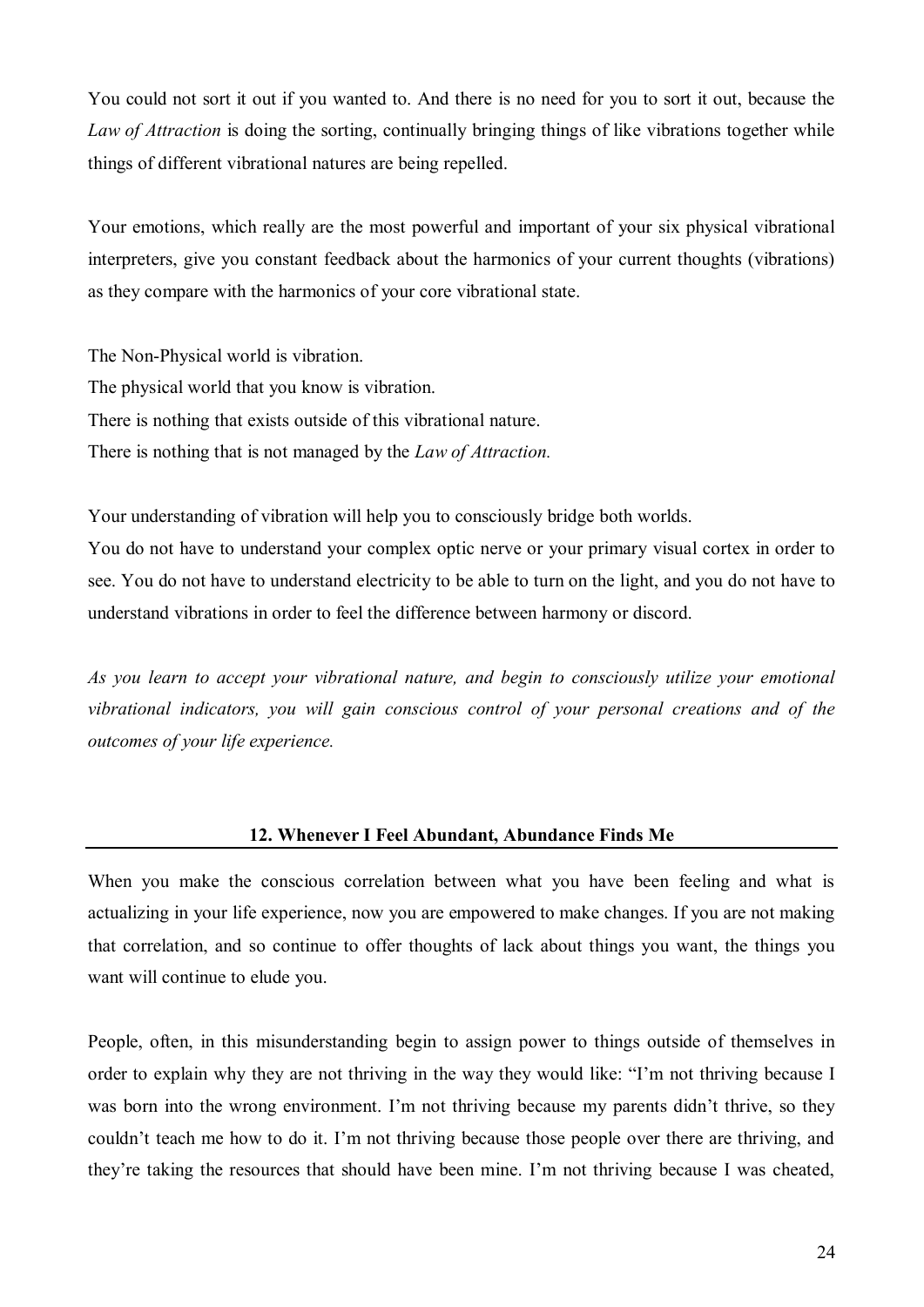because I'm not worthy, because I didn't live the right way in a past life, because my government ignores my rights, because my husband doesn't do his part . . . because, because, because."

And we want to remind you, your "not thriving" is only because you are offering a vibration that is different from the vibration of thriving. *You cannot feel poor (and vibrate poor) and thrive. Abundance cannot fnd you unless you offer a vibration of abundance.*

Many ask, "But if I'm not thriving, then how in the world can I offer a vibration of thriving? Don't I have to thrive before I can offer the vibration of thriving?" We agree that it is certainly easy to maintain a condition of thriving when it is already in your experience, because then all you have to do is notice the good that is coming and your observation of it will keep it coming. But if you are standing in the absence of something you want, you must fnd a way to feel the essence of it—even before it comes—or it cannot come.

You cannot let your vibrational offering come only in response to *what-is* and then ever change *what-is.* You must fnd a way of *feeling* the excitement or satisfaction of your currently unrealized dreams before those dreams can become your reality. Find a way to deliberately imagine a scenario for the purpose of offering a vibration and for the purpose of the *Law of Attraction* matching your vibration with a real-life manifestation. . . . *When you ask for the manifestation prior to the vibration, you ask the impossible. When you are willing to offer the vibration before the manifestation—all things are possible. It is Law.*

#### <span id="page-24-0"></span>**13. Rather Than by Default, Live Life Deliberately**

We are giving this book to you to remind you of things you already know at some level, so as to reactivate that vibrational knowledge within you. It is not possible for you to read these words, which represent the knowledge that you hold from your Broader Perspective, without a recognition of this knowledge beginning to surface from within.

This really is the time of awakening—the time of remembering your personal power and your reason for being. So take a deep breath, make an effort to get comfortable, and slowly read the contents of this book to restore yourself to your original vibrational essence. . . .

So here you are, in a wonderful state of being: no longer an infant under the control of others, somewhat acclimated into your physical environment, and now—by reading this book—returning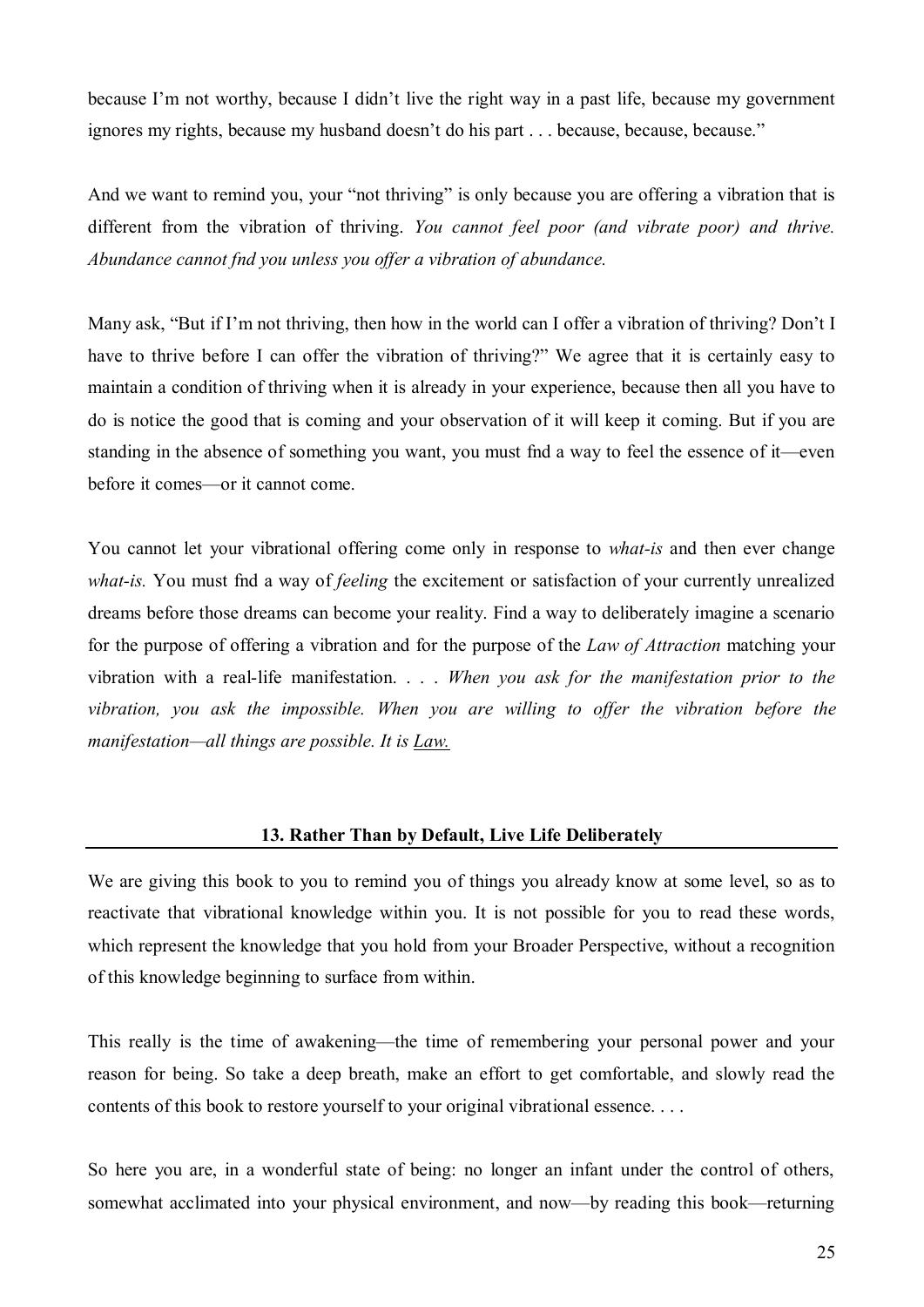to the recognition of the full power of your Being . . . no longer buffeted around by the *Law of Attraction* like a small cork on a raging sea, but fnally remembering and gaining control of your own destiny, fnally and *deliberately* guiding your life within the powerful *Law of Attraction* rather than responding in an attitude of default and just taking life as it comes. *In order to do that, you have to tell a different story. You have to begin to tell the story of your life as you now want it to be and discontinue the tales of how it has been or of how* it *is.*

#### <span id="page-25-0"></span>**14. Tell the Story You Want to Experience**

To live deliberately, you have to think deliberately; and in order to do that, you must have a reference point in order to determine the correct direction of your thought. Right now, just as at the time of your birth, the two necessary factors are in place. The *Law of Attraction* (the most powerful and consistent *Law* in the Universe) abounds. And your *Guidance System* is within you, all queued up and ready to give you directional feedback. *You have only one seemingly small but potentially life-changing thing to do: You have to begin telling your story in a new way. You have to tell it as you want it to be.*

As you tell the story of your life (and you do it nearly all day, every day with your words, your thoughts, and your actions), you have to feel good while you tell it. *In every moment, about every subject, you can focus positively or negatively, for in every particle of the Universe—in every moment in time and beyond—there is that which is wanted and the lack of what is wanted pulsing there for you to choose between.* And as these constant choices reveal themselves to you, you have the option of focusing upon what you want or the lack of it regarding every subject, because every subject is really two subjects: what you want or the absence of what you want. You can tell, by the way you feel, which choice you are currently focused upon—and you can change your choice constantly.

#### <span id="page-25-1"></span>**15. Every Subject Is Really Two Subjects**

The following are some examples to help you see how every subject is really two subjects:

Abundance/Poverty (absence of abundance) Health/Illness (absence of health) Happiness/Sadness (absence of happiness) Clarity/Confusion (absence of clarity) Energetic/Tired (absence of Energy) Knowledge/Doubt (absence of knowledge) Interested/Bored (absence of interest)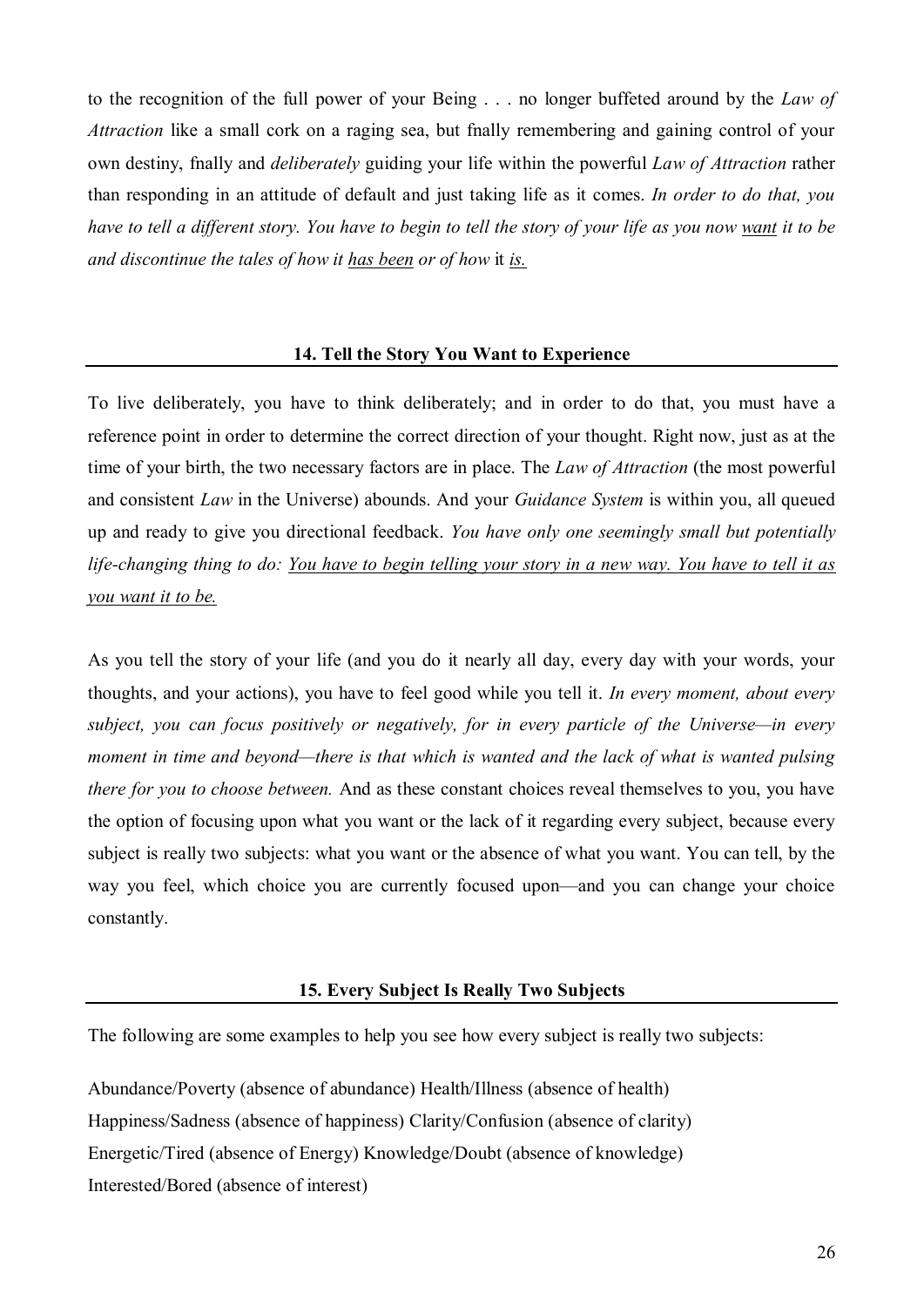I can do that/I can't do that I want to buy that/I can't afford that I want to feel good/I don't feel good I want more money/I don't have enough money I want more money/I don't know how to get more money I want more money/That person is getting more money than his/her share I want to be slender/I am fat I want a new car/My car is old I want a lover/I don't have a lover

As you read this list, it is undoubtedly obvious to you which we consider to be the better choice in each example, but there is a simple and important thing that you may be forgetting. There is a tendency as you read a list such as this to feel a need to state the factual truth about the subject ("tell it like it is") rather than make the statement of what you desire. That tendency alone is responsible for more miscreating and more personal disallowing of wanted things than all other things put together, and so, the examples and exercises offered in this book are given to help you orient yourself toward what is *wanted,* not to explain what already *is. You have to begin telling a different story if you want the Law of Attraction to bring you different things.*

#### <span id="page-26-0"></span>**16. What Is the Story I'm Now Telling?**

A very effective way to begin to tell that new story is to listen to the things that you are now saying throughout your day, and when you catch yourself in the middle of a statement that is contrary to what you want, stop and say, "Well, I clearly know what it is that I *don't* want. What is it that I *do* want?" Then deliberately and emphatically make your statement of desire.

*I hate this ugly, old, unreliable car.* I want a pretty, new, reliable car.

*I'm fat.* I want to be slender.

*My employer doesn't appreciate me.* I want to be appreciated by my employer.

Many would protest, claiming that a simple rewording of a sentence will not make a shiny new car appear in your driveway, or change your fat body to one that is slender, or cause your employer to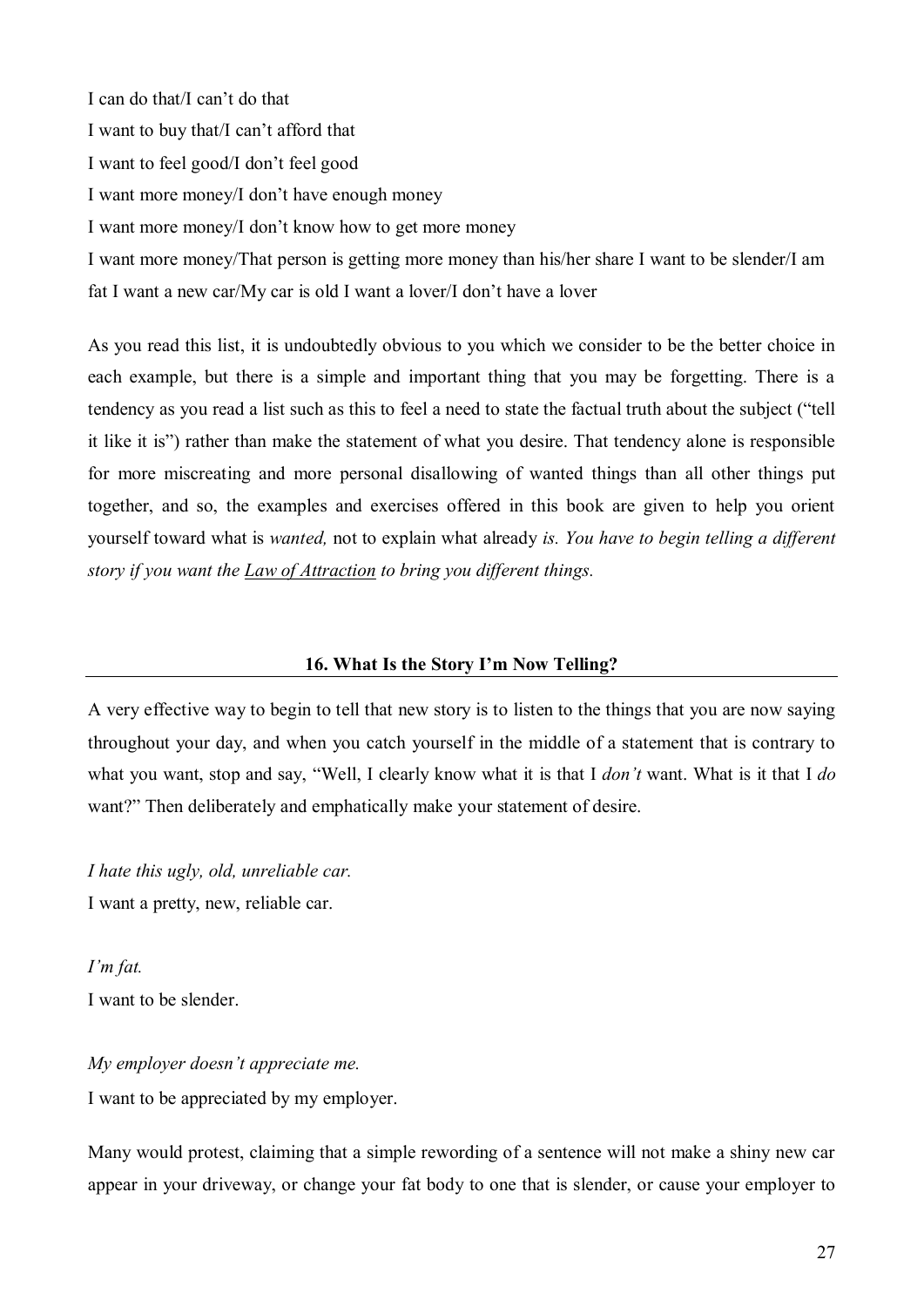suddenly change her personality and begin to treat you differently—but they would be wrong. When you deliberately focus upon any desired subject, often proclaiming it to be as you *want* it to be, in time you experience an actual shift in the way you feel about the subject, which indicates a vibrational shift.

*When your vibration shifts, your point of attraction shifts, and, by the powerful Law of Attraction, your manifestational evidence or indicator must shift, also. You cannot talk consistently of the things you do want to experience in your life without the Universe delivering the essence of them to you.*

#### <span id="page-27-0"></span>**17. The** *Pivoting Process* **Can Reorient My Life**

The *Process of Pivoting* is a conscious recognition that every subject is really two subjects, and then a deliberate speaking or thinking about the *desired* aspect of the subject. *Pivoting* will help you activate within yourself the aspects that you desire regarding all subjects; and once you accomplish that, the essence of the things that you desire, on all subjects, must come into your experience.

There is an important clarifcation that we must make here: If you are using words that speak of something that you desire while at the same time you are feeling *doubt* about your own words, your *words* are not bringing you what you want, because the way you are *feeling* is the true indication of the creative direction of your thought-vibration. *The Law of Attraction is not responding to your words but to the vibration that is emanating from you.*

However, since you cannot speak of what you *do* want and what you *do not* want at the same time, the more you speak of what you *do* want, the less frequently you will be speaking of what you *do not* want. And if you are serious about telling it like you want it to be rather than like it is, you will, in time (and usually a rather short time), change the balance of your vibration. If you speak it often enough, you will come to feel what you speak.

But there is something even more signifcantly powerful about this *Process of Pivoting: When life seems to have you negatively oriented toward the lack of something you want, and when you make the statement "I know what I do not want; what is it that I do want?" the answer to that question is summoned from within you, and in that very moment the beginning of a vibrational shift occurs. Pivoting is a powerful tool that will instantly improve your life.*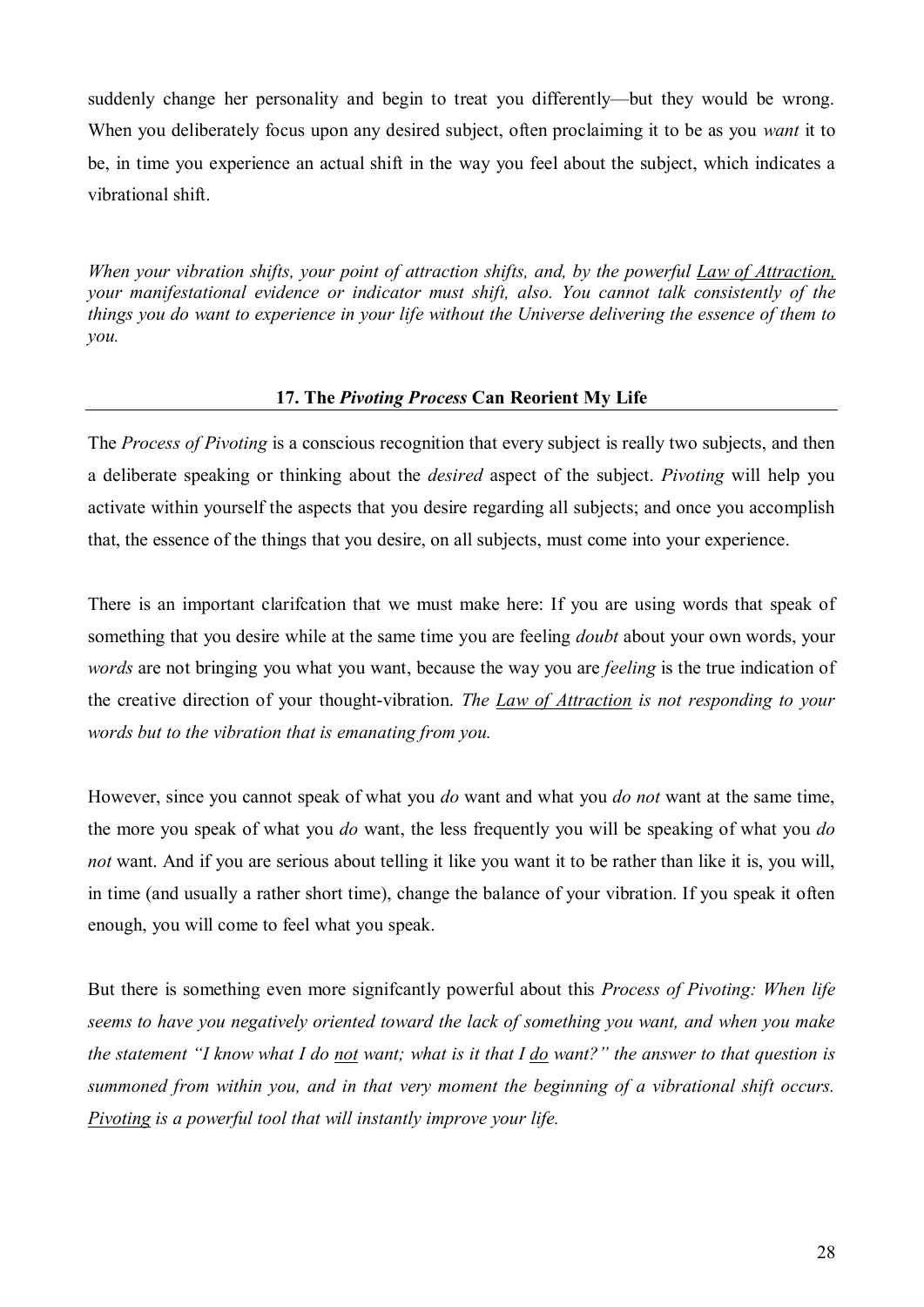<span id="page-28-0"></span>You are the creator of your own life experience, and as the creator of your experience, it is important to understand that it is not by virtue of your action, not by virtue of your doing—it is not even by virtue of what you are saying—that you are creating. You are creating by virtue of the thought that you are offering.

*You cannot speak or offer action without thought-vibration occurring at the same time; however, you are often offering a thought-vibration without offering words or action. Children or babies learn to mimic the vibration of the adults who surround them long before they learn to mimic their words.*

Every thought that you think has its own vibrational frequency. Each thought that you offer, whether it has come to you out of your memory, whether it is an infuence from another, or whether it is a thought that has become the combination of something *you* have been thinking and something that *another* has been thinking— every thought that you are pondering in your *now*—is vibrating at a very personal frequency . . . and by the powerful *Law of Attraction* (the essence of that which is like unto itself, is drawn), that thought is now attracting another thought that is its Vibrational Match. And now, those combined thoughts are vibrating at a frequency that is higher than the thought that came before; and they will now, by the *Law of Attraction,* attract another and another and another, until eventually the thoughts will be powerful enough to attract a "real life" situation or manifestation.

*All people, circumstances, events, and situations are attracted to you by the power of the thoughts that you are thinking. Once you understand that you are literally thinking or vibrating things into being, you may discover a new resolve within you to more deliberately direct your own thoughts.*

#### <span id="page-28-1"></span>**19. Aligned Thoughts Are Thoughts That Feel Good**

Many people believe that there is more to their Beingness than what is represented in their physical reality as the fesh, blood, and bone person they know themselves to be. As people grapple with ways to label this larger part of themselves, they use words such as *Soul, Source,* or *God.* We refer to that larger, older, wiser part of you as your *Inner Being,* but the label that you choose to describe this Eternal part of you is not important. What is extremely signifcant is that you understand that the larger *You* does, and will eternally, exist and plays a very large part in the experience that you are living here on planet Earth.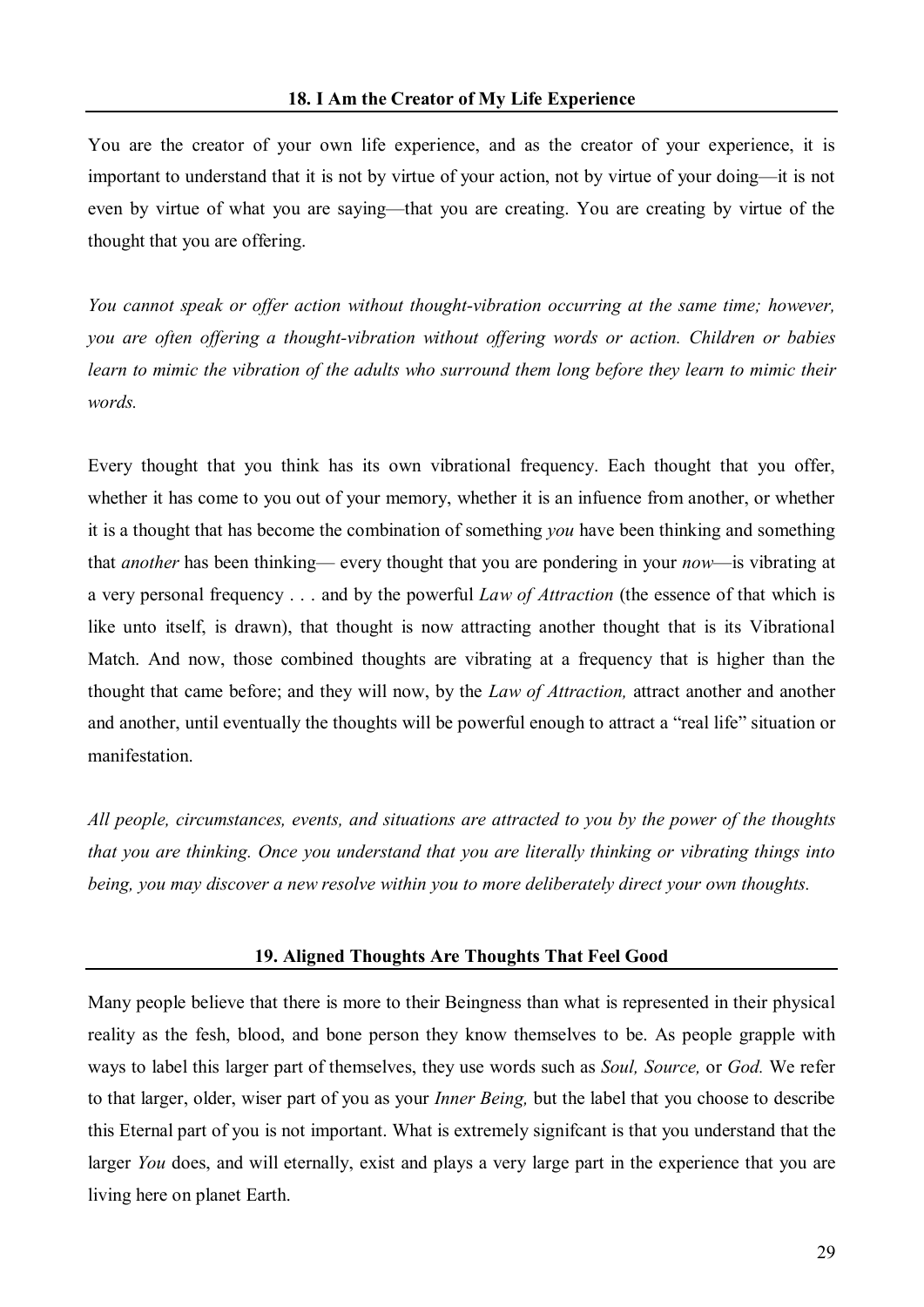Every thought, word, or deed that you offer is played against the backdrop of that Broader Perspective. Indeed, the reason that in any moment of clearly knowing what you *do not* want, you emphatically then realize what it is that you *do* want is because that larger part of you is giving its undivided attention to what you *do* want.

As you make a conscious effort to guide your thoughts, day by day, more in the direction of what you *do* want, you will begin to feel better and better because the vibration that is activated by your improved-feeling thought will be a closer match to the vibration of the larger Non-Physical part of you. Your desire to think thoughts that feel good will guide you into alignment with the Broader Perspective of your *Inner Being.* In fact, it is not possible for you to really feel good in any moment unless the thoughts you are thinking right now are a Vibrational Match to the thoughts of your *Inner Being.*

For example, your *Inner Being* focuses upon your value—when you identify some faw in yourself, the negative emotion that you feel is about that vibrational discord or resistance. Your *Inner Being* chooses to focus only upon things about which it can feel love—when you are focusing upon some aspect of someone or something that you abhor, you have focused yourself out of vibra-tional alignment with your *Inner Being.* Your *Inner Being* focuses only upon your success—when you choose to see something you are doing as failure, you are out of alignment with the perspective of your *Inner Being.*

#### <span id="page-29-0"></span>**20. Seeing My World Through the Eyes of Source**

By choosing better-feeling thoughts and by speaking more of what you *do* want and less of what you *do not* want, you will gently tune yourself to the vibrational frequency of your broader, wiser *Inner Being.* To be in vibrational alignment with that Broader Perspective while living your own physical life experience is truly the best of all worlds because as you achieve vibrational alignment with that Broader Perspective, you then see your world from that Broader Perspective. *To see your world through the eyes of Source is truly the most spectacular view of life, for from that vibrational vantage point, you are in alignment with—and therefore in the process of attracting— only what you would consider to be the very best of your world.*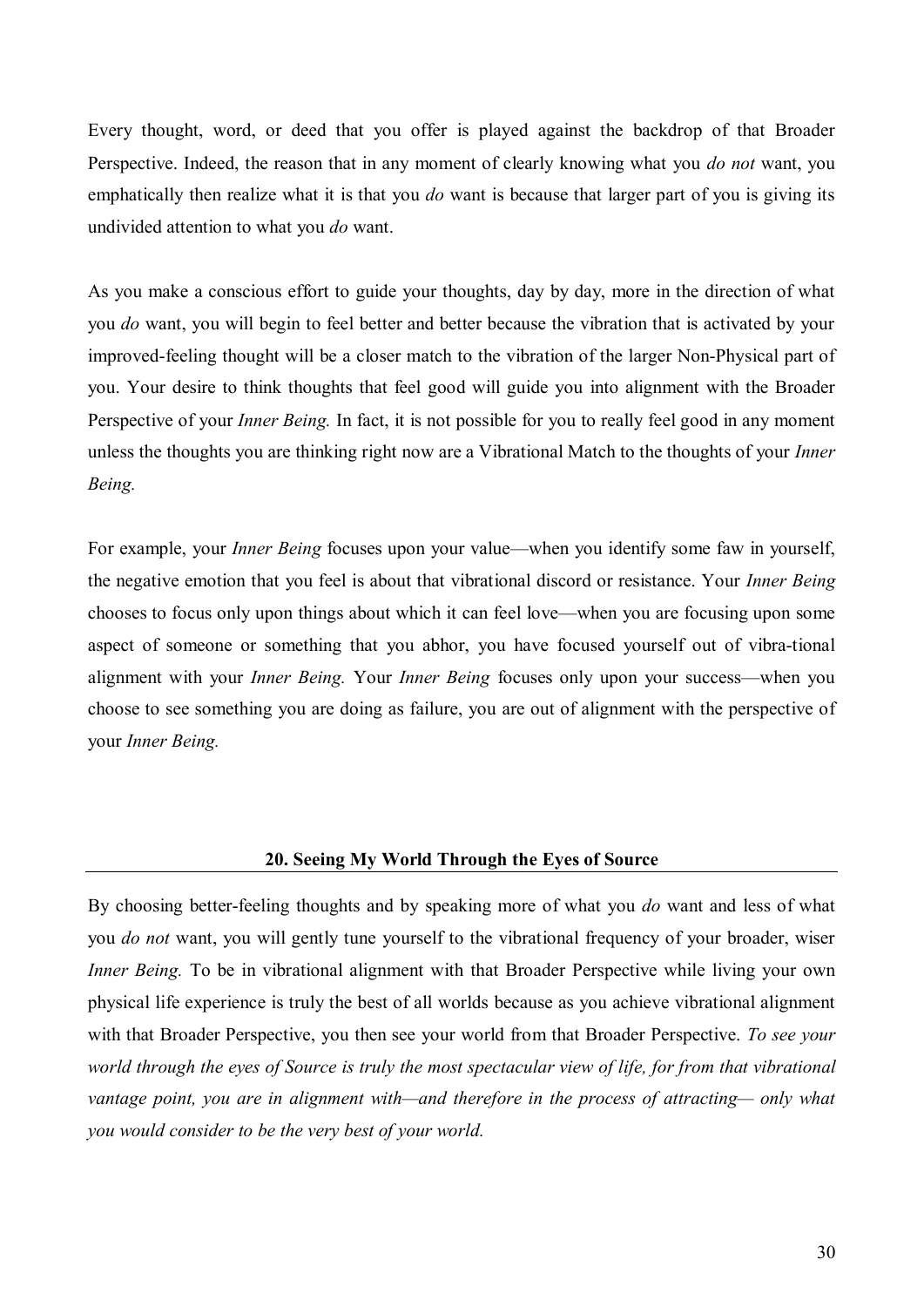Esther, the woman who translates the vibration of Abraham into the spoken or written word, does so by relaxing and deliberately allowing the vibration of her own Being to raise until it harmonizes with the Non-Physical vibration of Abraham. She has been doing this for many years now, and it has become a very natural thing for her to do. She has long understood the advantage of aligning her vibration so that she could effectively translate our knowledge for other physical friends, but she had not really understood another wonderful beneft of that alignment until one beautiful spring morning when she walked down the driveway by herself to open the gate for her mate, who would eventually follow in the automobile.

As she stood there waiting, she gazed up into the sky and found it to be more beautiful than it had ever appeared before: It was rich in color, and the contrast of the brilliant blue sky and the strikingly white clouds was amazing to her. She could hear the sweet songs of birds that were so far away she could not see them, but their beautiful sound made her shiver with excitement as she heard them. They sounded as if they were right above her head or sitting on her shoulder. And then she became aware of many different delicious fragrances fowing from plants and fowers and earth, moving in the wind and enveloping her. She felt alive and happy and in love with her beautiful world. And she said right out loud, "There can never have been, in all of the Universe, a more beautiful moment in time than this, right here, right now!"

And then she said, "Abraham, it is *you,* isn't it?" And we smiled a very broad smile through her lips, for she had caught us peeping through her eyes, hearing through her ears, smelling through her nose, feeling through her skin.

"Indeed," we said, "we are enjoying the deliciousness of your physical world through your physical body."

Those moments in your life when you feel absolute exhilaration are moments of complete alignment with the Source within you. Those moments when you feel powerful attraction to an idea, or keen interest, are also moments of complete alignment. In fact, the better you feel, the more in alignment you are with your Source— with *who-you-really-are.*

This alignment with your Broader Perspective will not only allow you faster achievement of the big things that you want in life—like wonderful relationships, satisfying careers, and the resources to do the things you really want to do—but this conscious alignment will enhance every moment of your day. *As you tune yourself to the perspective of your Inner Being, your days will be flled with wonderful moments of clarity, satisfaction, and love. And that is truly the way you intended to live while here in this wonderful place, this wonderful time, and this wonderful body.*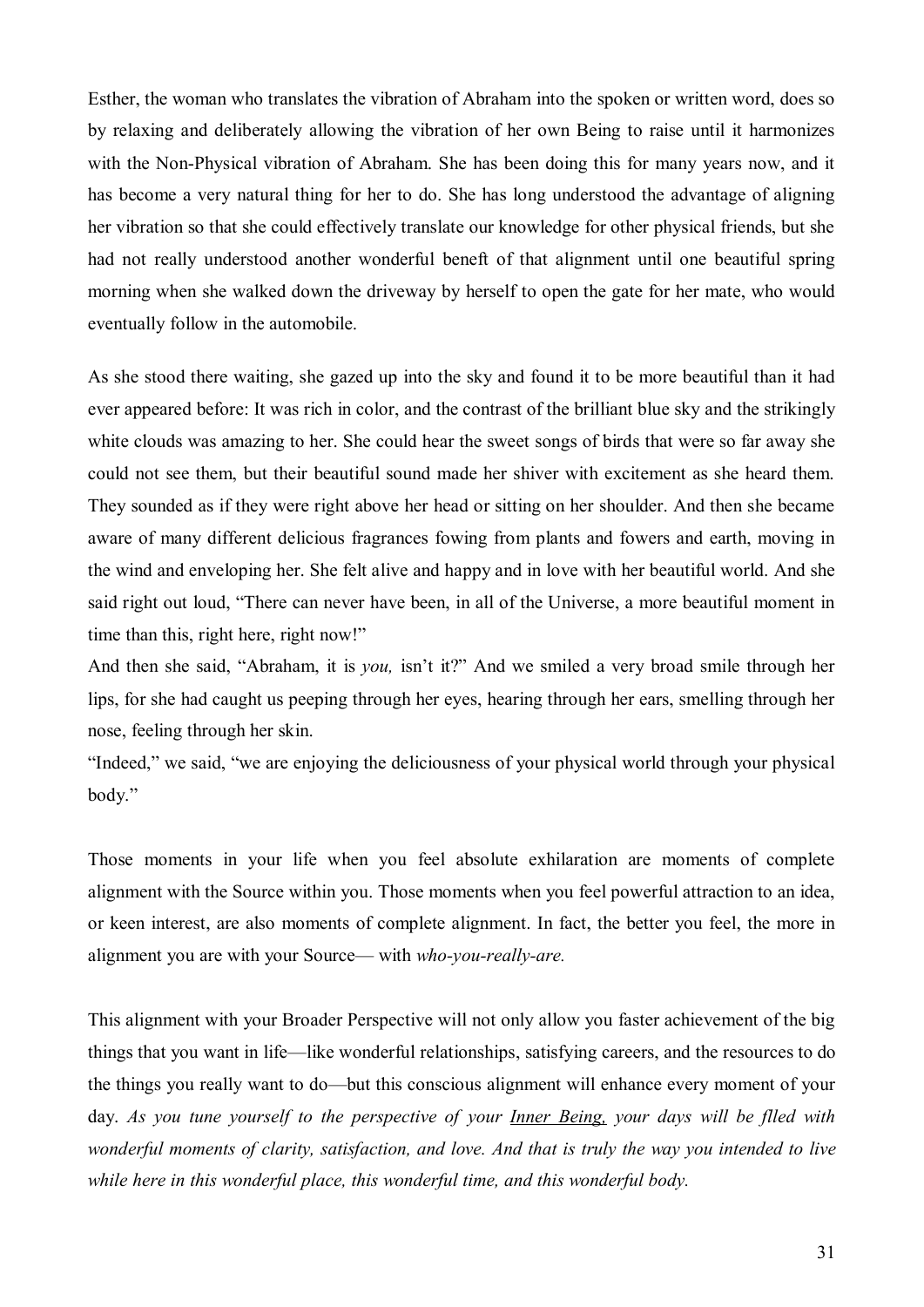#### <span id="page-31-0"></span>**21. I Can Deliberately Choose to Feel Better**

The reason that Esther was able to allow that fuller perspective of Abraham to fow through her, providing her with such a delicious experience, was because she had begun that day by looking for reasons to feel good. She looked for the frst thing to feel good about while she was still lying in her bed, and that good-feeling thought attracted another and another and another and another and another, until by the time she reached the gate (which was approximately two hours later), by virtue of her *deliberate* choice of thoughts, she had brought her vibrational frequency to a level that was close enough to matching that of her *Inner Being* that her *Inner Being* was able to easily interact with her.

*Not only does the thought you are choosing right now attract the next thought and the next . . . and so on—it also provides the basis of your alignment with your Inner Being. As you consistently and deliberately think and speak more of what you do want and less of what you do not want, you will fnd yourself more often in alignment with the pure, positive essence of your own Source; and under those conditions, your life will be extremely pleasing to you.*

#### <span id="page-31-1"></span>**22. Could Illness Be Caused by Negative Emotion?**

Esther's experience at the gate was dramatically enhanced by her vibrational alignment with her Source and therefore with absolute Well-Being. But it is also possible for you to experience the opposite of that enhanced experience if you are *out* of alignment with Source and Well-Being. In other words, sickness or illness, or lack of Well-Being, occurs when you vibrationally disallow your alignment with Well-Being.

Whenever you experienced *negative emotion* (*fear, doubt, frustration, loneliness,* and so on), that feeling of negative emotion was the result of your thinking a thought that did not vibrate at a frequency that was in harmony with your *Inner Being.* Through all of your life experiences physical and Non-Physical—your *Inner Being,* or the *Total You,* has evolved to a place of *knowing.* And so, whenever you are consciously focused upon a thought that does not harmonize with that which your *Inner Being* has come to know—the resultant feeling within you will be one of negative emotion.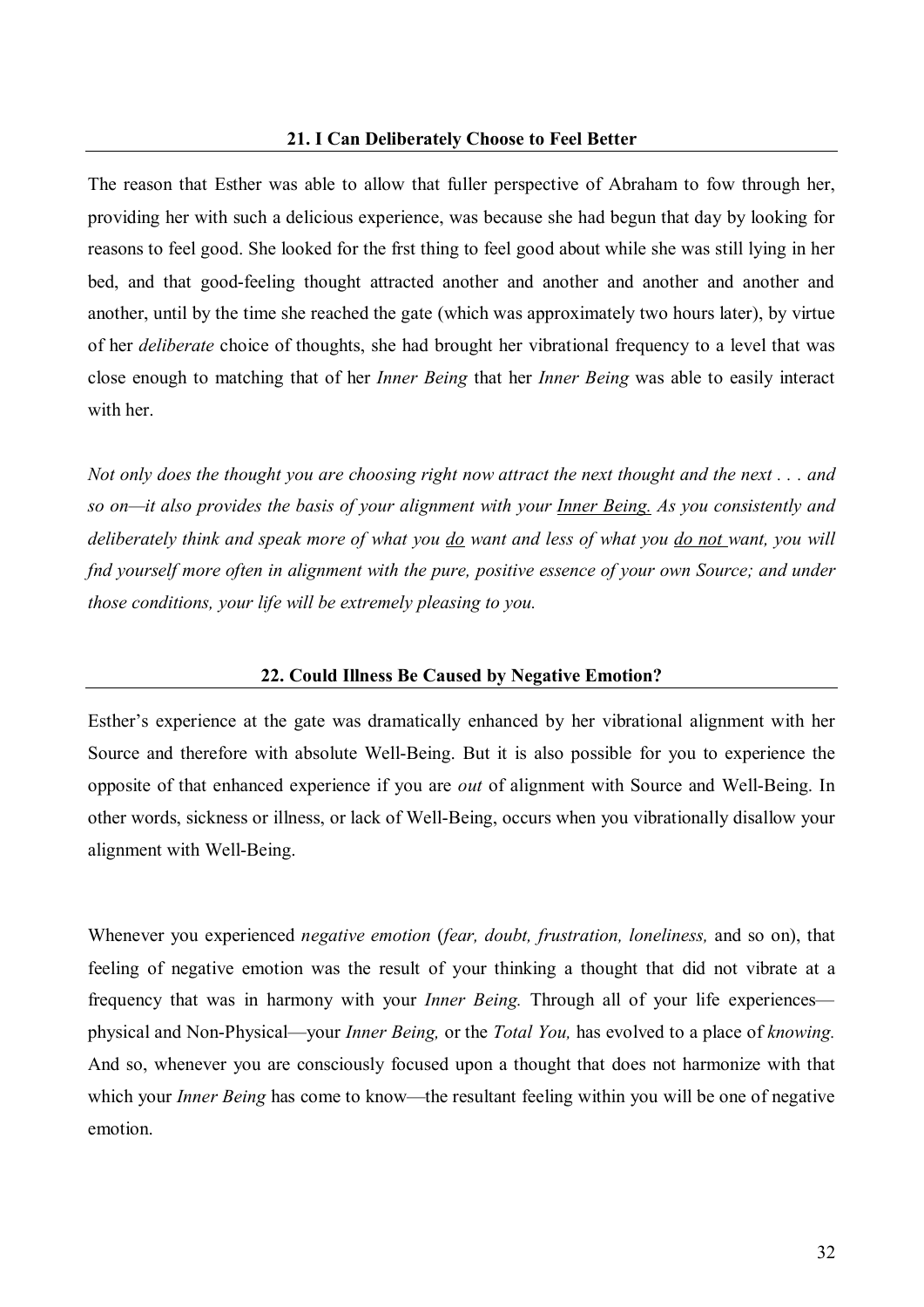If you were to sit on your foot and cut off the circulation of the fow of blood, or if you were to put a tourniquet around your neck and restrict the fow of oxygen, you would feel immediate evidence of the restriction. And, in like manner, when you think thoughts that are not in harmony with the thoughts of your *Inner Being,* the fow of *Life Force,* or *Energy,* that comes into your physical body is stifed or restricted—and the result of that restriction is that you feel negative emotion. *When you allow that negative emotion to continue over a long period of time, you often experience deterioration of your physical body.*

Remember, every subject is really two subjects: *what is wanted* or *lack of what is wanted.* It is like picking up a stick with two ends: One end represents what you *do* want; the other end represents what you *do not* want. So the stick called "Physical Well-Being" has "wellness" on one end and "illness" on the other. However, people do not experience "illness" only because they are looking at the negative end of the "Physical Well-Being" stick, but because they have been looking at the "I know what I *don't* want" end of many, *many* sticks.

When *your* chronic attention is upon things that you *do not* want—while the chronic attention of your *Inner Being* is upon the things that you *do* want—over time, you cause a vibrational separation between you and your *Inner Being,* and that is what all illness is: separation (caused by your choice of thoughts) between *you* and your *Inner Being.*

#### <span id="page-32-0"></span>**23. Pivot from Feeling Bad to Feeling Good**

Everyone wants to feel good, but most people believe that everything around them needs to be pleasing to them *before* they can feel good. In fact, most people feel the way they do in any moment in time because of something they are observing. If what they are observing pleases them, they feel good, but if what they are observing does not please them, they feel bad. Most people feel quite powerless about consistently feeling good because they believe that in order to feel good, the conditions around them must change, but they also believe that they do not have the power to change many of the conditions.

However, once you understand that every subject really is two subjects—what is wanted and lack of it—you can learn to see more of the positive aspects of whatever you are giving your attention to. *That really is all that the Process of Pivoting is: deliberately looking for a more positive way—a better-feeling way—to approach whatever you are giving your attention to.*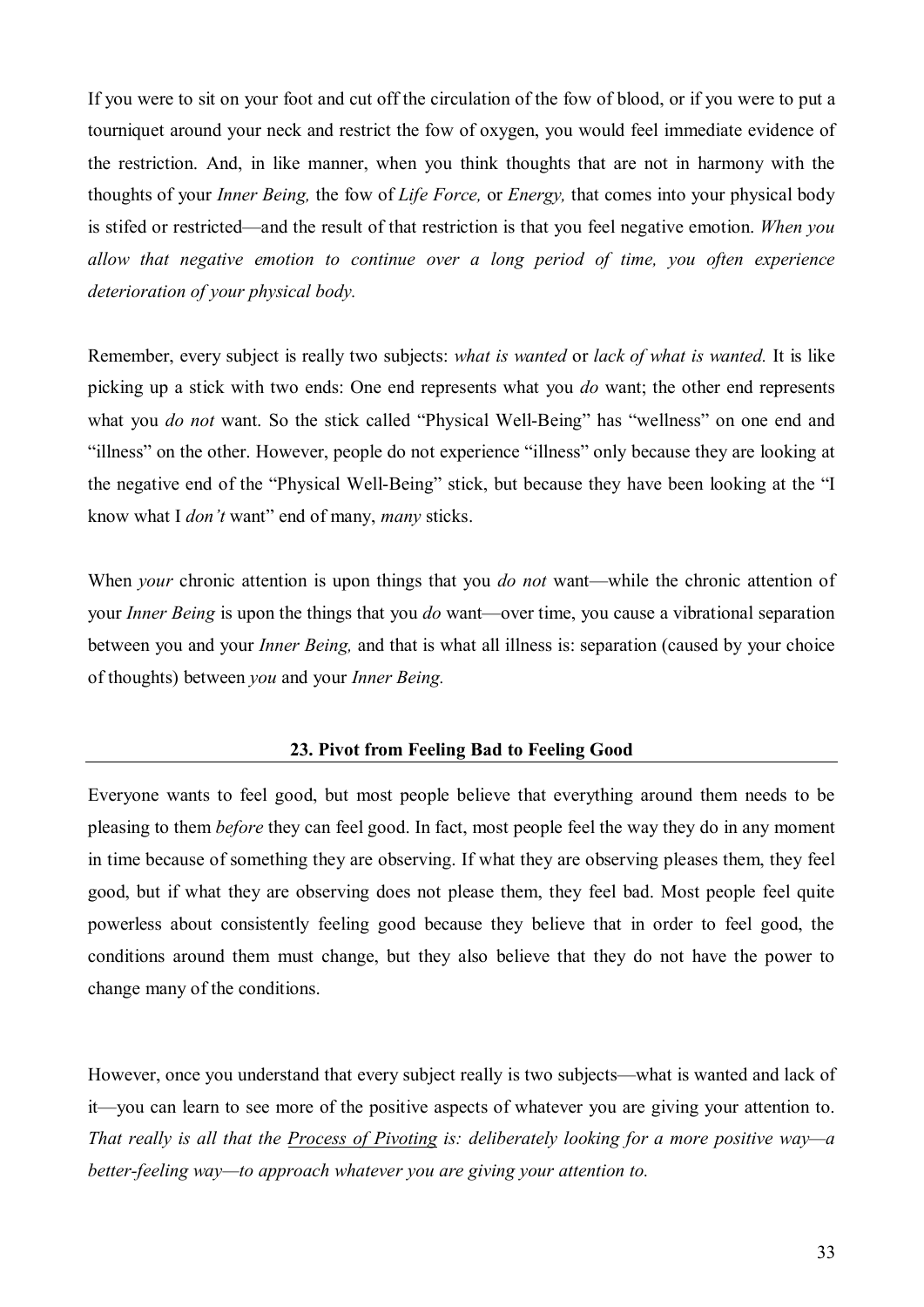When you are facing an unwanted condition and are therefore feeling bad, if you will deliberately say, "I know what I *do not* want . . . what is it that I *do* want?" the vibration of your Being, which is affected by your point of focus, will shift slightly, causing your point of attraction to shift, also. This is the way that you begin telling a different story about your life. Rather than saying, "I never have enough money," you say instead, "I'm looking forward to having more money." That is a very different story—a very different vibration and a very different feeling, which will, in time, bring you a very different result.

*As you continue to ask yourself, from your ever-changing vantage point, "What is it that I do want?" eventually you will be standing in a very pleasing place—for you cannot continually ask yourself what it is that you do want without your point of attraction beginning to shift in that direction. . . . The process will be gradual, but your continued application of the process will yield wonderful results in only a few days.*

#### <span id="page-33-0"></span>**24. Am I in Harmony with My Desire?**

So the *Pivoting Process* is simply: Whenever you recognize that you are feeling a negative emotion (it is really that you are feeling the lack of harmony with something that you want), the obvious thing for you to do is to stop and say, *I'm feeling negative emotion, which means I am not in harmony with something that I want. What do I want?*

Anytime that you are feeling negative emotion, you are in a very good position to identify what it is that you are, in that moment, wanting—because never are you clearer about what you *do want* than when you are experiencing what you *do not want.* And so, stop, in that moment, and say: *Something is important here; otherwise, I would not be feeling this negative emotion. What is it that I want?* And then simply turn your attention to what you do want. *. . . In the moment you turn your attention to what you want, the negative attraction will stop; and in the moment the negative attraction stops, the positive attraction will begin. And—in that moment—your feeling will change from not feeling good to feeling good. That is the Process of Pivoting.*

#### <span id="page-33-1"></span>*25. What* **Do I Want, and** *Why?*

Perhaps the strongest resistance that people have to beginning to tell a different story about their own life is their belief that they should always speak "the truth" about where they are or that they should "tell it like it is." But when you understand that the *Law of Attraction* is responding to you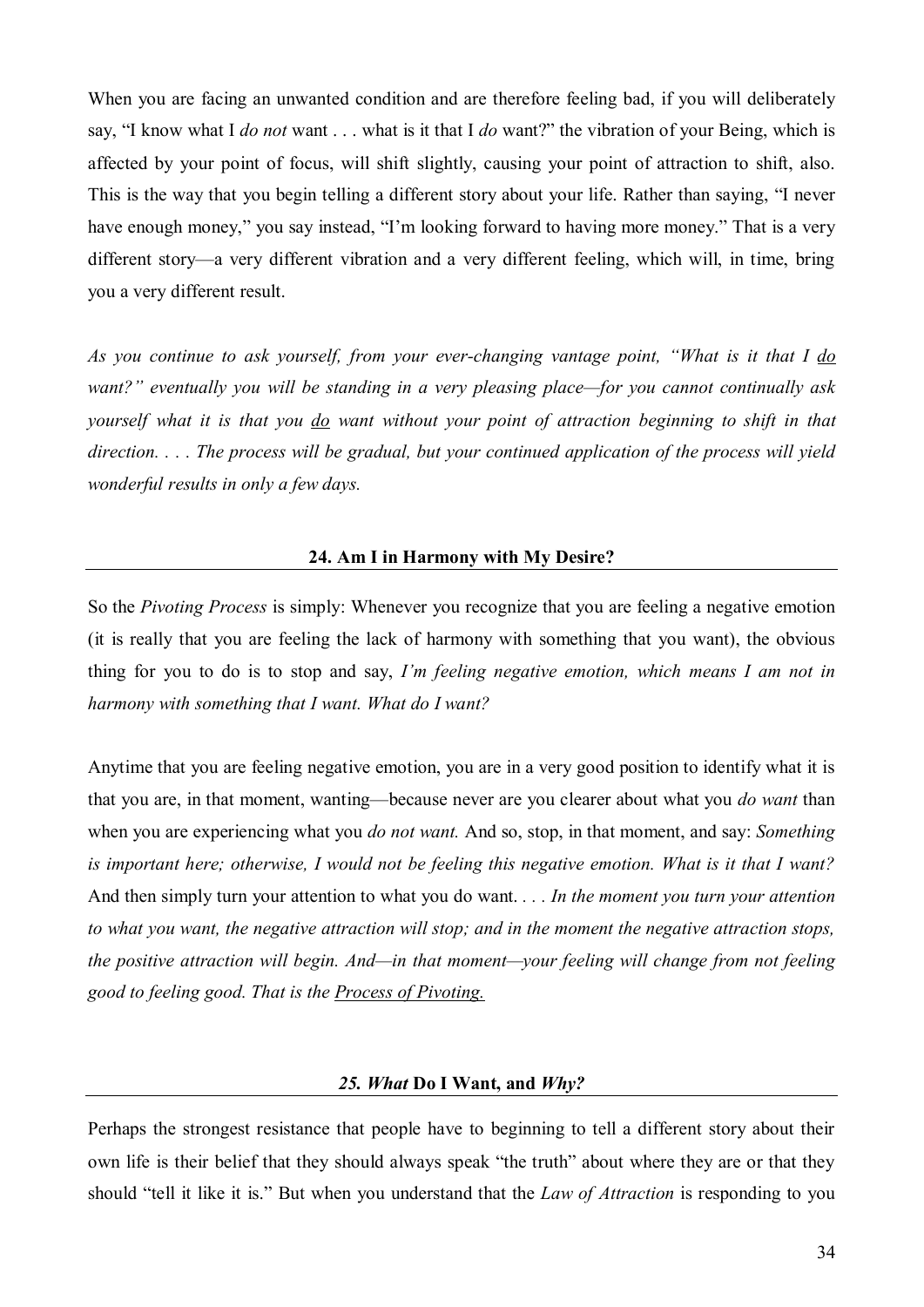while you are telling your story of "how it is"—and therefore is perpetuating more of whatever story you are telling—you may decide that it really is in your best interest to tell a different story, a story that more closely matches what you would *now* like to live. When you acknowledge what you *do not* want, and then ask yourself, "What is it that I *do* want?" you begin a gradual shift into the telling of your new story and into a much-improved point of attraction.

*It is always helpful to remember that you get the essence of what you think about—whether you want it or not—because the Law of Attraction is unerringly consistent. Therefore, you are never only telling the story of "how it is now." You are also telling the story of the future experience that you are creating right now.*

Sometimes people misunderstand what the *Process of Pivoting* is, as they incorrectly assume that *to pivot* means to look at something *unwanted* and try to convince themselves that it *is* wanted. They think that we are asking them to look at something that they clearly believe is *wrong* and to pronounce it *right,* or that it is a way of kidding themselves into accepting some unwanted thing. But you are never in a position where you can *kid* yourself into feeling better about something, because the way you feel is the way you feel, and the way you feel is always a result of the thought that you have chosen.

It is really a wonderful thing that, through the process of living life and noticing the things around you that you *do not want,* you are then able to come to clear conclusions about what you *do* want. And when you care about how you feel, you can easily apply the *Process of Pivoting* to direct your attention toward more of the *wanted* aspects, and less of the *unwanted* aspects, of life. And then, as the *Law of Attraction* responds to your increasingly improved, better-feeling thoughts, you will notice your own life experience transforming to match more of those *wanted* aspects, while the *unwanted* aspects gradually fade out of your experience.

*When you deliberately apply the Process of Pivoting, which means you are deliberately choosing your own thoughts, which means you are deliberately choosing your vibrational point of attraction, you are also deliberately choosing how your life unfolds. Pivoting is the process of deliberately focusing your attention with the intent of directing your own life experience.*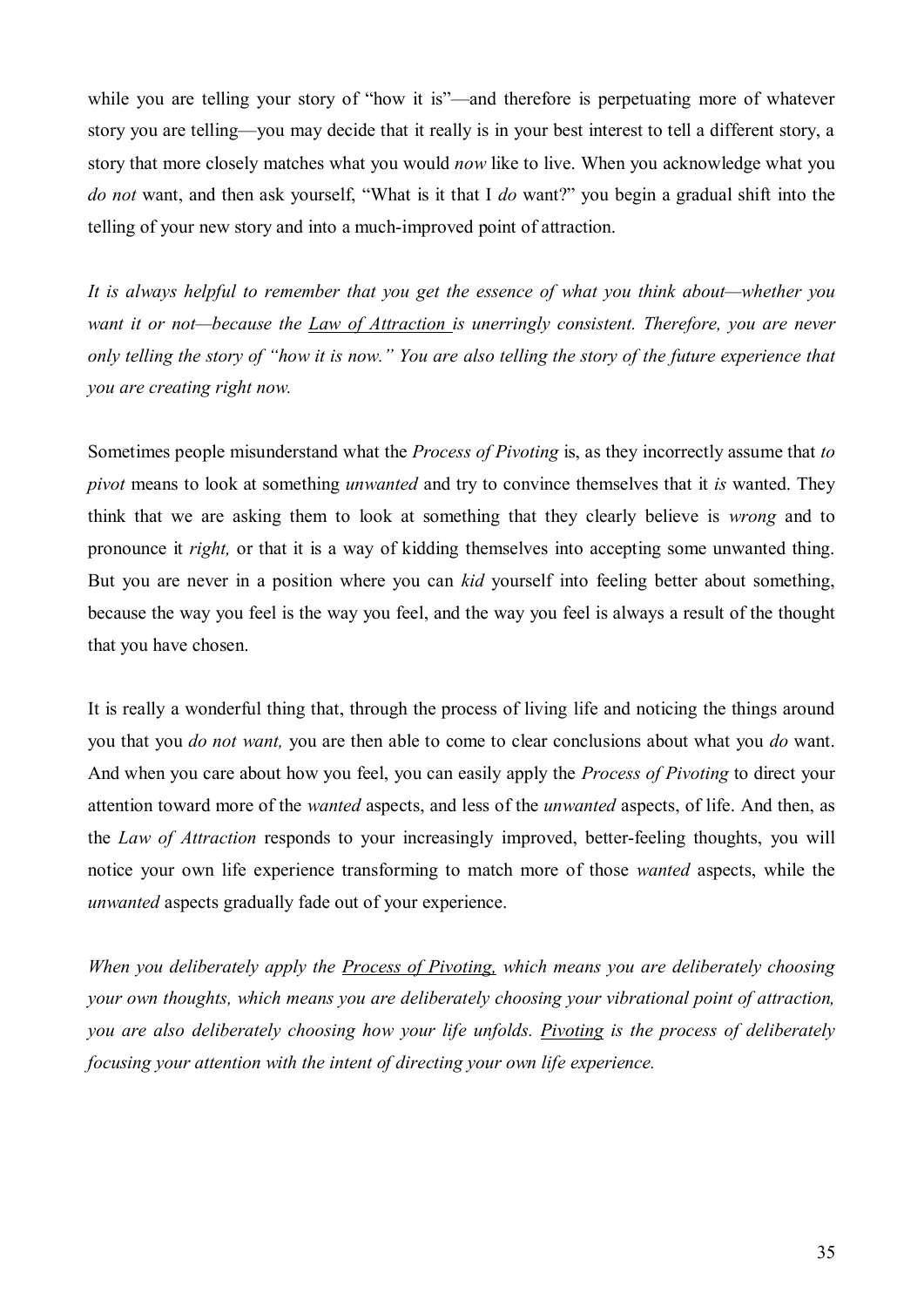<span id="page-35-0"></span>People often complain that it would be much easier for them to focus on something positive if it were already happening in their life experience. They accurately acknowledge that it is much easier to feel good about something when something good is already happening. We certainly do not disagree that it is easier to feel good while noticing things you believe are good. But if you believe that you only have the ability to focus upon what *is* happening, and if what *is* happening is not pleasing, then you could wait an entire lifetime because your attention to *unwanted* things is preventing *wanted* things from coming to you.You do not have to wait for a good thing to happen in order to feel good, for you have the ability to direct your thoughts toward improved things no matter what is currently present in your experience. And when you care about how you feel and you are willing to pivot and turn your attention toward better-feeling thoughts, you will quickly begin the positive, deliberate transformation of your life.

*Things that are coming into your experience are coming in response to your vibration. Your vibration is offered because of the thoughts you are thinking, and you can tell by the way you feel what kinds of thoughts you are thinking. Find good-feeling thoughts and good-feeling manifestations must follow.*

Many people say, "It would be so much easier for me to be happy if I were in a different place: if my relationship were better, if my mate were easier to live with, if my physical body didn't hurt or if my body looked different, if my work was more fulflling, if I only had more money. . . . If the conditions of my life were better, I would feel better, and then it would be easier for me to be thinking more positive thoughts."

Seeing pleasing things does feel good, and it is easier to feel good when a pleasing thing is there, obvious for you to see—but you cannot ask others around you to orchestrate only pleasing things for you to see. Expecting others to provide the perfect environment for you is not a good idea, for many reasons: (1) It is not their responsibility to feather your nest; (2) it is not possible for them to control conditions you have created around you; and (3) most important of all, you would be giving up your power to create your own experience.

*Make a decision to look for the best-feeling aspects of whatever you must give your attention to, and otherwise look only for good-feeling things to give your attention to—and your life will become one of increasingly good-feeling aspects.*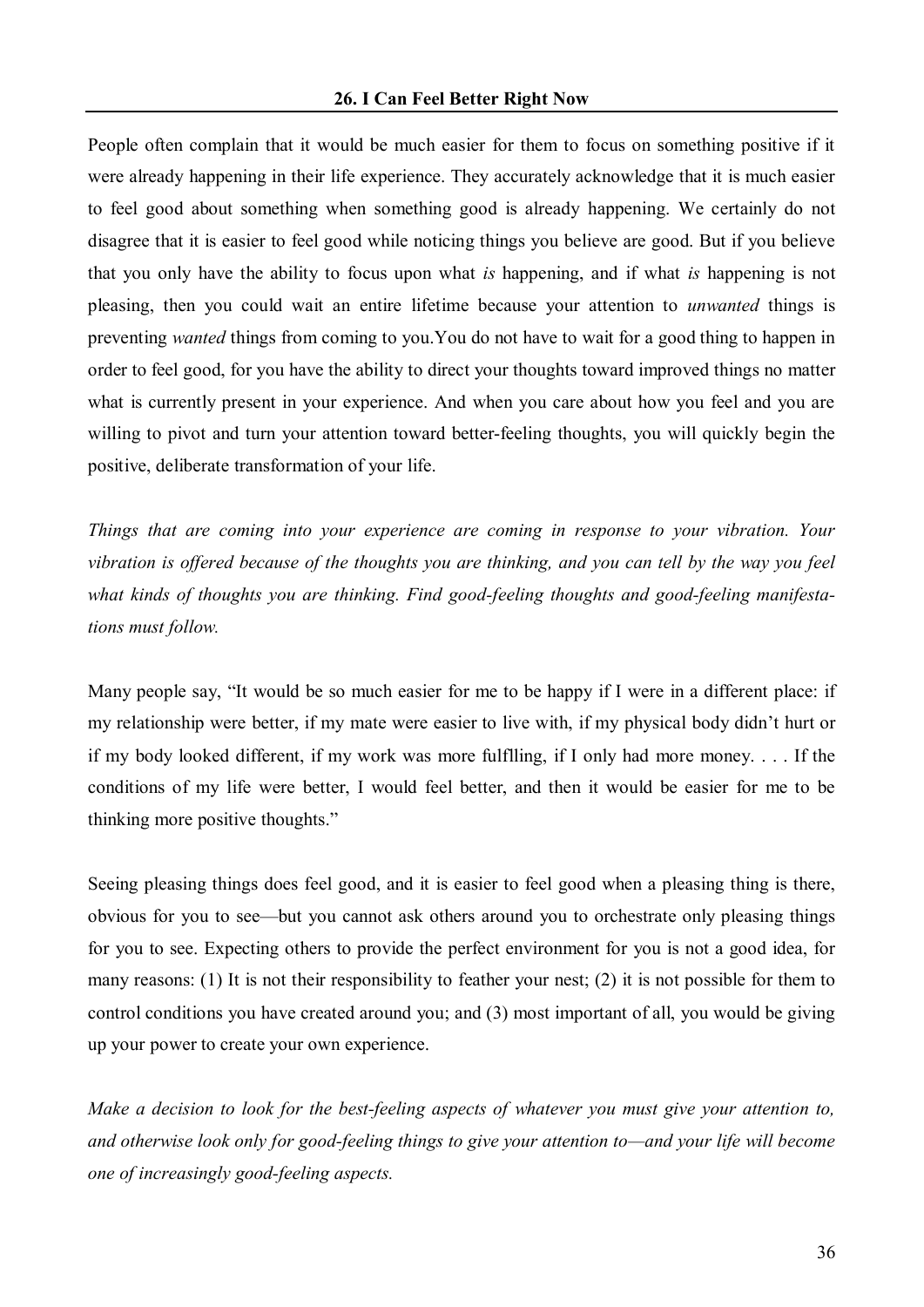*For every pleasing thing, there is an unpleasing counterpart, for within every particle of the Universe is that which is wanted as well as the lack of that which is wanted. When you focus upon an unwanted aspect of something in an effort to push it away from you, instead it only comes closer, because you get what you give your attention to whether it is something that you want or not.*

You live in a Universe that is based on "inclusion." In other words, there is no such thing as "exclusion" in this "inclusion-based" Universe. When you see something that you desire and you say yes to it, that is the equivalent of saying, "Yes, this thing that I desire, please *come to me.*" When you see something that you do not want and you shout no at it, that is the equivalent of saying, "*Come to me,* this thing that I do not want!"

Within everything that surrounds you is *that which is wanted* and *that which is unwanted.* It is up to you to focus upon what is wanted. See your environment as a buffet of many choices, and make more deliberate choices about what you think about. If you will try to make choices that feel good to you, as you make an effort to tell a different story about your life and the people and experiences that are in it, you will see your life begin to transform to match the essence of the details of the new-and-improved story you are now telling.

# **28. Am I Focused upon the Wanted or the Unwanted?**

Sometimes you believe that you are focused upon what you want when actually the opposite is true. Just because your words sound positive, or your lips are smiling while you say them, does not mean that you are vibrating on the positive end of the stick. It is only by being aware of the way you are *feeling* while offering your words that you can be sure that you are, in fact, offering a vibration about what you *do* want, rather than what you *do not* want.

#### **29. Focus on the Solution, Not the Problem**

In the midst of what the television weatherman was calling "a serious drought," our friend Esther walked down one of the paths on their Texas Hill Country property, noticing the dryness of the grass and feeling real concern for the well-being of the beautiful trees and bushes that were all beginning to show signs of stress from the shortage of rain. She noticed that the birdbath was empty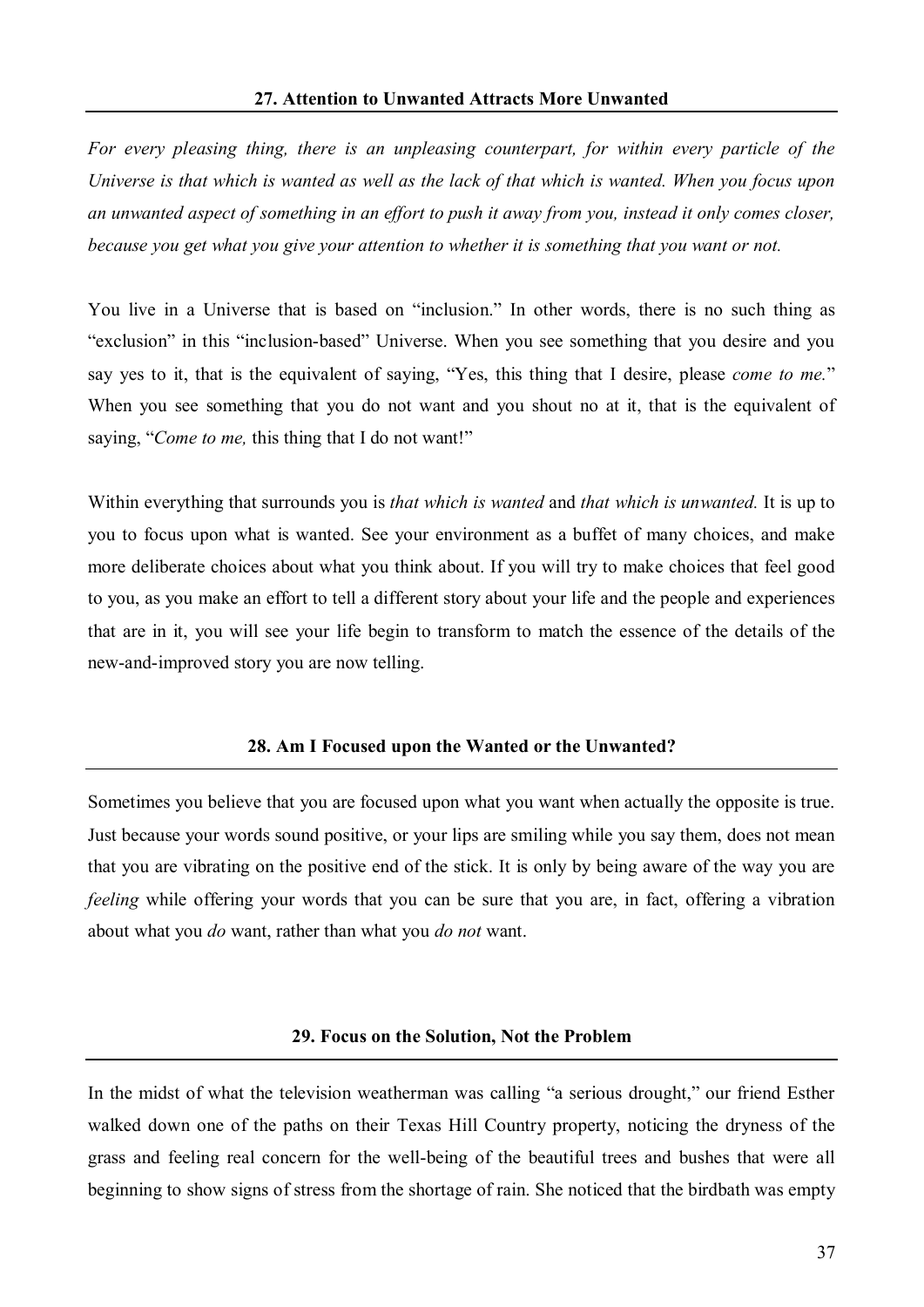even though she had flled it with water just a few hours earlier, and then she thought about the thirsty deer who had probably jumped the fence to drink the small amount of water that it held. And so, as she was pondering the direness of the situation, she stopped, looked upward, and—in a very positive voice, with very positive-sounding words—said, "Abraham, I want some rain."

And we said immediately back to her, "Indeed, from this position of lack, you think you will get rain?"

"What am I doing wrong?" she asked.

And we asked, *"Why* do you want the rain?"

And Esther answered, "I want it because it refreshes the earth. I want it because it gives all of the creatures in the bushes water so that they have enough to drink. I want it because it makes the grass green, and it feels good upon my skin, and it makes us all feel better."

And we said, "Now, you are attracting rain."

Our question "*Why* do you want the rain?" helped Esther withdraw her attention from the *problem* and turn her attention toward the *solution.* When you consider *why* you want something, your vibration usually shifts or *pivots* in the direction of your desire. Whenever you consider *how* it will happen, or *when,* or *who* will bring it, your vibration usually then shifts back toward the problem.

You see, in the process of taking her attention from what was wrong—by our asking her *why* she wanted the rain—she accomplished a *pivot.* She began thinking not only of *what* she wanted, but *why* she wanted it; and in the process, she began to feel better. That afternoon it rained, and that night the local weatherman reported "an unusual isolated thunderstorm in the Hill Country."

Your thoughts are powerful, and you have much more control over your own experience than most of you realize.

#### **30. What I do want is to feel good**

We visited with the young father who was at his wits' end because his son was wetting the bed every night. This father was not only frustrated about the physical disruption of finding wet bedding and clothing every morning but he was concerned about the emotional ramifications because it had been going on for such a long time, and frankly he was embarrassed by his son's behavior. "He's too big for this", he complained to us.

We asked him, "When you come into the bedroom in the morning, what happens?"

"Well, as soon as I walk into his room I can tell by the odor that he's wet the bed again", he told us. "And how do you feel about that?"

"Helpless, angry, frustrated. This has been going on for a long time and I don't know what to do about it", he said.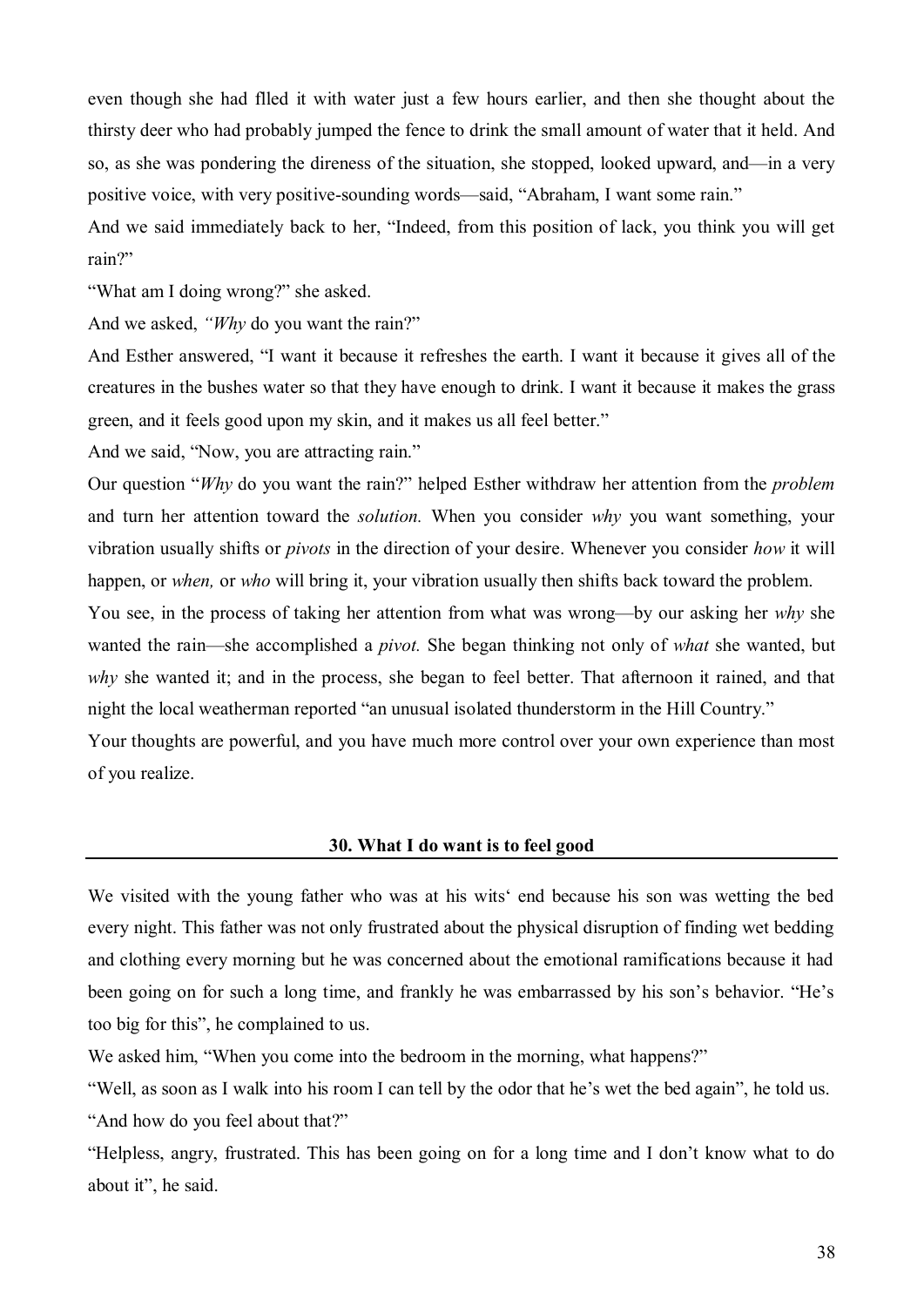"What do you say to your son?"

"I tell him to get out of those wet clothes and get into the bathtub. I tell him, he's too big for this and that we've talked about this before".

We told this father that he was actually perpetuating bed wetting. We explained to him, when the way you feel is controlled by a condition, you can never influence a change in the condition. But when you're able to control the way you feel within a condition, then you have the power to influence change in the condition.

For example, when you enter your son's bedroom, and become aware that something that you do not want has happened, if you would stop for a moment to think about that thing that has happened that you do not want, asking yourself what it is that you do want, and then further enforcing that side of the pivotal equation by asking yourself *why* you want it, not only would you immediately feel better, but you would soon begin to see the results of your positive influence.

"What *do* you want?" we asked.

He said, "I want my little one to wake up happy and dry and proud of himself and to not be embarrassed". This father felt relief as he focused upon what he wanted, because in making that effort he found harmony with his desire.

We told him, "As you're thinking those sorts of thoughts, then what will be oozing out of you will be harmony with what you do want rather than harmony with what you do not want. And you will be more positively influencing your son. Then words will come out of you such as, "Oh, this is all part of growing up. And all of us have been through this. And you're growing up very fast. Now get out of those wet clothes and get into the bathtub"".

This young father called very soon after that and happily reported that the bed wetting had stopped.

#### **31. Whenever I'm feeling bad, I'm attracting unwanted**

While almost everyone is aware of how they feel in varying degrees, there are few who understand the important guidance that their feelings, or emotions, provide. In the most simple of terms, whenever you feel bad, you're in the process of attracting something that will not please you. Without exception, the reason for negative emotion is because you're focused upon something you do not want, or upon the lack or absence of something that you do want.

Many regard negative emotion as something unwanted, but we prefer to see it as important guidance to help you understand the direction of your focus, therefore the direction of your vibration, therefore the direction of what you're attracting. You could call it a 'warning bell'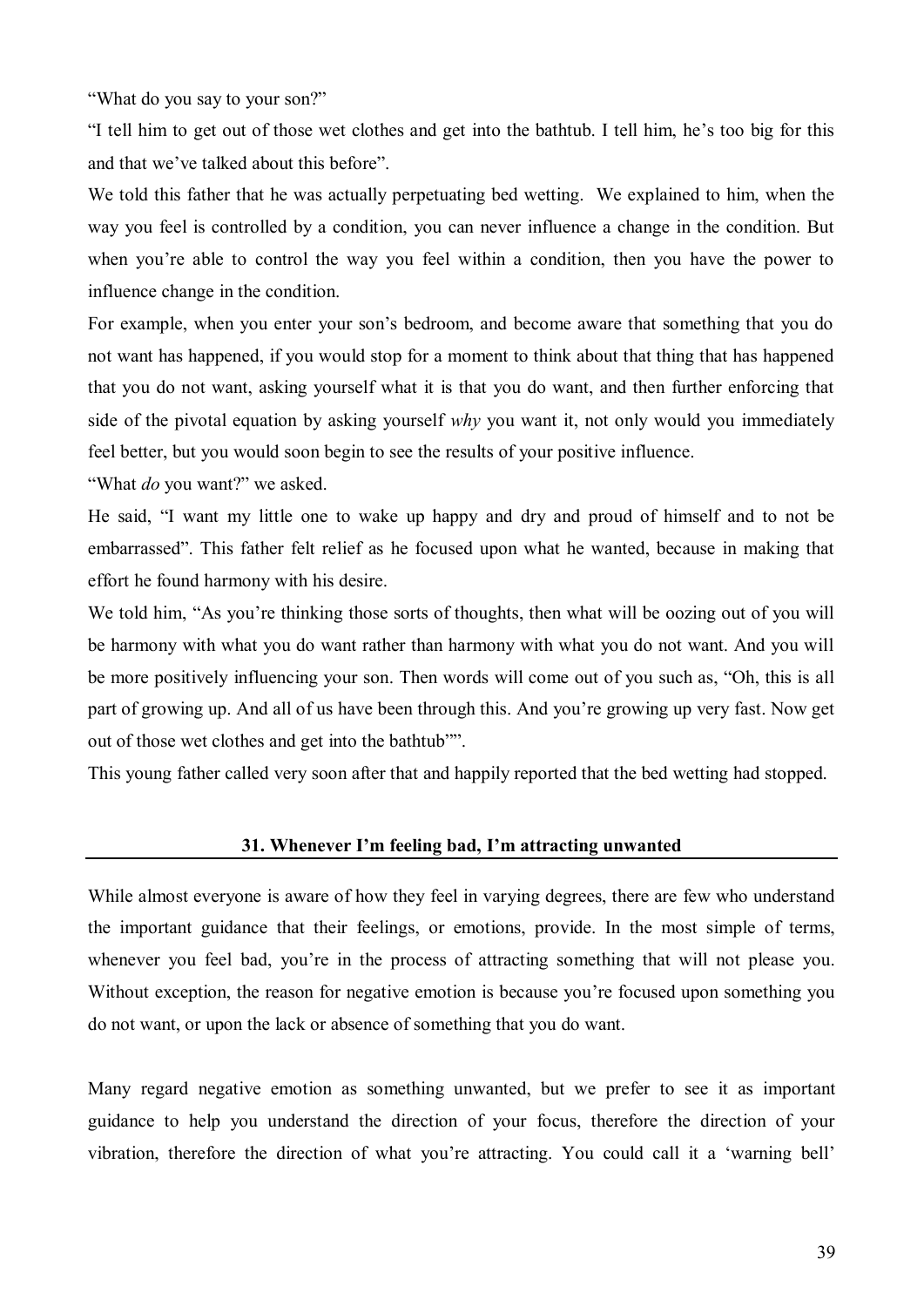because it certainly does give you a signal that lets you know that it's time to pivot. We prefer to call it a 'guiding bell'.

Your emotions are your guidance system to assist you in understanding what you are in the process of creating with every thought you think. Often people, who are beginning to understand the power of thought and the importance of focusing upon good feeling subjects, are embarrassed or even angry at themselves when they find themselves in the midst of negative emotion. But there is no reason to be angry at yourself for having a perfectly functioning guidance system.

Whenever you become aware that you're feeling negative emotion, begin by complimenting yourself for being aware of your guidance, and then gently try to improve the feeling by choosing thoughts that feel better. We would call this a very subtle process of pivoting, whereby you gently choose better-feeling thoughts.

Whenever you feel negative emotion, you could say to yourself, "I'm feeling some negative emotion, which means I'm in the process of attracting something that I do not want. What is it that I do want?"

Often just acknowledging that you want to feel good will help turn your thoughts in a better-feeling direction. But it is important to understand the distinction between wanting to feel good and not wanting to feel bad. Some people think that it's just two different ways of saying the same thing, when actually those two statements are exact opposite with huge vibrational differences.

If you can begin to orient your thoughts by steadily looking for things that cause you to feel good, you will begin to develop patterns of thoughts, or beliefs, that will help you create magnificent good feeling lives.

#### **32. My thoughts dovetail into stronger matching thoughts**

Whatever thought you're focused upon, whether it's a memory from your past, something that you're observing in your present, or something you're anticipating in your future, that thought is active within you right now, and it is attracting other thoughts and ideas that are similar. Not only do your thoughts attract other thoughts that are of a similar nature, but the longer you focus, the stronger the thoughts become and the more attraction power they amass.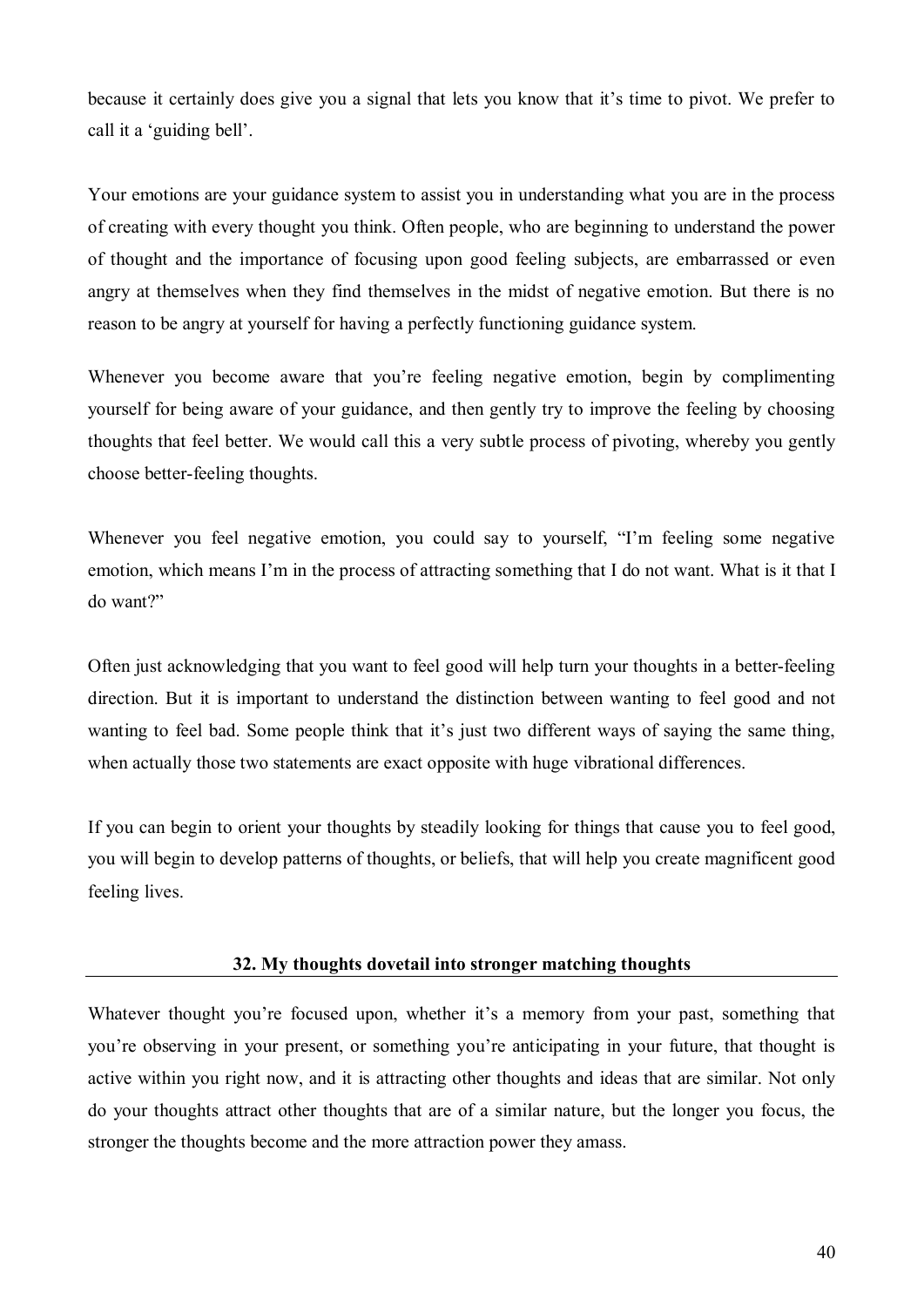Our friend Jerry likens this to the ropes he once observed while watching a large ship being docked. It was to be tied with a rope that was very large, too big and bulky to be thrown across the expansive water. And so instead, a small ball of twine was tossed across the water to the dock. That twine had been spliced into a little bigger rope, which had been spliced into a little bigger rope, which had been spliced into a little bigger rope, until eventually the very large rope could easily be pulled across the expansive water, and the ship was then secured to the dock. This is similar to the way your thoughts dovetail one to another, with one connecting to another, connecting to another.. and so on.

Upon some subjects, because you've been pulling upon the negative rope longer, it's very easy for you to get off on a negative tangent. In other words, it just takes a little negative utterance from someone, a memory of something or a suggestion that takes you into a negative tailspin right away. Your point of attraction predominantly occurs from the day to day things that you're thinking about as you're moving through your day. And you have the power to direct your thoughts positively or negatively.

For example, you're in a grocery store, and you notice that something that you regularly purchase has increased substantially in price, and you feel strong discomfort wash over you. You may very well think that you're just feeling shock over the sudden spike in the price of this item, and that since you have no say in what the grocer charges for the items, that you have no option other than to feel discomfort about it. However, we want to point out to you that your feeling of discomfort is not because of the grocer's action of raising the price of the goods for sale, but instead it's because of the direction of your own thoughts. Just like the analogy of the rope tied to the rope tied to the rope tied to the rope, your thoughts are tied to one another and travel quickly to heightened vibrational places. For example,

"Wow, the price of this is much greater than it was just last week. This price jump seems unreasonable. There's nothing reasonable about the greed in the market place. Things are getting way out of hand. I don't know where it's all headed. It doesn't seem like we can go on like this. Our economy's in trouble. I can't afford these inflated prices. I'm having a hard time making ends meet. I can't seem to earn it fast enough to keep up with the increase in the cost of living."

And of course, this negative train of thought could move in any directions: toward blame of the grocer, to the economy, to your government.. But it usually always turns back to the way you feel that the situation will negatively impact you, because everything that you observe feels personal to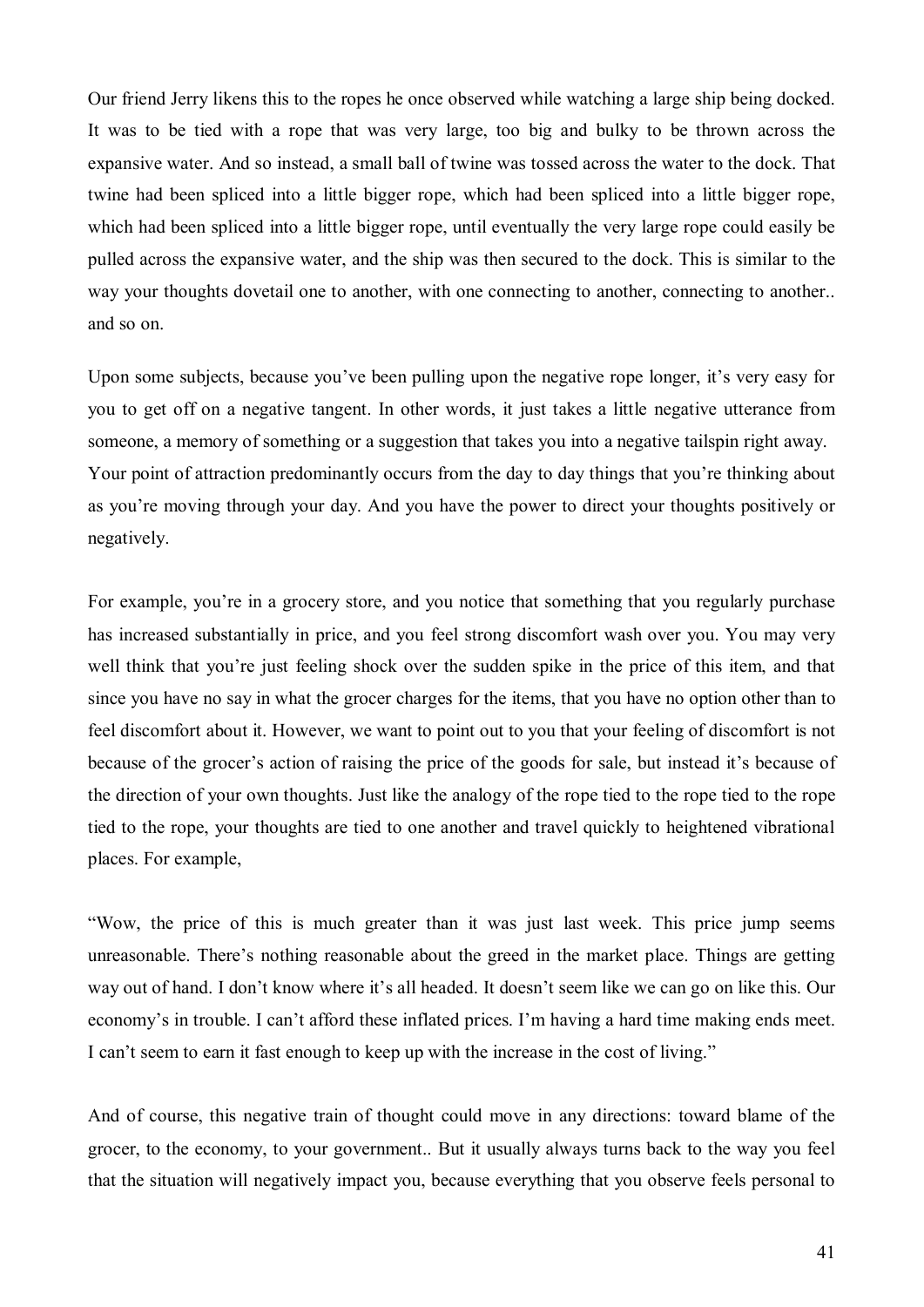you. And everything, in truth, *is* personal to you, because you're offering a vibration about it that is affecting what is now being attracted to you by your choice of thoughts.

If you are aware of how you are feeling, and you understand that your emotions are indicating the direction of your thoughts, then you can more deliberately guide your thoughts. For example,

"Wow, the price of this is much greater than it was last week. However, I'm not aware of the other things in my basket. They could be the same or maybe even a bit lower. I wasn't really paying attention. This one just got my attention because it was so much greater. Prices do fluctuate. I always manage. Things are going up a bit, but it's working out alright. It is quite an impressive system of distribution that makes this variety of goods so accessible to us."

Once you've decided that care about feeling good, you will find it easier to more consistently choose a better feeling direction in your thoughts. When a desire to feel good is effectively active within you, a consistent inspiration toward good-feeling thoughts will be present. And you'll find it easier and easier to direct your thoughts in productive directions.

Your thoughts contain enormous creative attractive power that you harness effectively only by consistently offering good-feeling thoughts. When your thoughts constantly move back and forth between wanted and unwanted, pros and cons, pluses and minuses, you lose the benefit of the momentum of your pure positive thought.

#### **33. Creating a book of positive aspects**

In the first year of Jerry and Esther's work with us they were using small hotel meeting rooms in different cities. Always wanting to provide a comfortable place where people could gather to address their personal questions with us. There was a hotel in the city of Austin that always seemed to forget they were coming, even though Esther had made arrangements with the hotel, signed contracts, even called in the days just prior to the event to confirm. The hotel was always able to accommodate them, even though when they arrived no one seemed to be expecting them. But it was very uncomfortable for Jerry and Esther to be in the position of urging the hotel to hurry to get the room ready before their guests arrived. Finally Esther said, "I think we should find a new hotel". And we said, "That might be a good idea, but remember, you will take yourselves with you".

"What do you mean", Esther asked a bit defensively.

We explained to her, "If you take action from your perspective of lack, the action is always counterproductive. In fact, it is likely that the new hotel will treat you just like the last one did".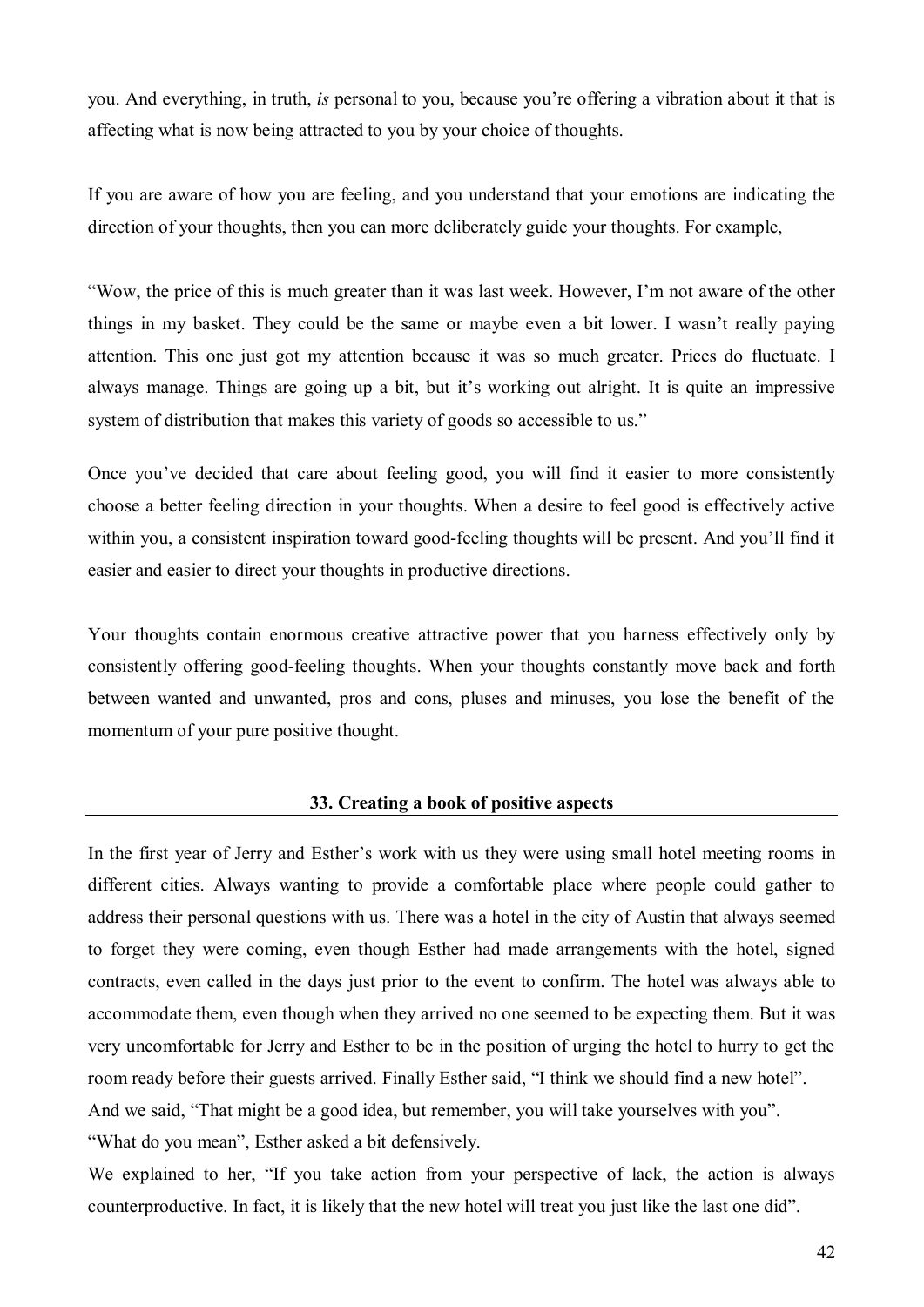Jerry and Esther laughed at our explanation, because they'd already moved from one hotel to another for the very same reason.

"But what should we do?" they asked.

We encouraged them to purchase a new notebook and right boldly across the front cover of it:  $M_V$ *book of positive aspects*. And on the first page of the book right: *positive aspects of this hotel in Austin*. And so, Esther began to write:

It's a beautiful facility. It's immaculate. It's very well situated, it's close to the interstate, it's easy to find. There are many different sized rooms to accommodate our increasing numbers. The hotel staff is friendly.

And as Esther was making those entries, her feeling about the hotel changed from one of negative to one of positive. And in the moment that she began to feel better, her attraction from the hotel changed. She did not write, "*They're always ready and waiting for us"*, because that had not been her experience, and writing that would have evoked a feeling of contradiction, or a feeling of defense, or a feeling of justification from her. But by wanting to feel good, and by deliberately focusing her attention more upon the things about the hotel that did feel good, Esther's point of attraction regarding the hotel shifted. And then something Esther found very interesting happened – the hotel never forgot they were coming again. Esther was amused to realize that the hotel had not been forgetting about their agreement because they were uncaring or disorganized, the staff was simply being influenced by her dominant thought about them. In short, they could not buck the current of Esther's negative thought.

Esther enjoyed her *Book of positive aspects* so much that she began writing pages on many subjects of her life. We encouraged her to not only write about the things in which she was seeking improved feelings, but to write about things she already felt mostly positive about, just to get in the habit of good-feeling thoughts and for the pleasure of good-feeling thoughts. It's a nice way to live.

#### **34. The Law of Attraction adds power to thoughts**

Often when experiencing an unwanted situation, you feel a need to explain why it has happened in an attempt, perhaps, to justify why you're in the situation. Whenever you're defending, or justifying, or rationalizing, or blaming anything or anyone, you remain in a place of negative attraction. Every word you speak as you explain why something is not the way you want it to be continues the negative attraction, for you cannot be focused upon what you *do* want while you're explaining *why* you're experiencing something that you *do not* want. You cannot be focused upon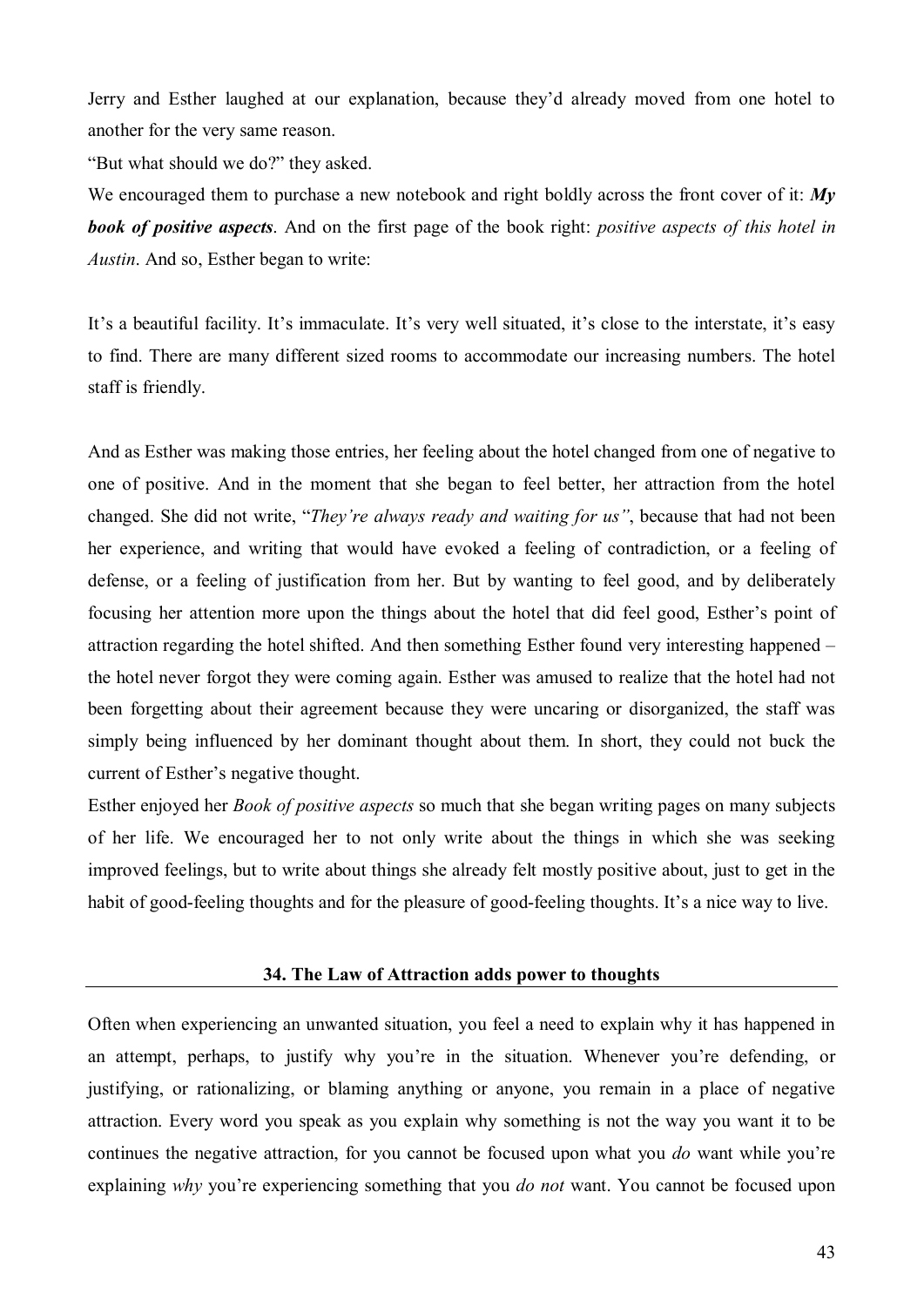negative aspects and positive aspects at the same time. Often in an attempt to determine where your trouble started, you only hold yourself in that negative attraction longer. "What's the source of my trouble? What's the reason that I am not where I want to be?"

It's natural that you want improvement in your experience, and therefore it's logical that you're solution oriented. But there is a big difference between seriously looking for a solution and justifying the need for a solution by emphasizing the problem.

The realization that something is not as you want it to be is an important first step. But once you've identified that, the faster you're able to turn your attention in the direction of a solution, the better, because a continuing exploration of the problem will prevent you from finding the solution. The problem is a different vibrational frequency than the solution.

As you become aware of the value of the process of pivoting, and as you become adept at identifying what is not wanted, and then immediately turn your attention toward what *is* wanted, you will realize that you're surrounded primarily by wonderful things, for there is so much more that is going right in your world than wrong.

Also, a daily utilization of the *Book of positive aspects* will help you to become more positively oriented. It will assist you in gradually tipping the balance of your thoughts more in the direction of what you do want.

The more that you focus your attention with the intention of finding increasingly better-feeling thoughts, the more you will realize that there is a very big difference between thinking about what you want and thinking about the absence of it.

Whenever you're feeling uncomfortable as you're speaking or thinking about improving something you want, such as a better financial condition or an improved relationship or physical condition, you're in that moment preventing yourself from finding the improvement.

The process of pivoting and the process of the *Book of positive aspects* are both offered to assist you in recognizing in the early subtle stages of your creation that you are pulling on the very tips of that negative ball of twine, so that you may right away release it and reach for the positive thread of thought instead.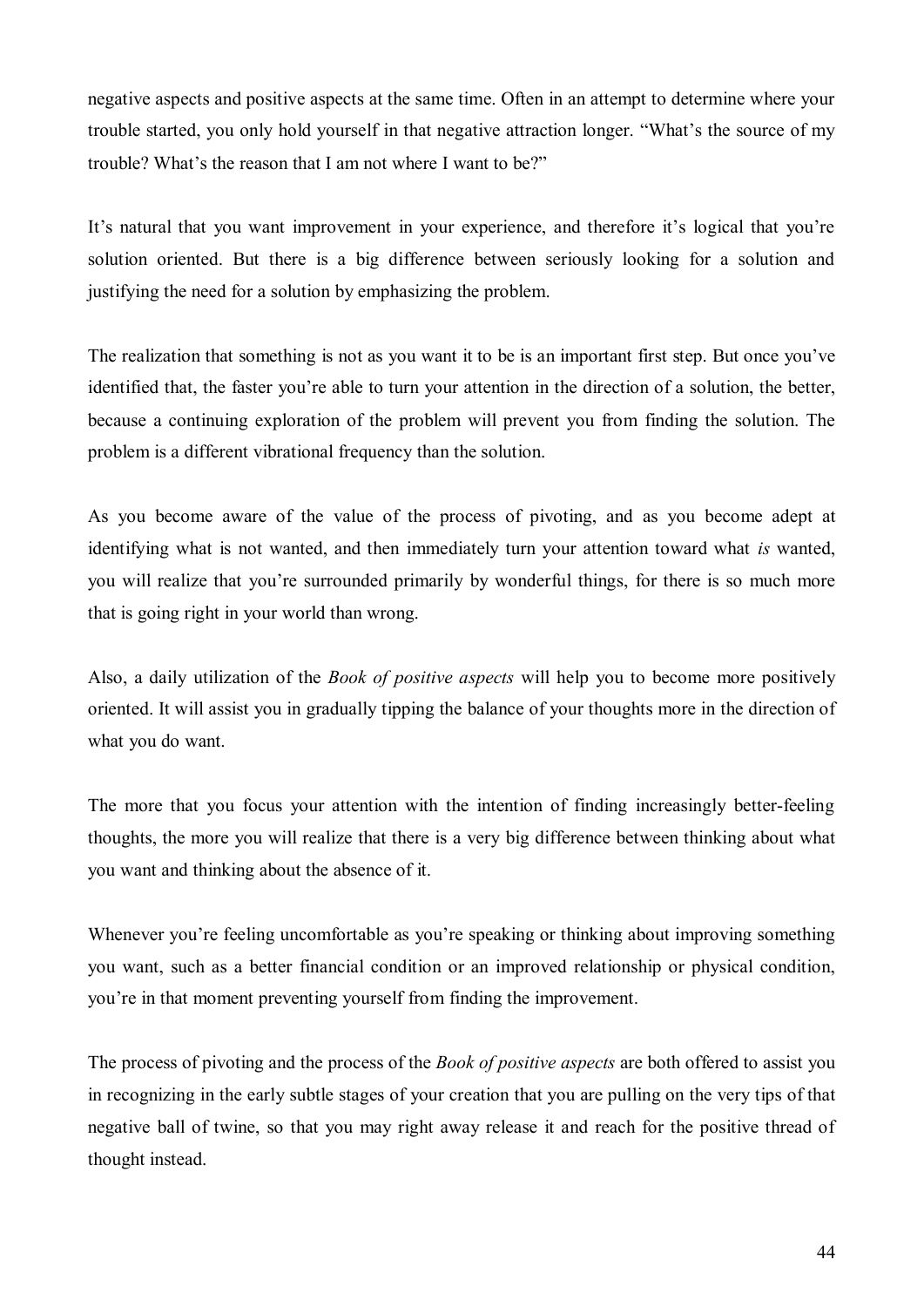It is much easier to go from a thought of something that makes you feel a little better to an even better feeling thought to an even better feeling thought than to go directly to a wonderful feeling thought, because all thoughts, or vibrations, are affected, or managed, by Law of Attraction.

## **35. I'll begin my day with good feeling thoughts**

When you're focused upon something that you really do not want, it is actually easier for you to remain focused upon that unwanted topic, even finding other evidence to support that thought, than it is to move to a more positive perspective, because thoughts that are like unto themselves are drawn. So, if you attempt to make a big jump from a truly negative unwanted topic immediately to a positive delightful topic of something that you do want, you will not be able to make the jump, for there's too much vibrational disparity between the two thoughts.

A determination to gently, generally and steadily lean more and more in the direction of wanted things is really the best way to approach your personal vibrational improvement.

When you first awaken in the morning after a few hours of sleep, and therefore a vibrational detachment from unwanted things, you are in your most positive vibrational state. If you would begin your day, even before you get out of bed, by looking for a handful of positive aspects in your life, you will begin your day in a more positive vane, and the thoughts that the LOA will now provide as your springboard into each day will be much better feeling and beneficial. In other words, every morning you have an opportunity to establish another vibrational basis, a sort of set point, that sets the general tone of your thoughts for the rest of the day. And while it is possible that some events of your day may deviate from that starting place, in time you will see that you have established complete control of your thoughts, of your vibration, of your point of attraction, of your life.

# **36. Sleep time is realignment of Energies time**

While you're sleeping, or during the time that you're not consciously focused through your physical body, the attraction to your physical body stops. Sleep is a time when your Inner-Being can realign your energies, and it is a time for refreshment and replenishment of your physical body.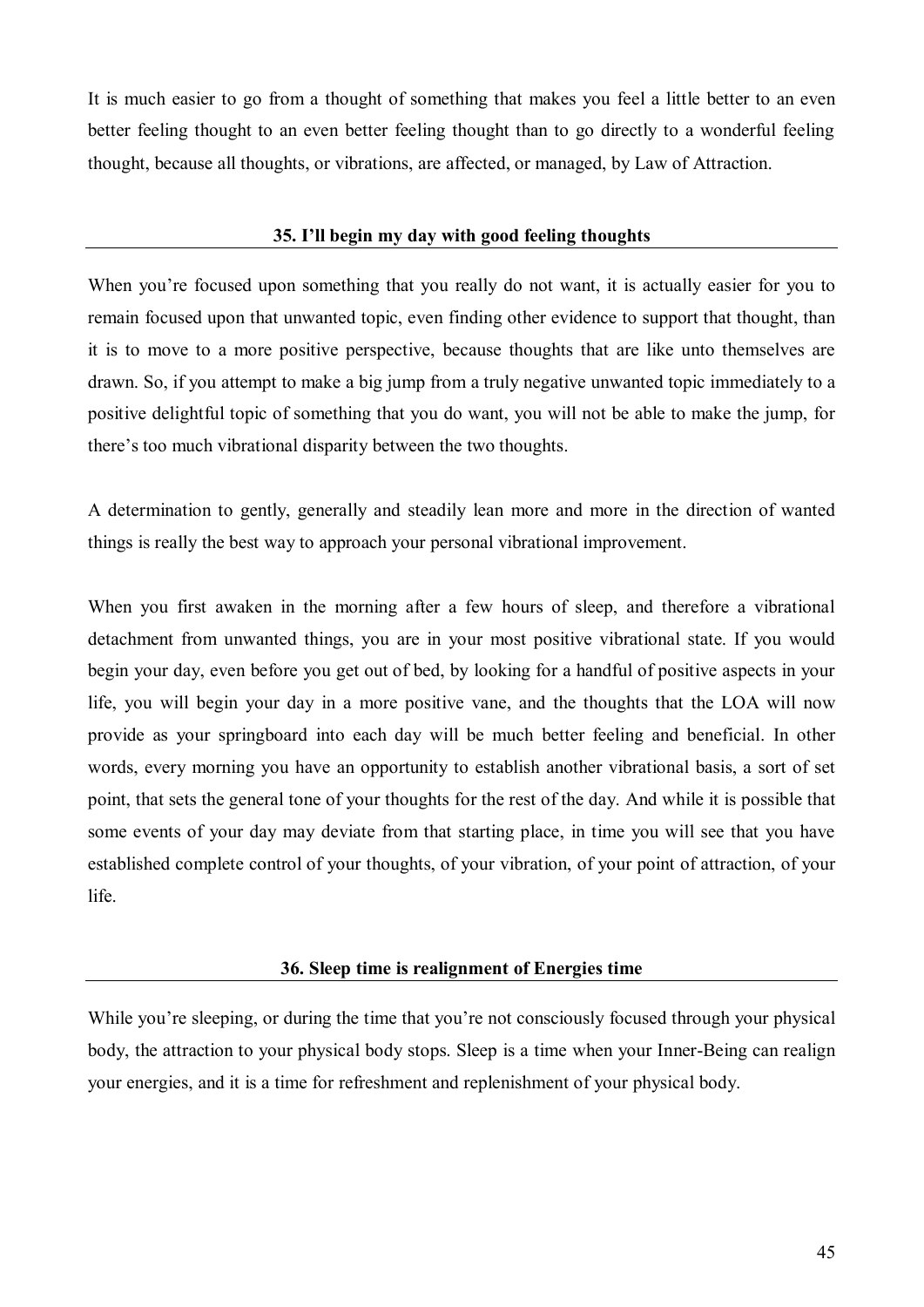If, when you put yourself in your bed, you will say, "Tonight I will rest well. I know that all attraction to this body will stop, and when I awaken in the morning I will literally re-emerge back into my physical experience ", you will receive the greatest benefit from your time of sleep.

Awakening in the morning is not so different from being born. It's not so different form the day you first emerged into your physical body. So, as you awaken, open your eyes and say, "Today I will look for reasons to feel good. Nothing is more important than that I feel good. Nothing is more important than that I choose thoughts that attract other thoughts that attract other thoughts that raise my vibrational frequency to the place where I can resonate with the positive aspects of the Universe<sup>"</sup>

You see, your vibration is right where you last left it. So, if you lie in your bed worrying about a situation before you go to sleep, when you wake up you will pick up right where your thoughts or vibration left off the night before, and then your thoughts for the day will get off on that negative footing. And then the LOA will continue to serve up for you other thoughts that are like those thoughts. But if you will make an effort as you go to sleep to identify some of the positive aspects of your life, and then deliberately release your thoughts as you remember that during your slumber you're going to detach and refresh, and then if when you awaken you will open your eyes and say, "Today I will look for reasons to feel good", you will begin to gain control of your thoughts and life.

Rather than worrying about the problems of the world, or thinking about things that you have to do today, just lie in your bed and look for the positive aspects of the moment: how wonderful this bed feels, how comforting the fabric feels, how good my body feels, how comfortable this pillow is, how refreshing the air is that I am breathing, how good it is to be alive. You will have begun to pull on that positive good feeling rope.

The LOA is like a giant magnifying glass, amplifying whatever is. And so, as you awaken and look for some reasons, something very immediate to you, to feel good about, the LOA will then offer you another thought that feels like that, and then another, and then another, and that really is what we call getting out of bed on the right foot.

With a little bit of effort and a desire to feel good you can redirect your thoughts to more and more pleasing scenarios, until you will change your habits of thought as well as your point of attraction. And the evidence of your improvement in thought will begin to show up right away.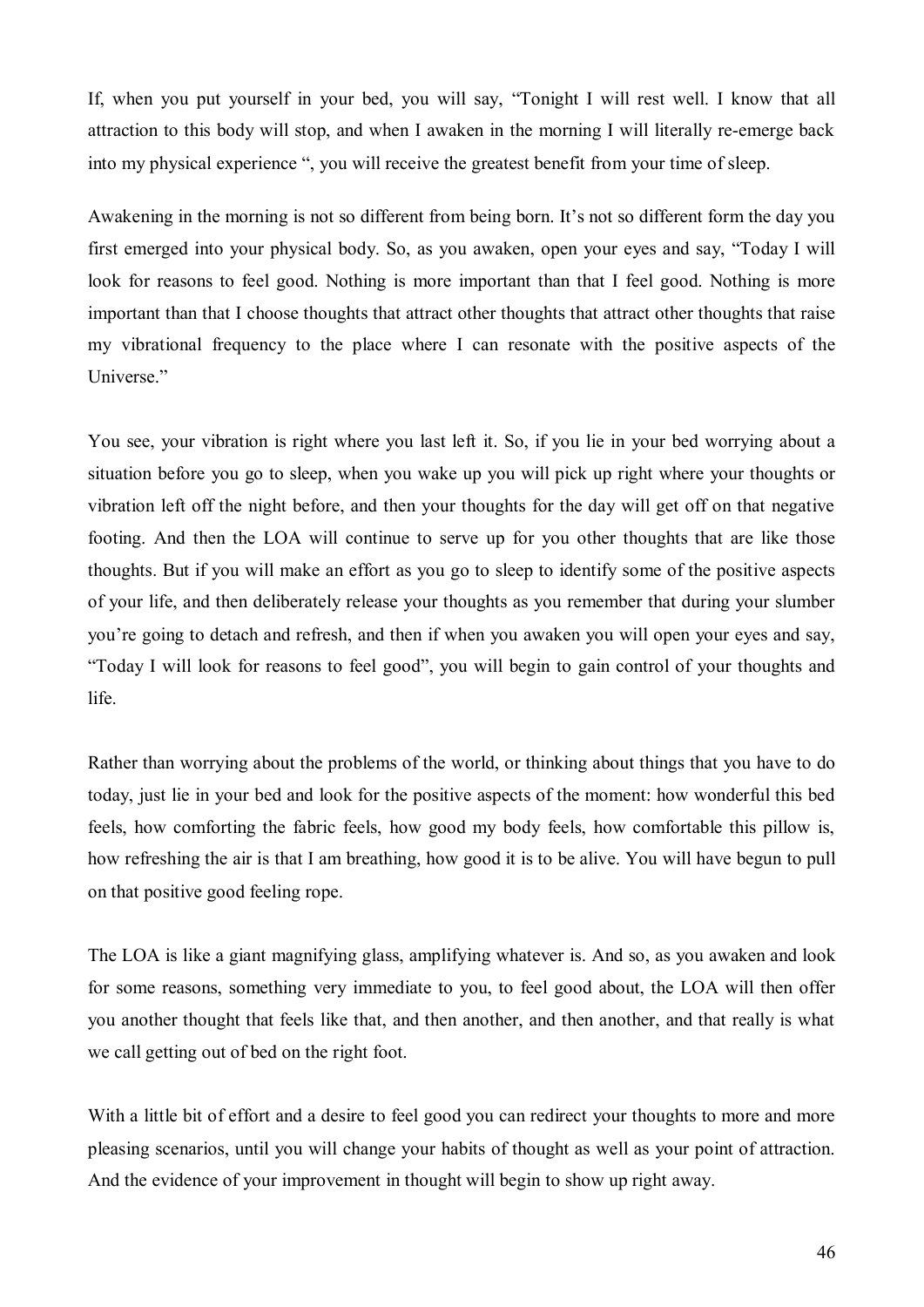#### **37. An example of a positive aspects bedtime process**

Your action orientation in life causes you to believe that it takes hard work to make things happen. But as you learn to deliberately direct your thoughts, you will discover that there is tremendous leverage and power in thought. As you focus more consistently only in the direction of what you desire, rather than diluting the power of your thought by thinking of the wanted and then the unwanted, you will understand from your personal experience what we mean. Because of your action orientation you often try too hard and work too hard, and as a result of that most of you bring yourselves more to the attention of what is wrong, or more to the attention of what needs to be fixed, than you do to the attention of what you desire.

Here is a good way to apply the process of positive aspects at bedtime:

Once you're in your bed, try to recall some of the most pleasant things that happened during the day. Since many things have undoubtedly happened during this day, you may have to ponder for a little while, and you may remember some of the less than pleasant things that happened. But stick to your intention of finding something pleasing. And when you find it, ponder it. Prime your positive pomp by saying things such as,

"The thing I liked about that was,,", or "My favorite part of that was.."

And then follow any positive thread that you find, thinking about the best parts of your day. And then, once you're feeling the effect of your positive thoughts, focus on your dominant intention right now, which is getting a good night sleep and awakening refreshed in the morning. Say to yourself,

"I am going to sleep now, and while I am sleeping, because my thoughts will be inactive, attraction will stop and my physical body will be completely refreshed at every level."

Turn your attention to the immediate things around you, like the comfort of your bed or the softness of your pillow – the Well-Being of your moment. And then softly set forth the intention,

"I will sleep well, and I will awaken refreshed with another new good feeling positive point of attraction"

And then off to sleep you go.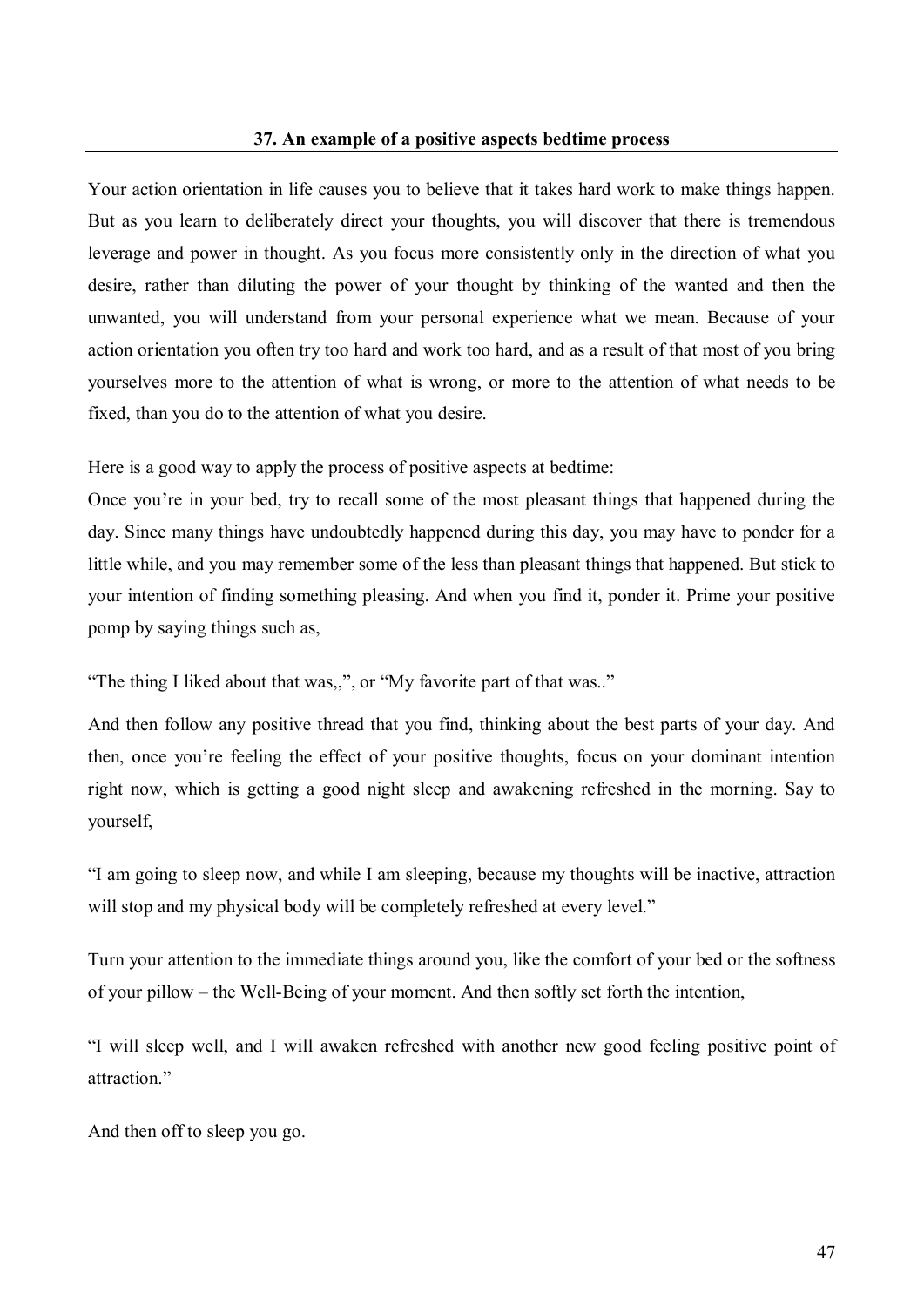As you awaken the next morning, you will be in that positive good feeling place, and your first thoughts will be something like, "Ah, I'm awake! I've re-emerged back into the physical." Lie there for a little while and bask in the comfort of your bed, and then offer a thought such as,

"Today, no matter where I'm going and no matter what I'm doing, no matter who I'm doing it with, it is my dominant intent to look for things that feel good. When I feel good, I'm vibrating with my Higher Power. When I feel good, I'm in harmony with that which I consider to be good. When I feel good, I'm in the mode of attracting that which will please me once it gets here. And when I feel good, I feel good. It's just good to feel good. If the only thing it ever brought you is the way you feel in the moment. Ah, but feeling good brings ever so much more beyond that."

We would lie in the bed for 2 or 3 minutes. That is enough. And we would look for positive aspects of our surroundings. And then, as we move into the day, we would begin to acknowledge more positive aspects, looking for more reasons to feel good, no matter what the object of our attention is. In the first moment of any negative emotion, which will very likely occur, even though you've begun your day looking for reasons to feel good, because there is upon some subjects some negative momentum already in motion, so don't worry about it, but upon the first inclination of any negative emotion, we would stop and say,

"I want to feel good. I'm feeling some negative emotion, which means that I'm focusing upon something that I do not want. Now, what is it that I want?"

And then we would turn our attention immediately to that which we want. Staying focused upon the new thought or the positive thought long enough that we could feel the positive energy again beginning to flow through our body.

As you move through your day, look for more reasons to laugh and more reasons to have fun. When you want to feel good and you do not take things so seriously, and when you are not taking things so seriously, you're not as likely to notice the lack of things wanted, and when you're not focused upon the lack of what you desire, you just feel better. And when you feel better, you attract more of what you do want., and your life just gets better and better and better. And then that night as you lie in your bed, you'll have many wonderful things to ponder as you drift off into your restful refreshing sleep. And then you'll awaken into an even better feeling new day tomorrow.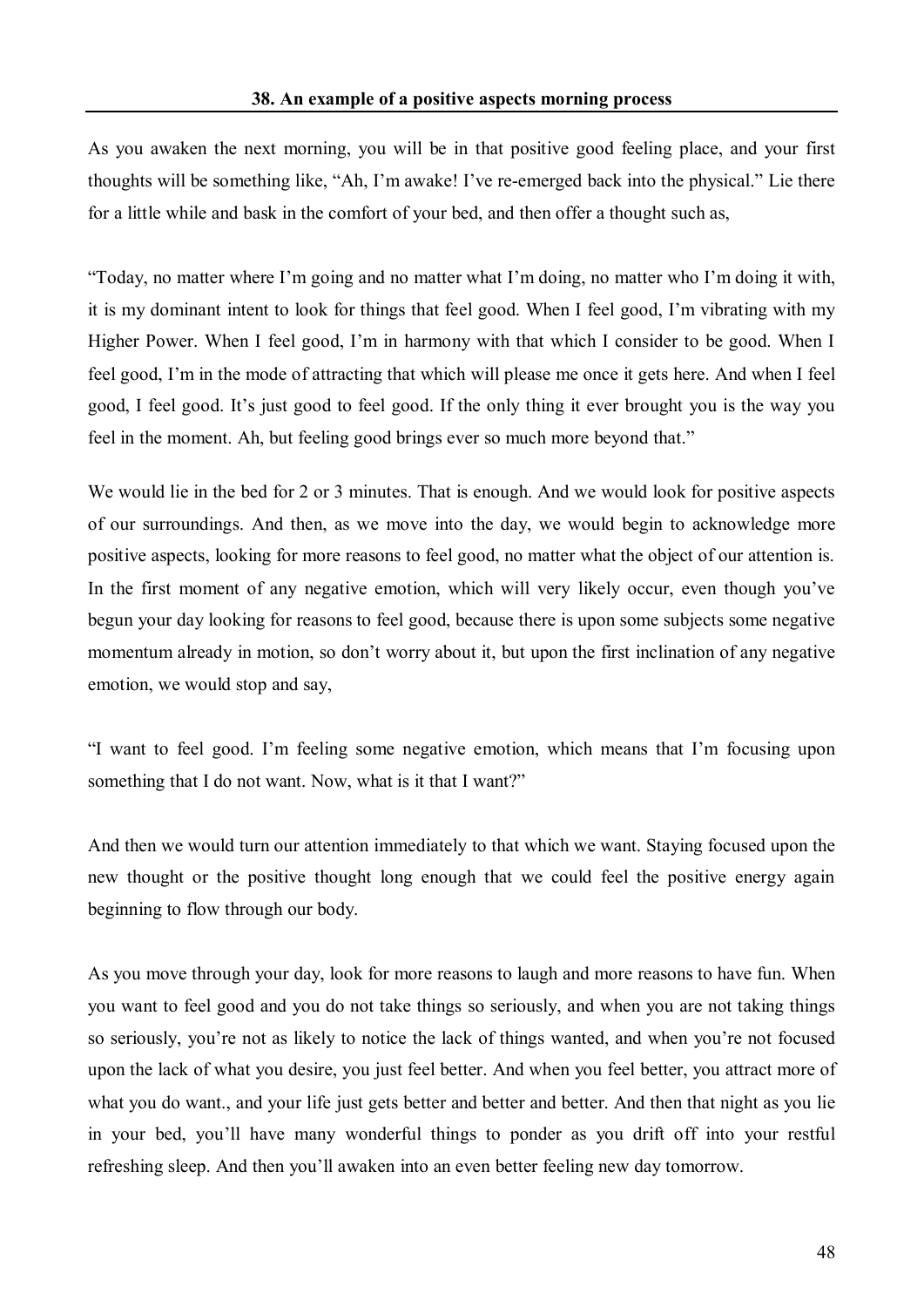#### **39. I know how I want to feel**

Sometimes, when you're in the midst of an uncomfortable situation, you struggle to find any positive aspects within it. Some things are intolerable. Some things are so big and so bad, that it does not seem possible for you to find anything positive about it. But that is because you're attempting to take too large of a jump from the awfulness of what you're focused upon to the solution that you desire. In other words, if you want to find an action solution right now that will fix this, but you find yourself in a situation where no action that you can take seems appropriate, always remember that while there may not be a positive aspect to your action in this moment, and while you may not be able to figure out what to do that would make you feel better, you always do know how you want to feel. It's a bit like someone saying, "I've just jumped out of an airplane and I have no parachute. What shout I do now?"

There are situations where, given the current circumstances, there is no action or thought that at this point will make a significant enough difference to change the outcome that's barreling in upon you. And in the same way that sometimes you cannot find any action that will fix things, there's no thought that will immediately change it either. But if you understand the power of your thought, and the incredible leverage that consistently good feeling thoughts provide, and you begin deliberately choosing your thoughts by utilizing the guidance that your feelings or emotions are indicating to you, you can easily transform your life into predominantly good feeling experiences by focusing upon the improved feeling.

If you're able to find even the smallest feeling of relief in a deliberately chosen thought, your gentle path toward your solution will begin. What to do in certain situations may not by clear to you, and you may at times not even be able to identify what it is that you want to have, but there's never a time that you are unable to identify to some extent how you want to feel. In other words, you know that you would rather feel happy than sad, you know you'd rather be refreshed than tired, or invigorated rather than enervated. You know that you would rather feel productive than unproductive. You know that you would rather feel free than confined, and growing rather than stagnant.

There is not enough action available to compensate for misaligned thought. But when you begin to gain control of the way you feel, by more deliberately choosing the direction of your thought, you will discover the powerful leverage in thought. If you will bring yourself to a more deliberate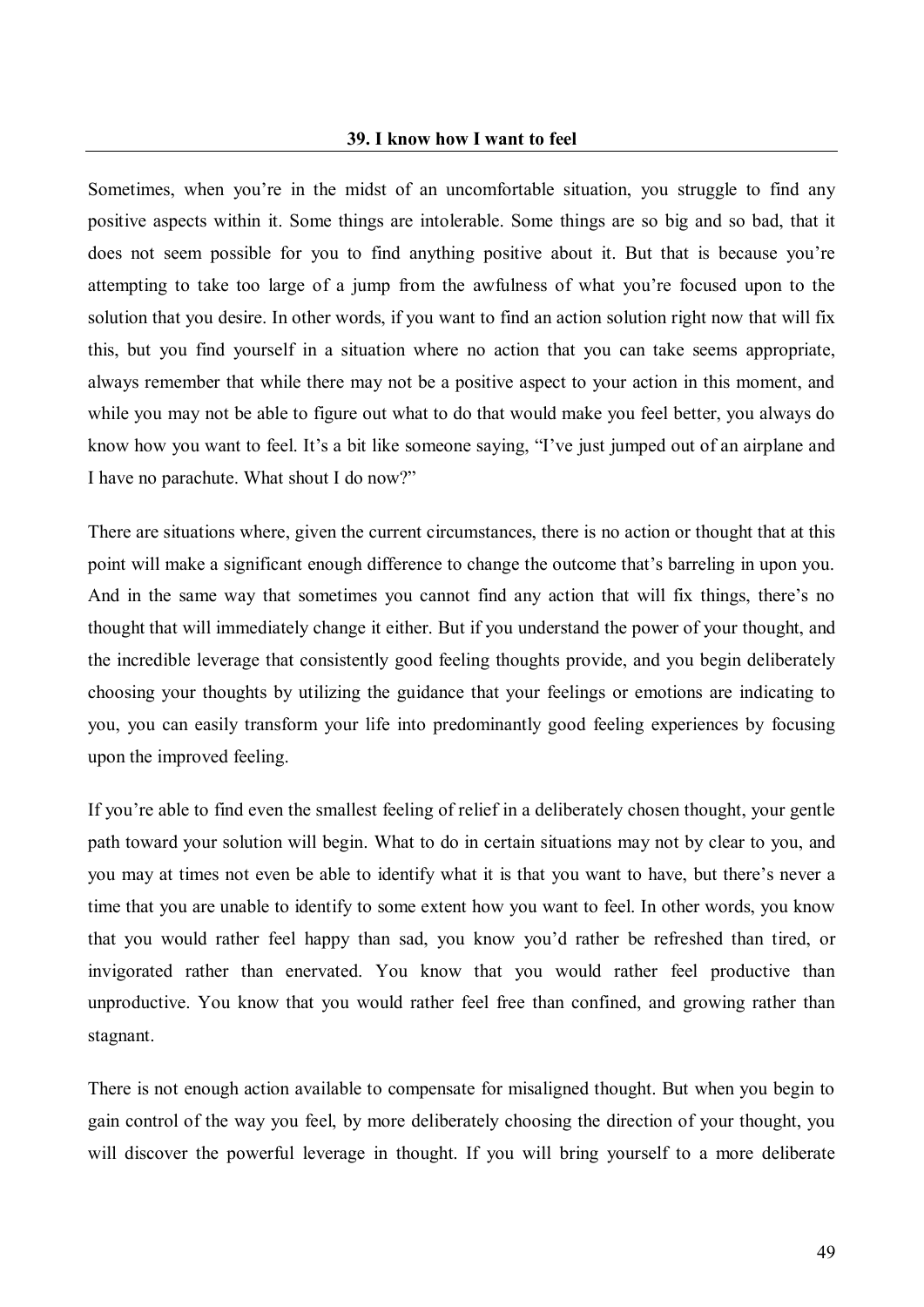control of your own thought, you will bring yourself to a more deliberate control of your own life experience.

## **40. Nothing is more important than feeling good**

Becoming more deliberate about the things you think is not a difficult thing. You're often particular about what you eat, or the vehicle you drive, or the clothes you wear, and being a deliberate thinker does not require much more deliberate discrimination than that. But learning to deliberately direct your thoughts toward the aspect of the subject that feels best to you will have a much greater impact on the improvement of your life than the choosing of a meal or of a vehicle or of clothing.

Once you read these words and feel your own personal resonance with their meaning and power, you'll never again feel negative emotion without realizing that you're receiving important guidance to assist you in guiding your thoughts in a more productive and beneficial direction. In other words, you will never again feel negative emotion and not understand that it means you're in the process of attracting something unwanted.

A significant thing is happening with you as you're coming into conscious awareness of your emotions and the guidance that they provide. Because even in your ignorance of what negative emotion meant, you were still negatively attracting. And so, understanding your emotion now gives you control of your life experience.

When you're feeling less than good, if you'll stop and say, "Nothing is more important than that I feel good. I want to find a reason now to feel good", you will find an improved thought, which will lead to another and another. And as you develop the habit of looking for good feeling thoughts, the circumstances that surround you must improve, the LOA demands it.

When you feel good, you experience a sensation of doors opening as the Universe is cooperating with you. And when you feel bad, it feels as if doors are closing, and the cooperation stops. Anytime you feel negative emotion, you're in the mode of resisting something that you want, and that resistance takes its toll on you. It takes its toll on your physical body, and it takes its toll on the wonderful things that you are allowing to come into your experience.

Through your process of living life and noticing things wanted and unwanted, you've created a sort of vibrational escrow, which in a sense holds for you those wanted things you've identified, until you become a close enough vibrational match to them that you allow yourself a fully manifested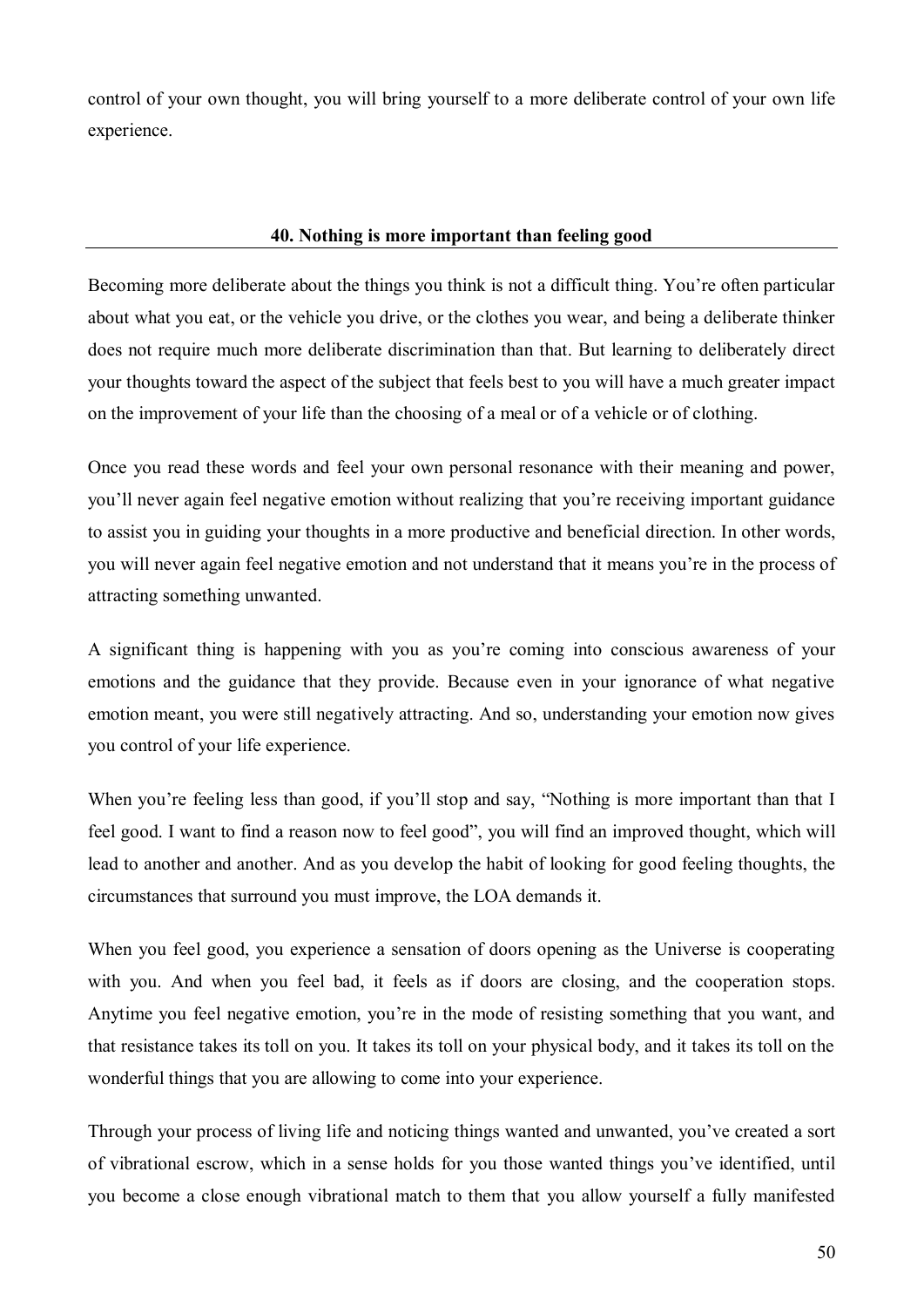receiving of them. But until you find a way to feel good about them, even though they have not yet manifested in your experience, it may seem to you that they're on the outside of a door that you cannot open. However, as you begin to look for more positive aspects regarding the things that occupy your thoughts, and as you deliberately choose the more positive end of the stick of possibilities, regarding the subjects that dominate your thought processes, that door will open and everything that you desire will flow easily into your experience.

#### **41. It gets better the better it gets**

When you deliberately seek positive aspects of whatever you are giving your attention to, you, in a sense, tune your vibrational tuner to more positive aspects of everything. And, of course, you could tune yourself negatively as well.

Many people struggle in an attitude of self-criticism as a result of negative comparison that has been directed to them from parents or teachers or peers, and there's nothing more detrimental to your ability to positively attract than a negative attitude toward yourself. So, sometimes by choosing a subject about which you've practiced fewer negative thoughts, you can tune yourself to a better feeling frequency, and then from that better feeling place, as you redirect your thoughts toward yourself, you will find more positive aspects about yourself than usual. Once you find more positive aspects of the world that surrounds you, you will begin to find more positive aspects about yourself. And when that happens, finding more positive aspects about your world will be easier still. When you find things about yourself that you do not like, you will find more of those things in others. You say, "The worse it gets the worse it gets". But as you are deliberately looking for positive aspects in yourself or in others, you will find more of those things: "The better it gets, the better it gets".

We cannot overemphasize the value in looking for positive aspects and focusing upon more of things wanted, because everything that comes to you is dependant upon that very simple premise: you get more and more of what you are thinking about—whether you want it or not.

#### **42. My Universe is positively and negatively balanced**

So, you are the creator of your experience. Or you could say that you're the attractor of your experience. Creating is not about identifying something wanted and then going after it and capturing it. Creating is about focusing upon the subject of desire, tuning your thoughts more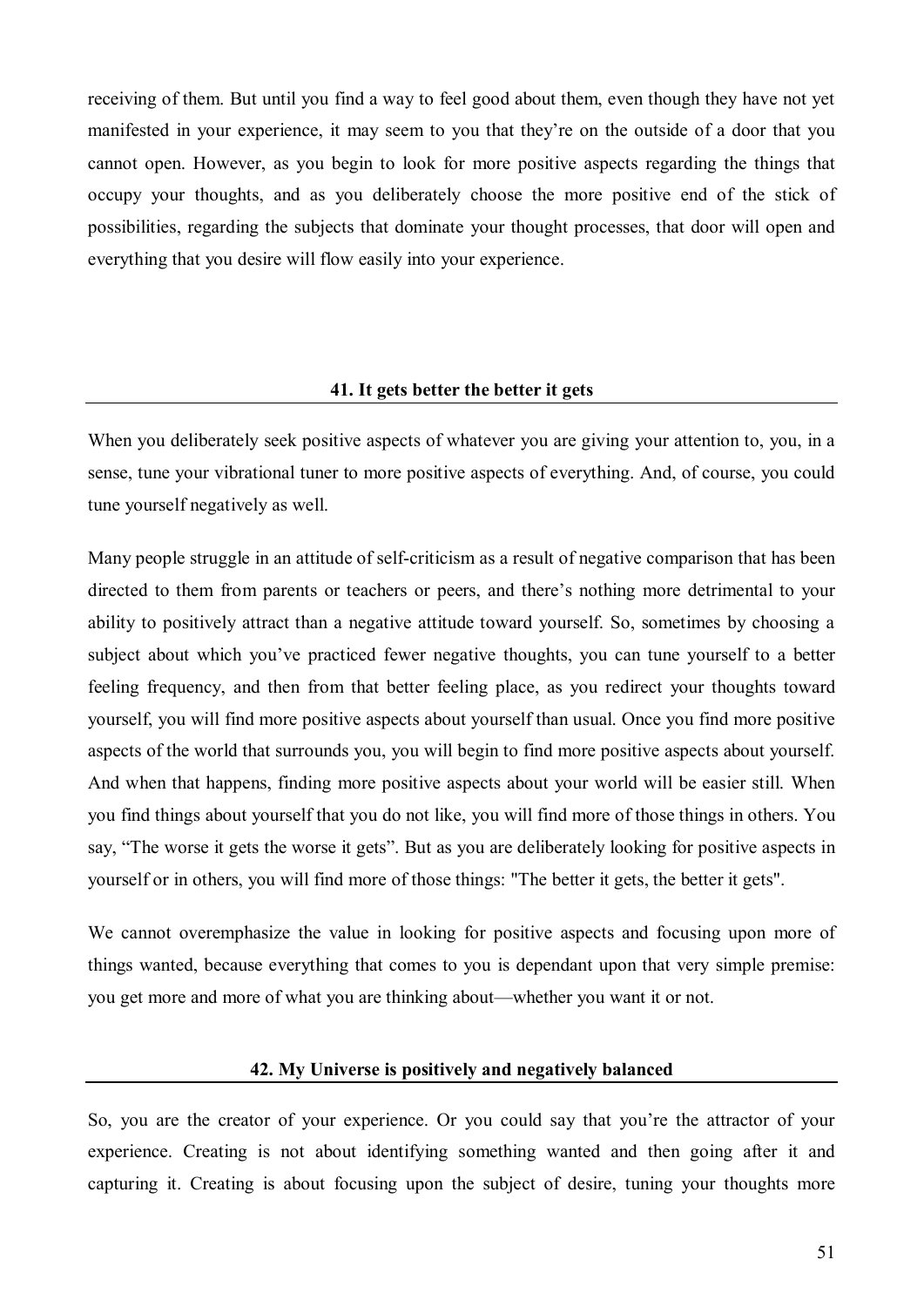precisely to the aspects of the subject that you would like to experience, and therefore allowing the LOA to bring it to you. Whether you're remembering something from the past, imagining something about the future, or observing something from your now, you're offering thought vibrations that the LOA is responding to. You may refer to your thoughts as desires or beliefs (a belief is only a thought that you keep thinking), but whatever you're giving your attention to is establishing your point of attraction.

Because every subject is actually two subjects – what is wanted and the lack of what is wanted – it's possible to believe that you're positively focused, when in fact you're negatively focused. A person may say, "I want more money", but what they're actually focused upon is the fact that they don't have as much money as they need. Most people talk most often about their desire to be healthy when they're feeling sick. In other words, their attention to what they do not want is what is prompting their remarks about what they do want. But in the majority of cases, even though they may be speaking words that seem to indicate that they're focused upon their desire, they are not.

It's only by consciously recognizing how you're feeling while you're speaking that you really know if you're positively or negatively attracting. And while you may not see immediate evidence of what you're in the process of attracting, whatever you're thinking about is amassing matching thoughts and vibrations and energies. And eventually the evidence of your attraction will be obvious.

## **43. My Universe responds to my attention to..**

Most people believe, or would like to believe, that everything in the Universe responds to their words in the same way that other people around them can sometimes be trained to behave. When you tell someone, "Yes, come to me", you expect them to come. When you say, "No, go away from me", you expect them to go. But you live in an attraction based Universe, an inclusion based Universe, which simply means, there's no such thing as "No". When you give your attention to something wanted and you say, "Yes, come to me", you include it in your vibration, and the LOA begins the process of bringing it. But when you look at something unwanted and you say, "No, I do not want you. Go away!", the Universe brings that also. Your attention to it, and therefore your vibrational alignment with it is what's causing the response, not your words. And so, as you say, "Perfect health, I seek you, I want you. I bask in the idea of perfect health", you're attracting health. But as you say, "Sickness, I do not want you", you're attracting sickness. As you say, "No, no, no!", it's coming closer closer closer, because the more you struggle against something that you do not want, the more engulfed in it you become.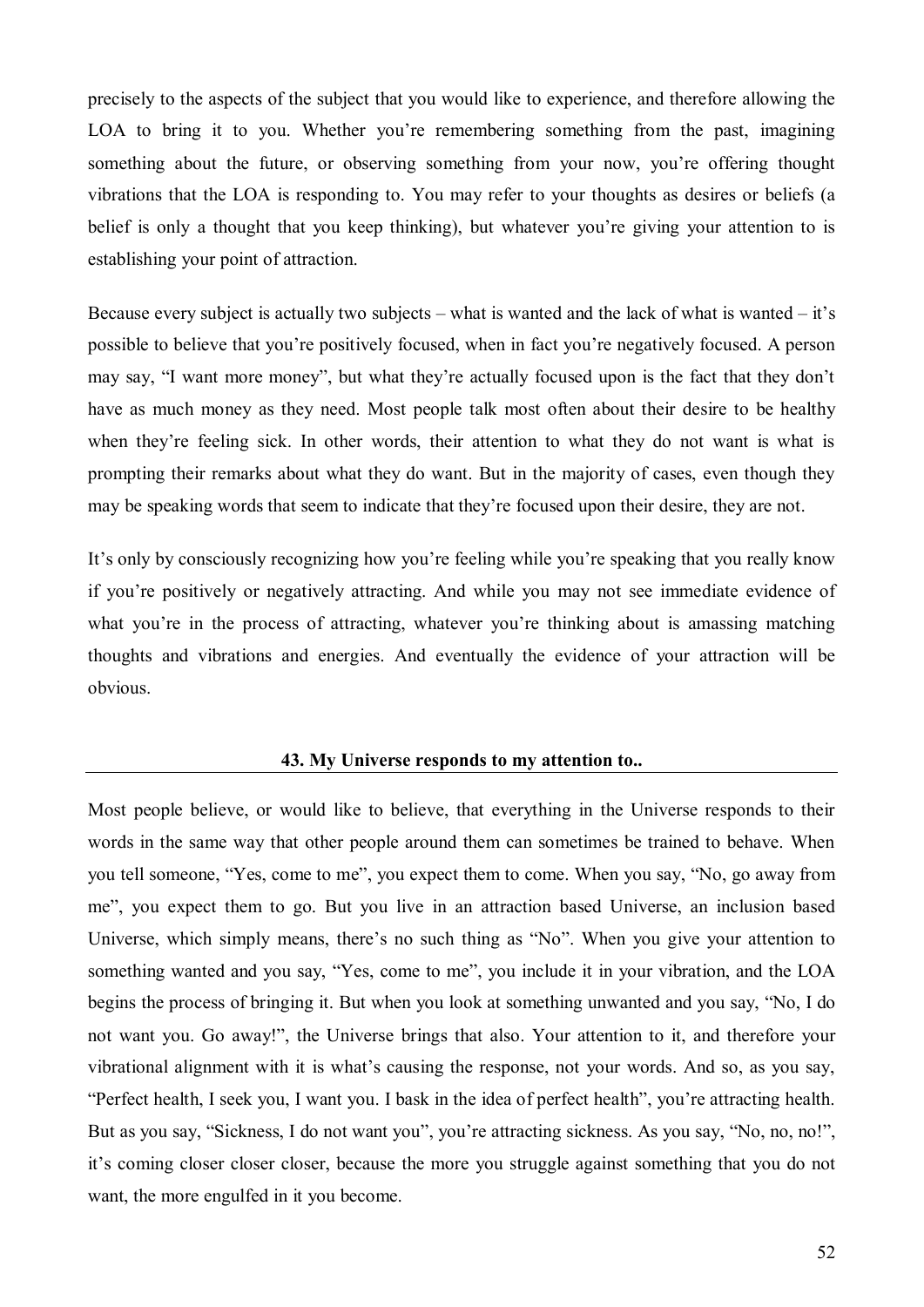People often believe that once they find their perfect mate or achieve their perfect body weight, or accumulate enough money, then once and for all they will find the happiness that they seek. But nowhere is there a little corner of something where only positive aspects exist. The perfect balance of the Universe says that positive and negative, wanted and unwanted exists in all particles of the Universe. When you as the creator, the chooser, the definer, the decider, when you look for positive aspects, that becomes what you live in all aspects of your life. You don't have to wait around for that perfect thing to show itself to you so that you can then have a positive response to it, instead you can positively train your thoughts and vibrations. And then you will become the attractor of it, or the creator of it.

We would encourage you to begin each day with the statement: "Today, no matter where I go, no matter what I'm doing, and no matter who I'm doing it with, it is my dominant intent to look for what I'm wanting to see."

Remember, when you awaken in the morning, you are reborn. While you have slumbered, all attraction has stopped. That sequestering away for a few hours of sleep, where your consciousness is no longer attracting, gives you a refreshing new beginning. And so, unless you wake up in the morning and begin regurgitating what troubled you the day before, it will not trouble you in your new day, in your new birth, in your new beginning.

#### **44. Decisions to feel good attract good feelings**

A woman said to us, when she found out that she was going to be attending some holiday parties, she said, "As soon as I heard that I was going, I started thinking, "Oh, Mary is going to be there. She's going to look so gorgeous"". She realized that just the idea of the party was causing her to compare herself to other people. And she said to us, "I want to stop doing that. I want to feel good about me, and just enjoy the parties no matter who is there". She asked us if we could help her with the process of pivoting and positive aspects. She knew she was feeling self-conscious and didn't know what to do about it. She said, "I don't even want to go to the parties".

We said to her, "While your feeling of self-consciousness is amplified, as you think about going to these parties, it's not Mary who is the reason for your discomfort".

It often feels very complicated to sort out your relationships with other people. Sometimes you even try to trace those feelings back to your childhood. But there really is no point in doing that. You have the ability from right where you stand right now to find positive or negative aspects, to think of wanted or unwanted. And whether you begin the process now or several days before you go to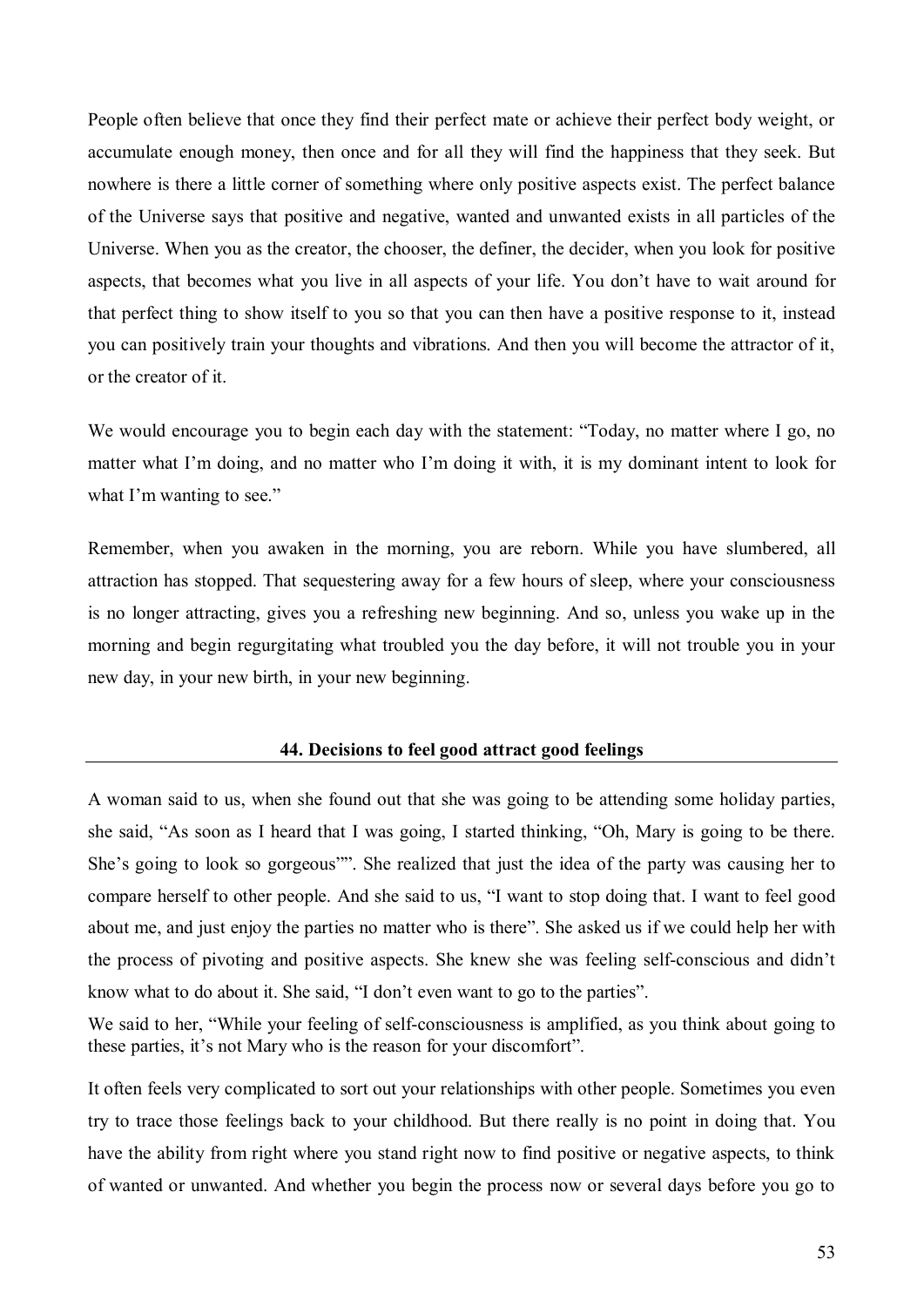the party, or whether you wait until you're at the party, your work is still the same: you must look for things that feel good when you focus upon them.

Because you have more control over what's activated in your own mind, it is usually much easier to find the positive aspects of a situation before you're standing right in the middle of it. So, if you do imagine the situation as you want it to be, and you take the time to practice your positive response to the upcoming situation, then when you're at the party, you will witness the control that you set into motion days before, before you were at the party.

You cannot feel good and bad at the same time. You can't focus upon wanted and unwanted at the same time. So, if you've trained your thoughts to what you consider to be good or wanted before you arrive at the party, the LOA will deliver to you things that feel good and are wanted. It really is as simple as that.

We said to our friend, if you want to feel different at these upcoming parties than you've felt at the parties in previous years, you have to begin telling a different story. The story you've been telling goes something like:

"I'm only invited to these parties because of my relationship with my mate. It really is not important to anyone that I be there. I'm not really a part of his work environment, and I don't really understand most of the things that they are interested in. I'm like an outsider. Mary doesn't feel like an outsider like I do. Her confidence is obvious in the way she dresses and carries herself. I always feel less attractive and less smart, less everything when I'm near Mary. I hate feeling like this. I wish I didn't have to go."

We told our friend, here's an example of a better feeling story:

"My mate is well respected at his firm. It's nice that his company occasionally provides an opportunity for people who work there to include their spouses to get to know one another. No one there expects me to be up to speed with the inner workings of that environment. In fact, this is a party where they will probably enjoy thinking about things other than their work. Life's much larger than what happens at my husband's office. And since I'm never there, I may very well appear to be a breath of fresh air to many of them, because I'm not bogged down in the things that they're troubled about. Mary seems light and friendly. She's clearly not bogged down in office politics or problems. It's fun to watch her. She's interesting. I wonder where she buys her clothes. Very pretty things she wears."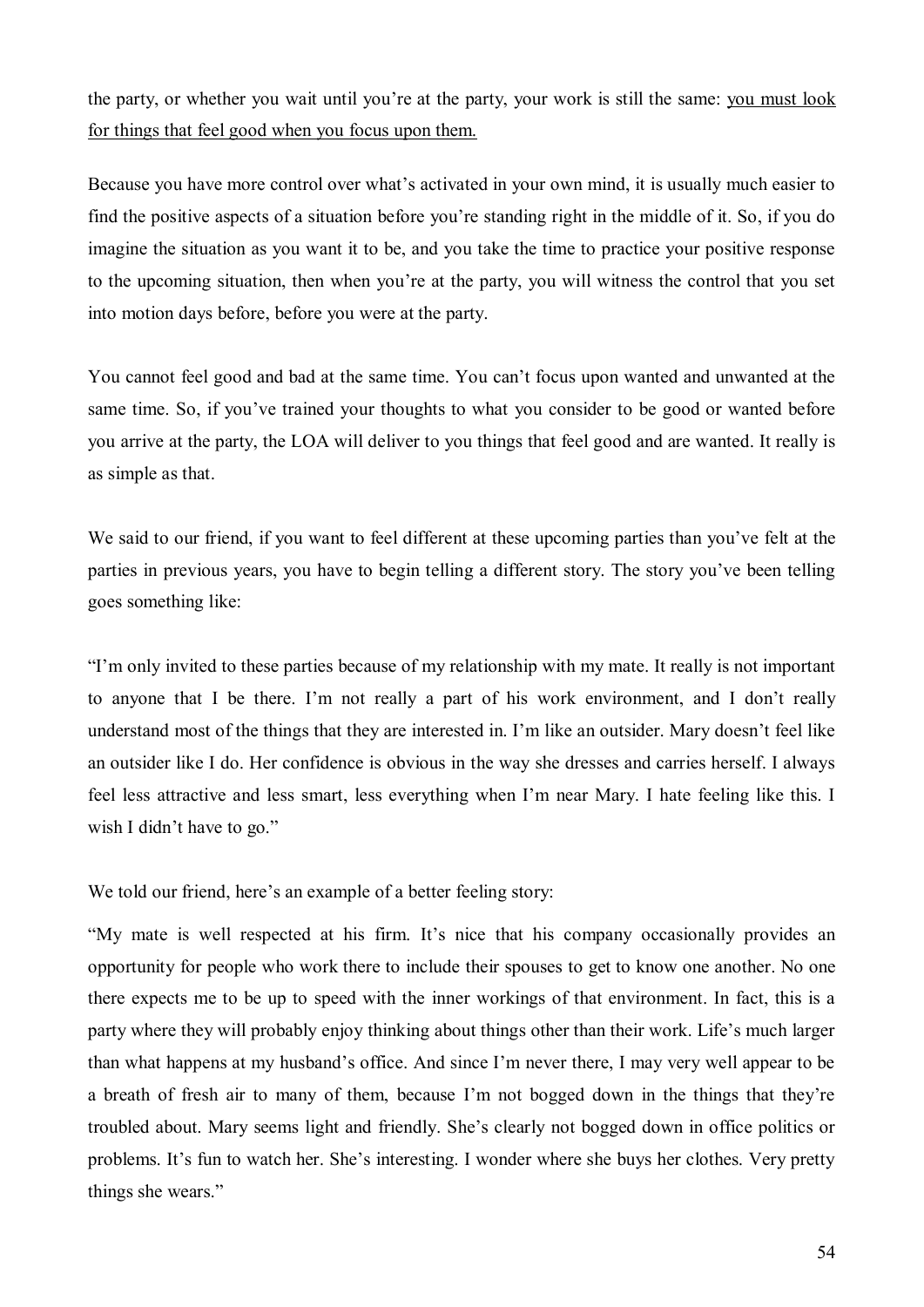We wanted our friend to see that it's not necessary to sort out every insecurity that she'd ever felt and use this office party as a means to solve it. We told her, "Just find something positive to focus upon, and feel the benefit of having done so. And in time Mary, or all the Maries, will be a nonissue. In fact, Mary could become your friend. But in any case, it's your decision to make. You just have to vibrationally practice it to make it so".

#### **45. How can I not feel their pain?**

Our friend Jerry said to us that it seemed to him that the majority of his discomfort is because of observing others who are in discomfort or in pain. And he wanted to know how he could use the pivoting process to not feel pain about their pain. We explain that whatever the subject of your attention, it contains things that you want to see as well as things that you do not want to see. If you're feeling pain, it is not because the person that you're observing is in pain, your pain is because you've chosen to look at an aspect of them that causes you to feel pain. And there's a big difference. Of course, if this person were not feeling pain, but were instead joyful, it would be easier for you to feel joyful. But you must not rely on conditions changing in order to control the way you feel. You must improve your ability to focus positively regardless of the condition. And to do that, it helps to remember that every subject has wanted and unwanted within it. And, if you're deliberate, you *can* find something that feels better.

Of course, it is easier just to observe something that's right before your eyes, than it is to deliberately sift for things that you would prefer to see. However, when it really matters to you that you feel good, you'll be less willing to merely lazily or sloppily observe, because your desire to feel good will inspire a greater willingness to look for positive aspects. Also, the more you do look for good feeling things to focus upon, the more of those kinds of good feeling things the LOA will bring to you. Until in time you'll be so positively oriented that you simply will not notice the things that don't match your positive orientation.

We were visiting with a mother at one time, and we encouraged her to just ignore her son's problems.

And she said, "But won't he feel like I've abandoned him? Don't I need to be there for him?"

And we explained to her that there is no abandonment in focusing upon the positive aspects of someone's life. And there is powerful value in abandoning any thoughts that do not feel good when you think them. We told her, you will never help anyone by being their sounding board for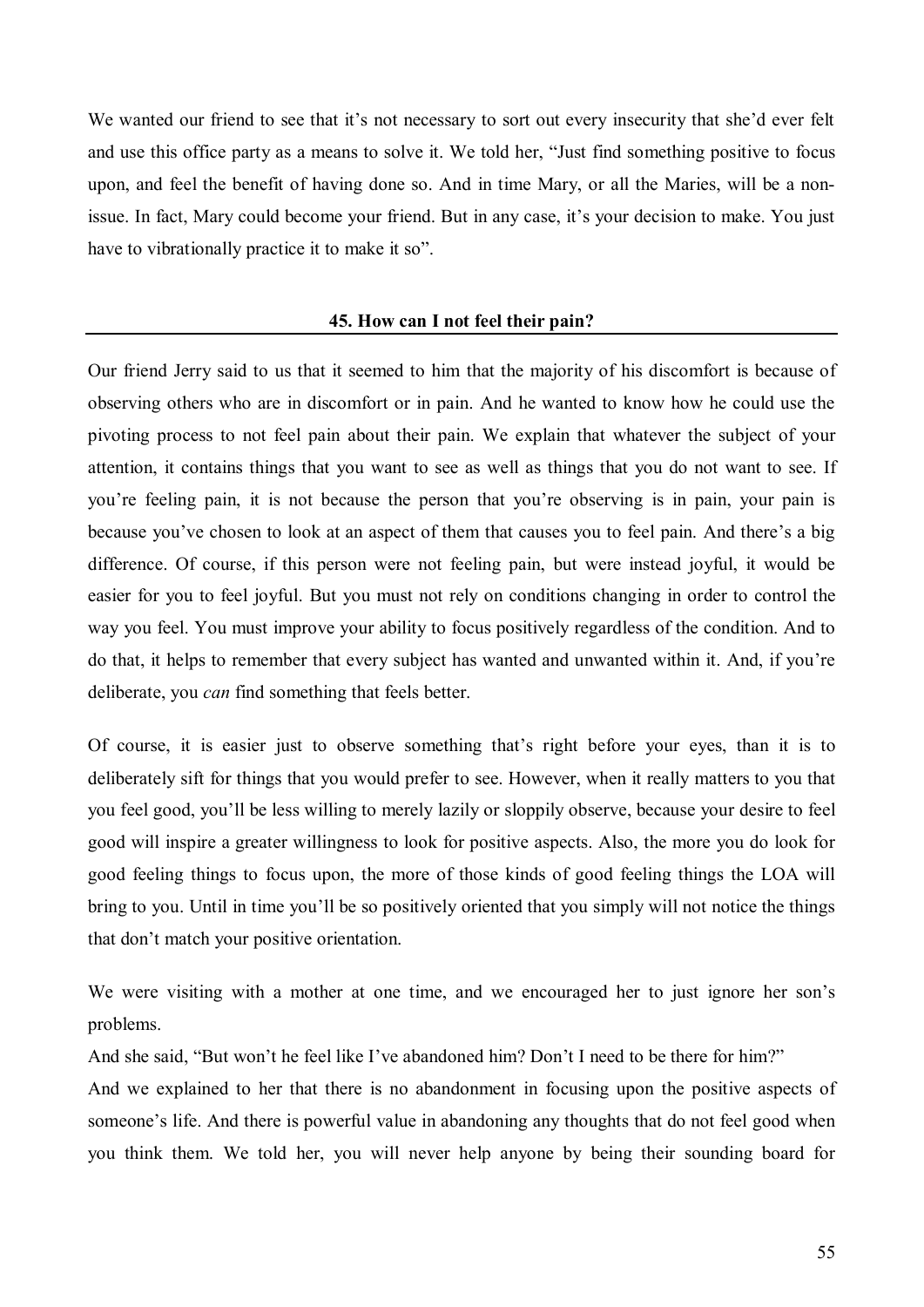problems or complaints. By holding an image of improvement in your son's life you help him move toward that. Be *there* for him. Call him *there* to *that* better feeling place.

When it's your deliberate intention to feel good, and you really care about how you feel, you'll find more and more thoughts about more and more subjects that do feel good. And then you will be better prepared to interface with others who could be feeling good or bad. Because of your desire to feel good you will have prepaved your experience with others with whom you will be interacting. And then it will be much easier for you to focus positively about their situation no matter what sort of mess they're in. But if you've not been tending to your own vibration and you've not been consistently holding yourself in good feeling thoughts and vibrations, then you may be swept away into their situation, and you may very well feel discomfort.

We just want to emphasize that you're not feeling their pain caused by their situation, but instead you're feeling your own pain, brought about by your own thinking. There's great control in that understanding, and, if fact, true freedom. When you discover that you can control the way you feel because you can control the thoughts you think, then you are free to joyously move about your Planet. But when you believe that the way you feel is dependant upon the behavior or situations of others, and you also understand that you have no control over those behaviors or situations, you do not feel free. That, in fact, was the pain that our friend Jerry was describing.

## **46. My sympathy is of no value to anyone**

So then Jerry said to us, "So, when I take my attention off those who are in trouble, I'll feel good, but still that doesn't help them feel better. In other words, I haven't solved the problem, I'm just avoiding the problem".

And we told him, "If you don't focus upon their problem, you can continue to feel good. But they'll still have the problem, that is true, at first. But if you do focus upon their problem, you'll feel bad, they'll continue to feel bad, and they'll still have the problem. And if you continue to focus upon their problem, in time you will have the problem too. However, if you don't focus upon their problem but instead you try to imagine their solution or a positive outcome, you'll feel good. And then there is the possibility of your influencing them to more positive thoughts and outcomes".

In simple terms, you are never of value to another and you never offer a solution when you are feeling negative emotion. Because the presence of negative emotion within you means you're focused upon the lack of what is wanted rather than what is wanted. So, if someone is having a bad experience and they come into your awareness with a powerful wind of negativity rapped around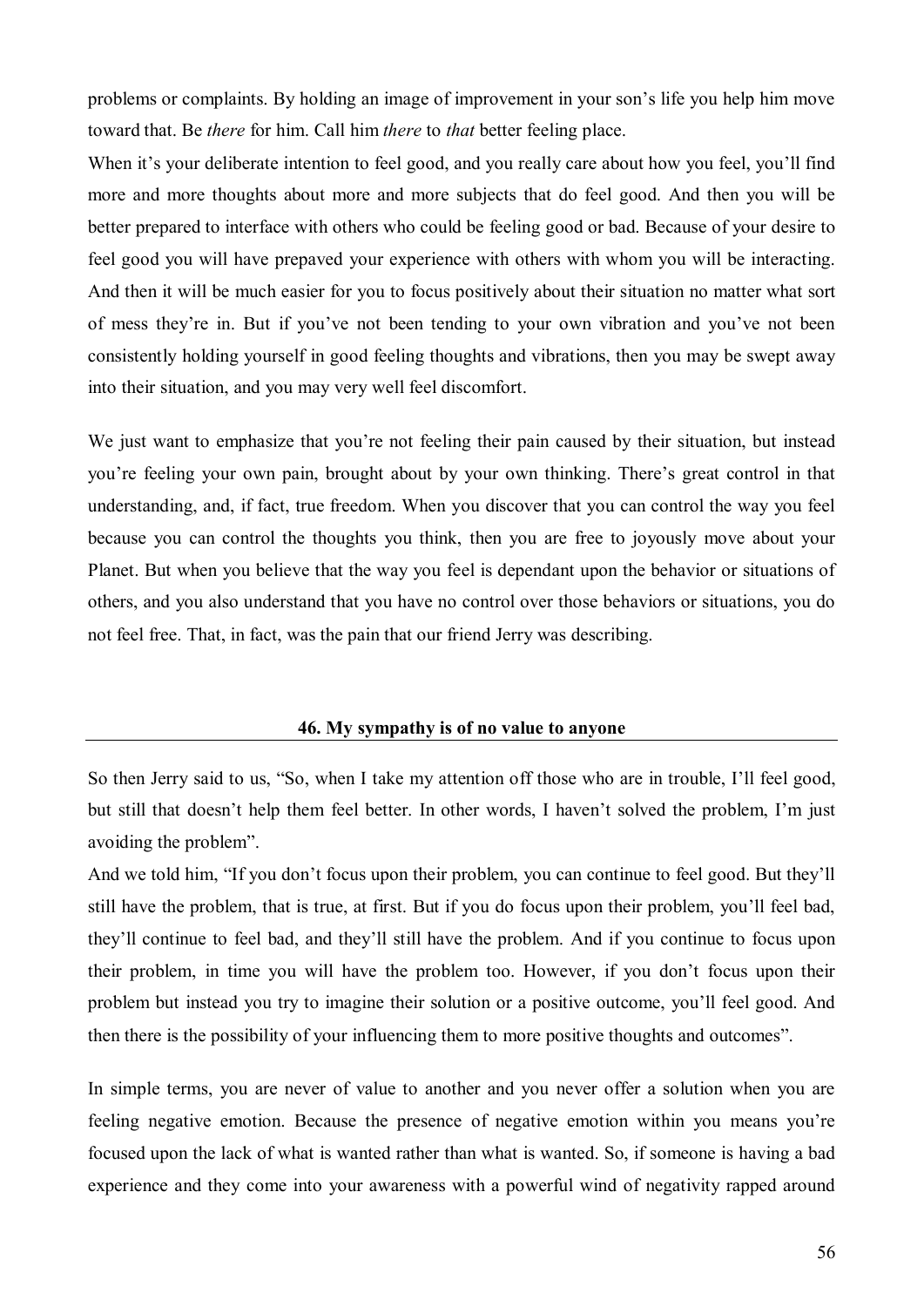them, if you have not already deliberately achieved your alignment with feeling food, you may be swept into their negativity, you may become part of their chain of pain, and you may very well then pass your discomfort onto another who will then pass it onto another, and so on. But if you have been deliberately setting the tone of your day, but putting your head on your pillow each night and saying, "Tonight, as I sleep, all attraction will stop, which means tomorrow I will have a new beginning, and tomorrow I will look for what I'm wanting to see, because I want to feel good, because feeling good is the most important thing", as you awaken in the morning, you will be upon a fresh path, bringing no negativity from the day before. And then, as you walk into a room and you see someone with pain coming toward you, as this person comes with his pain, you don't become part of it, but instead you provide a better example of happiness. For that which you feel is that which you radiate.

Now, it's not likely that just because you remain happy, others will immediately join you in your happiness. In fact, when there's a great disparity between the way you are feeling and the way others are feeling, you will have a difficult time relating to one another. But in time, if you maintain your positive vibrational stance, they will either join you in your positive place, or they will vibrate right out of your experience. The only way unhappy people can stay in your experience is by your continuing attention to them and their unhappiness.

If you and two other people were walking along a mountain ledge, and you were not watching where you were going and you stumbled and fell over the edge, and you were hanging by a very flimsy vine, and one of your friends was very strong and surefooted, and the other was very clumsy and not focused, which one would you be glad was there?

Looking for the positive aspects is the way you find your surefooting. It is who-you-are from an Inner perspective. And as you consistently align with increasingly better feeling thoughts, the powerful resources of the Universe become available to you.

To sympathize with another means to focus upon their situation until you feel as they feel. And since everyone has the potential of feeling wonderful or feeling awful, of succeeding at their desires or of failing at their desires, you have options abut which aspects of them you sympathize with. We encourage you to sympathize with the best feeling aspects of others that you can find. And in doing so, you may influence them to an improved condition also.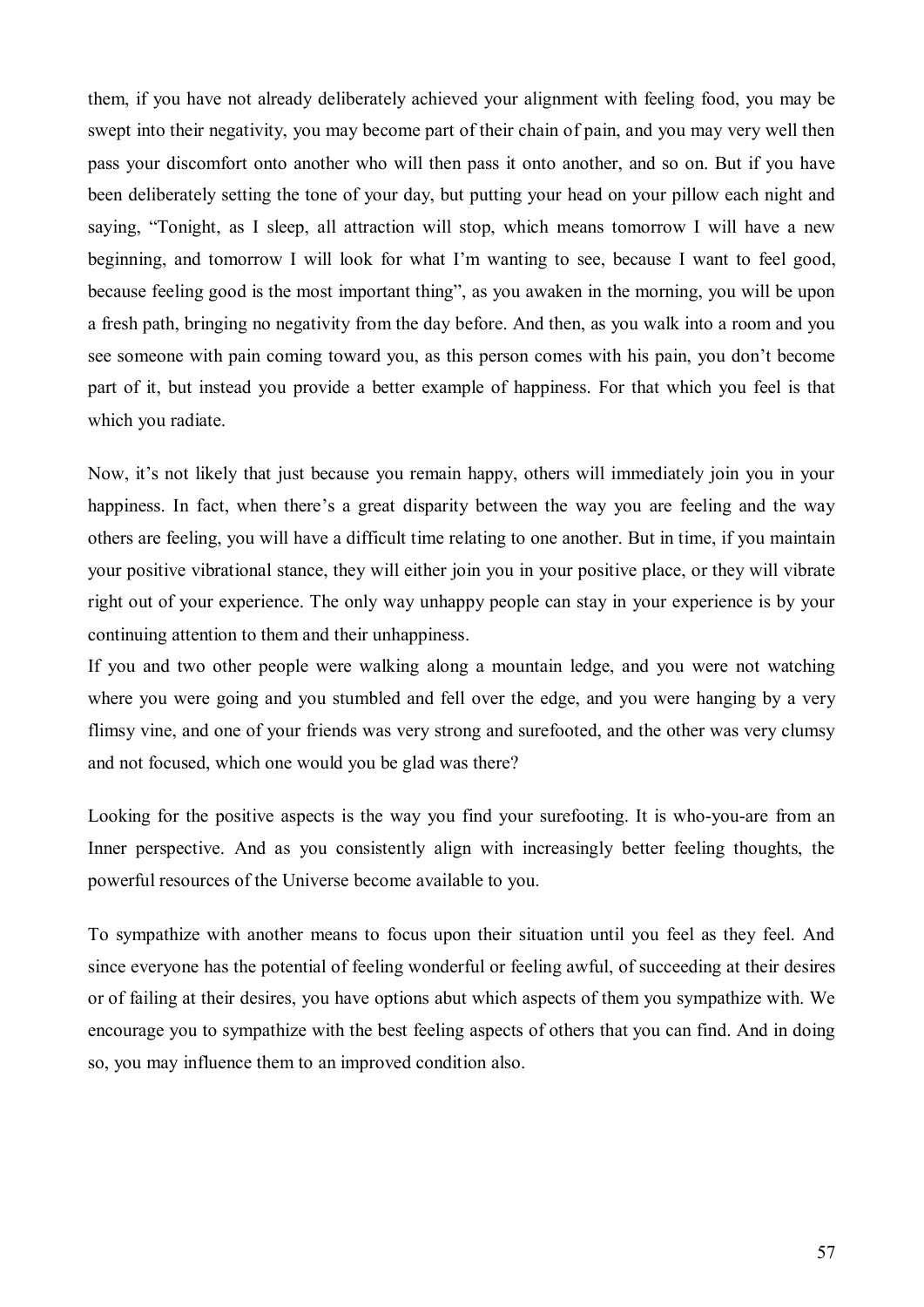A man once asked us, "How do you end a relationship without being hurt by the other person being hurt? If you decide that it's time to move on, and the other person is not ready to move on, so he or she is distraught, how can you keep your balance in a situation like that?"

And we said to him, when you attempt to guide your behavior by paying attention to how someone else feels about your behavior, you're powerless. Because you cannot control their perspective, and therefore you cannot achieve any consistent improvement in your own vibration or point of attraction or how you feel. If you've decided to take the action of leaving a relationship before you've done the vibrational work of focusing upon what you want and why you want it, any action that you take can only bring you more of the same discomfort that you've been experiencing. And even once the relationship is ended and you're alone or beginning another relationship with another person, those old lingering negative vibrations will not allow a pleasant unfolding. In other words, it's so much better to find your vibrational balance before you take the action of separation, or you may experience a rather long time of discomfort.

We told our friend, let's examine the components of the situation and bring some clarity to your options. You've come to the conclusion, as a result of being unhappy in this relationship for a while, that it would be better to end it. In other words, you believe that your chance of happiness is greater outside of the relationship than inside it. But when you announce that to your partner, your partner becomes even more unhappy. And now because your partner is more unhappy, you are more unhappy. One option is to stay. To say, "Never, mind, don't be unhappy. I've changed my mind. I'll stay". But all that has happened is that you were both feeling unhappy, you made a decision to leave, which made your partner even more unhappy, and now you've pulled back from that decision, so your partner is not quite as unhappy as before, but still neither of you are happy. So nothing has changed except that things got a bit more intense for a while. But basically, you're still unsatisfied and unhappy in this relationship.

Another option is to just leave. You could focus upon all of the things that have caused you to feel uncomfortable in the relationship and use those things as your justification for leaving, and while that negative focus upon negative things will give you the conviction to take the action of leaving, you will really not feel that much better. While you may feel some relief from the intensity of your unhappiness once you're on the outside of the relationship, you'll continue to feel a need to justify your action of leaving, which will continue to hold you in an unpleasant state. So, even though you've walked away from the things that were really bothering you, you'll still feel bothered.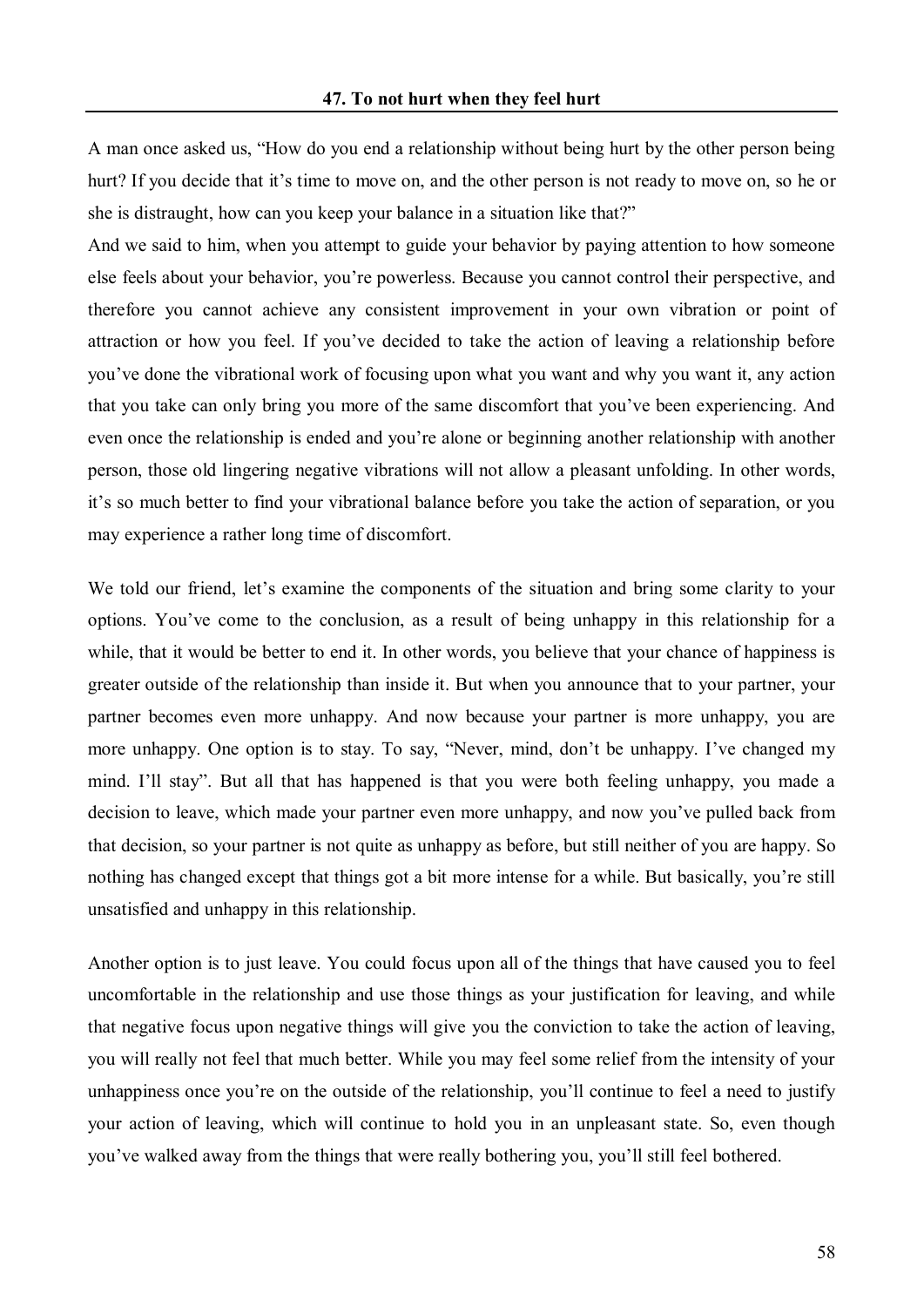Really, there is nothing that you can do to prevent others from feeling bad, because they don't feel bad because of your behavior. There is no greater entrapment in relationship or in life than an attempt to keep others happy by observing their emotions and then trying to compensate with your actions. The only way you can be happy is to decide to be happy. When you take upon yourself the responsibility of someone else's happiness, you're attempting the impossible and you're setting yourself up for a great deal of personal discord.

So now let's consider the options of pivoting and positive aspects. Stay where you are for now, making no big change in your action or behavior. In other words, if you're living together, continue to do so; if you're spending time together, continue to do so. This option is a change in your thought process, not your action process. The process of pivoting and the process of positive aspects are designed to help you focus differently and to begin telling the story of your relationship or of your life in a better feeling, more self-empowering way. For example,

"I've been thinking about leaving this relationship because I find that I am not happy within it. But as I think about leaving I realize that when I go I'll take myself with me, and if I leave because I'm unhappy, I'll be taking that unhappy person with me. The reason that I want to leave is because I want to feel good. I wonder if it's possible to feel good without leaving. I wonder if there's anything about our relationship that I could focus upon that does feel good. I remember meeting this person and how that felt. I remember feeling drawn by this person and eager to move forward to see what more we might discover together. I liked the feeling of discovery, I liked our relationship as it began. I think that the more time we spent together, the more we realized that we were not really a perfect match. I don't believe that there is any failure on either of our parts in that. Not being a perfect match doesn't mean that either of us is wrong. It only means that there are potentially better partners out there for each of us. There are so many things about this person that I like and that anyone would easily appreciate: so smart and interested in so many things, laughs easily, likes to have fun. I'm glad that we've come together. And I believe that our time together will prove to be of value to both of us".

So, our answer to this important question is, you cannot control the pain that any other feels by modifying your behavior. You can, however, control your own pain by directing your thoughts until your pain subsides and is replaced by improved feelings. As you give your attention to what you're wanting, you will always begin to feel good. As you give your attention to the lack of what you're wanting, you will always feel bad. And if you give your attention to the lack of what someone else is wanting, you will feel bad also.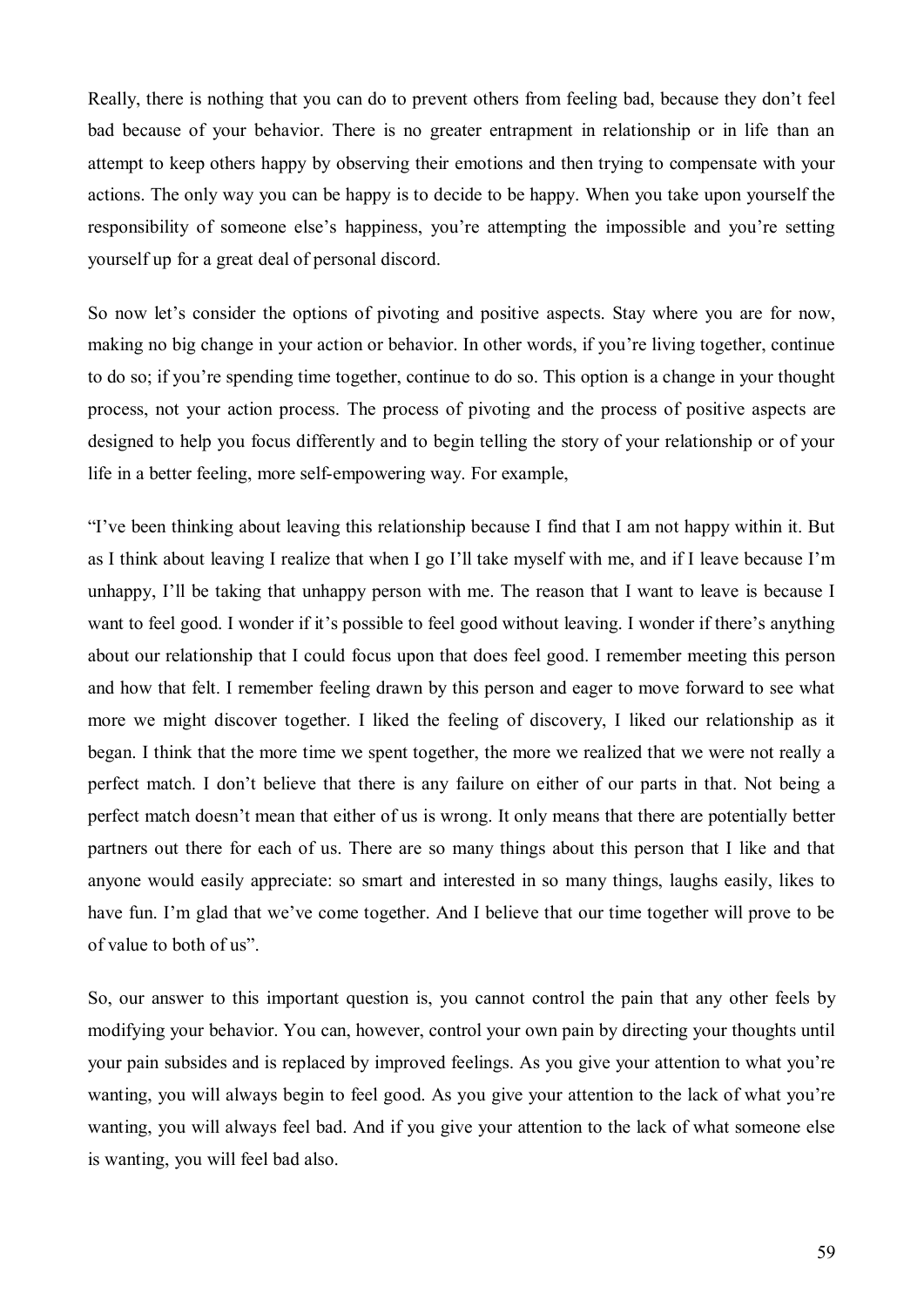You're so action oriented as physical beings that you really think that you have to fix everything right now. Your partner did not get to this place all of a sudden, your partner did not even get there only during your relationship. It's been a long path, momentum has been gathering along the way. So, don't expect that a conversation that you're having in this moment is going to make all of the difference. See yourself as one who is planting a seed, a very strong, sure, powerful seed. You've planted it perfectly, and you've nurtured it for a time with your words so that long after you're gone that seed will continue to blossom into that which it is to be.

There are many relationships that are not appropriate for you to continue. But we would never walk out of a relationship feeling angry or guilty or defensive. Do the vibrational work, get to feeling good, and then leave. And then what comes next will not be a replay of what you just left.

## **48. I am not responsible for others' creations**

You must not accept the responsibility for what others are doing in their own life experience. See them as emerging from the lack and know that it's going to get better for them later. And then you'll begin to feel better. You may even inspire them in their sleep state to an improved direction. When you think about them, see them as happy. Don't regurgitate in your mind the sad conversations you've had, or the parting. Instead, envision them as getting on with their life, just as you're getting on with yours. Trust that they have the guidance within them to find their own way. What trips most of you up so often in your wanting to help others is that you believe, "They need me, because they can't help themselves". But that belief is detrimental to them, because down deep inside they know they *can* do it, and they're wanting to do it. Begin to say things to your partner such as,

"You're such a wonderful person. And while we haven't connected on as many levels as I would like, I know there's a perfect partner waiting for you, and I'm releasing you to that opportunity. Look for it. I don't want to keep you caged here, captive to something that neither one of us wants. I want to free us both to that which we both are wanting. I am not telling you goodbye forever, I'm saying, let's let this relationship have a new understanding between us, one that's inspired from passionate positive desire, not one that's whipped into place because we're afraid of the possible consequences".

And then say to the person,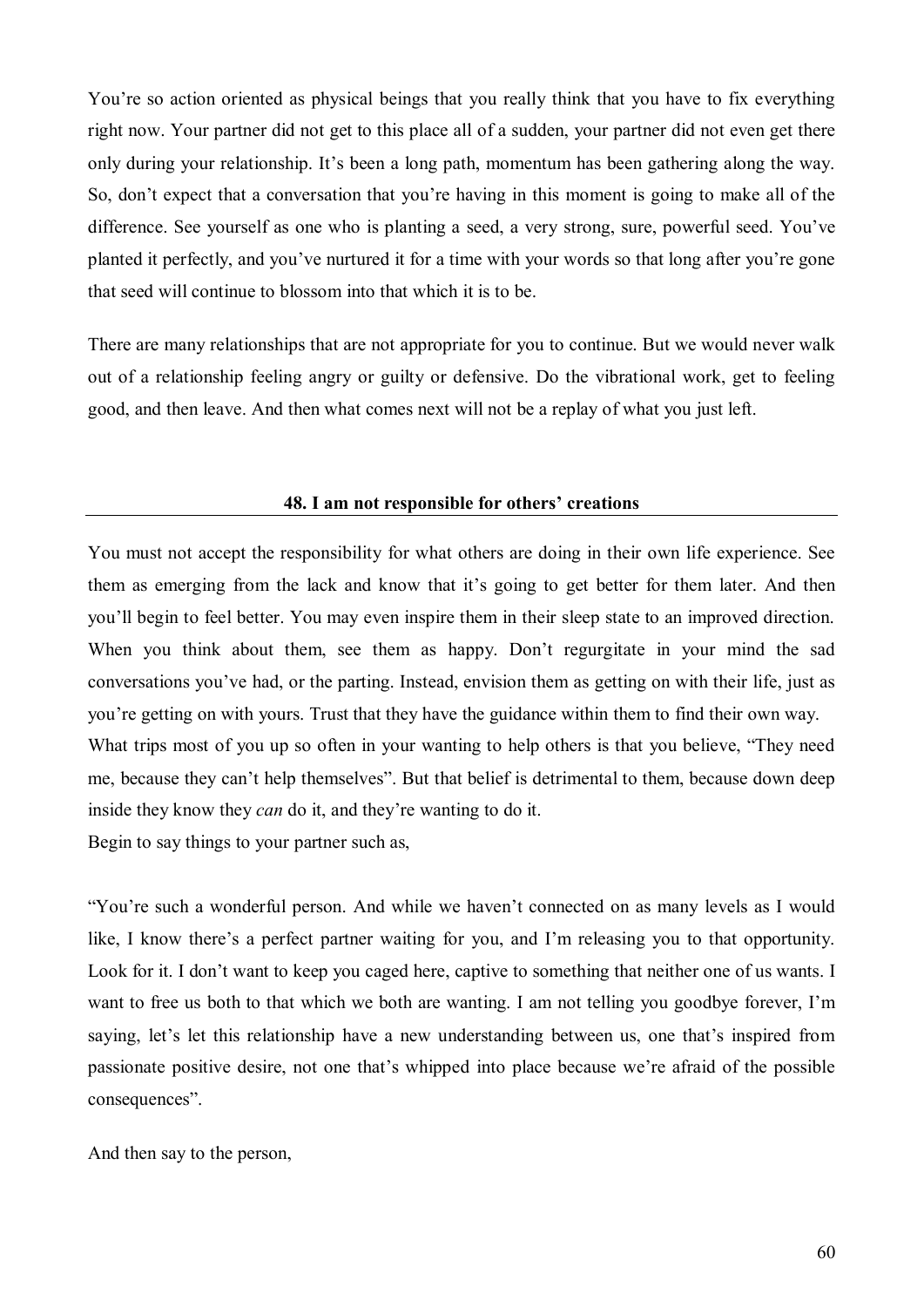"When I think of you, I will always know that while you're sad now, you're gonna be happy later. I'm gonna choose to see you as happy because that's the way I like you best. And that's what you like best too".

This may sound tough or cold. But nothing else makes sense.

# **49. Listen for guidance or reach for good feelings?**

You have the ability to pivot under any and all conditions. It does not matter how negative something seems, you have the ability to give your attention to the positive aspects of it. The only things that get in your way are some old habits or maybe some strong influence from others. Most people are habitual in nature. And your patterns are so well entrenched that at times the fastest path to the joy you seek is for you to take your pivot as you sleep, and then awaken in the new day already in the direction of what you're wanting.

By reaching for good feeling thoughts before you go to sleep, and then experiencing the benefit of the quite mind that occurs while you sleep, and then upon awakening immediately turning to good feeling thoughts, you can accomplish the ultimate pivoting experience. A few days of following that pattern will provide a big change in your habit of thought and your point of attraction. And you'll discover immediate improvement in virtually every aspect of your life.

# **50. What if I played the What if..? game?**

As we encourage that you do your best to find positive aspects upon whatever subject is before you, there are often those who ask, "But what about the man who just lost his job and has a wife and five children and his rent is due in two days and he doesn't have the money to pay it?" or, "What about the woman who has the Gestapo army at her door about to take her to be killed in a gas chamber? How could these people pivot?" And to those extreme questions we often reply, it's as if you've jumped out of an airplane at an altitude of 20.000 feet and you have no parachute and so you're saying, "Now what do I do?"

You're usually not faced with such extreme circumstances from which it seems there is no possible comfortable escape. However, these extreme situations, with all of the drama and trauma that they bring, also bring a power that, with the right focus, can provide resolutions that someone watching from the outside would find astonishing or even miraculous. In other words, there is no situation from which you cannot find a positive resolution, but you have to be able to focus powerfully in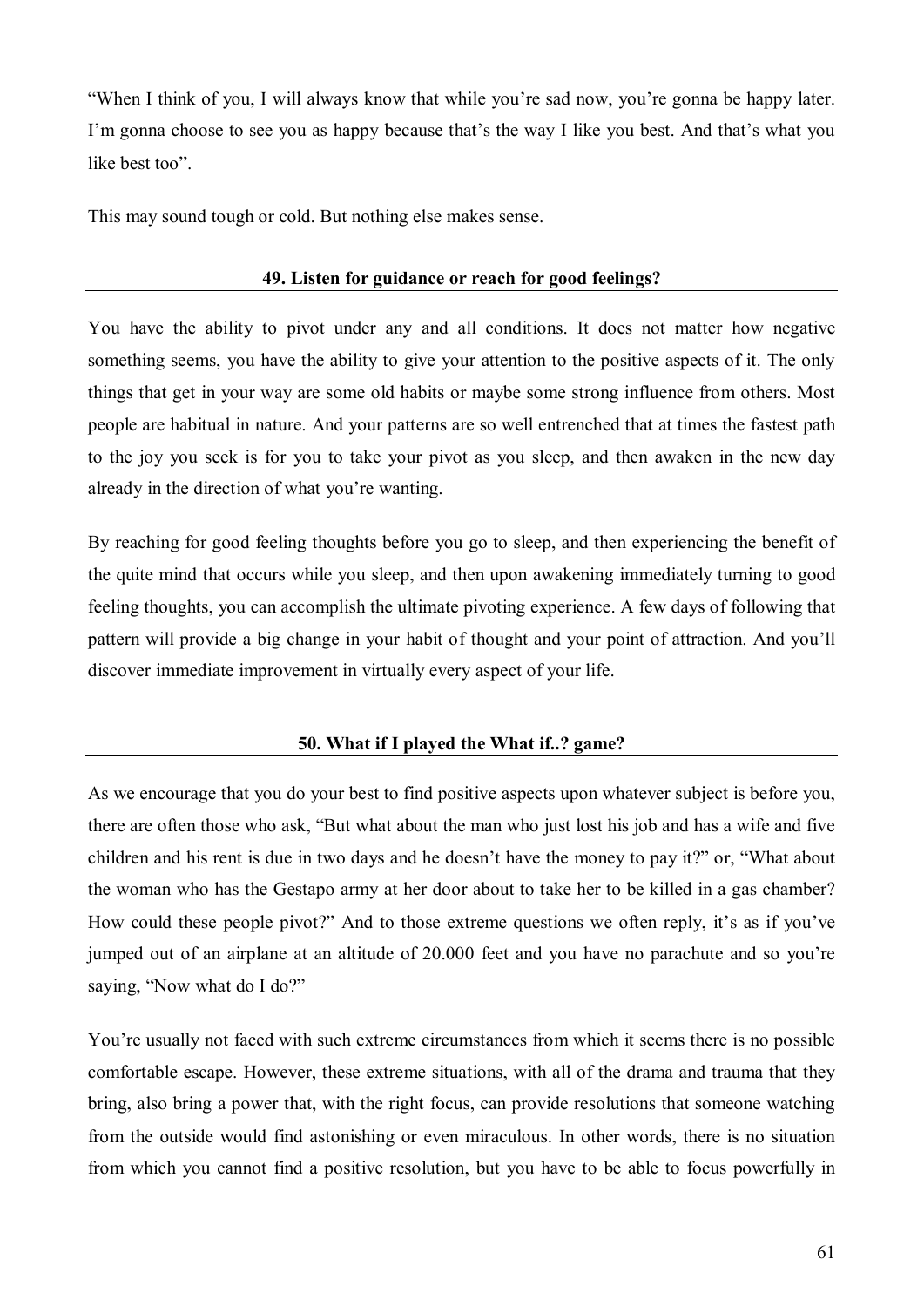order to accomplish such a solution. And most people, who are in those kinds of situations, are not adept at that kind of focus, which is why they're experiencing the negative situation to begin with.

When you're involved in extreme situations, a power comes forth from within, and so the intensity of your desire will put you upon a plateau where if you can just get focused you can have your greater elevation. In other words, those who are very sick, are in a better position to be even more well than most others, because their desire for Wellness is amplified. But unless they're able to pivot or to turn their attention to their desire for Wellness and away from their concern about illness, they cannot become well.

We would encourage you to play the What if..? game, looking for positive aspects. In other words, rather than looking into your society for examples of disempowered people, having no control over the circumstances of their lives, tell a story that gives you a feeling of empowerment. Instead of telling stories of powerless victims, and amplifying your own feeling of being a victim, tell a different story. For example,

What if this woman before the Gestapo army came pounding on her door had recognized the rumblings of the looming holocaust that were in the community weeks before?

What if she'd left the community when many others had left?

What if she had not been afraid of the unknown?

What if she had not held to the familiar?

What if she'd made the decision to start a new life in a new country with her sister and her aunt and uncle two weeks ago so that she was not at home when the Gestapo came calling?

When you play the What if..? game, look for things you *do* want to see. Look for things that make you feel better. There is never a situation in which there is not a way out. In fact, there are hundreds and thousands of practical choices along the way. But out of habit most people continue to choose the lack perspective in situations, until they eventually find themselves in an unwanted place where it seems that there are no more choices.

As you hold to your intention to look for evidence of Well-Being and thriving and success and happiness, you will tune yourself to the vibrations of those things. And so, those kinds of good feeling experiences will dominate your life.

"Today, no matter where I am going, no matter what I am doing, it is my dominant intent to look for what I'm wanting to see". As you make the decision that you are not a mere observer of your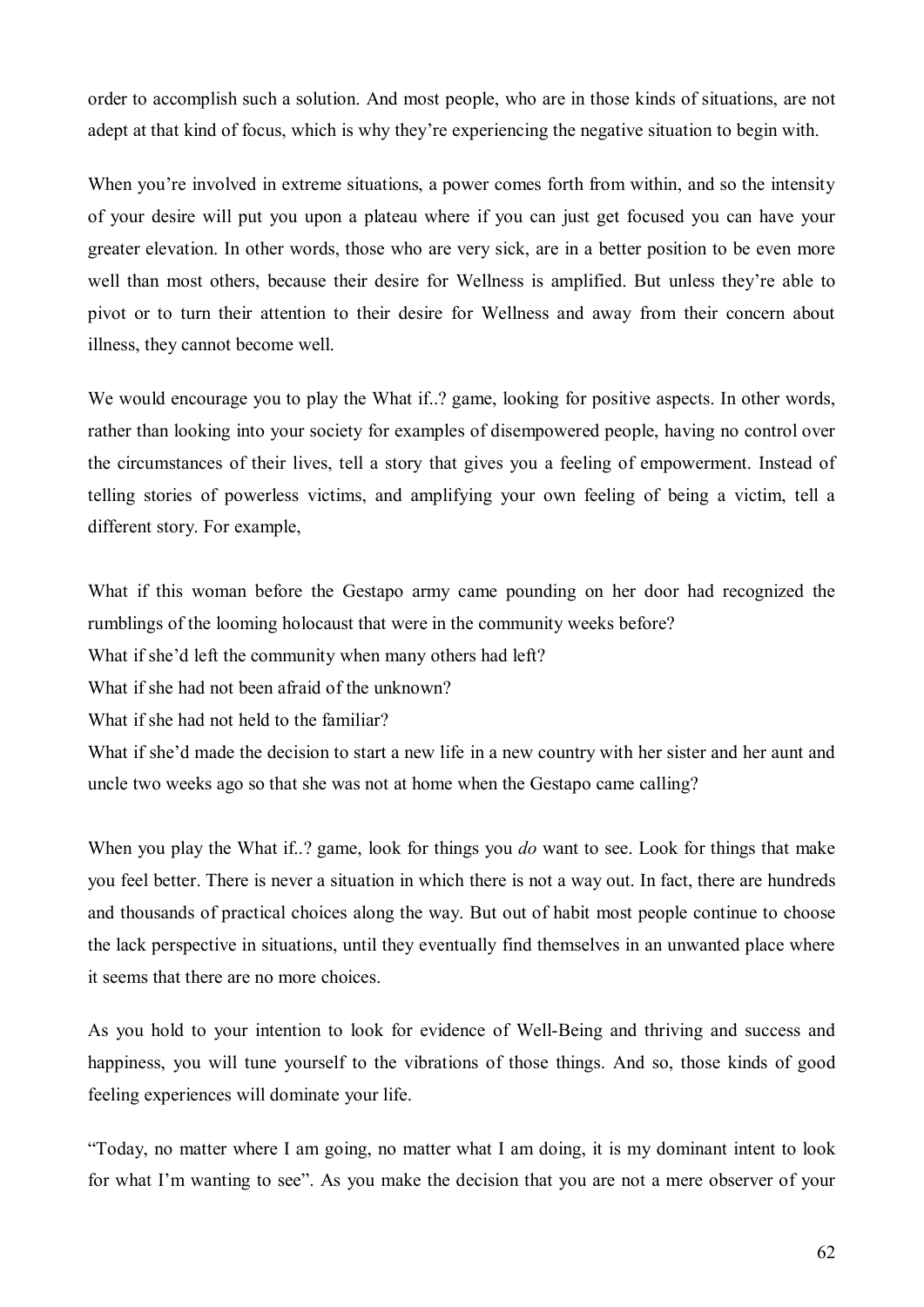world, but a deliberate positive contributor to your world, you'll find great pleasure in your involvement with what's going on upon your Planet. When you witness things that you do not want to happen in your world, in your nation, in your neighborhood, in your family, or even in your personal body, and you remember that you have the power to tell a different story, and you also know that there is enormous power in telling a different story, you will then step back into the exuberant knowledge that you held when you made the decision to come forth to participate on this Planet to begin with.

You cannot be in a place other than where you are right now. But you do have the power to begin to express your perspective about where you are in increasingly better ways. And as you do that consciously and deliberately, you will see the evidence of the power of your focus on every subject to which you turn your attention.

As you make the decision that you want to feel good, and you consciously look for positive aspects within the subjects that you're involved in every day, and as you deliberately identify and focus upon what you do want, regarding these subjects, you'll set yourself upon a path of eternal unfolding satisfaction and joy.

These processes are simple to understand and to apply. But don't let their simplicity cause you to underestimate their power. Consistently apply them and show yourself the leverage of the power of aligned thought. Discover the power of the Energy that creates worlds. The power that you have always had ready access to, but which you now understand how to apply and focus it toward your own personal creations.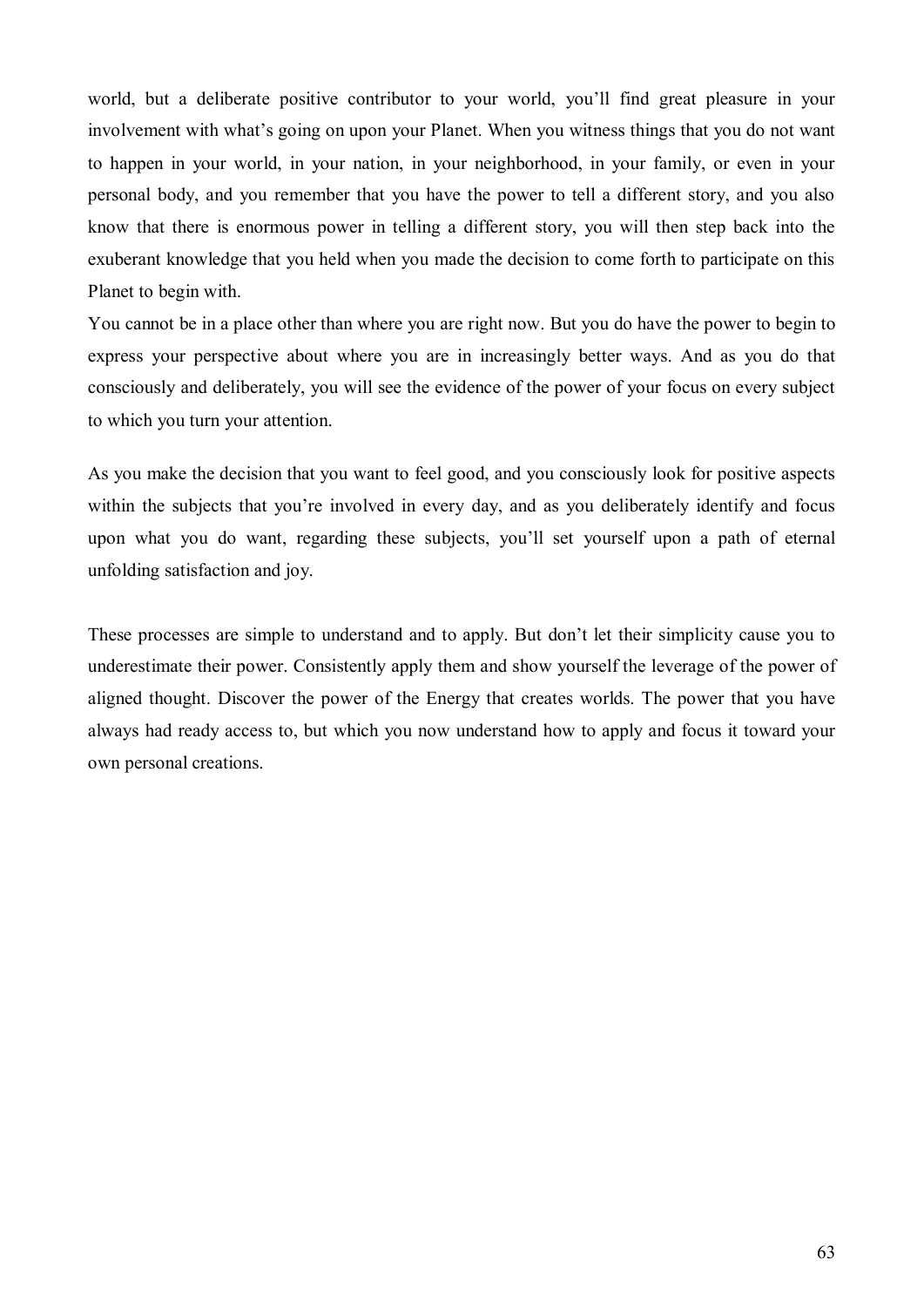# Part II. Attracting Money And Manifesting Abundance

## **51. Attracting money and manifesting abundance**

While money is not absolutely essential to your experience, to most people money and freedom are synonymous. And since an intense awareness of your right to be free is at the very core of that which you are, it then follows that your relationship with money is one of the most important subjects of your life experience. And so, it's no wonder you have such strong feelings about the subject of money. Although some people have discovered the freedom of allowing large amounts of money to flow through their experience, it's more often the case that because you're experiencing far less money than you need or desire, most of you are not feeling free. It is our intention here to clearly explain why this financial disparity exists, so that you can begin to allow the abundance that you want and deserve into your experience. As you read these words, and as you begin to resonate with these Law based truths, you will align your desire with the abundance of your world and then the evidence of your new found alignment will soon become apparent to you and others who observe you. Whether you're one who's been working to achieve financial abundance for many years or you're a youngster just starting down that path, the journey to financial Well-Being does not have to be a long one from where you are. And it does not require large amounts of time or physical effort, for we're going to explain to you in simple and easy to understand terms how to utilize the leverage of Energy that's available to you. We want to show you the absolute correlation between the thoughts you've been thinking about money, the way you feel when you think those thoughts and the money that flows into your experience. When you're able to consciously make that correlation, and you decide to deliberately direct your thoughts accordingly, you'll access the power of the Universe and you'll then see how time and physical effort are rather irrelevant to your financial success.

So, we'll begin with the simple premise of your Universe and of your world – YOU GET WHAT YOU THINK ABOUT. Often people say to us, "That can't be true, because I've wanted and thought about money for as long as I can remember, but I continue to struggle and not have enough money". And what we tell them then is the most important thing for you to understand if you want to improve your financial situation - the subject of money is really two subjects: money, plenty of money, the feeling of freedom and ease that plenty of money can provide, and absence of money, not nearly enough money, the feeling of fear or disappointment that the thought of absence of money induces. Often people assume that because they're speaking the words "I want more money", they're speaking positively about money. But when you're speaking of money, or anything, and you're feeling fear or discomfort as you speak, you're not speaking about the subject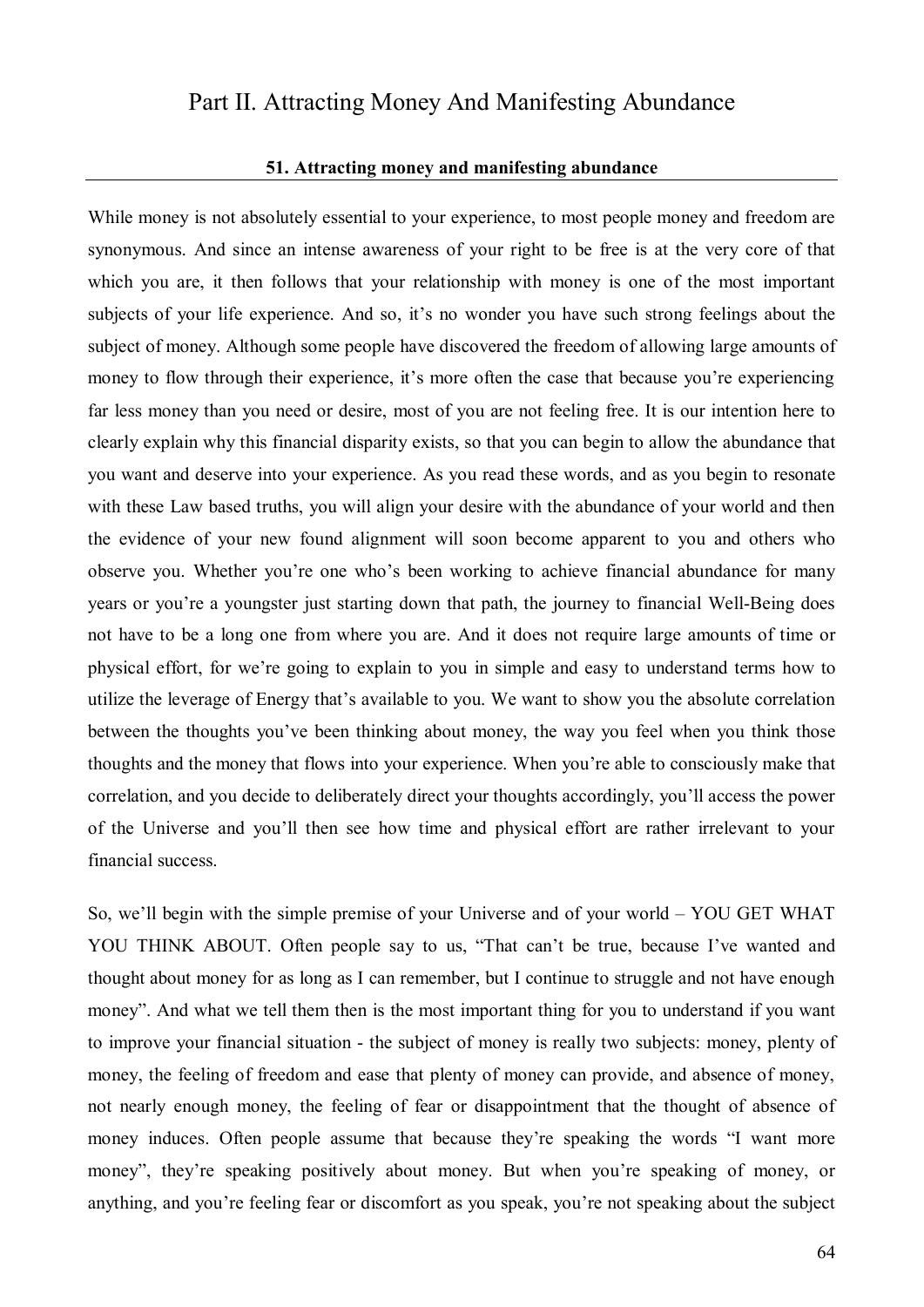of money, but instead you're speaking about the subject of not enough money. And the difference is very important because the first statement brings money, and the second holds it away.

It is of value for you to become aware of how you are really thinking, and, more important, how you're feeling about money. If you're thinking or saying things like, "Oh, that's a very beautiful thing, but I can't afford it", you're not in the vibrational place to allow the abundance in that you desire. The feeling of disappointment that is present as you acknowledge that you cannot afford it is your indicator that the balance of your thought is pointed more toward the lack of your desire than toward the desire itself. The negative emotion that you feel as you acknowledge that you cannot afford something that you want is one way of understanding the balance of your thoughts, and the amount of abundance that you're actually experiencing is another way of knowing it.

Many people continue to perpetuate the experience of not enough in their lives simply because they don't think beyond the reality of what they're actually experiencing. In other words, if they're experiencing the shortage of money, and are aware of it and speak of it often, they hold themselves in that chronic position. And so, many people protest when we explain to them the power of telling the story of their finances as they want it to be rather than as it is, because they believe that they should be factual about what's happening. But we want you to understand that if you continue to look at what-is and speak of what-is, you will not find the improvement that you desire. You may see a parade of changing faces and places, but your life experience will essentially show no improvement.

If you want to effect substantial change in your life experience, you have to offer substantially different vibrations, which means you must think thoughts that feel different as you think them.

## **52. Lackful action doesn't pay off**

Jerry: Abraham, many years ago I owned a motel down near El Paso, TX, and one of the wealthiest men in the United States (he was one of the multibillionaires) called me. He purchased a small resort down on the Rio Grande river, that was financially failing. And he'd heard that I might have some useful information to help him turn it around. As we were visiting in my little coffee shop, I had a difficult time focusing on our conversation, because I just couldn't understand why a man, that wealthy, would be still discontent and looking for a way of making more money. I wondered why he didn't just sell the place at whatever price and go on about his life enjoying the money he'd already accumulated. And I have another friend who is in multibillionaire class. We were in Rio de Janeiro, Brazil, walking on the beach, a few years ago. And he was talking about some business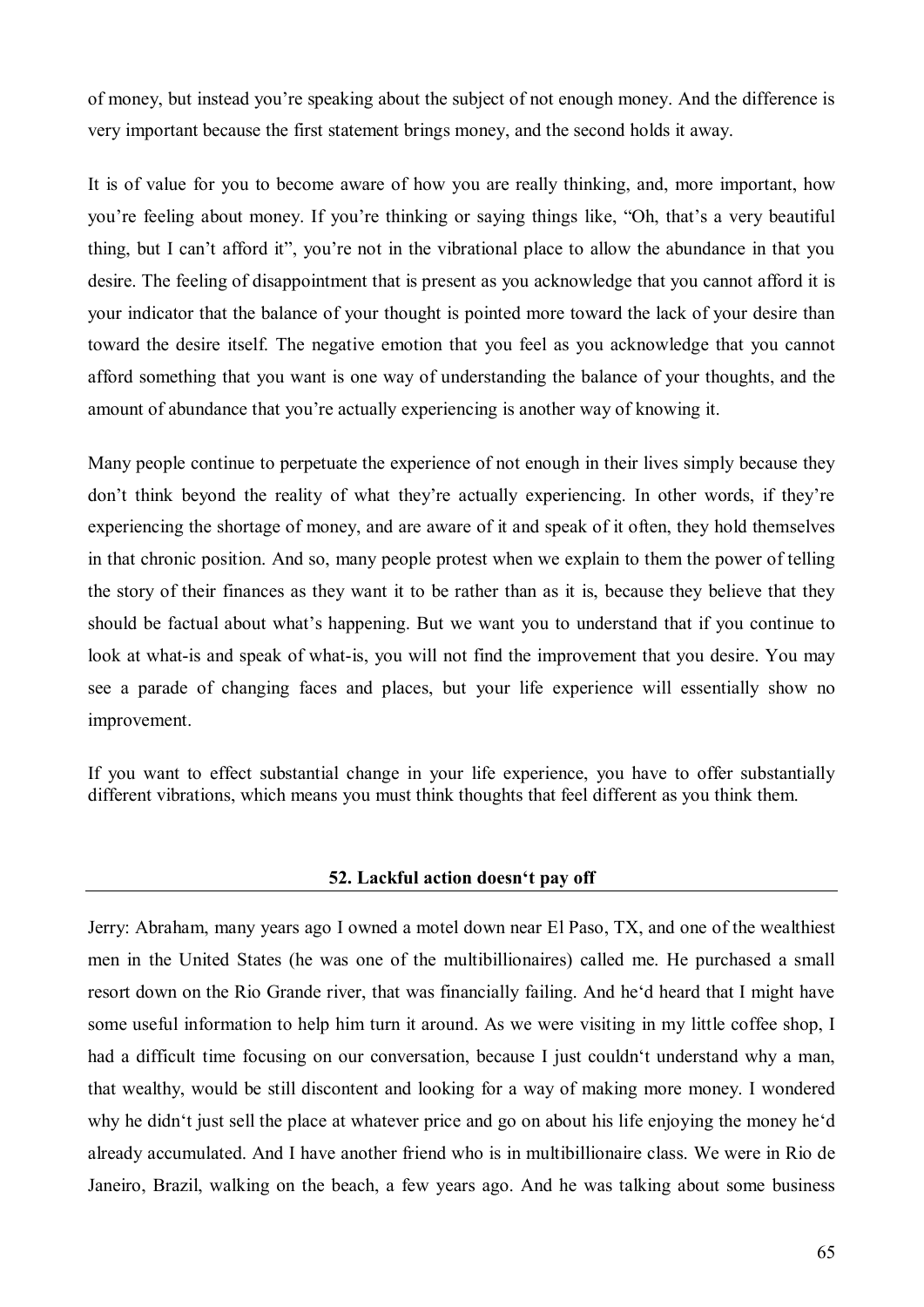problems he was having. And it really struck me that that man, so wealthy, would have any kinds of troubles. But what I've learned from you, Abraham, and I've learned a lot from you, is that our true success in life is not about how much money we have, or about having the things, right?

# **53. First I'll find vibrational balance**

The things that you have and the things that you do are all meant to enhance your state of being. In other words, it's all about how you feel, and how you feel is all about coming into alignment with who-you-really-are. When you tend to your alignment first, then the things you gather and the actions you perform only enhance your good feeling state of being. But if you do not find that vibrational balance first, and attempt to make yourself feel better by bringing more things into your experience, or participating in more activities, in order to try to make yourself feel better, you just get further out of balance.

We're not guiding you away from accumulating things or from taking action, because all of that is an essential part of your physical experience. In other words, you intended the wonderful experience of exploring the details of your physical world in order to help you personally determine your own joyous growth and expansion. But when you try to move forward form an imbalanced footing, it's always uncomfortable.

If you'll begin by identifying how you want to feel, or be, and then let your inspiration to accumulate or do come from that centered place, then not only will you maintain your balance, but you will now enjoy the things that you gather and the things that you do.

Most people do most of their wanting from a place of lack. They want things in many cases simply because they do not have them. So the having of them does not really satisfy anything deep within them because there's always something else that they do not have. And so it becomes a neverending struggle to try to bring one more thing, one more thing that still will not be satisfying, into their experience. "Because I don't have this, I want it." And then they really think that getting it will fill the void. But that defies Law.

Any action that's taken from a place of lack is always counterproductive, and it always leads to more of a feeling of lack.

The void that these people are feeling cannot be filled with things or satisfied with action, because the feeling of void is about the vibrational discord between their desires and their chronic habits of thought. Offering better feeling thoughts, telling a different story, looking for positive aspects,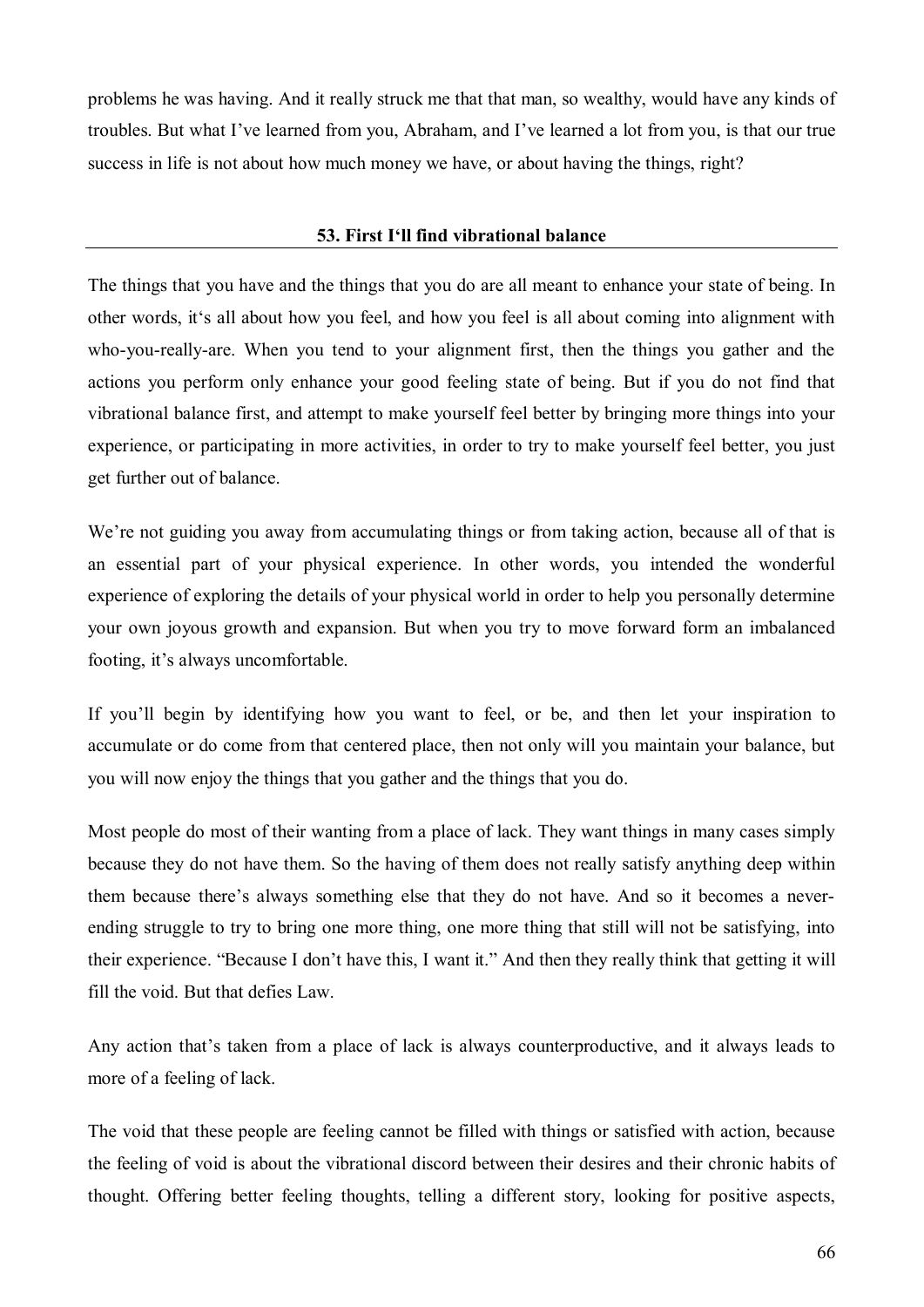pivoting to the subject of what you really do want, looking for positive what-ifs – that's how you fill that void. And when you do, a most interesting thing will occur in your experience – the things you've wanted will begin to flood into your experience. But these things that you've been wanting will flood into your experience not to fill your void, because that void no longer exists, they flow in *because* your void no longer exists. Certainly, you will gather many magnificent things into your experience. Our message is not for you to stop wanting, having or doing. Our message is for you to want and accumulate and do from your place of feeling good.

#### **54. Neither money nor poverty makes joy**

Jerry: Abraham, there's a saying that money doesn't make for a happiness. But on the other hand, I have noticed that poverty doesn't make for a happiness either. But still it's obvious that money isn't the path to a happiness. So, if the idea of achieving something does bring us happiness, does that mean that the achievement is an appropriate goal for us to set? And how does a person maintain his or her feeling of happiness when reaching one's goal is taking a lot of their time and energy? In other words, it often seems that it's a sort of uphill climb to reach the goal, and then there is a short plateau of rest, but then an almost immediate tedious climb to achieve the next goal. In other words, how does a person keep all of the climbing toward their goals joyous, so there is not that struggle, struggle, struggle, and then, "Wow, I've made it!", and then struggle, struggle, struggle, and, "Oh, here, I've made it again!"?

Abraham: You're right, money is not the path to happiness, and, as you've observed, poverty certainly is not the path to happiness either. It's so important to remember, that when you offer any action for the purpose of achieving happiness, you're truly going about it in a backward way. Instead, use your ability to focus your thoughts and words toward things that cause you to feel better and better, and once you've deliberately achieved a state of happiness, not only will wonderful actions be inspired, but wonderful results must follow.

Most people give the majority of their attention to whatever is happening in their experience right now, which means, if the results please them, they feel good, but if the results do not please them, they feel bad. But that's really going about life the hard way. If you only have the ability to see what-is, then things cannot improve. You must find a way to look optimistically forward in order to achieve any improvement in your experience.

When you learn how to deliberately focus your thoughts toward good-feeling things, it's not difficult to find happiness and maintain it even before your goal has been accomplished. The feeling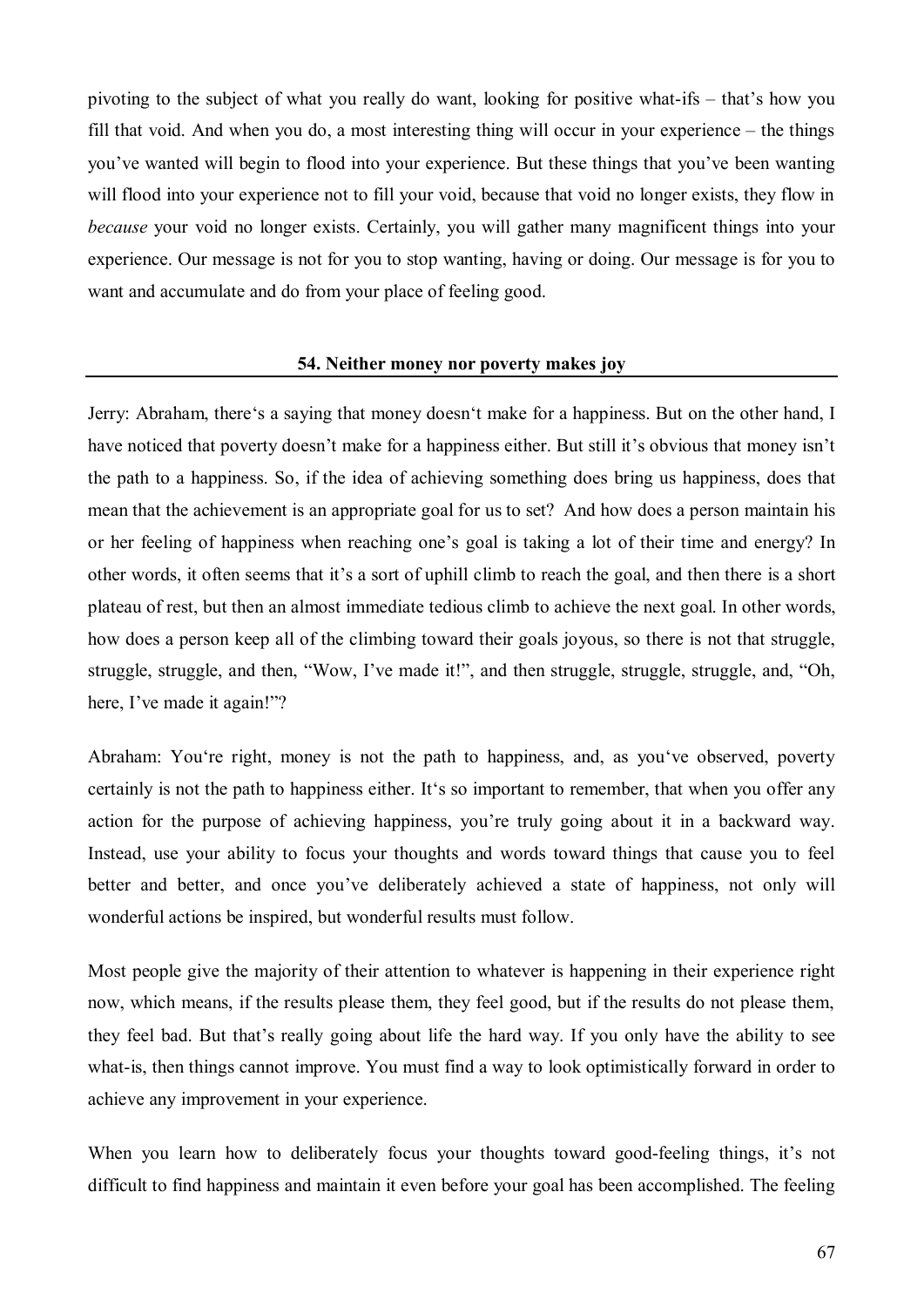of struggle you were describing happens because of the continual comparison of where you are right now in relationship to the goal you're reaching for. When you're constantly taking score, noticing the distance that still needs to be traveled, you amplify the distance, the task, the effort, and that's why it feels like such an uphill struggle.

When you care about how you feel, and so you choose thoughts on the basis of how they feel, you then develop patterns of thought that are more forward looking. And as the LOA then responds to those better-feeling thoughts, you get more pleasing results. Struggle, struggle, struggle never leads to a happy ending. It defies Law. "When I get there then I'll be happy" is not a productive mindset, because unless you're happy, you can't get there. When you decide to first be happy, then you'll get there.

#### **55. I am here as a joyful creator**

You're not here as accumulators or regurgitators. You're here as creators. When you're looking toward an ending place, you exaggerate the feeling of lack between where you are now and that ending place. And that habit of thought can not only slow the progress of your creation, but can hold it apart from you indefinitely. You are the attractor of your experience. As you look for positive aspects and make an effort to find good-feeling thoughts, you will hold yourself in a place of positive attraction, and what you want will come faster. The sculptor of a work of art does not derive his greatest satisfaction from the finished piece. It is the process of creation, the sculpting of the piece that gives him pleasure. That's the way we would like you to view your physical experience of creating – continual joyful becoming.

As you focus your attention upon things that feel good, and achieve a consistently joyful state of being, you'll then be in the position of attracting more of whatever you want. Sometimes people complain that it seems unfair that they have to become happy before things that bring them more happiness can then come to them. They believe that when they are unhappy, they need the happy events to come, but when they are already happy, then the happy events are unnecessary. But that would defy the LOA. You have to find a way of feeling the essence of what you desire before the details of that desire can come to you. In other words, you have to begin to *feel* more prosperous before more prosperity can come.

Often people tell us that they want more money, and when we ask them what their balance of thought is about money, they tell us that they have very positive attitude about money. But as we probe a bit deeper, asking them how they feel when they sit to pay their bills, they often then realize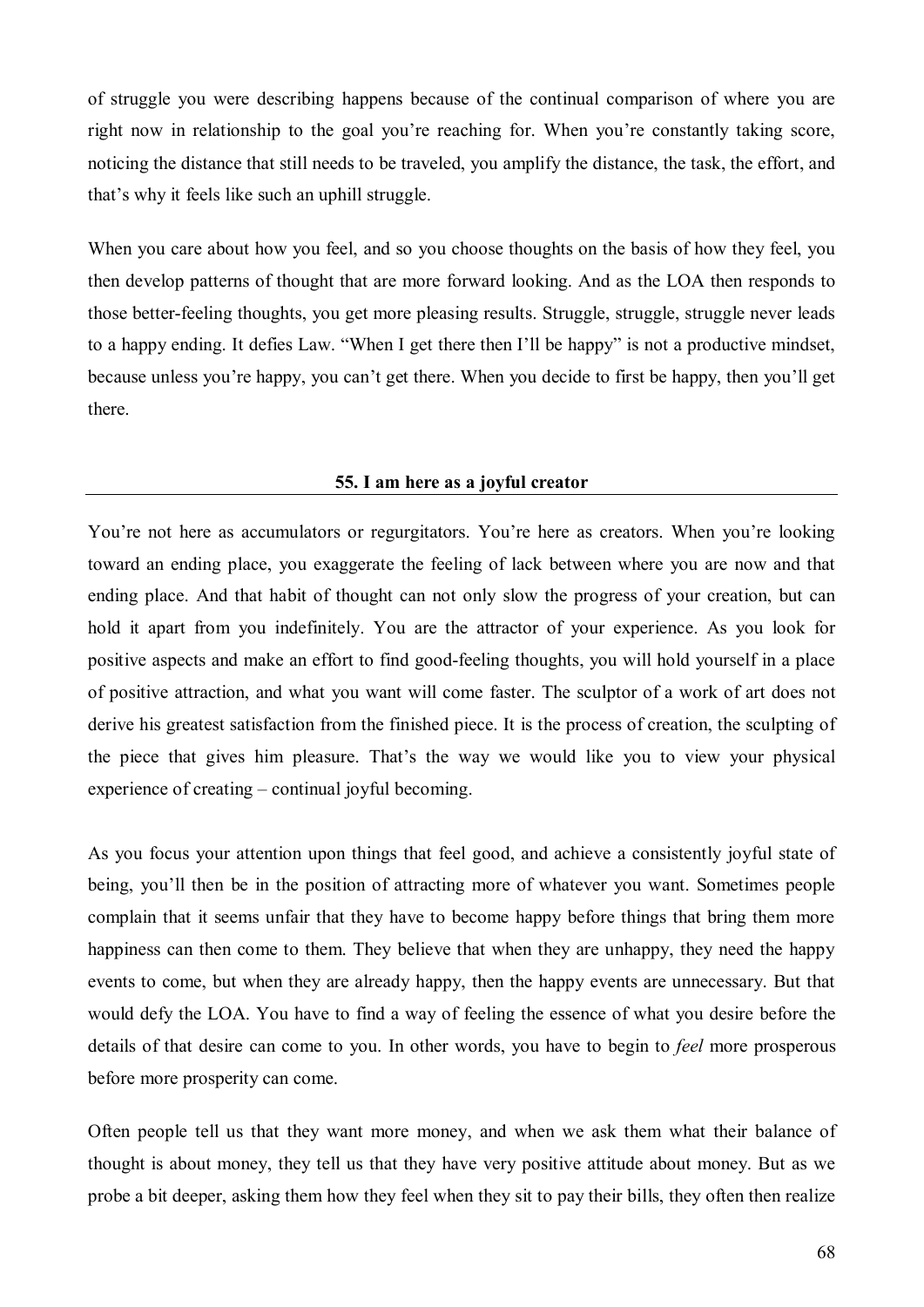that while they may have been attempting to sound positive about the subject, they've actually been feeling a great deal of worry or even fear around the subject of money. In other words, often without realizing it the majority of their thoughts about money have been on the "not enough" side of the subject rather than on the "abundance" side of the subject.

## **56. The power of vibrationally spending vibrational money**

Here's a process that can quickly help you shift the balance of your thoughts regarding money to a place where you can begin to let more money flow easily into your experience:

Put 100 dollars in your pocket and keep it with you at all times. As you move through your day, deliberately notice how many things you could exchange this money for: "I could purchase that", "I could do that". Someone said to us that a 100 dollars doesn't really buy that much in today's economy. But we explain that if you mentally spend that 100 dollars 1000 times today, you've vibrationally spent 100.000 dollars. That sort of positive focus will dramatically change your vibrational balance about money.

This vibrational spending process will cause you to feel differently about money, and when that happens, your point of attraction will shift, and more money must flow into your experience. It is Law.

Someone said to us, "I didn't have a 100 dollars, but I put an IOU in my pocket". And we said, that's defeating the process, because you're walking around with the feeling of debt in your pocket, which is exactly the opposite of what you want to do. You want to feel your prosperity. And so, even if it's only 20 or 50 or if it's a 1000 or 10.000 that you have in your pocket, utilize it effectively to help you notice how good things are now. Because in your acknowledgement of your prosperous now your prosperity must become more.

#### **57. Needing money won't attract it**

Jerry: Abraham, one of my greatest disappointments, as I've worked to help people find greater financial success, is that those who needed the money the most, had the least success with what I was teaching them, while those who needed it the least, seemed to have the most success with it. That always seemed backward to me. It seemed like those who needed it more would try harder and eventually they should have succeeded.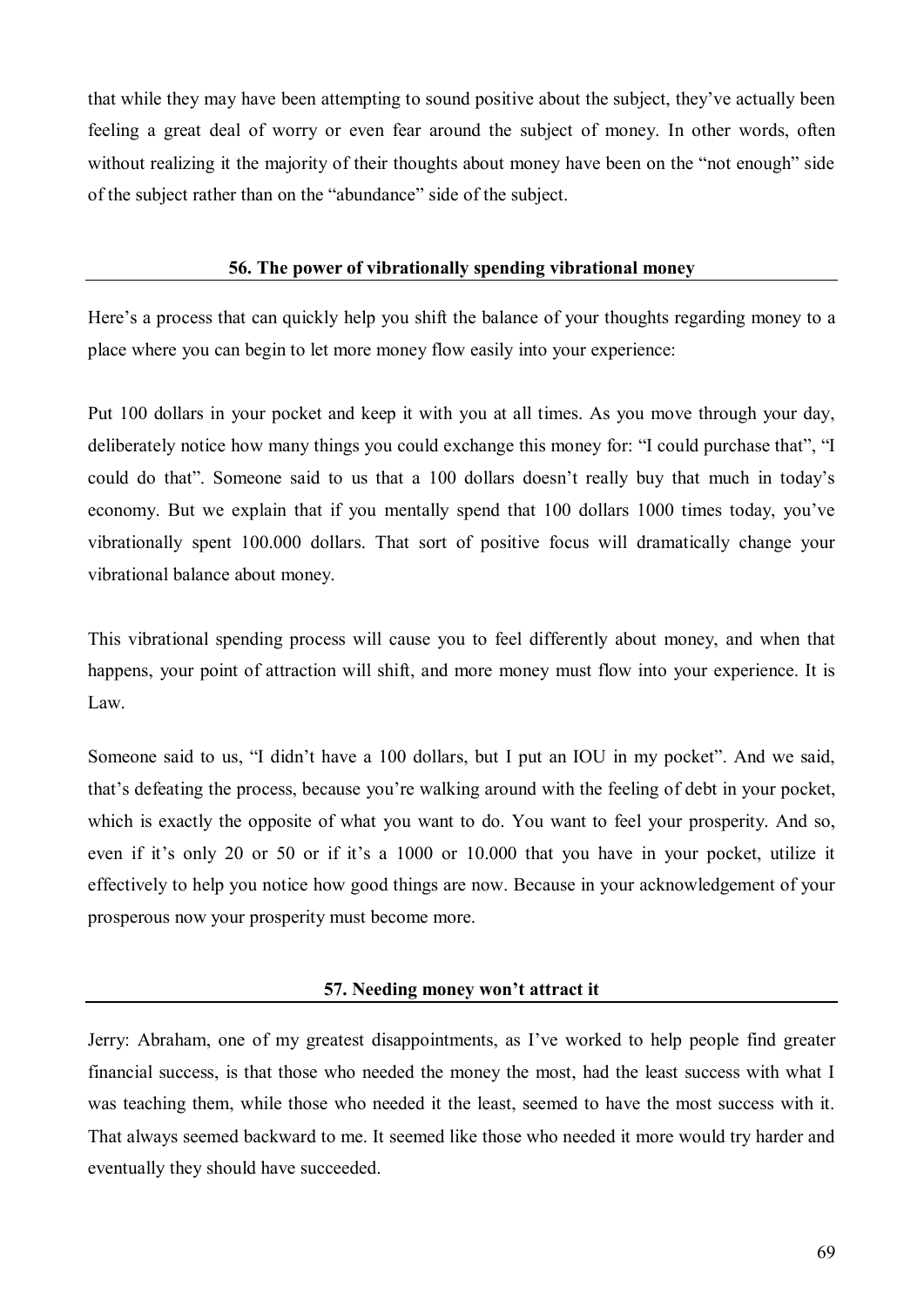Abraham: Anyone who is in the place of lack, no matter how much action they offer, attracts more lack. In other words, the powerful feeling outweighs any action that they offer. Any action that's offered from a place of lack is always counterproductive. Those who were not feeling need were not in a place of lack, so their action was productive.

Your experience was in absolute harmony with the LOA. As is every experience. There is not a shred of evidence anywhere in the Universe that is to the contrary of this that we are speaking of.

Jerry: Also, what I noticed was that those people who hadn't achieved much success or weren't very interested in even hearing about achieving success were people who'd been taught that to want money was evil or immoral, and that the best thing for them to do was to remain where they were, even though they were unfulfilled.

Abraham: The reason that many reach a place where they say that they do not have desire is because they've wanted and wanted and wanted, but because they've not understood that every subject is two subjects, they've given more of their attention to the lack of what they've wanted than to what they want. And so, they continue to attract the lack of what they want. And then eventually they were just worn down by it. As a person begins to associate wanting with not having so much so that to want is an unpleasant experience, then he says, "I no longer want, because every time I want something, I get myself in this place of discomfort. So it's easier for me to just not want in the first place".

## **58. What if a "poor" one doesn't feel poor?**

Jerry: Well, if others who are noticing you and comparing you to themselves come to the conclusion that you're poor, but you don't feel poor, then you wouldn't be in a state of lack, and so you would be able to move quickly toward more abundance in that case, right?

Abraham: That is correct. Others' assessment of you has no bearing on your point of attraction. Unless you're bothered by their assessment. Comparing your experience to the experiences of others can amplify a feeling of lack within you if you come to the conclusion that they've succeeded more greatly than you have, and then you activate within yourself a feeling of being less than. Also noticing a lack of prosperity in the experiences of others does not put you in a place of attracting greater prosperity for yourself, because you'll be getting what you think about.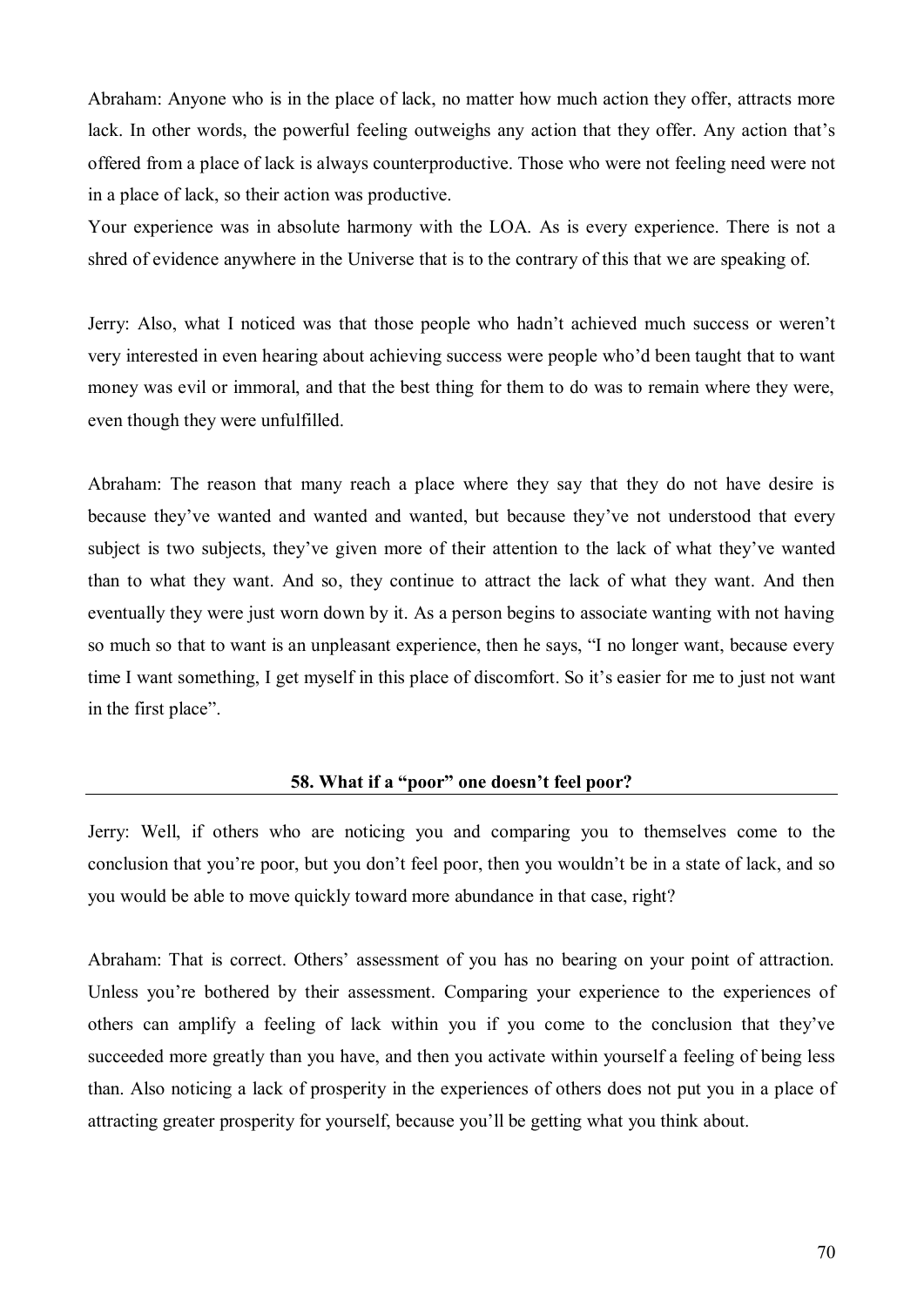What you draw to you or keep from you has nothing to do with what anyone else is doing. An improved feeling of prosperity, even if your current reality does not justify the feeling, will always bring more prosperity to you. Paying attention to the way you feel about money is a much more productive activity than noticing how others are doing.

Allowing more money to flow into your experience requires far less than most people understand. All that's required is that you achieve a vibrational balance in your own thoughts:

if you want more money but you doubt you can achieve it, you're not in balance;

if you want more money but you believe there's something wrong in having money, you're not in balance;

if you want more money and you're angry at those who have more money, you're not in balance.

When you're feeling those emotions of inadequacy, insecurity, jealousy, injustice, anger, and so on, your emotional guidance system is letting you know that you're out of alignment with your own desire. Most people make no effort in coming into personal alignment with the subject of money. Instead, they spend years, even lifetimes, pointing out perceived injustices, attempting to define the rightness or the wrongness of the subject, and even trying to put laws in place to orchestrate the flow of money in the civilization. When a rather small effort, in comparison with the impossible attempt at controlling those outside circumstances, would yield them an enormous return.

Nothing is more important than that you feel good, for when you feel good, you're in harmony with your greater intent. Many believe that hard work and struggle are not only a requirement to achieve success, but that working hard and struggling long is a more honorable way of living life. Those hard times of struggle certainly do help you in the defining of what you desire. But until you release the feeling of struggle, what you desire cannot come into your experience.

Often people feel as if they need to prove their worthiness, and that once that is accomplished, then and only then will rewards be given. But we want you to know that you're already worthy. And that proving yourselves worthy is not only not possible, but not necessary. What is necessary for you to receive the rewards or benefits that you seek is alignment with the essence of those benefits. You have to first bring yourself into vibrational alignment with the experience you wish to live.

We know that words do not teach, and that our knowledge regarding the Laws of the Universe and of your value do not necessarily mean that now you've read our words that you know your value. However, as you consider the premises that we are laying out for you here, and as you begin the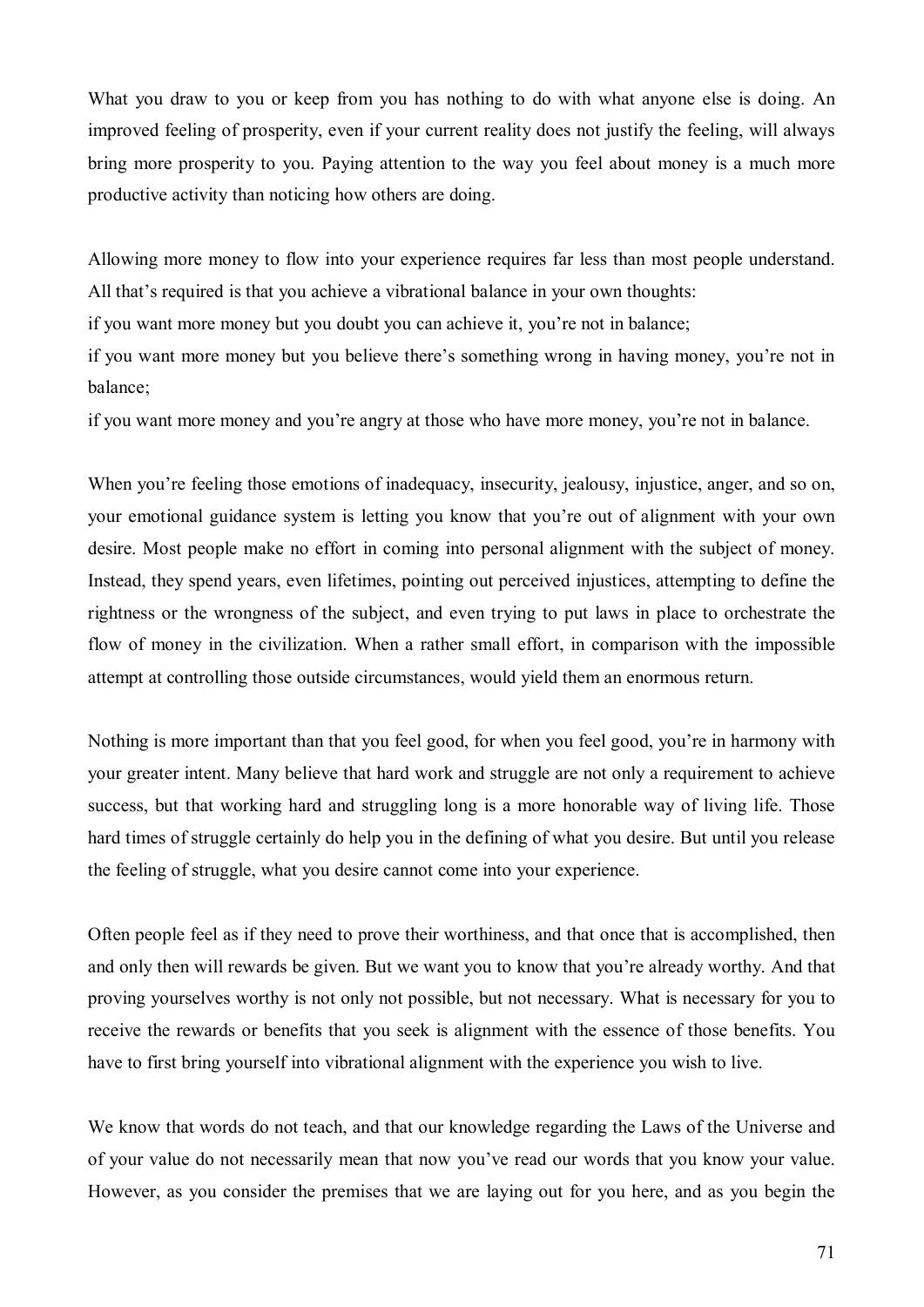application of the processes that we're suggesting here, it's our knowing that the Universe's response to your improved vibration will give you the evidence of the existence of these Laws. It will not be long and it will not require much deliberate application of what you're hearing here before you will be convinced of your own value and of your ability to create whatever you desire. The primary reason that people do not believe in their own value is because they often have not found a way to get what they want, so they incorrectly assume that someone outside of them does not approve, and that somehow withholding the reward. That is never true. You are the creator of your experience.

Make statements, such as,

"I want to be the best that I can be. I want to do and have and live in a way that's in harmony with my idea of the greatest good. I want to harmonize physically here in this body with that which I believe to be the best or the good way of life."

If you'll make those statements and then don't take action unless you feel good, you will always be moving upon the path in harmony with your idea of that which is good.

## **59. What is my financial abundance story?**

A belief in lack is the reason that more people are not allowing themselves the financial abundance they desire. When you believe that there is a finite pile of abundance, and that there's not enough to go around, and so you feel injustice when someone has more than others, believing that because they have it, others are deprived of having it, you're holding yourself apart from abundance. It's not another's achievement of success that's responsible for your lack of achievement, but rather your negative comparison and your attention to the lack of your own desire. When you feel the negative emotion that you feel as you accuse others of injustice or of squandering wealth or hording, or when you simply believe that there's not enough to go around, you hold yourself in the position of denying your own improved condition.

What anyone else has or does not have has nothing to do with you. The only thing that affects your experience is the way you utilize the Non-Physical Energy with your thought. Your abundance or lack of it in your experience has nothing to do with what anyone else is doing or having. It has only to do with your perspective. It has only to do with your offering of thought. If you want your fortune to shift, you have to begin telling a different story.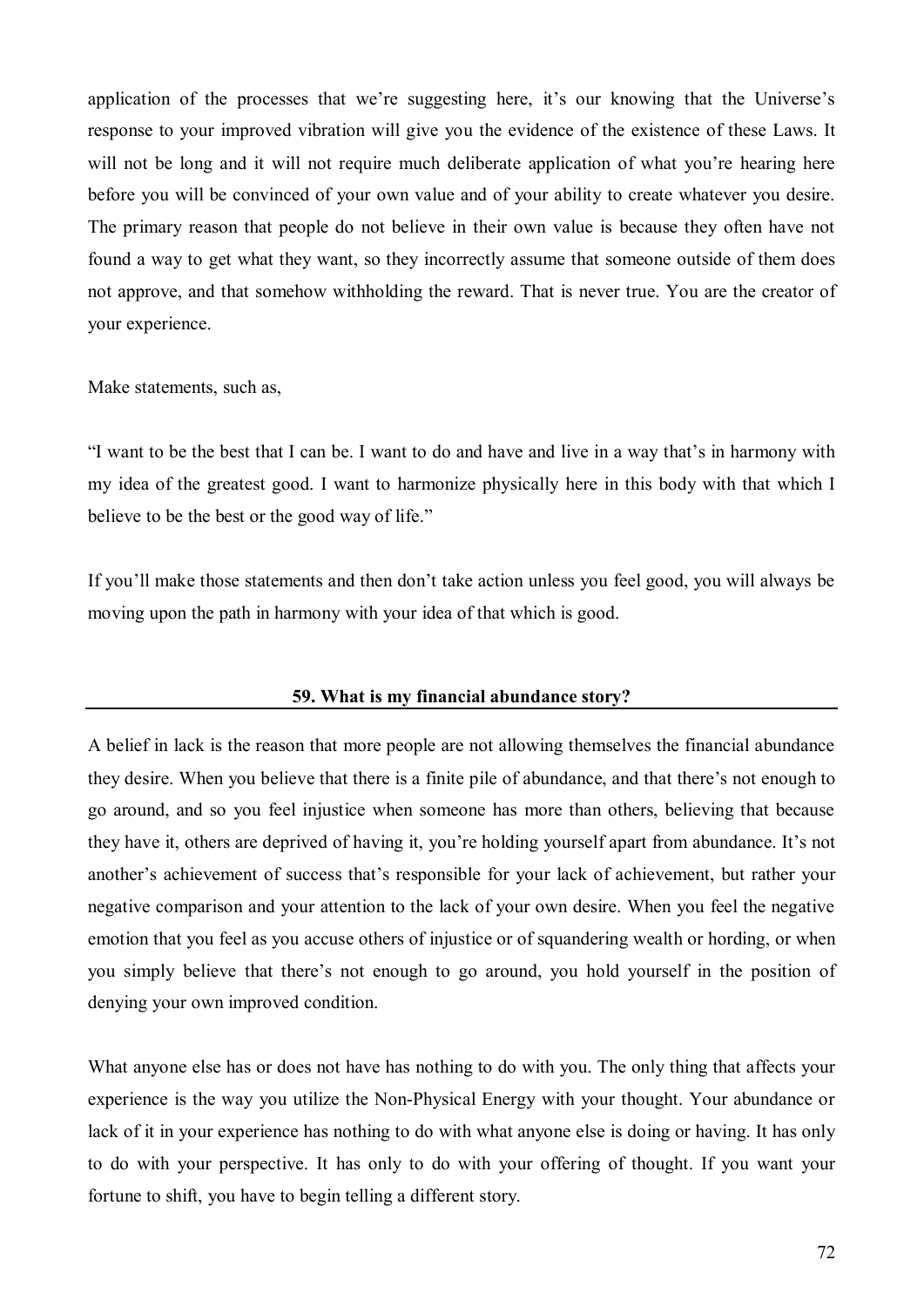Many people criticize those who are living well, who accumulate land and money and things. And that criticism is symptomatic of their own lackful habit of thought. They want to feel better and often believe that if they can make that which they are unable to achieve wrong, then they will feel better. But they never do feel better, because their attention to lack perpetuates lack everywhere they look. They would not feel uncomfortable in seeing someone else's achievement if that desire for achievement were not present within themselves as well. And that criticism that they often keep alive within themselves only serves to hold them in vibrational discord with what they want. In other words, if someone called you on the telephone and said, "Hello, you don't know me. I'm just calling to tell you that I'll never call you again", you would not feel negative emotion about the caller's absence from your life, because his presence was not something that you desired to begin with. But if someone you care about were to make that announcement to you, you would feel strong negative emotion, because your desire and your belief would then be at odds.

When you feel negative emotion about anything, it always means that you have a desire that has been born from your personal life experience that you are right now opposing with other thoughts. Vibrational discord is always the reason for negative emotion. And negative emotion is always guidance to help you redirect your thoughts to find vibrational alignment with who-you-really-are and with your current desires.

#### **60. What if the poor criticize the rich?**

Jerry: Abraham, when I was a kid, I associated with poor people primarily. And we used to make fun of those who were wealthy. We criticized those who drove luxury cars, for instance. And so, as an adult, when it came time that I would like to have owned a "Cadillac", I couldn't bring myself to drive one, because I felt that people would now make fun of me as I'd made fun of the others. So, I drove a "Mercedes", because years ago people kind of thought they were economy cars. But the only way I could bring myself to drive a "Cadillac", which I finally did, was to bridge my thoughts by saying, "Well, by buying this car I put all these people to work who put this car together. I created jobs for all the people who supplied the parts and the materials: the leather, the metal, the glass, and so on". And in that justification then I was able to buy the car.

So, somehow I discovered a process of bridging my thoughts that helped me to allow that symbol of success into my experience.

Abraham: Your process of bridging thoughts is an effective one.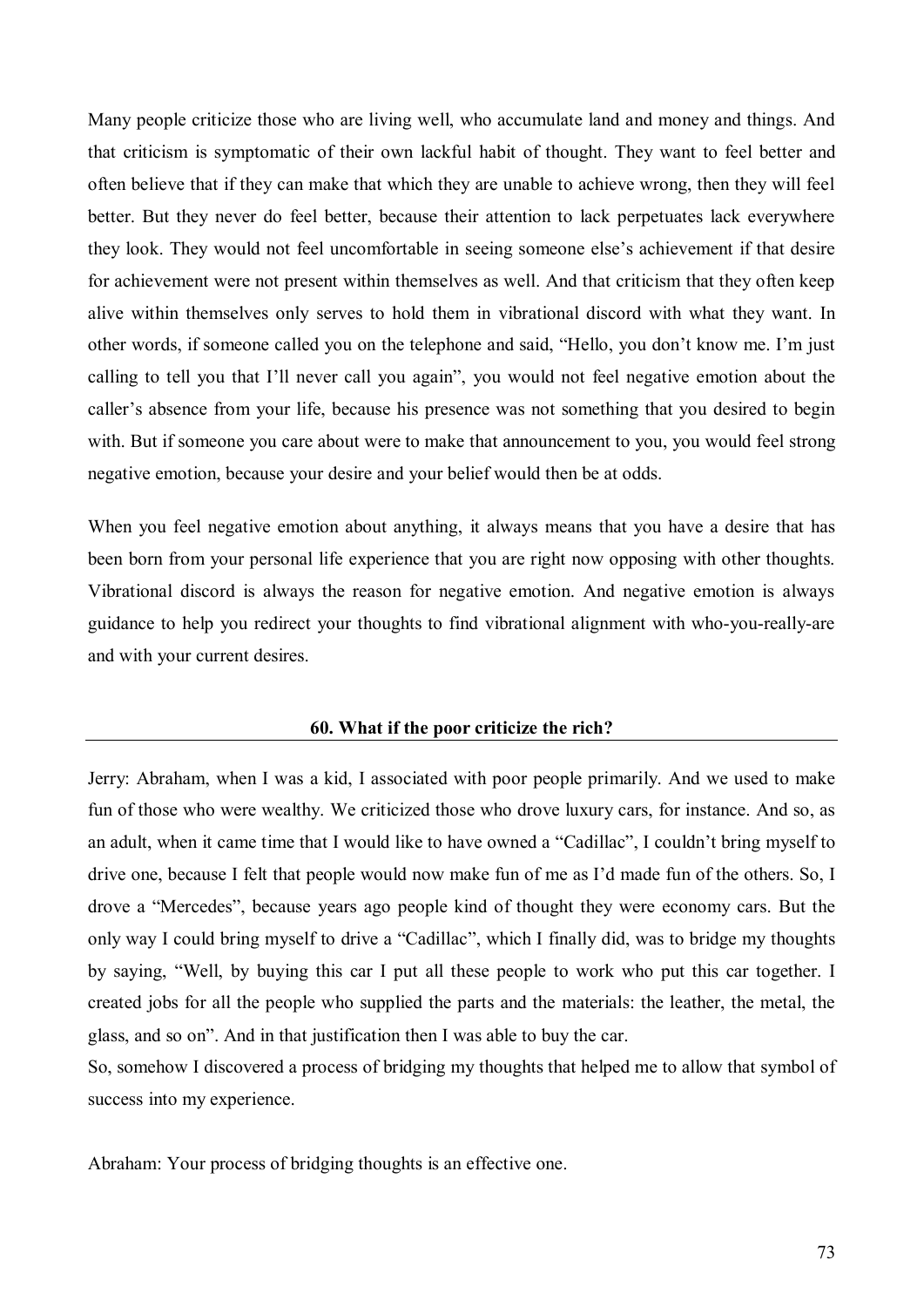When you want to feel good and you gradually find increasingly better-feeling thoughts, you're bringing yourself into alignment with your desire and you're releasing the resistance that is preventing your improved conditions. Focusing on opposing opinions of others is never productive because it always causes discord within you, which also prevents your improved condition. There will always be others who disagree with you, and your attention to them will always cause you to vibrationally disagree with your own desires. Listen to your own guidance system by paying attention to how you're feeling in order to determine the appropriateness of your desires and behaviors. There will always be someone, no matter which side of any subject you choose, who does not harmonize with you. And that's why we speak so firmly and want so much for you to understand that your greatest endeavor is to find harmony with who-you-really-are.

If you would trust in yourself, if you could believe that through all that you've lived you've come to a place of very strong knowing, and that you can trust the way you feel as your personal form of guidance about the appropriateness or inappropriateness of what you're contemplating doing, then you would utilize your guidance system in the way that it was really intended.

# **61. What if our money loses value?**

Jerry: Abraham, in the past our money was primarily coins, metal that had a value in and of itself, like the 20 dollar gold piece - the gold itself was worth 20 dollars, and the silver in the silver dollar had value. And so, it seems simple to understand the value of the coin. But now our money in and of itself has no actual value. In other words, the paper and coins are essentially valueless. I've always appreciated the convenience of money as a way of exchanging goods and talents rather than trading, let's say, a chicken for a container of milk or for a basket of potatoes. But now our money is being artificially devalued. And it's becoming increasingly difficult to really understand the value of a dollar. In other words, it reminds me of my own searching for my own value, like how much is my talent worth? How much should I ask for an exchange for the time and energy that I put forth? But now I'm learning from you that we don't have to consider our value in that way. We only have to consider what it is we want and then to allow it in. I'm aware that many people are feeling insecure about their financial future, because they feel they don't have control over what may happen to the value of the dollar, because it's typically just a handful of people who seem to control or manipulate that. Many worry that there's going to be more inflation or even another depression. I'd like people to understand what you've been teaching us about the LOA, so that they won't be concerned with things that are outside their control, like the value of the dollar.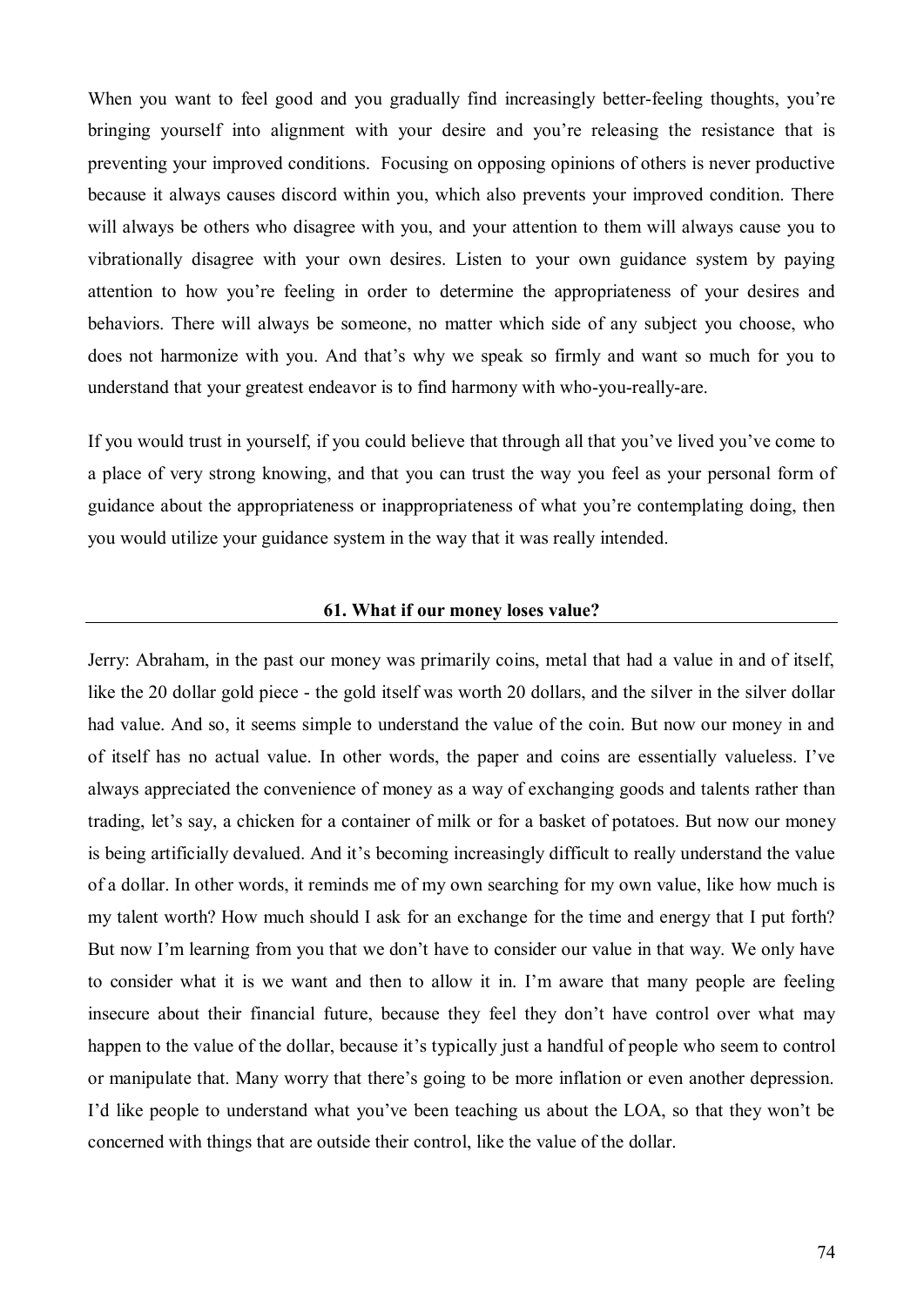Abraham: You've hit upon something very essential here, regarding the subject of money, because you're right, many of you are recognizing that the dollars today just are not worth what they were at one time. But that's another position of lack you very often stand firmly upon that keeps you from attracting the abundance that is yours.

We'd like you to understand that the dollar and its assigned value is really not as important to your experience as your believing. And that if you could put your attention upon what you're wanting, in terms of being and then having and then doing, that all of the money or other means for bringing about what you want could then flow easily and much more effortlessly into your experience.

We keep coming back to the same terminology. From your place of lack you cannot attract its opposite. And so it really is a matter of adjusting your thinking so that your thinking harmonizes with what feels good to you. Every thought that you think vibrates, and it's by virtue of having that vibrating thought that you attract. When you think a thought of lack, that thought's vibrating at a place that is so alien to that which your Inner-Being knows to be, that your Inner-Being cannot resonate with you at all. And the resulting feeling within you is one of negative emotion. When you think a thought of upliftment or abundance or Well-Being, those thoughts do harmonize with what your Inner-Being knows to be, and under those conditions you're filled with a feeling of positive emotion. You can trust that the way you feel is the indicator about which side of the subject that you're on. Whether it's a subject of money or lack of it, or health or lack of it, or relationship or lack of it, always when you feel good you're in the place of attracting what you're wanting.

# **62. To reverse a downward spiral**

Jerry: When I would see people having financial problems, I used to worry about them. I would watch as they spiral down down down till they would finally come crashing down in bankruptcy. But then in a very short time they'd have another new boat, a new luxury car, and another beautiful home. In other words, no one I watched seemed to stay down. But why couldn't they stop the downward spiral somewhere earlier along the way and start back upward sooner? Why did so many of them have to go all the way to the bottom before they could start back up again?

Abraham: Well, the reason for any downward spiral is attention to lack. In their fear that they might lose something or in their attention to the things that they were losing they were focused upon the lack of what they wanted, and as long as that was their point of attention, only more loss was possible. As they felt guarded or defensive, or as they began to justify or rationalize or blame, they were on the lack side of the equation, and only more lack could be their experience. But once they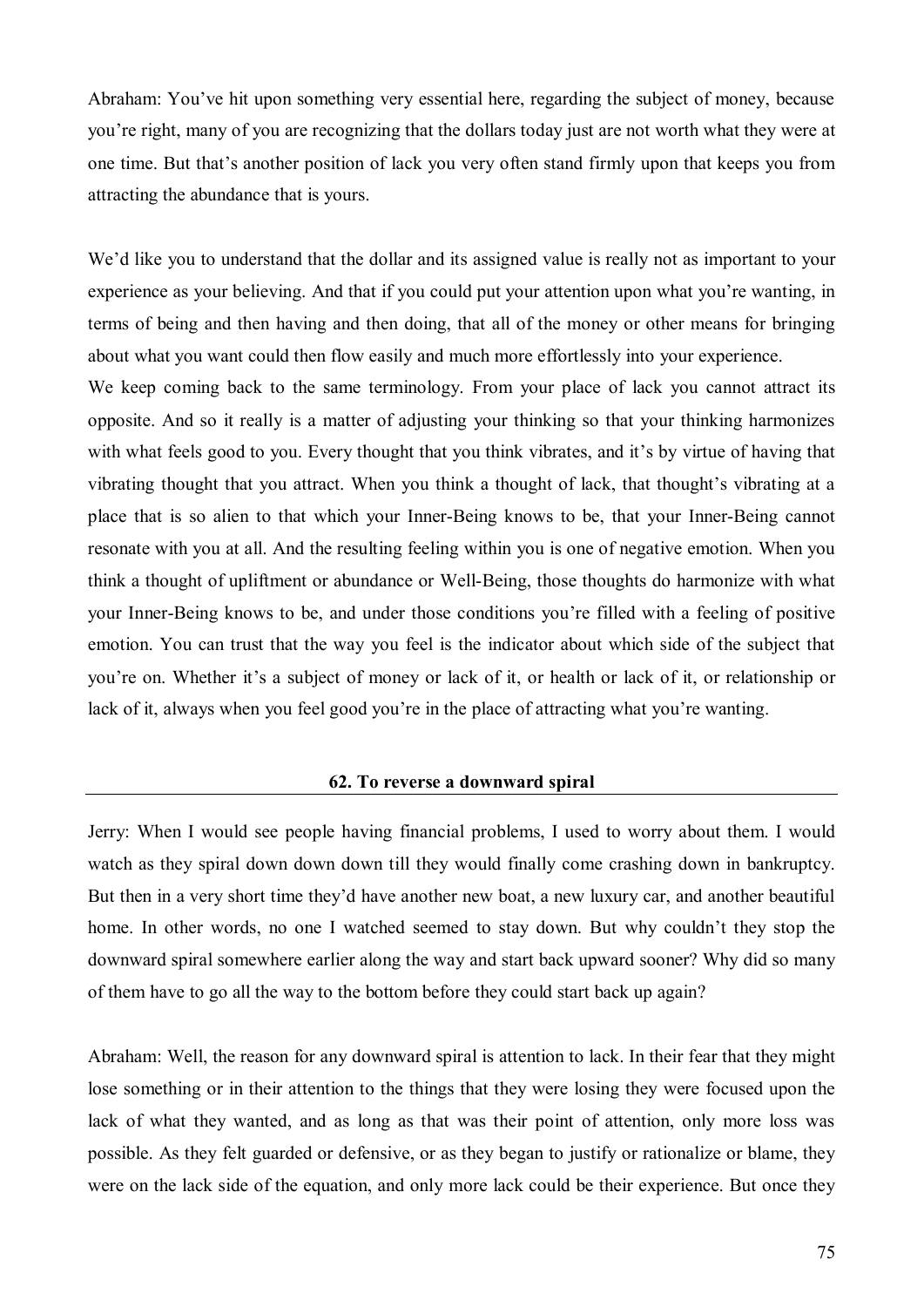hit bottom and were no longer in a place of guardedness, because there was nothing else to lose, then their attention shifted and so their vibration shifted, so their point of attraction shifted. Hitting what they believed to be the bottom caused them to begin to look up. You could say that it forced them to begin telling a different story.

Your life experience has caused you to ask for many wonderful things that are making their way into your experience, but your worry or your doubt or your fear or resentment or blame or jealousy, or any number of negative emotions, would indicate that the predominate thoughts you were thinking were holding those things away. It would be as if you'd drawn them right outside your door but the door was closed. As you begin telling a different story of the things you could buy with your 100 dollar bill, as you relax and focus more upon the positive aspects of your life, as you more deliberately choose the better-feeling end of the vibrational stick, that door will open and you will be flooded with manifestations of those wanted things and experiences and relationships.

## **63. A war against war is war**

Recognizing that you the creator of your own experience and learning to deliberately do so by directing your thoughts, is an adjustment for most people, because most people believe that you make things happen through action. Not only have you believe that action is what makes things happen, but you also believe that if you apply pressure to unwanted things, they'll go away. And although you may believe that pushing against those unwanted things will cause them to leave your experience, that's not how the Laws of the Universe work. And that's not the proof of your experience either, for all of those wars are getting bigger. Attention to the lack of what is wanted causes it to increase and come closer to you. Just as focusing upon what is wanted causes it to increase and come closer to you.

When you relax into your natural Well-Being, when you make statements such as,

"I seek abundance, and I trust the Laws of the Universe. I've identified the things that I want and now I'm going to relax and allow them into my experience",

more of what you desire will come. If your financial situation feels like a struggle, you're pushing your financial Well-Being further away. But when you begin to feel ease regarding your financial situation, you're then allowing more abundance to flow into your experience. It really is as simple as that. And so, when you see others excelling in their attraction of money, and you feel negative emotion about it, that is your signal that your current thought is not allowing the abundance that you desire into your experience. When you find yourself critical of the way anyone has attracted or is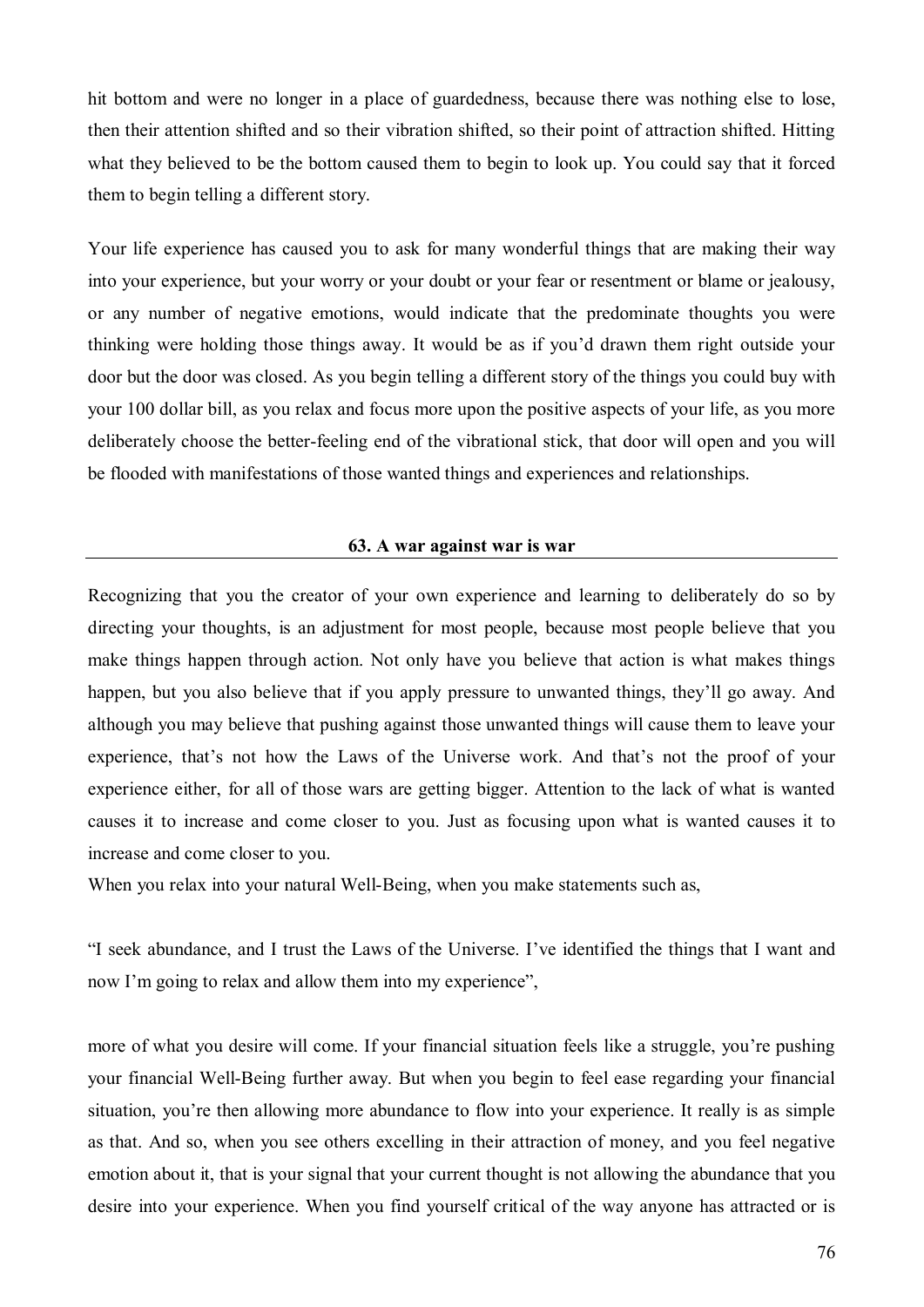using money, you're pushing money away from yourself. But when you realize that what others do with money has nothing to do with you, and that your primary work is to think and speak and do what feels good to you, then you'll be in alignment not only about the subject of money, but about every important subject in your physical experience.

# **64. Can we succeed without talent?**

Jerry: Abraham, what bearing does talent or skill or ability have on bringing abundance or money into our lives?

Abraham: Very little. Those are all action aspects for the most part, and your action is responsible but for a miniscule part of what comes to you. Your thoughts and words (words are thoughts articulated) are the reason that your life unfolds as it does.

Jerry: So then would you say that people with no salable skill or talent could still receive all the financial abundance they want in their lives?

Abraham: Absolutely. Unless in comparing themselves to others and concluding that they have no salable skill or talent they feel diminished and therefore defeat their own experience with their own negative expectation.

The most valuable skill that you could ever develop is the skill of directing your thoughts toward what you want, to be adept at quickly evaluating all situations and then quickly coming to the conclusion of what you most want, and then giving your undivided attention to that. There is tremendous skill in directing your own thoughts that will yield results that cannot be compared with results that mere action can provide.

# **65. Can we get something without giving?**

Jerry: How can a person get passed the belief that they must give a dollar's worth of something in order to get a dollar's worth of something?

Abraham: Your knowledge in all things comes only through life experience. But your life experience comes as a result of the thoughts that you're thinking. So, even though you may have wanted something for a very long time, if your thoughts have been upon the absence of it, then it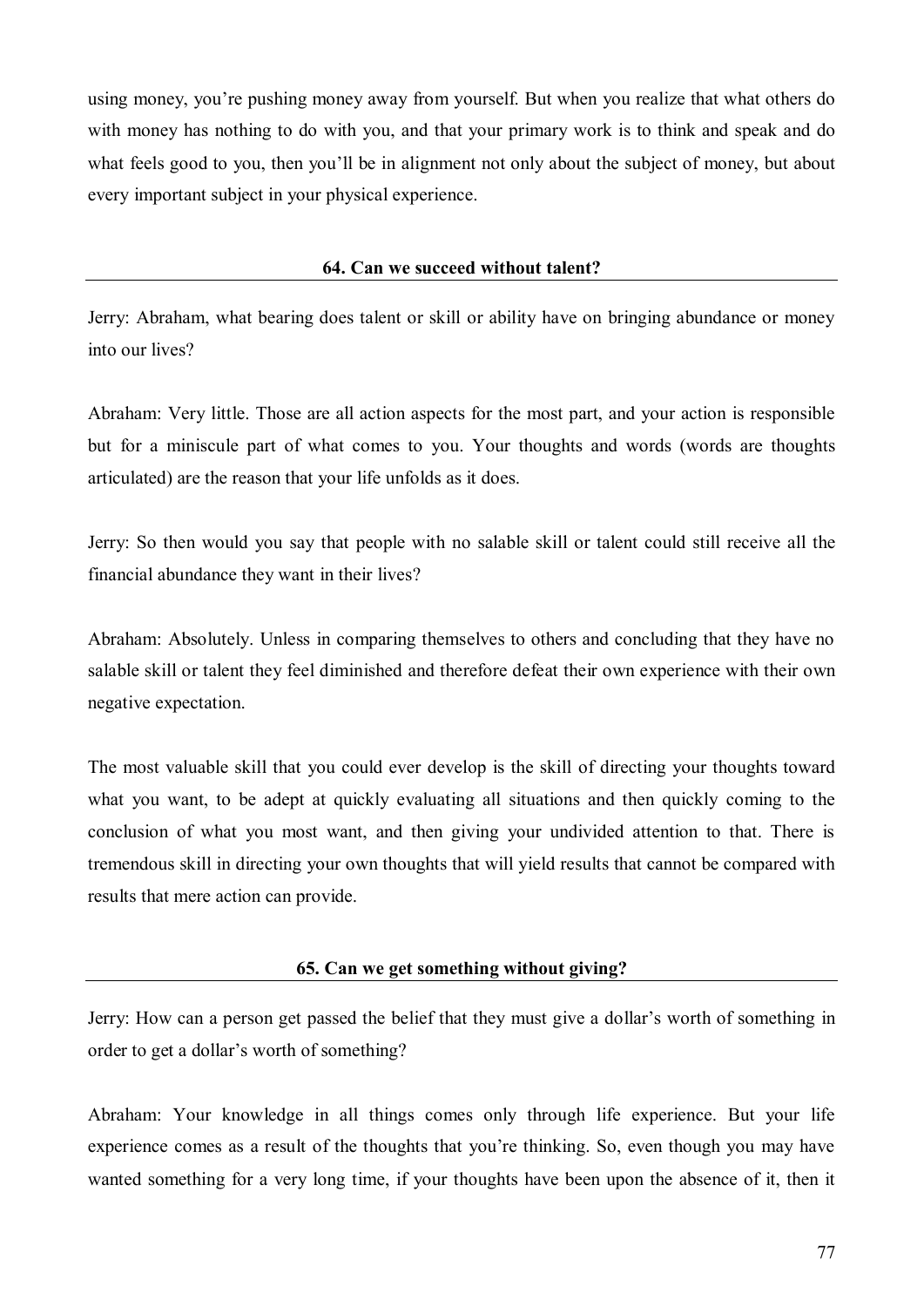could not come to you, and so from your personal experience you come to the conclusion that it's not possible, or that it's a struggle. In other words, you come to many valid conclusions about things being hard when you've lead a difficult life.

It's our desire to help you to understand what is really at the heart of that self-created struggle. We want to help you to begin from a different premise, and understand the Laws at the basis of all things. A new understanding of the Laws of the Universe and a willingness to begin telling a different story will give you different results. And those different results will then give you different beliefs, or knowledge.

You are the one, you are the only one who can evaluate your effectiveness. No one else has the ability to discern where you stand relative to where you're wanting to be. And no one else can decide where you should be. Only you.

#### **66. They want to win the lottery fortune**

Jerry: Many people are hoping for some major financial windfall to come to them to free them from debt or to release them from working at something they don't want to work at in order to receive money. The thing I hear them say most often is that they want to win the lottery where they'll get their abundance at exchange for someone else losing theirs.

Abraham: If their expectation were in a place that would allow it, then that could be a way for money to come to them. But most know the odds against that, and so for most their expectation for winning the lottery is not in the powerful place either.

Jerry: So, how does hoping to win relate to expecting to win?

Abraham: Well, just as hoping is more productive than doubting, expecting is much more productive than hoping.

Jerry: Well then how could a person begin to expect something that their life experience hasn't yet shown them? In other words, how can you expect something you haven't experienced?

Abraham: You do not have to have money to attract money. But you cannot feel poor and attract money. The key is, you have to find ways of improving the way you feel from right where you stand before things can begin to change. By softening your attention to the things that are going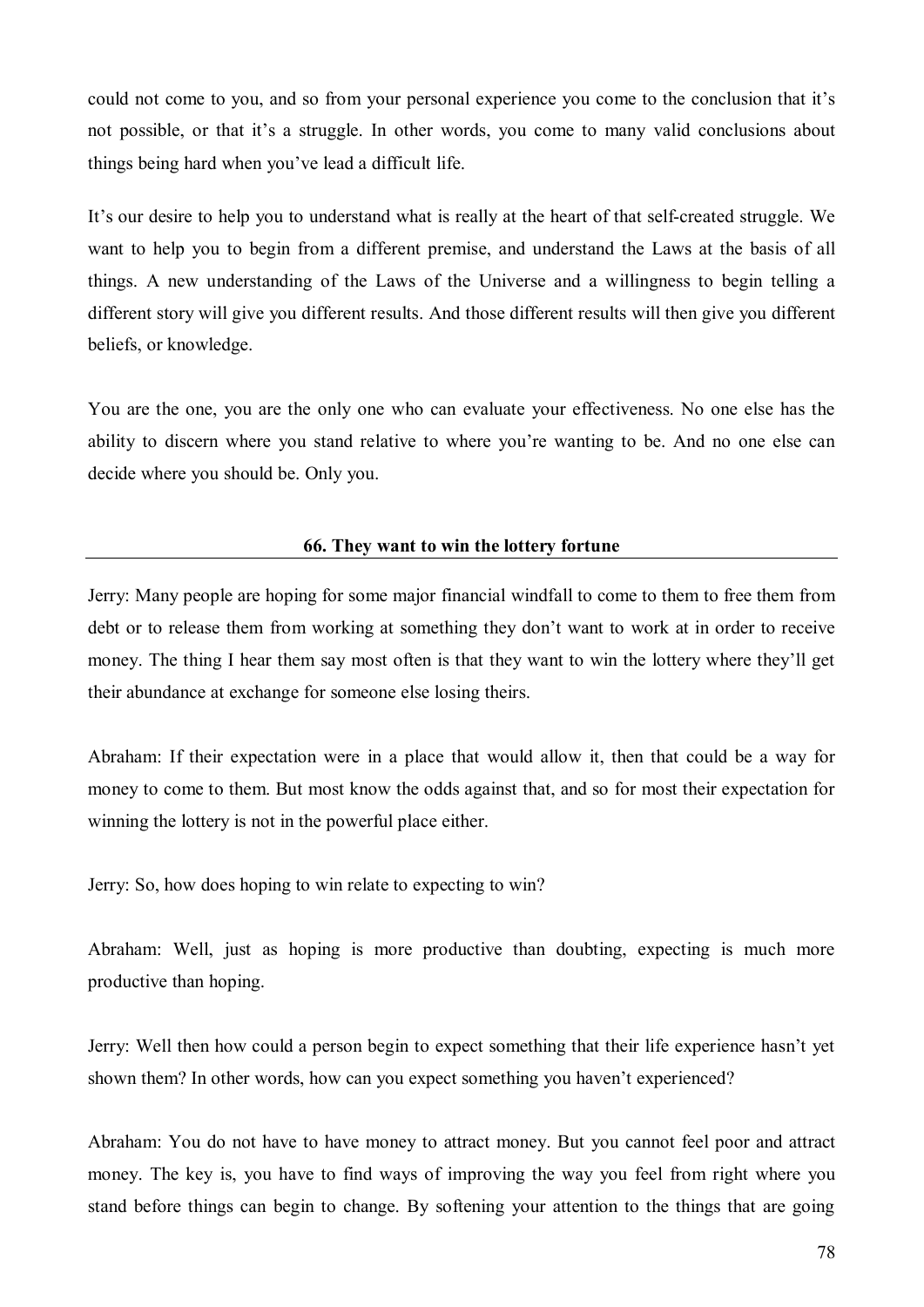wrong, and by beginning to tell stories that lean more in the direction of what you want instead of in the direction of what you've got, your vibration will shift, your point of attraction will shift, and you'll get different results. And in a short time, because of the different results you're then getting, you will then have beliefs, or knowledge, of abundance that will easily perpetuate more of the same. People often say, the rich get richer and the poor get poorer. And that's why.

Look for reasons to feel good, identify what you want, and hold your thoughts in a place that feels good.

# **67. Living abundantly is not magic**

As we explain from our perspective the abundant nature of your Universe, and the potential for abundance that's always available to you, we understand that our knowledge does not become your knowledge only because you hear us say it. If you asked you to trust what we say or just try to understand, you cannot just adopt our understanding as your own, for it's only your own life experience that brings knowledge to you. The beliefs that you hold as a result of your own life experience are very strong. And we understand that you cannot release them immediately and replace them with others, even though we know that there are many more productive beliefs that you could foster. But there is something that you can begin today that will make a profound difference in the way your life unfolds, that does not require an immediate releasing of the beliefs that you currently hold – start telling a more positive better-feeling story about your life, and about the things that are important to you. Do not write your story like a factual document, weighing all the pros and cons of your experience. But instead tell the uplifting fanciful magical story of the wonder of your own life. And watch what happens. It will feel like magic as your life begins to transform right before your eyes. But it's not by magic. It's by the power of the Laws of the Universe and your deliberate alignment with those Laws.

### **68. Trading freedom for money?**

Whether you're focused upon the lack of money or the lack of time, you're still focused upon the lack of something you want, and therefore holding yourself in resistance to the things you really want. Whether your negative emotion is because of your feeling of shortage of time, or whether it's because of your feeling of shortage of money, you're still feeling negative emotion, and you're still in the state of resistance, and therefore you're holding away what you really want.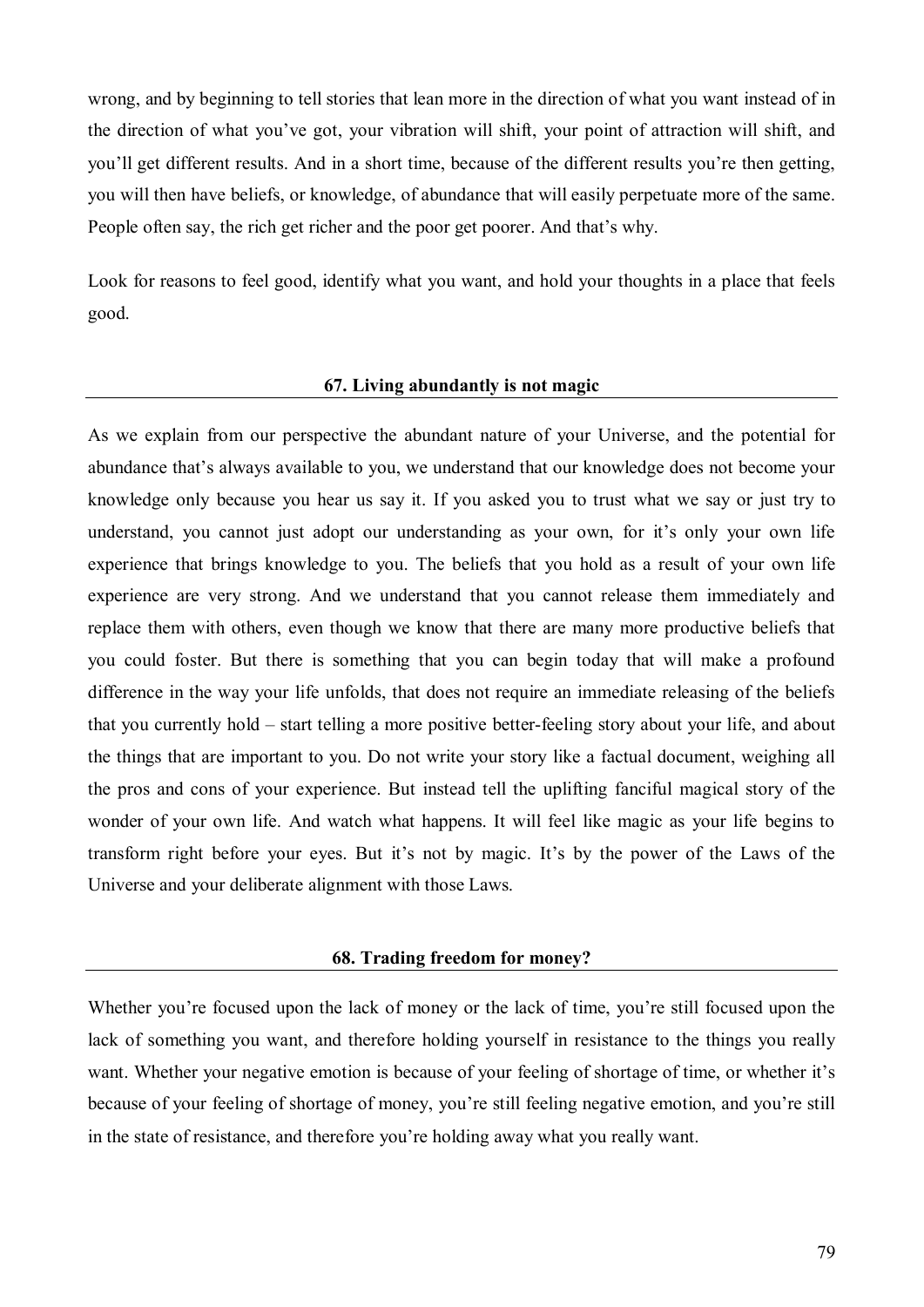As you feel that you do not have enough time to do all of the things that you need or want to do, your attention to lack negatively impacts you much more than you realize. A feeling of being overwhelmed is your indicator that you're denying yourself access to ideas, rendezvous, conditions and all manner of cooperation that could assist you if you were not disallowing them. It is an uncomfortable cycle where you feel a shortage of time, you focus upon your overloaded schedule, and then you feel overwhelmed, and in all of that you offer a vibration that makes improvement impossible. You have to begin telling a different story. You cannot continue to comment on how much you have to do without holding assistance away. There's a cooperative Universe at your fingertips ready and able to help you in more ways than you can begin to imagine. But you deny yourself that benefit as you continue to complain about too much to do.

As you feel that you do not have enough money, your attention to the lack of money disallows the avenues that could bring you more. You just cannot look at the opposite of what you want and get what you want. You have to begin telling a different story. You have to find a way to create a feeling of abundance before abundance can come.

As you begin to feel free-er regarding the expenditure of time and money, doors will open, people will come to assist you, refreshing and productive ideas will occur to you, and circumstances and events will unfold. As you change the way you feel, you access the Energy that creates worlds. It's there for your ready access at all times.

# **69. Feeling negative with respect to dollars or cancer**

Jerry: Abraham, what's the difference between having a negative feeling about money, and therefore you don't get the money, and saying, "I don't want cancer", but you do get cancer?

Abraham: Here's the way it works – you get the essence of what you think about. And so, as you're thinking about the lack of health, you're getting the lack of health. As you're thinking about the lack of money, you're getting the lack of money. You can tell by the way you feel as you're offering your thought whether you're attracting the positive or the negative aspects of the subject. The Universe does not hear "No". When you're saying, "No, I do not want illness", your attention to the subject of illness is saying, "Yes, come to me this thing I do not want". Anything you're giving your attention to is an invitation to the essence of it. When you're saying, "I want money, but it will not come", your attention to its absence is the same thing as saying, "Come to me, absence of money, which I do not want".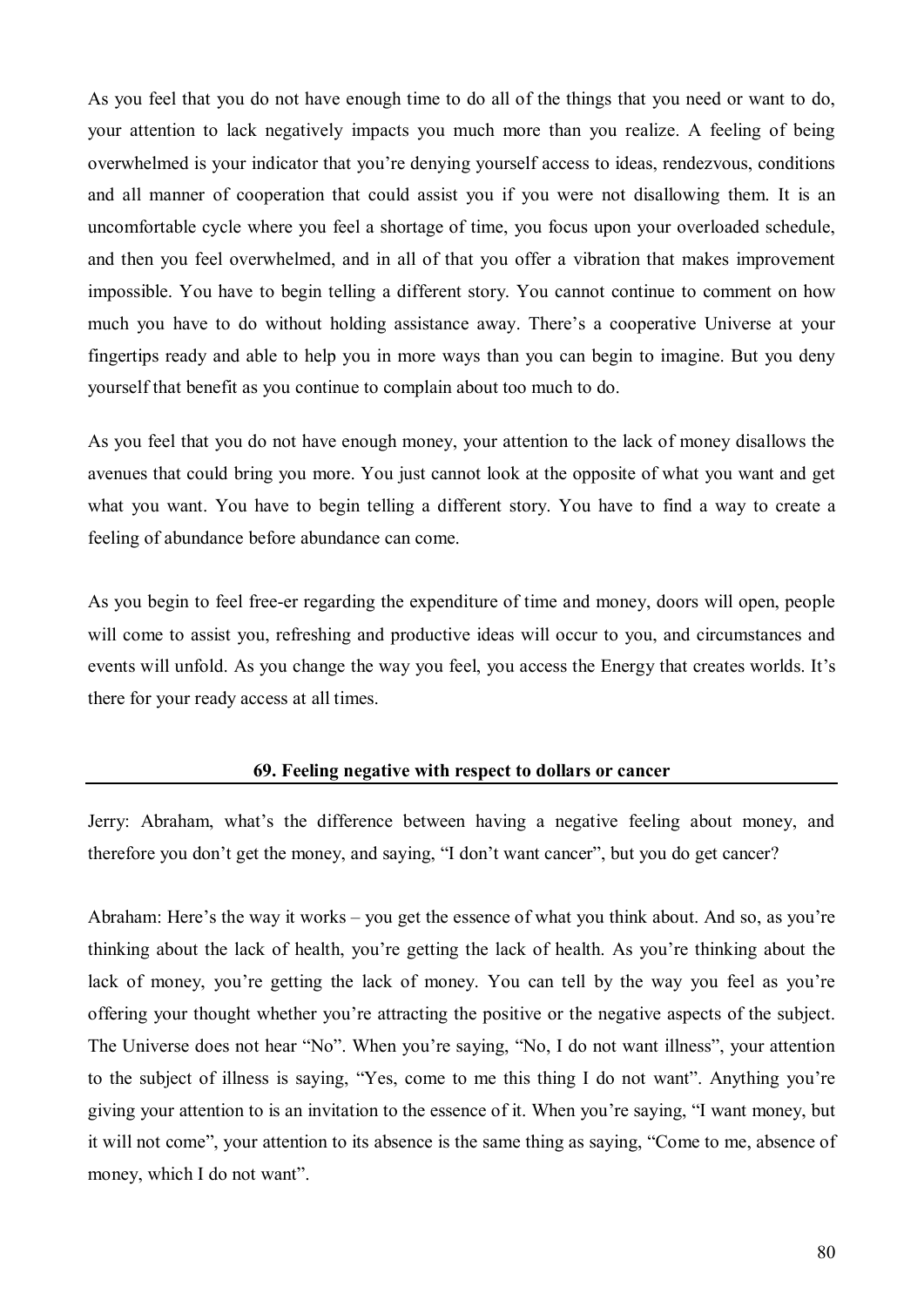When you're thinking of money in the way that will make it come to you, you always feel good. When you are thinking of money in the way that keeps it from coming to you, you always feel bad. That's how you know the difference.

So, you're asking, "If I can get cancer by focusing upon the lack of health, then why couldn't I get money by focusing upon the lack of it?" The receiving of money which you do want is the same as the receiving of health which you do want. The receiving of cancer which you do not want is the same as the receiving of no money which you do not want. Just make sure that whatever thoughts you're thinking, or whatever words you're speaking, evoke from you positive emotion. And then you'll be in the mode of attracting what you do want. When negative emotion is present, you're always in the mode of attracting something you do not want.

#### **70. He didn't struggle for money**

Not long ago someone at a gathering was challenging LOA in a similar way as she told the story about her friend who had supported her former husband for many years. She explained how her friend had worked hard and taken care of him for all of that time and was often struggling to earn enough money to support them. Eventually she grew tired of his unwillingness to contribute financially, and they separated. Her husband never showed any evidence that money was important to him, but now, she tells us, he's just inherited over a million dollars and now he won't share his money with his ex-wife. "It doesn't seem fair", this woman said to us, "that his wife cared about money and worked hard for it and received so little, while he barely worked and didn't seem to care about money at all, and now he's inherited over a million dollars. How can that be?" she wanted to know.

We explained to her that understanding the LOA as we do, this story makes perfect sense. This woman worked hard and felt resentment, and was focused upon lack, and the Universe matched those feelings precisely. Her husband felt ease, refused to feel guilty, expected things to come to him easily, and the Universe matched those feelings precisely.

Many believe that they must work hard and struggle and pay a price and feel pain and that they will then be rewarded for their struggle. But that is not consistent with the Laws of the Universe. You cannot find a happy ending to an unhappy journey. That defies Law.

We told our friend, there is not a shred of evidence to the contrary of the LOA, and you had the benefit of knowing these two people, of seeing their attitudes and watching their results: one struggling, working hard, doing what society taught her to do, and not getting what she wants; while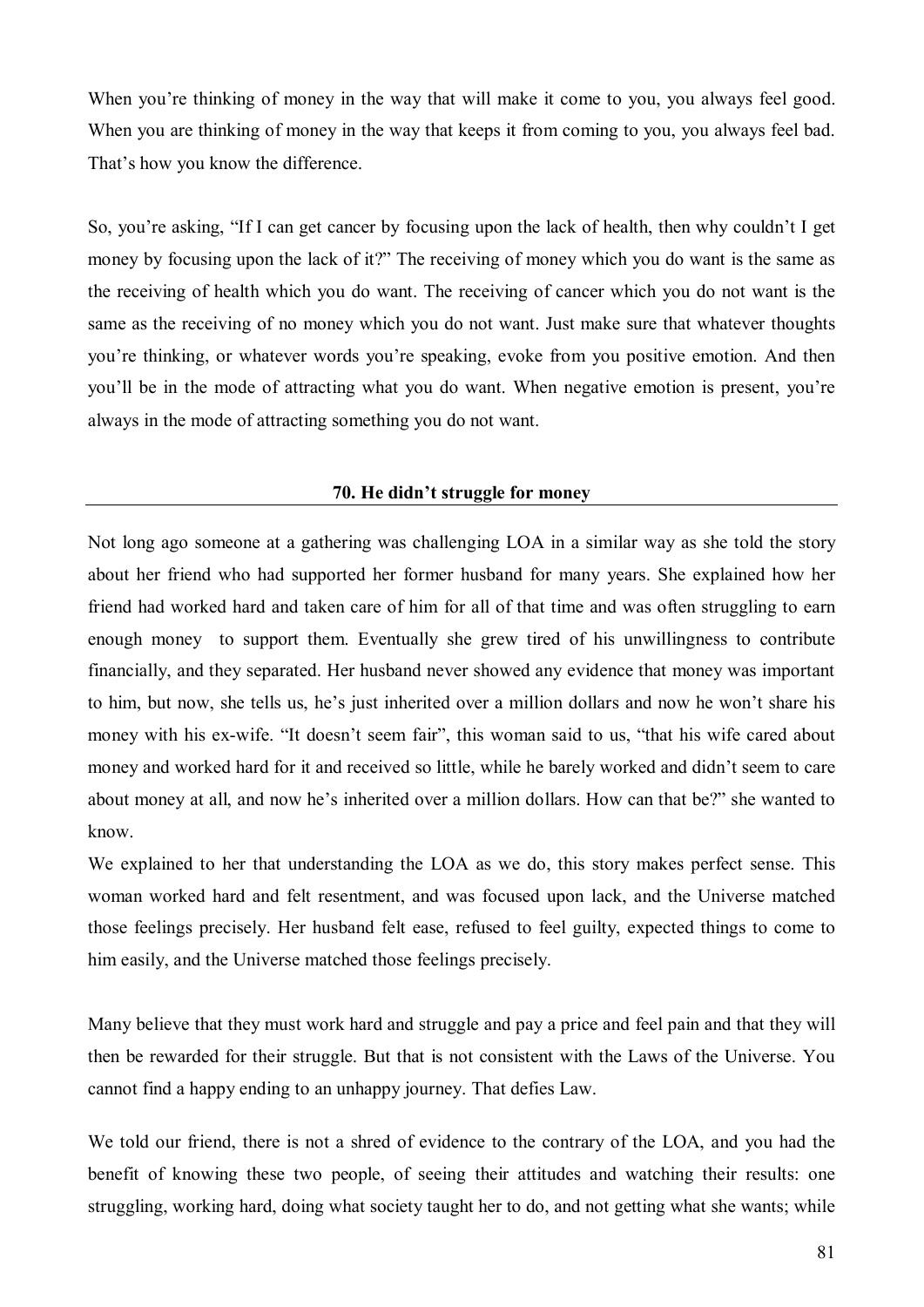the other refused to struggle, insisted on a feeling of ease, and is the recipient of the resources that support more ease. Many would say, "Well, it might be consistent with the Laws of the Universe, but it's still not right".

But we want you to know that when you get in sync with this powerful Law, you will then understand the absolute justice of it. Since you have control over what you offer, what could be more just than the Universe giving you exactly what you offer vibrationally? What could be more just than the powerful LOA responding equally to everyone who offers a vibration? Once you gain control over the thoughts you think, your sense of injustice will subside, and will be replaced with the exuberance for life and the zest to create that you were born with. Let everything in the Universe be an example to you of the way the Laws of the Universe work. If you believe that you must work hard in order to deserve the money that comes to you, then money cannot come to you unless you do work hard. But the money that comes in response to physical action is very small in comparison with what comes through alignment of thought.

Surely you have noticed the enormous disparity between some people who apply tremendous action for little return while you see others seemingly offering very little action for an enormous return. We want you to understand that the disparity exists only in the comparison of the action they're offering. But there is no disparity or injustice relative to the alignment of Energies within them.

Financial success or any other kind of success does not require hard work or action. But it does require alignment of thought. You simply cannot offer negative thought about things that you desire and then make up for it with action or hard work. When you learn to direct your own thoughts, you will discover the true leverage of Energy alignment. Most of you are much closer to a financial fortune than you are even allowing yourself to purely desire. Because in the thought that it might come you right away begin thinking of how disappointed you will be if it does not come. And so, in your lackful thought you do not allow yourself to desire or to expect anything magnificent in terms of money. And that's the reason why for the most part you're living rather mediocre financial experiences.

You are right when you think money isn't everything. You certainly do not need money to have joy in your experience. But in your society—where so much of what you live is tied to money in some way—most of you associate money with freedom. And since freedom is a basic tenet of your being, then coming into alignment with money will help you establish a balanced footing that will be of value to you in all other aspects of your experience.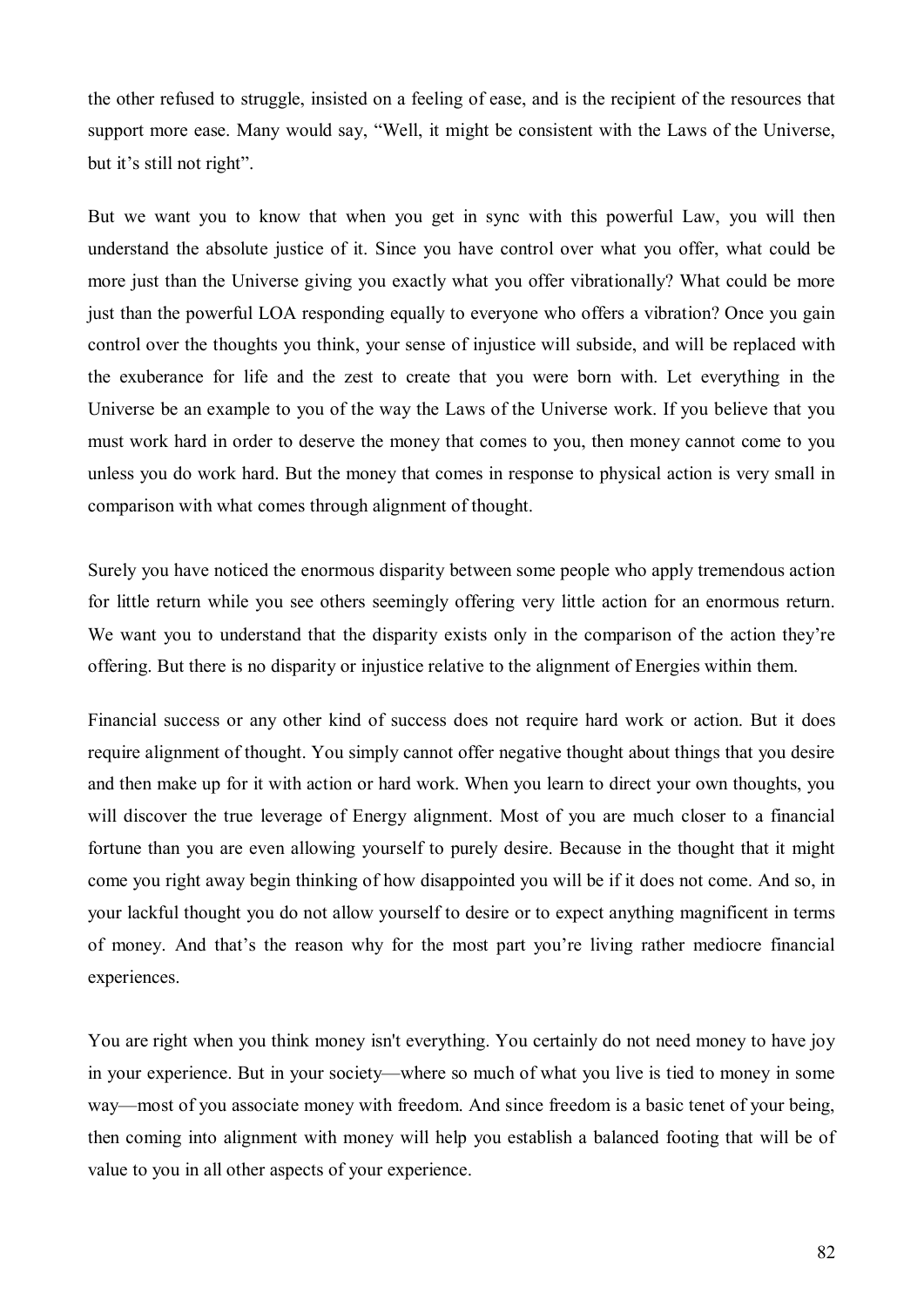A woman said to us one day, "I always feel uncomfortable when I spend money". She told us that over time she'd managed to save quite a bit of money, but whenever she thought about spending any of it, she would freeze up and feel afraid to go another step further.

We said to her, it is certainly understandable that when you believe that your money is coming to you because of the action that you're offering, and you also believe that you will not always be able to offer the action, that you would want to hold on to your money and spend it sparingly to make it last. However, that feeling of shortage slows the process of more money flowing into your experience. If you feel uncomfortable with the idea of spending money, then we absolutely do not encourage you to spend the money while you're feeling uncomfortable. Because any action taken during negative emotion is never a good idea. But the reason for your discomfort is not about the action of spending the money, but instead it's an indication that your thoughts about money in that moment are not a vibrational match to your own desire.

A belief in shortage will never resonate with your broader knowing, because there is no shortage. Any attention to lack of something wanted will always produce negative emotion within you because your guidance is letting you know that you have strayed from your broader basic understanding of abundance and of Well-Being. Find a way to ease your discomfort and eventually transform it into a feeling hope, and then into positive expectation. And then from that stable place of feeling better that feeling of freezing up will be replaced with confidence and enthusiasm.

Whether you are focused upon the shortage of money—or seeing yourself as having only so many years to live (and so each day that is expended is one day closer to the end of your years)—that feeling of decline is contrary to your broader understanding of the Eternal nature of your Being. In the same way that you understand that you do not have to attempt the impossible task of drawing enough air into your lungs to last all day or all week or all year, but instead you easily breathe in and out, always receiving what you want or need whenever you want or need it, money can flow in and out of your experience with the same ease, once you achieve that expectation of eternal abundance. All of the money that you want is available for you to receive. All you have to do is allow it into your experience. And as the money flows in, you can gently allow it to flow out. For like the air you breathe, there will always be more to flow. You do not have to guard your money, like holding your breathe and not letting it out because there will not be any more coming. More is coming.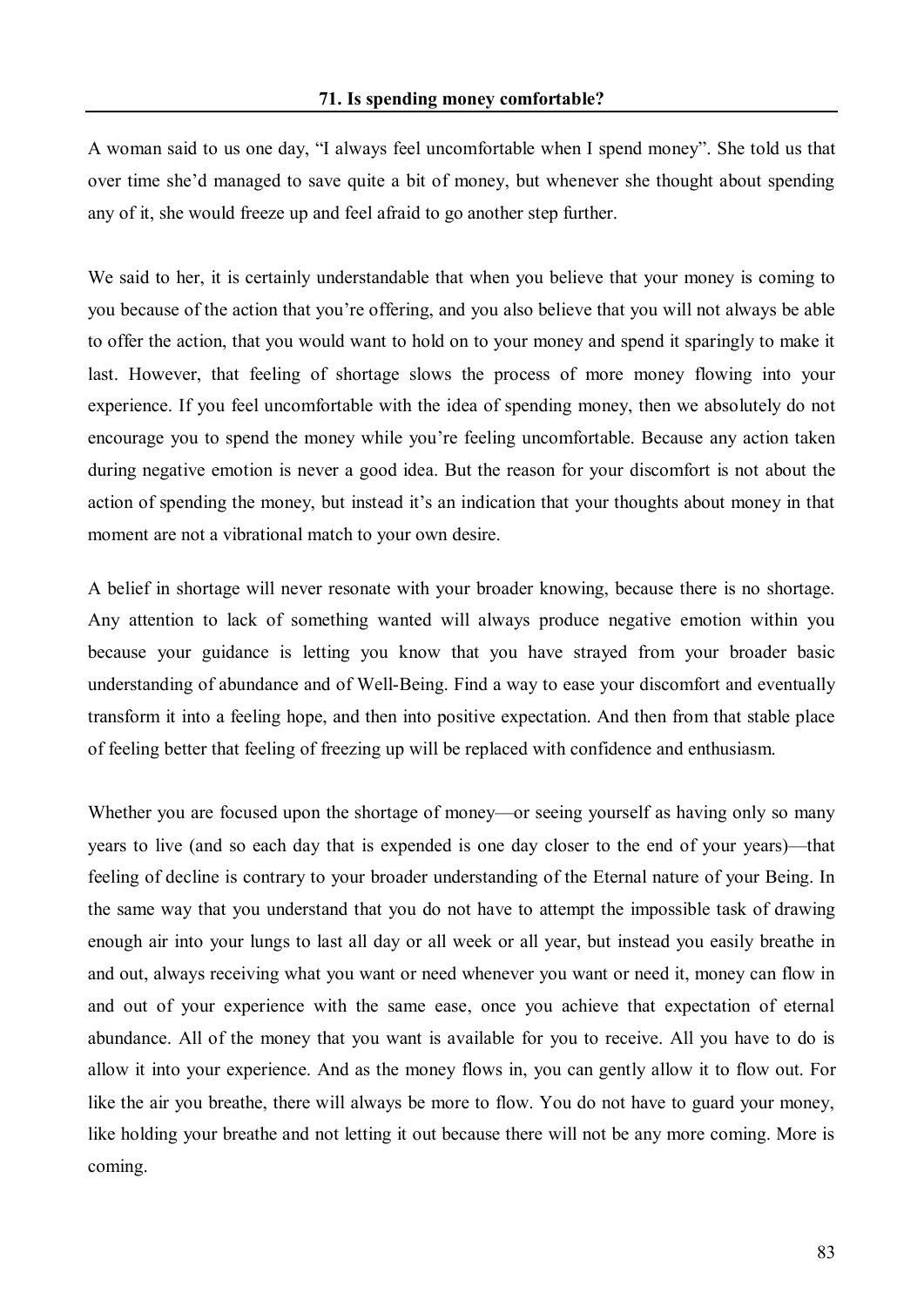People sometimes protest as they tell their stories of shortage or scarcity, pointing out the reality of the shortage that they've experienced or witnessed or heard about. And we understand that there are plenty of examples to point to, of people who are experiencing shortages of many things that they desire.

But we want you to understand that those experiences of shortage are not because abundance is not available. But instead because it is being disallowed. Continuing to tell stories of shortage only continues to contradict your desire for abundance. And you cannot have it both ways. You cannot focus on unwanted and receive wanted. You cannot focus upon stories about money that make you feel uncomfortable and allow into your experience what makes you feel comfortable. You have to begin telling a different story if you want different results. We would begin by saying,

"I want to feel good. I want to feel productive and expansive. My thoughts are the basis for the attraction of all things that I consider to be good, which includes enough money for my comfort and joy, which includes health and wonderful people around me who are stimulating and uplifting and exciting".

Begin telling the story of your desire and then add to it the details of the positive aspects that you can find that match those desires. And then embellish your positive expectation by speculating with your good-feeling Wouldn't it be nice if . . . ? examples. Say things like:

"Only good things come to me. . . While I don't have all of the answers, and while I don't know all of the steps, and I can't identify all of the doors that will open for me, I know that as I move through time and space, the path will become obvious to me. I know I will be able to figure it out as I go along."

Every time you tell your better-feeling story, you will feel better and the details of your life will improve. The better it gets, the better it gets.

# **72. How to change my point of attraction?**

Sometimes people worry that they've been telling the story of what they do not want for such a long time that they now do not have time left in their life to make up for all those years of focusing upon the shortage of money. They have no cause for worry. Although it is true that you cannot go backward and undo all of that negative thinking, there is no reason to do that even if you could, because all of your power is in your now. As you find a better-feeling thought right now, your point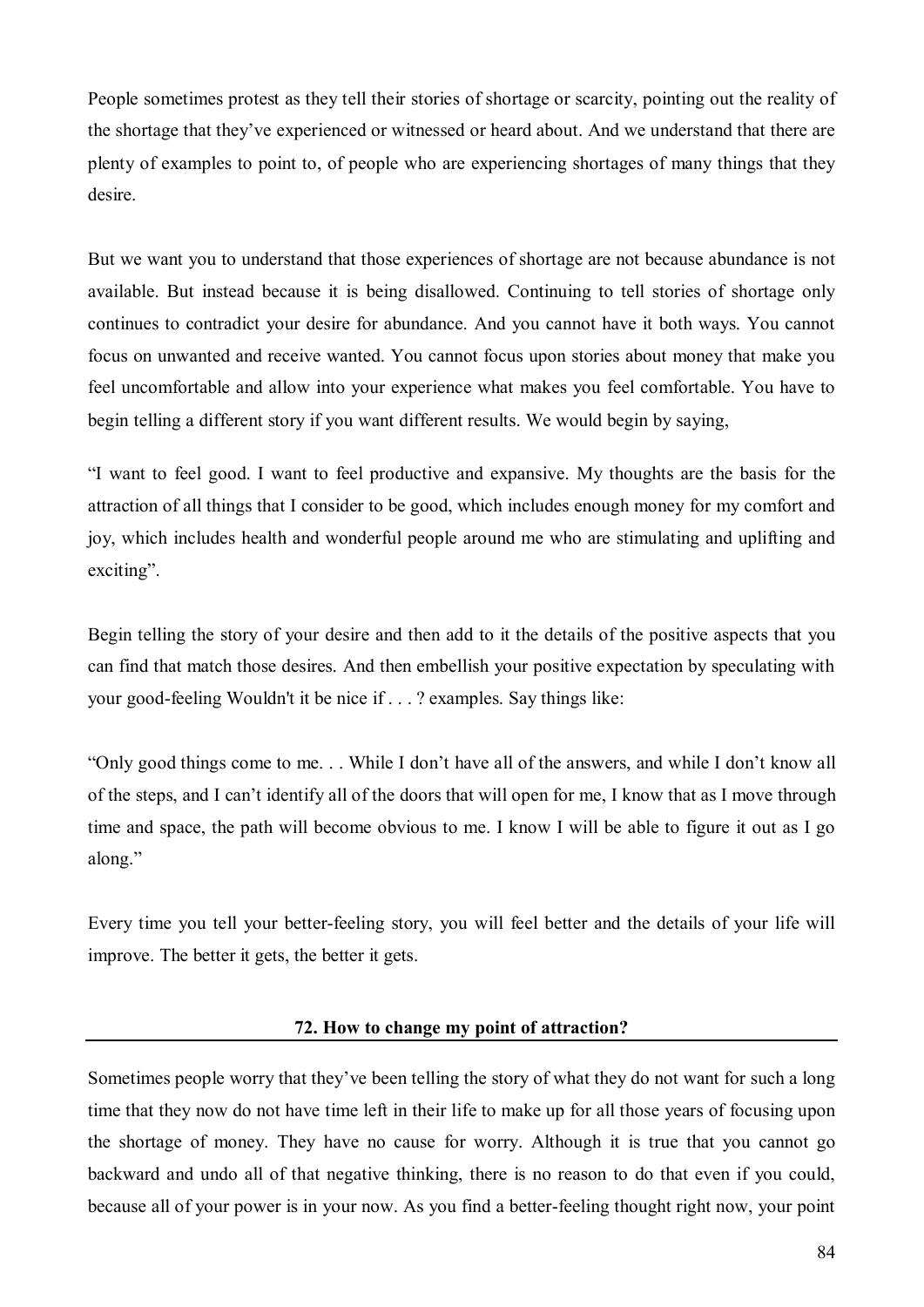of attraction shifts now. The only reason that it may seem like negative thinking that you've picked up many years ago is having an impact on your life now is because you have been continuing the negative train of thought or beliefs through all of those years. A belief is only a thought you continue to think. A belief is nothing more than a chronic pattern of thought, and you have the ability, if you try a little bit, to begin a new pattern, to tell a new story, to achieve a different vibration, to change your point of attraction. Just a simple act of noticing how many things you could purchase in this one day with a 100 dollars you're carrying with you would dramatically alter your financial point of attraction. That one simple process is enough to tip the balance of your vibrational scale, enough to show you actual tangible results in your attraction of money.

Mentally spend your money and imagine an improved lifestyle. Deliberately conjure a feeling of freedom by imagining what it would feel like to have a large amount of money at your disposal. You see, the LOA is responding to your vibration, not to the reality you're currently living. But if your vibration continues to be only about the reality you are living, nothing can change. You can easily change your point of attraction by visualizing the lifestyle you desire and holding your attention upon those images until you begin to feel relief, which is an indicator that a true vibrational shift has occurred.

# **73. My standards are mine to set**

Sometimes from an awareness of shortage of money you think that you want everything that you see. A sort of uncontrollable craving rises within you, which tortures you when you do not have the money to spend, or causes even more distress when you give into the cravings and spend money you do not have, going deeper into debt. But that craving to spend money under those conditions is really a false signal. For it's not coming from a real desire to have those things. Buying one more thing and bringing it home will not satisfy that craving. For what you're really feeling is a void that can only be filled by coming into vibrational alignment with who-you-really-are.

You're currently feeling insecure, when who-you-really-are is someone who is absolutely secure. You're currently feeling inadequate, when who-you-really-are is someone who is adequate.

You're feeling lack, when who-you-really-are is someone who is abundant.

It is a vibrational shift that you're craving, not the ability to purchase something.

Once you're able to achieve and consistently maintain your personal alignment, a great deal of money will flow into your experience, if that is your desire. And you will very likely spend large amounts of money on things that you desire. But your purchases will feel very different to you then. You will not feel a need or a void that you're attempting to fill with that purchase, but instead you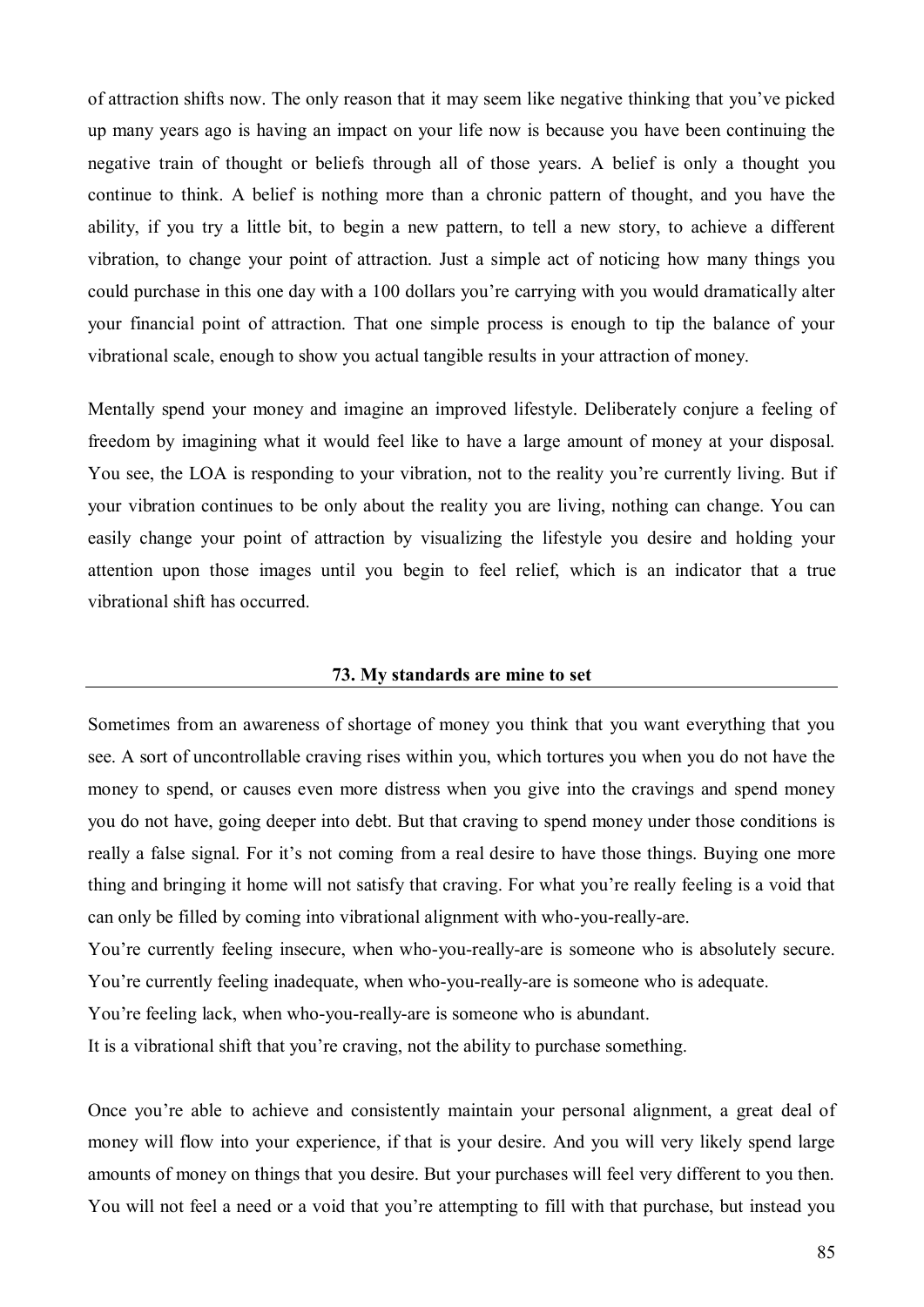will feel a satisfying interest in something, which will easily make its way into your experience. And every part of the process – from the inception of the idea to the full blown manifestation of it in your experience – will bring you a feeling of satisfaction and joy.

Do not let others set the standards about how much money you should have or about what you should do with it, for you are the only one who could ever accurately define that. Come into alignment with who-you-really-are and allow the things that life has helped you to know that you want to flow into your experience.

# **74. Does saving for security work?**

A man related to us that he once had a teacher who told him that to set money aside for security was the same as planning for a disaster. And that, I fact, the very act of trying to feel more secure would actually lead to more insecurity, because it would attract the unwanted disaster. He wanted to know if that philosophy fit in with our teachings about the LOA.

We told him that teacher was right in pointing out that attention to anything brings more of the essence of it to you. And so, if you were to focus upon the idea of possible bad things looming out there in your future, the discomfort that you would feel as you pondered those unwanted things would be your indication that you are indeed in the process of attracting them. But it is absolutely possible to briefly consider something unwanted occurring in the future, such as a financial situation that makes you feel insecure as you consider it, which could cause you to then consider the financial stability that you desire. As you focus upon the security that you desire, you may very well be inspired to an action that enhances that state of security. The action of saving money or investing in assets in and of itself is neither positive nor negative. But that teacher would be correct to say that you cannot get to a place of security from an insecure footing.

Our encouragement is to use the power of your mind to focus upon the good-feeling security you seek, and then take whatever positive action that's inspired from that place of feeling good. Anything that feels good to you is in harmony with what you want. Anything that feels bad to you, is not in harmony with what you want. It is truly as simple as that.

Some say that you should not want money at all, because the desire for money is materialistic and not spiritual. But we want you to remember that you are here in this very physical world, where spirit has materialized. You're here in your very physical bodies on this very physical planet, where that which is spirit and that which is physical, or material, blend. You cannot separate yourself from the aspect of yourself that is spiritual. And while you are here in these bodies, you cannot separate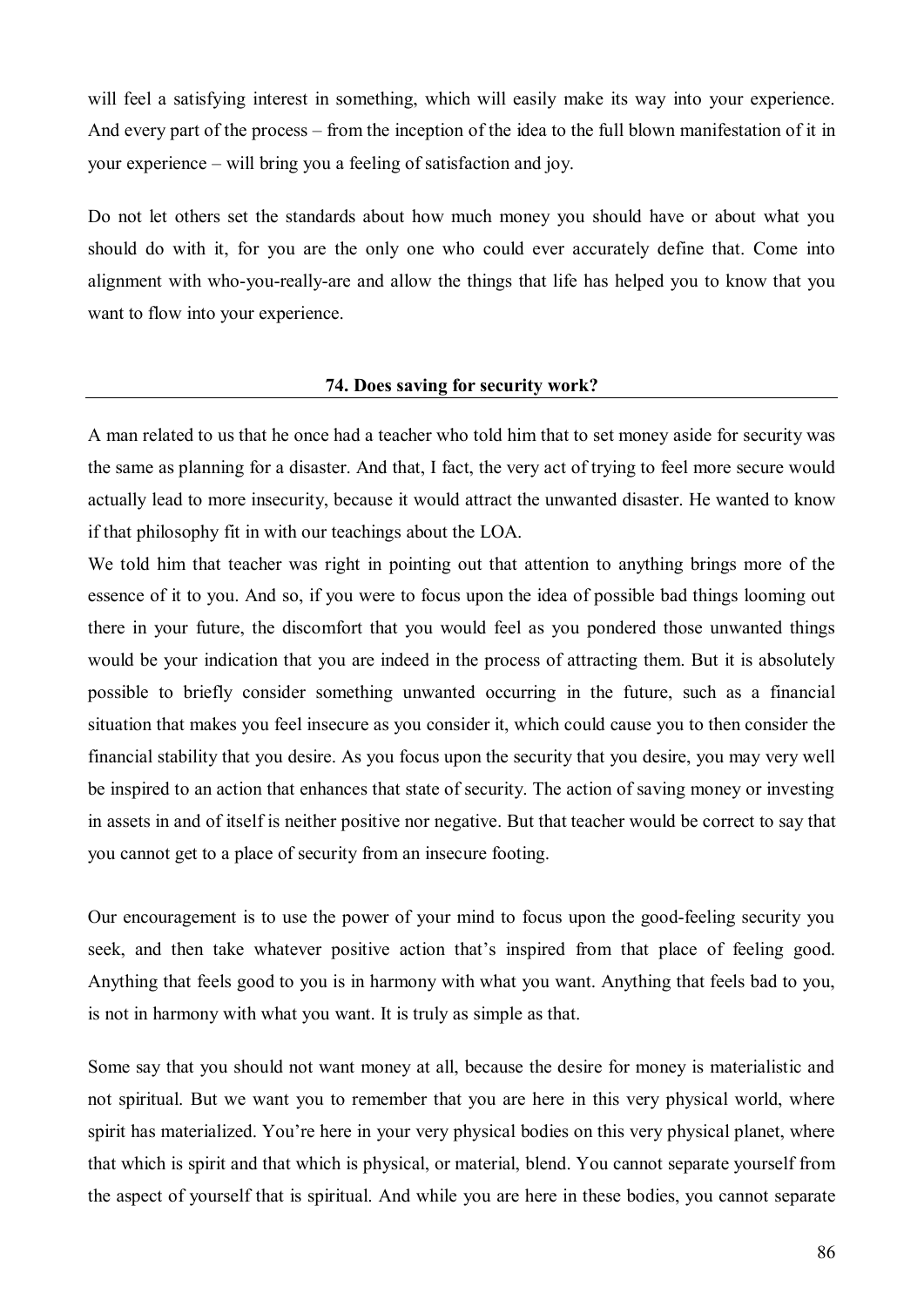yourself from that which is physical, or material. All of the magnificent things of a physical nature, that are surrounding you, are spiritual in nature.

# **75. Telling a new story about abundance, money and financial Well-Being**

The LOA is not responding to the reality that you're currently living and perpetuating. But instead it is responding to the vibrational patterns of thoughts that are emanating from you. So, as you begin to tell the story of who-you-are in relationship to money from your perspective of what you desire, rather than from the perspective of what you're actually currently living, your patterns of thought will shift, and so will your point of attraction. What-is has no bearing on what is coming, unless you're continually regurgitating the story of what-is. By thinking and speaking more of how you really want your life to be, you allow what you're currently living to be the jumping off place for so much more. But if you speak predominantly of what-is, then you still jump off, but you jump off into more of the same.

So, consider the following questions, letting your natural answers flow in response to them. And then hear some examples of what your new story regarding money might sound like. And then begin to tell your own new and improved story of your financial picture and watch how quickly and surely circumstances and events will begin to move around you to make your new story a reality.

Do you have as much money in your life experience as you want right now?

Is the Universe abundant?

Do you have the option of having plenty of money?

Was the amount of money that you would receive in this lifetime already decided before you were born?

Are you now setting into motion through the power of your current thought the amount of money that will flow?

Do you have the ability to change your financial situation?

Are you in control of your financial condition?

Do you want more money?

Knowing what you now know, is financial abundance guaranteed?

# **76. An example of my "old" story about money**

Here's an example of an "old" story about money: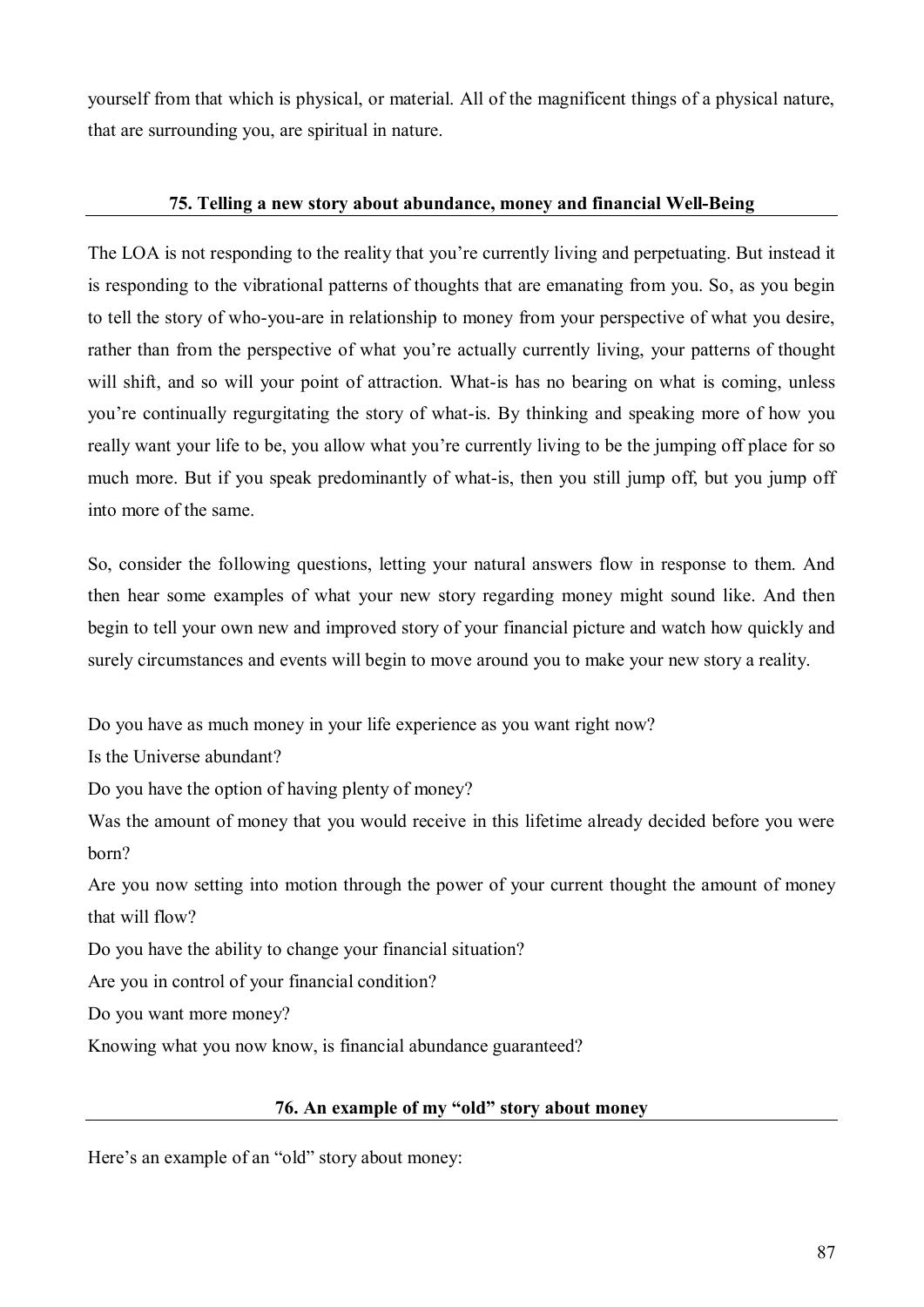"There are so many things that I want that I just can't afford. I'm making more money today than ever before, but money feels as tight as ever, it just seems like I can't get ahead. It seems like I've worried about money my whole life. I remember how hard my parents worked, and my mother's constant worry about money, and I guess I inherited all of that. But that isn't the kind of inheritance I'd hope for. I know there are really wealthy people in the world who don't have to worry about money, but they aren't anywhere near me. Everyone I know right now is struggling and worried about what's going to happen next".

Notice how this story began by noticing a current unwanted condition, and then moved to justification of the situation, and then looked into the past for more emphasis of the current problem, which amplified the resentment more, then moved on to a broader view of perceived shortage. In other words, when you begin to tell a negative story, the LOA will help you reach from your present perspective into your past, even into your future, but the same vibrational pattern of lack will persist.

When you focus upon lack in an attitude of complaining, you establish a vibrational point of attraction that then gives you access only to more thoughts of complaint, whether you're focused in your present, your past or your future. Your deliberate effort to tell a new story will change that. Your new story will establish a new pattern of thought, providing you with a new point of attraction from your present, about your past and into your future. The simple effort of looking for positive aspects from right where you stand will set a new vibrational tone that will not only effect the way you feel right now, but will begin the immediate attraction of thoughts, people, circumstances and things that are pleasing to you.

#### **77. An example of my "new" story about money**

Here's an example of a "new" story about money:

"I like the idea that money is as available as the air I breathe. I like the idea of breathing in and breathing out more money. It's fun to imagine a lot of money flowing to me. I can see how my feeling about money affects the money that comes to me. I am happy to understand that with practice I can control my attitude about money or about anything. I notice that the more I tell my story of abundance, the better I feel. I like knowing that I am the creator of my own reality, and that the money that flows into my experience is directly related to my thoughts. I like knowing that I can adjust the amount of money that I receive by adjusting my thoughts. Now that I understand the formula for creating, now that I understand that I do get the essence of what I think about, and most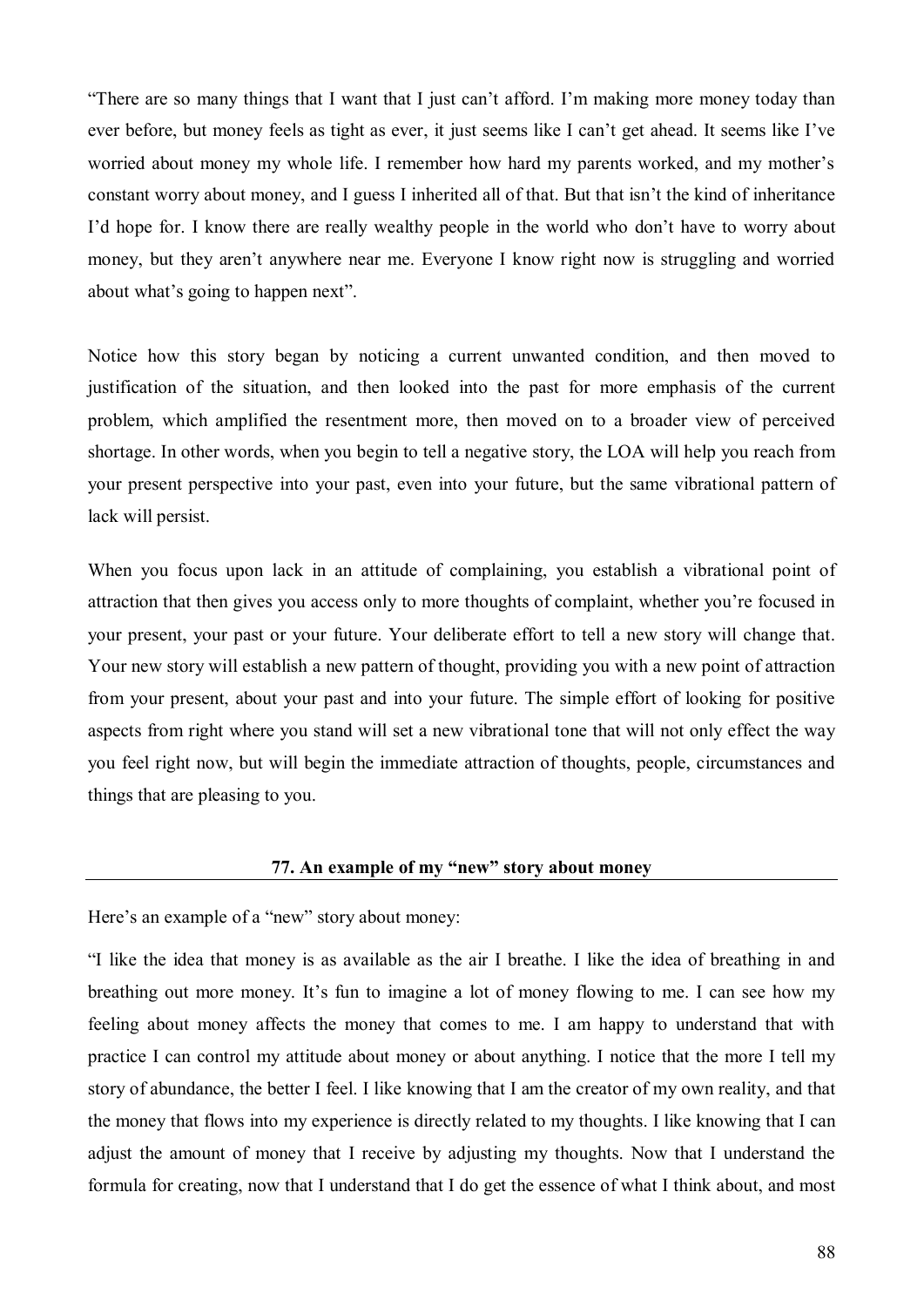important, now that I understand that I can tell by the way I'm feeling whether I'm focused upon money or lack of money, I feel confident that in time I will align my thoughts with abundance and money will flow powerfully into my experience. I understand that the people around me hold many different perspectives about money, about wealth, about spending, saving, philanthropy, giving money, receiving money, earning money and so forth, and it's not necessary for me to understand their opinions or experiences. I'm relieved to know that I do not have to sort all of that out. It is very nice to know that my only work is to align my own thoughts about money with my own desires about money, and that whenever I'm feeling good, I've found that alignment. I like knowing that it's alright for me to occasionally feel negative emotion regarding money. But it is my intention to quickly direct my thoughts in better-feeling directions, because it's logical to me that thoughts that feel good when I think them will bring positive results. I understand that money will not necessarily manifest instantly in my experience with the changing of my thinking, but I do expect to see steady improvement as a result of my deliberate effort to think better-feeling thoughts. The first evidence of my alignment with money will be my improved feeling, my improved mood, my improved attitude. And then real changes in my financial situation will be soon to follow. I'm certain about that. I am aware of the absolute correlation between what I've been thinking and feeling about money, and what is actually happening in my life experience. I can see the evidence of the LOA's absolute and unerring response to my thought, and I look forward to more evidence in response to my improved thoughts. I can feel a powerful leveraging of Energy in being more deliberate about my thoughts. I believe that at many levels I've always known this, and it feels good to return to my core beliefs about my power and value and worthiness. I am living a very abundant life, and it feels so good to realize that whatever this life experience causes me to desire, I can achieve that. I love knowing that I am unlimited. I feel tremendous relief in recognizing that I do not have to wait for money or things to materialize before I can feel better. And I now understand that when I do feel better, the things and experiences and money that I want must come. As easily as air flows in and out of my being, so it is with money. My desire draws it in, and my ease of thought lets it flow out. In and out.. in and out.. ever flowing.. always easy.. whatever I desire.. whenever I desire.. as much as I desire.. in and out.."

There is no right or wrong way to tell your improved story. It can be about your past, present or future experiences. The only criterion that's important is that you be conscious of your intent to tell a better-feeling improved version of your story. Telling many good-feeling short stories through your day will change your point of attraction. Just remember that the story you tell is the basis of your life. So tell it the way you want it to be.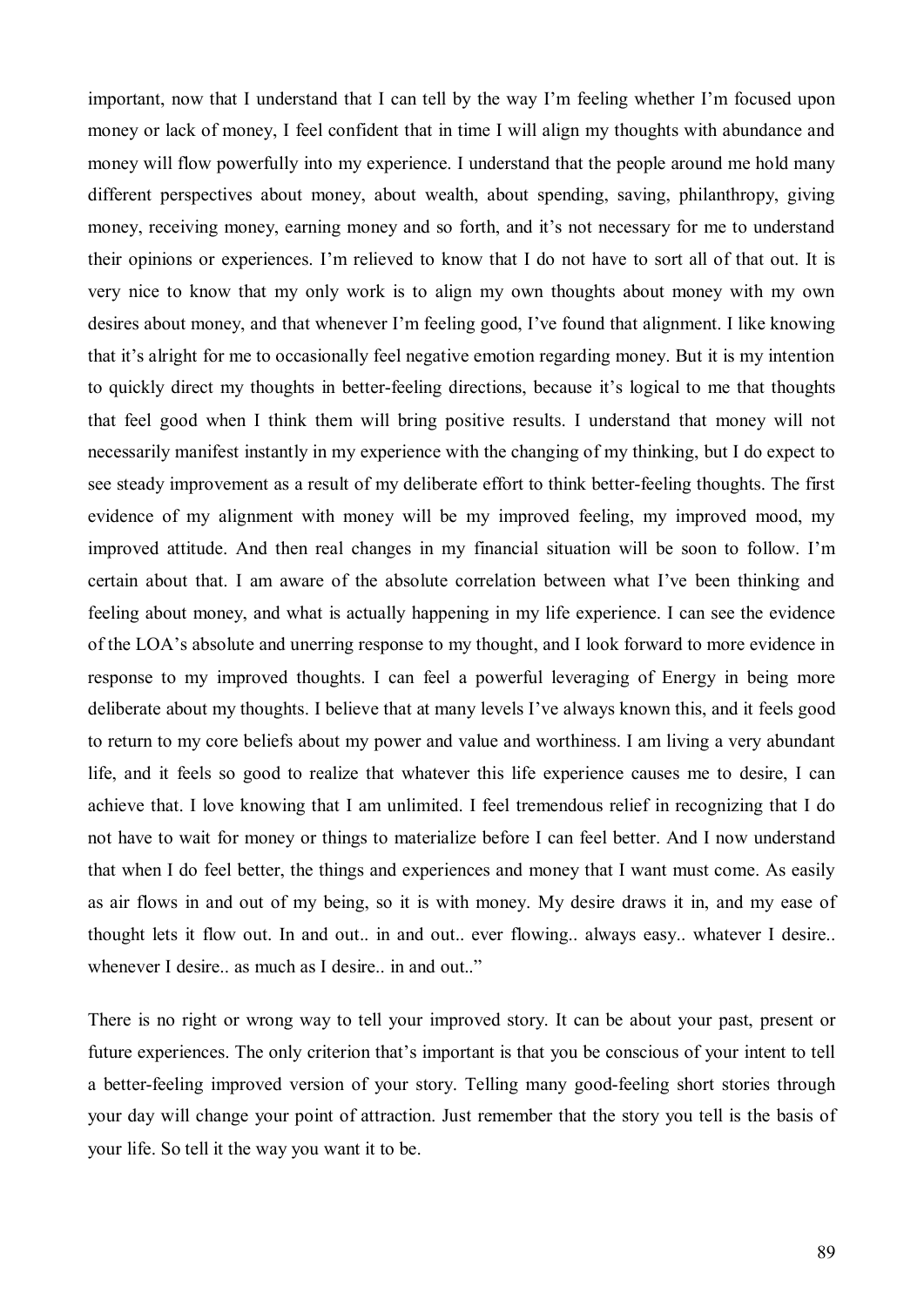# Part III. Maintaining my physical Well-Being

## **79. My thoughts create my physical experience**

The idea of success for most people revolves around money or the acquisition of property or other possessions. But we consider a state of joy as the greatest achievement of success. And while the attainment of money and wonderful possessions certainly can enhance your state of joy, the achievement of a good-feeling physical body is by far the greatest factor for maintaining a continuing state of joy and Well-Being. Every part of your life is experienced through the perspective of your physical body, and when you feel good, everything you see looks better. Certainly, it is possible to maintain a good attitude even when your physical body is diminished in some way, but a good feeling body is a powerful basis for an ongoing good attitude. And so, it's not surprising that since the way you feel affects your thoughts and attitudes about things, and since your thoughts and attitudes equal your point of attraction, and since your point of attraction equals the way your life continues to play out, there are few things of greater value than the achievement of a good feeling body.

It is quite interesting to note that not only does a good feeling body promote positive thoughts, but that also positive thoughts promote a good feeling body. That means, you do not have to be in a perfect state of health in order to find feelings of relief that can eventually lead to a wonderful mood or attitude. For if you're able to somehow find that relief, even when your body is hurting or sick, you will find physical improvement, because your thoughts create your reality.

#### **80. Complaining about complaining is also complaining**

Many complain that it's easy to be optimistic when you're young and in good health, but that it's very difficult when you're older or sicker. But we never encourage using your age or a current state of failing health as a limiting thought that disallows improvement or recovery. Most people have no idea of the power of their own thoughts. They do not realize that as they continue to find things to complain about, they disallow their own physical Well-Being. Many do not realize that before they were complaining about an aching body or a chronic disease, they were complaining about other things first. It does not matter if the object of your complaint is about someone you're angry with, someone who's betrayed you, behavior in others that you believe is wrong, or something wrong with your own physical body - complaining is complaining, and it disallows recovery. So, whether you're feeling good and are looking for a way to maintain that good feeling state of being, or if your physical body is diminished in some way and you're looking for recovery, the process is the same –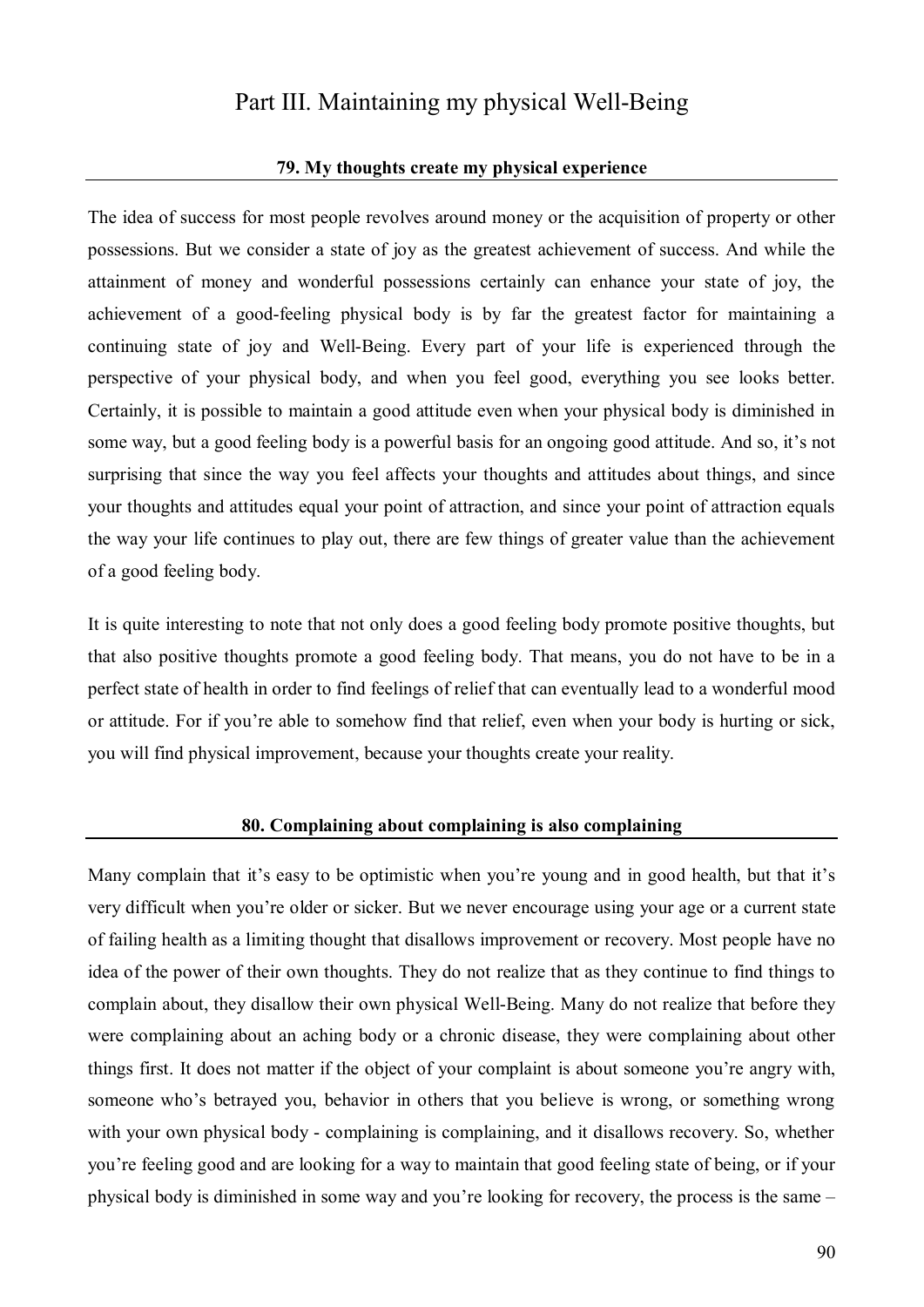learn to guide your thoughts in the direction of things that feel good, and discover the power that only comes from vibrational alignment with Source.

As you continue to read here, things that you've known long before you were born will be remembered, and you'll begin to feel a resonance with these Laws and processes that will give you a feeling of empowerment. And then all that is required for the achievement and maintenance of a healthy good feeling body is some deliberate attention to thoughts and feelings, and a sincere desire to feel good.

# **81. I can feel good in my body**

If you're not feeling good or looking the way you want to look, it has a way of reflecting out into other aspects of your life experience, and it's for that reason that we want to emphasize the value in bringing your physical body into balance and comfort and Well-Being.

There is nothing in the Universe that responds faster to your thoughts than your own physical body. And so, aligned thoughts bring a quick response and obvious results. Your physical Well-Being is really the easiest of subjects over which you have absolute control, for it is what you are doing about you. However, because you're translating everything in this world through the lens of how your physical body feels, if you do get out of balance, it can negatively affect a much larger part of your life than only your physical body. You're never more clear about wanting to be healthy and to feel good than when you are sick and feeling bad. And so, the experience of being sick is a powerful launching pad for the asking for wellness. So, if in the moment that your sickness has caused you to ask for wellness you could turn your undivided attention to the idea of being well, it would occur immediately. But for most, now that you're feeling bad, that's what has your attention. Once you're sick, it is logical that you would now notice how you feel, and in doing so you would prolong the sickness. But it was not your attention to the lack of Wellness that made you sick, instead it was your attention to the lack of many things that you desire. Chronic attention to unwanted things holds you in a place of disallowing your physical Well-Being as well as disallowing the solutions to other subjects you're focused upon. If you could focus your attention upon the idea of experiencing physical Well-Being with as much passion as you focus upon the absence of it, not only would you recover quickly, but maintaining your physical Well-Being in balance would also be easy.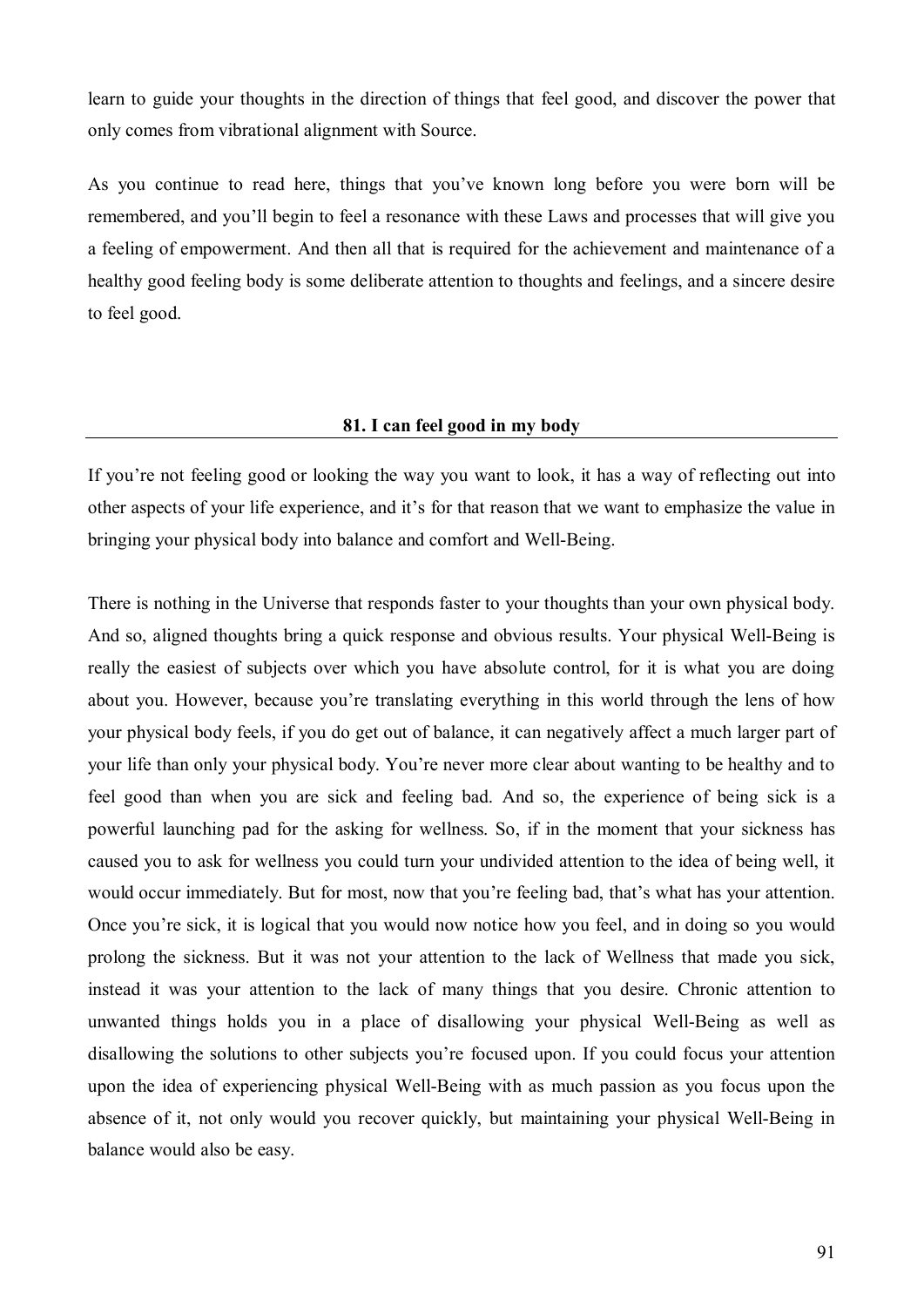Simply hearing words, even when they are perfect words that accurately explain truths, does not bring understanding. But the combination of careful words of explanation coupled with life experience, that is always consistent with the Laws of the Universe, does bring understanding. It is our expectation that as you hear these words, and then live your life, you will achieve a complete understanding of how all things occur in your experience, and you will accomplish complete control of all aspects of your life, especially things that have to do with your own body.

Perhaps your physical condition is exactly as you want it to be. If that is the case, then continue to focus upon your body as it is, feeling appreciation for the aspects that are pleasing you, and you'll maintain that condition. But if there are changes that you would like to make, whether it is in appearance or stamina or Wellness, then it will be of great value for you to begin telling a different story. Not only about your body, but about all subjects that have been troubling you. As you begin to positively focus, getting to feel so good about so many subjects, that you often feel passion rise up within you, you will begin to feel the power of the Universe. The power that creates worlds flowing through you.

You are the only one who creates in your experience. No one else. Everything that comes to you comes by the power of your thought. When you focus long enough that you feel passion, you harness more power and you achieve greater results. The other thoughts, while they are important and have creative potential, usually are only maintaining what you've already created. And so, many people continue to maintain unwanted physical experiences simply by offering consistent – not powerful and not accompanied by strong emotion – thoughts. In other words, they merely continue telling the same stories about things that seem unfair or unwanted things that they disagree with. And in doing so they maintain unwanted conditions.

The simple intention of telling better feeling stories about all subjects that you focus upon will have a great effect on your physical body. But since words do not teach, it is our suggestion that you try telling a different story for a while, and observe for yourself what happens.

# **83. The Law of Attraction expands my every thought**

The LOA says, "That which is like unto itself, is drawn". In other words, that which you think in any moment attracts unto itself other thoughts that are like it. That is why whenever you're thinking about a subject that is not pleasant, more unpleasant thoughts regarding that subject are quickly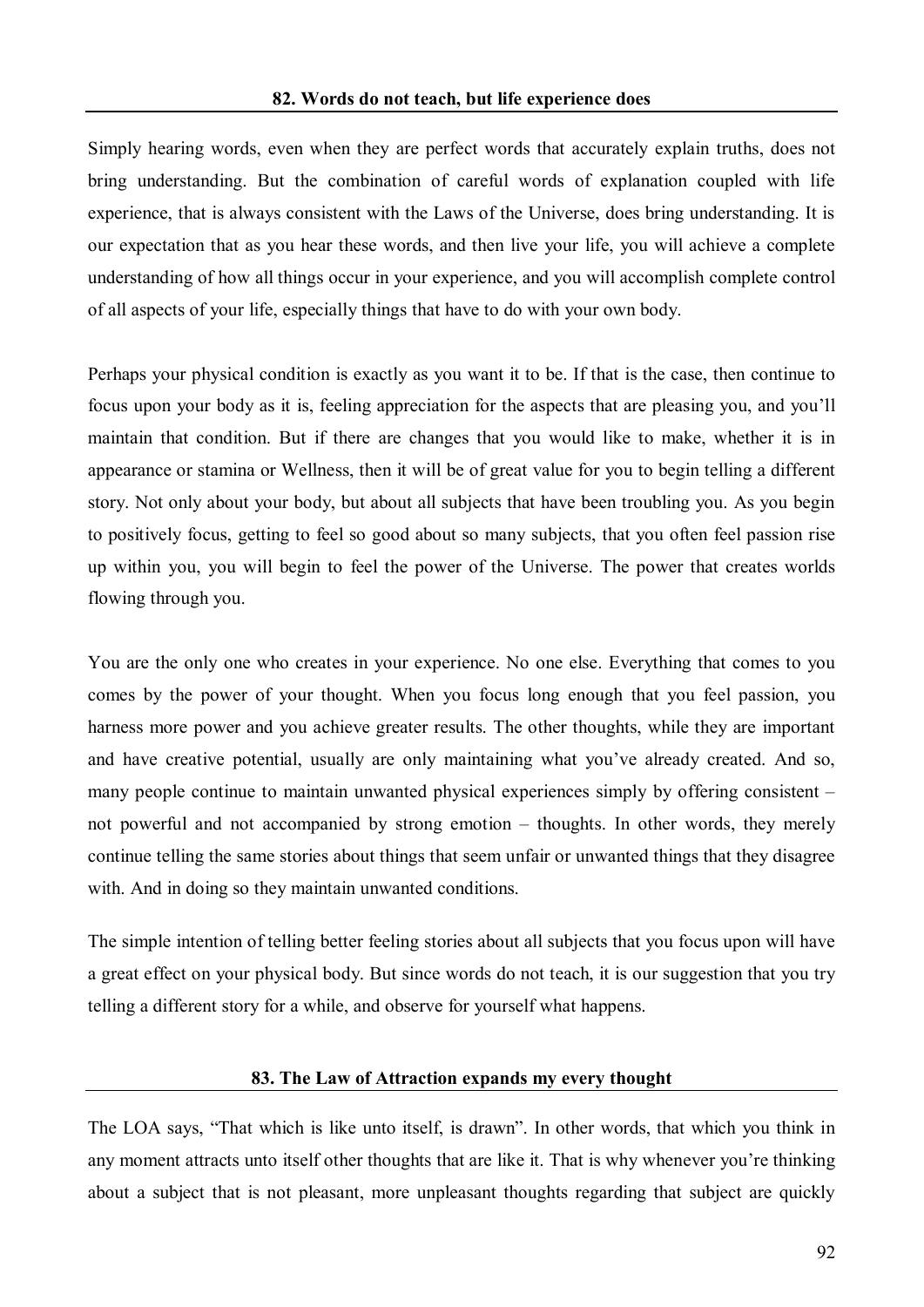drawn. You find yourself, in very short order, not only experiencing what you're experiencing in this moment, but reaching into your past for more data that matches that vibration. And now, by the LOA, as your negative thought expands proportionately, so does your negative emotion. Soon you find yourself discussing the unpleasant subject with others. And now they add to it, often reaching into their past, until in a very short period of time most of you, upon any subject that you ponder very long, attract enough supporting data that it does bring forth the essence of the subject of the thought into your experience. It is natural that by knowing what you do not want you are able to clarify what you do want. And there is nothing wrong with identifying a problem before beginning to look for a solution. But many people over time become problem oriented rather than solution oriented, and in their examination and explanation of the problem they continue the perpetuation of the problem.

Again, telling a different story is of great value. Tell a solution oriented story instead of a problem oriented story. If you wait until you're sick before you begin to try to focus more positively, it's much harder than if you begin to tell the story of Well-Being from your place of feeling good. But in any case, your new story will in time bring you different results. That which is like unto itself is drawn. So, tell the story you want to live and you will eventually live it.

Some people worry that since they're already sick, they cannot now be well, because their sickness now has their attention, and therefore their attention to sickness is perpetuating more sickness. We agree, that would be correct, if they only have the ability to focus upon what-is at this time. But since it is possible to think about things other than what is happening right now, it is possible for things to change. However, you cannot focus only upon current problems and get change. You have to focus upon the positive results that you are seeking in order to get something different.

The LOA is responding to your thought, not to your current reality. When you change the thought, your reality must follow suit. If things are going very well for you right now, then focusing upon what is happening now will cause the Well-Being to continue. But if there are things that are happening now that are not pleasing, you must find a way of taking your attention away from those unwanted things. You have the ability to focus your thoughts about yourself, about your body, and about the things that matter to you in a different direction from only what is happening right now. You have the ability to imagine things that are coming, or to remember things that have happened before. And when you do so with the deliberate intent of finding good feeling things to think and speak about, you can quickly change your patterns of thought, and therefore your vibration, and eventually your life experience.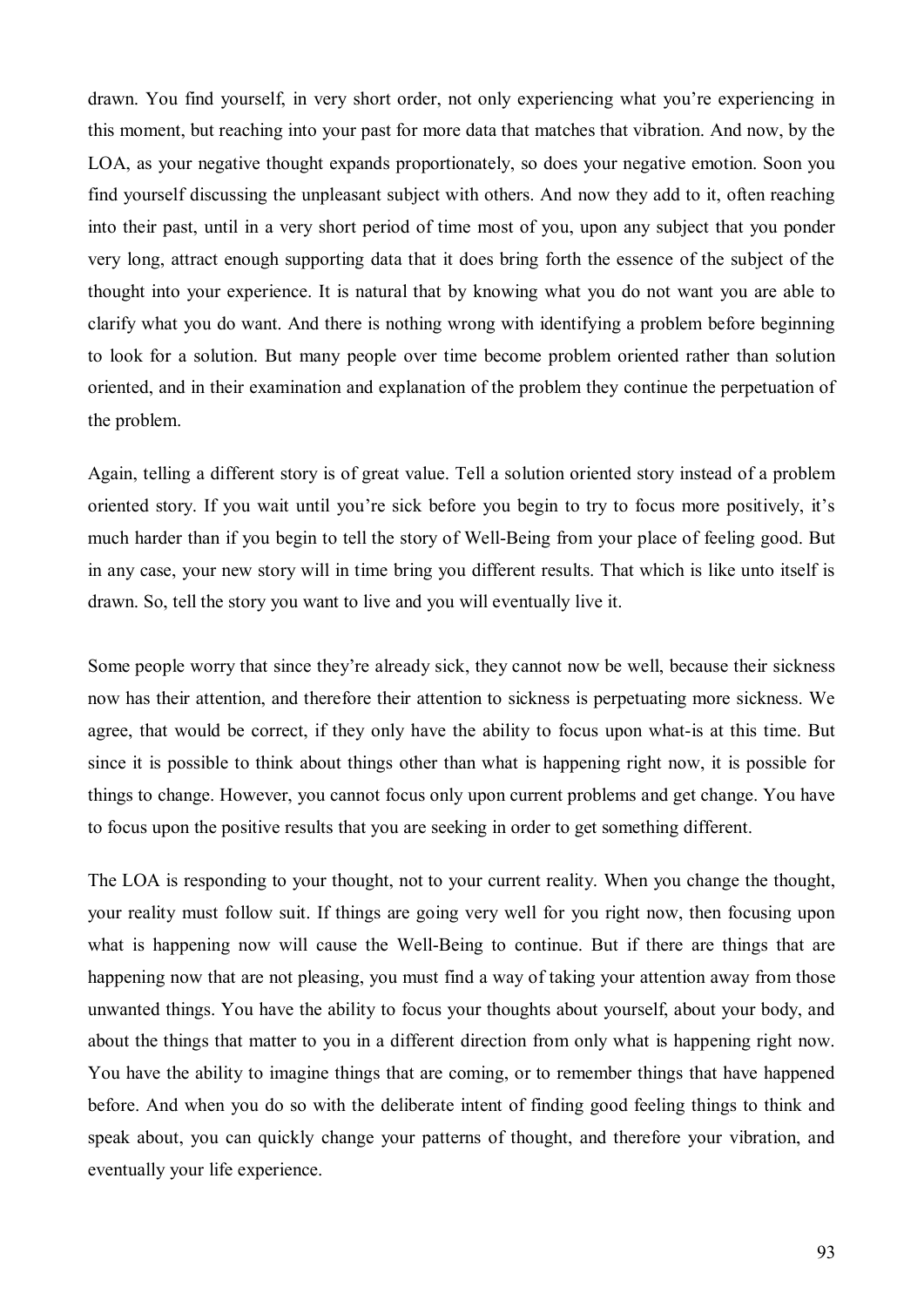It is not easy to imagine a healthy foot when your toe is painfully throbbing, but it is of great value for you to do everything you can do to distract yourself from your throbbing toe. However, a time of acute physical discomfort is not an effective time to try to visualize Well-Being. The best time to do that is when you're feeling the best you usually feel. In other words, if you usually feel physically better during the first part of the day, choose that time for visualization of your new story. If you usually feel better after taking a long warm bath, choose that time for visualization.

Set aside approximately 15 minutes where you can close your eyes and withdraw as much as possible from your awareness of what-is. Try to find a quite place, where you will not be distracted, and imagine yourself in a state of physical thriving. Imagine walking briskly and breathing deeply, and enjoying the flavor of the air you are breathing. Imagine walking briskly upon gentle incline and smile in appreciation of the stamina of your body. See yourself bending and stretching, and enjoying the flexibility of your body. Take your time exploring pleasant scenarios with the sole intent of enjoying your body, and appreciating its strength and stamina, and flexibility and beauty.

When you visualize for the joy of visualizing rather than with the intention of correcting some deficiency, your thoughts are more pure and therefore more powerful. When you visualize to overcome something that is wrong, your thoughts are diluted with the lackful side of the equation.

Sometimes people explain that they have long held desires that have not manifested, and they argue that the LOA is not working for them. But that is because they've been asking for improvement from a place of keen awareness of the lack of what they desire. It takes time to reorient your thoughts so that they're predominantly focused toward what you want. But in time it will feel perfectly natural to you to do so. In time your new story will be the one that you tell most easily.

If you do take the time to positively imagine your body, those good feeling thoughts will become dominant. And then your physical condition must acquiesce to those thoughts. But if you only focus upon the conditions as they exist, nothing will change. As you imagine and visualize and verbalize your new story, in time you will believe the new story. And when that happens, the evidence will flow swiftly into your experience. A belief is only a thought you continue to think, and when your beliefs match your desires, then your desires must become your reality.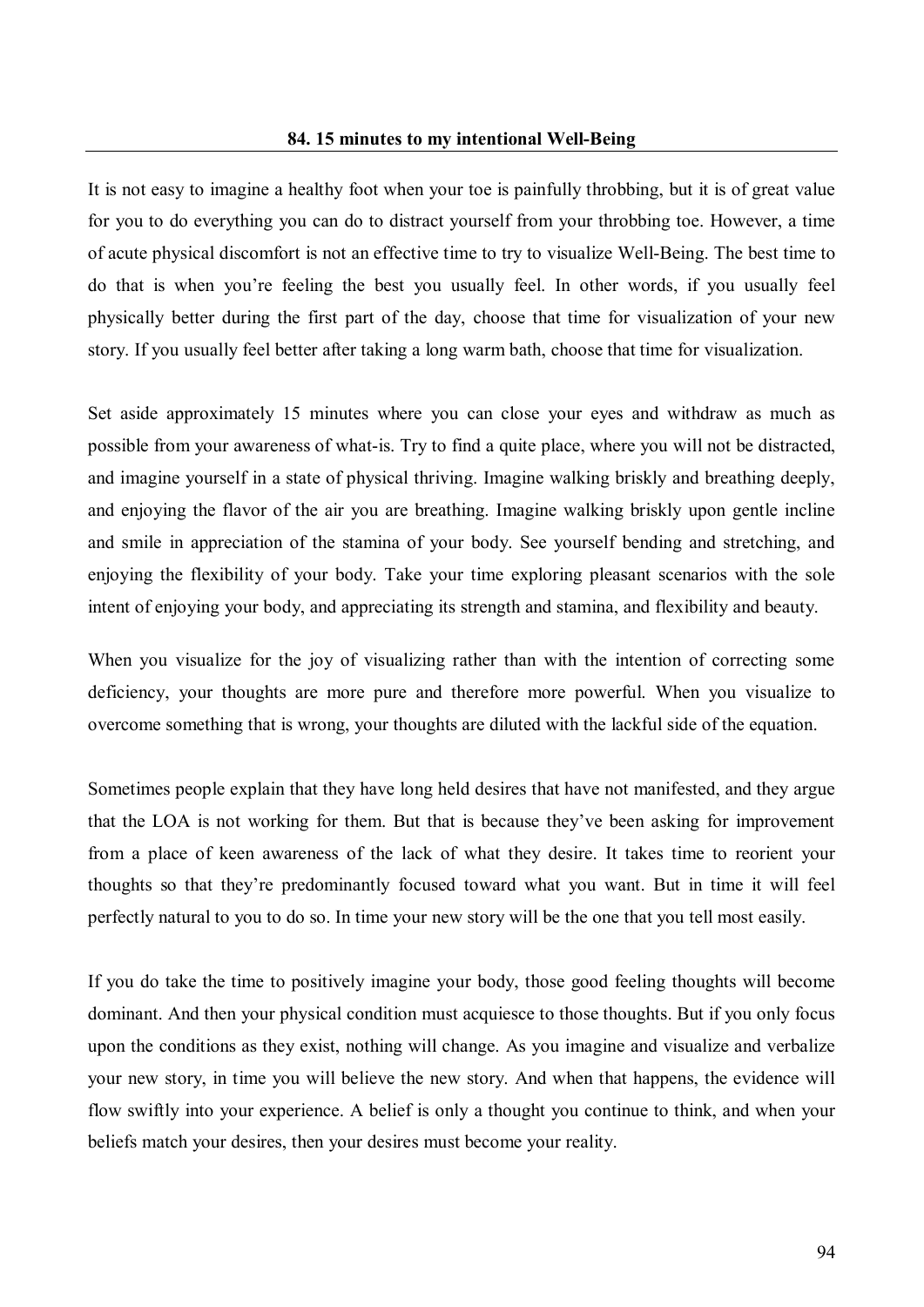Nothing stands between you and anything that you desire other than your own patterns of thought. There is no physical body, no matter what the state of decline, no matter what the conditions, that cannot achieve an improved condition. Nothing else in your experience responds as quickly as your own physical body to your patterns of thought.

# **85. I am not bound by others' beliefs**

With a little bit of effort focused in the right direction you will achieve remarkable results. And in time you will remember that you can be or do or have anything that you focus upon and achieve vibrational alignment with. You came into your physical body and into this physical world from your Nonphysical perspective, and you were very clear about your intention to be here. You did not define all of the details of your physical life experience before you got here, but you did set forth clear intentions about the vitality of your physical body from which you would create your life experience. You felt enormous eagerness to be here.

When you first arrived in your small infant body, you were closer to the Inner world than to the physical world, and your sense of Well-Being and strength was very strong. But as time passed and you became focused into your physical world, you began to observe others who'd lost their strong connection to Well-Being. And bit by bit your sense of Well-Being began to fade as well.

It is possible to be born into this physical world and continue to maintain your connection to whoyou-really-are and to your absolute Well-Being. However, most people, once they're focused into this time/space reality, do not. The primary reason for the fading of your awareness of personal Well-Being is the clamoring of those around you for you to find ways to please them. While your parents and teachers are, for the most part, well-meaning people, they are, nevertheless, more interested in your finding ways to please them than in your finding ways to please yourself. And so, in the process of socialization almost all people in almost all societies lose their way, because they're coaxed or coerced away from their own guidance system. Most societies demand that you make your action your top priority. You are rarely encouraged to consider your vibrational alignment, or your connection to your Inner World. Most people eventually become motivated by the approval or disapproval that is directed at them by others. And so, with their misplaced attention upon accomplishing the action that is most respected by the onlookers of their lives, they lose their alignment, and then everything in their experience is diminished. But you were eager about being born into this physical world of such amazing variety, because you understood the value of that contrast from which you would build your own experience. You knew that you would come to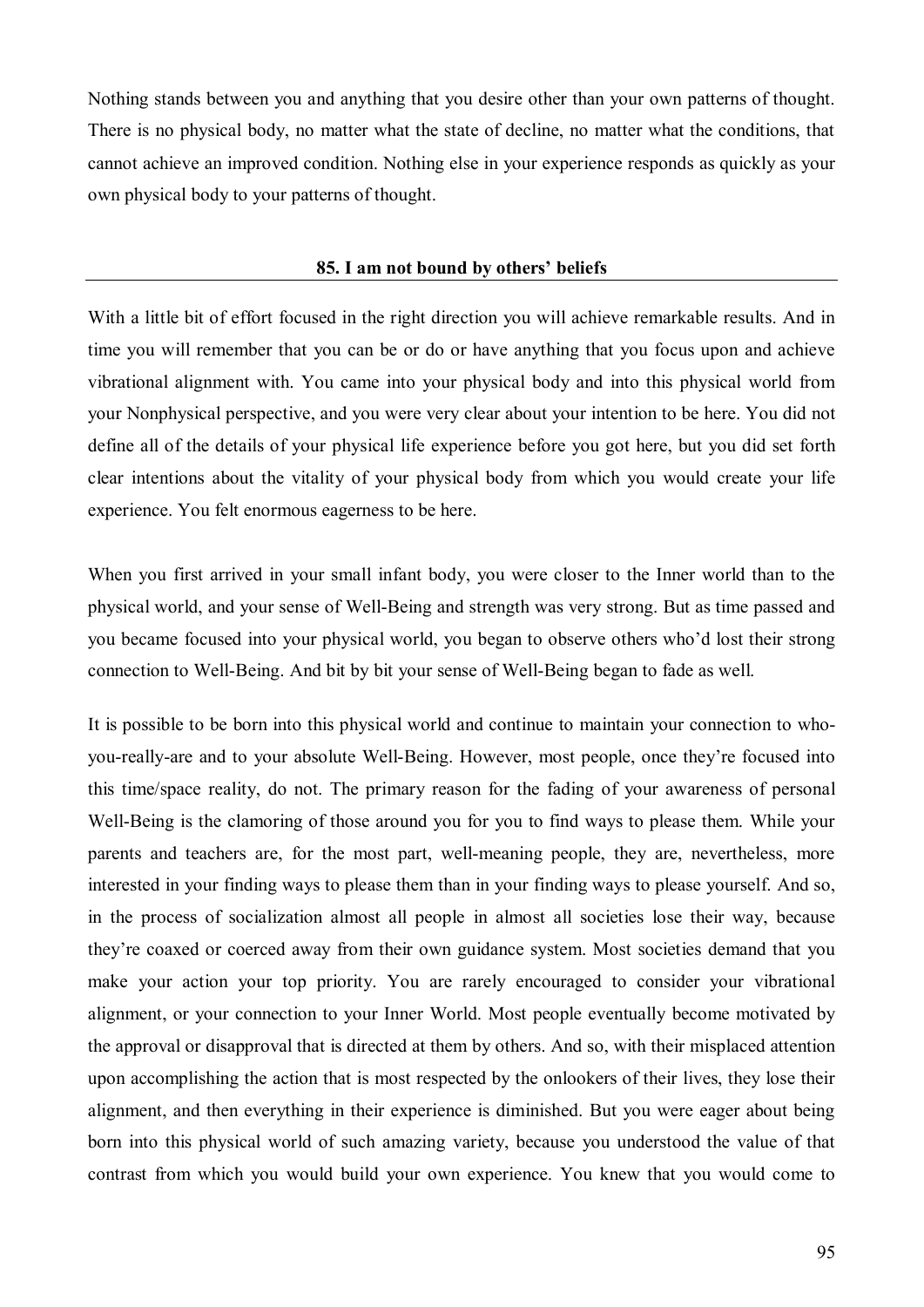understand form your own experience what you preferred from the variety of options that would be available to you.

Whenever you know what you do not want, you understand more clearly what it is that you do want. But so many people take that first step of identifying what is not wanted, and instead of then turning toward what is wanted and achieving vibrational alignment with that, they instead continue to talk about what they do not want. And in time, the vitality that they were born with, wanes.

#### **86. There is time enough to accomplish it**

When you do not understand the power of thought, and you do not take the time to align your thought to allow this power, you are then resigned to create through the power of action, which comparatively is not much. And so, if you've been working hard with your action to accomplish something, and have not managed to achieve it, often you feel overwhelmed or incapable of now making it happen. Some people simply feel that they do not have enough time left in their lives to be and do and have the things that they have dreamed of. But we want you to understand that if you will take the time to deliberately align with the Energy that creates worlds through the power of focusing your thoughts, you will discover a leverage that will help you quickly accomplish things that have formally seemed not possible.

There is nothing that you cannot be or do or have, once you accomplish the necessary alignment. And when you do, your own life experience will give you the evidence of your alignment. Before things actually manifest, your proof of alignment comes in the form of positive good feeling emotion. And if you understand that, then you will be able to hold steady to your course, while the manifestation of the things you desire are making their way to you. The LOA says, "That which is like unto itself, is drawn". Whatever your state of being, whatever the way you feel, you're attracting more of the essence of that. To want or desire something always feels good, when you believe you can achieve it. But desire in the face of doubt feels very uncomfortable. We want you to understand that wanting something and believing you can accomplish it, is a state of alignment. While wanting something and doubting it, is misalignment.

Wanting and believing is alignment.

Wanting and expecting is alignment.

Expecting something unwanted is not alignment.

You can feel your alignment or misalignment.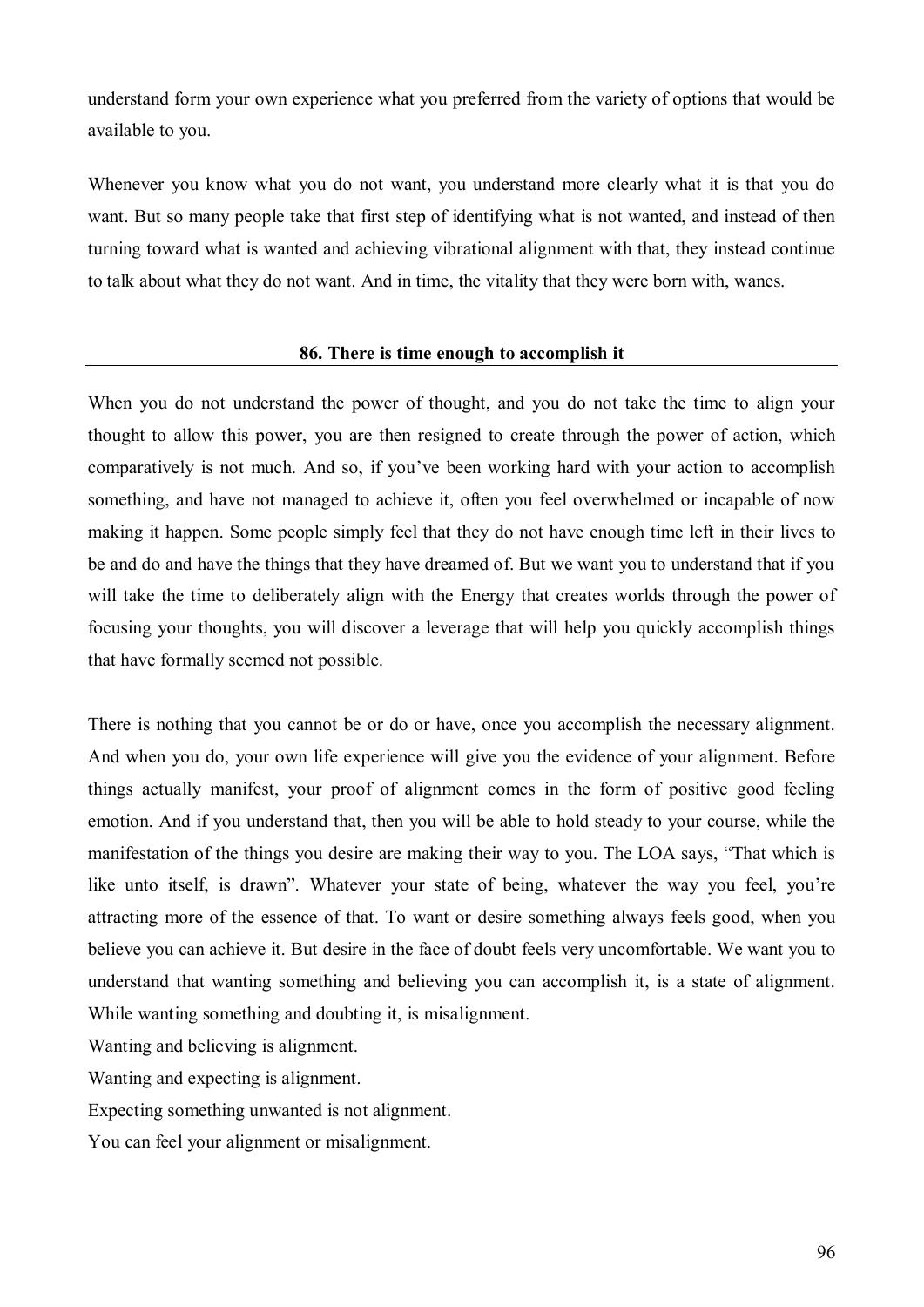Although it may seem strange to you, we cannot begin to address your physical body without addressing your nonphysical roots and your eternal connection to those roots, because you, in your physical body, are an extension of that Inner-Being. In very simple terms, in order to be at your maximum state of health and Well-Being, you must be in vibrational alignment with your Inner-Being. And in order to do that, you must be aware of your emotions, or feelings.

You physical state of Well-Being is directly related to your vibrational alignment with your Inner-Being, or Source. Which means, every thought that you think on every subject can positively or negatively affect that connection. In other words, it is not possible to maintain a healthy physical body without a keen awareness of your emotions and a determination to direct your thoughts toward good feeling subjects. When you remember that feeling good is natural and you make an effort to find the positive aspects of the subjects that you're considering, you will train the thoughts to match the thoughts of your Inner-Being. And that is of tremendous advantage to your physical body. When your thoughts are chronically good feeling, your physical body will thrive.

Of course, there is a broad range of emotions from those that feel very bad to those that feel very good. But in any moment in time, because of whatever you're focused upon, you actually only have two choices in emotion – a better feeling one or a worse feeling one. So, you could accurately say, there are really only two emotions, and you effectively utilize your guidance system when you deliberately choose the better feeling of those two options. And in doing so, in time, you can tune yourself to the precise frequency of your Inner-Being. And when you do that, your physical body will thrive.

#### **88. I can trust my eternal Inner-Being**

Your Inner-Being is the Source part of you that continues to evolve through the thousands of life experiences that you live. And with each sifting and sorting experience the Source within you always chooses the best feeling of the available choices, which means, your Inner-Being is eternally tuning itself to love and joy and all that is good. That is the reason that when you choose to love another or yourself, rather than find fault, you feel good. Good feeling is confirmation of your alignment with your Source. When you choose thoughts that are out of alignment with Source, which produces an emotional response like fear or anger or jealousy, those feelings indicate your vibrational variance from Source. Source never turns away from you, but offers steadily a steady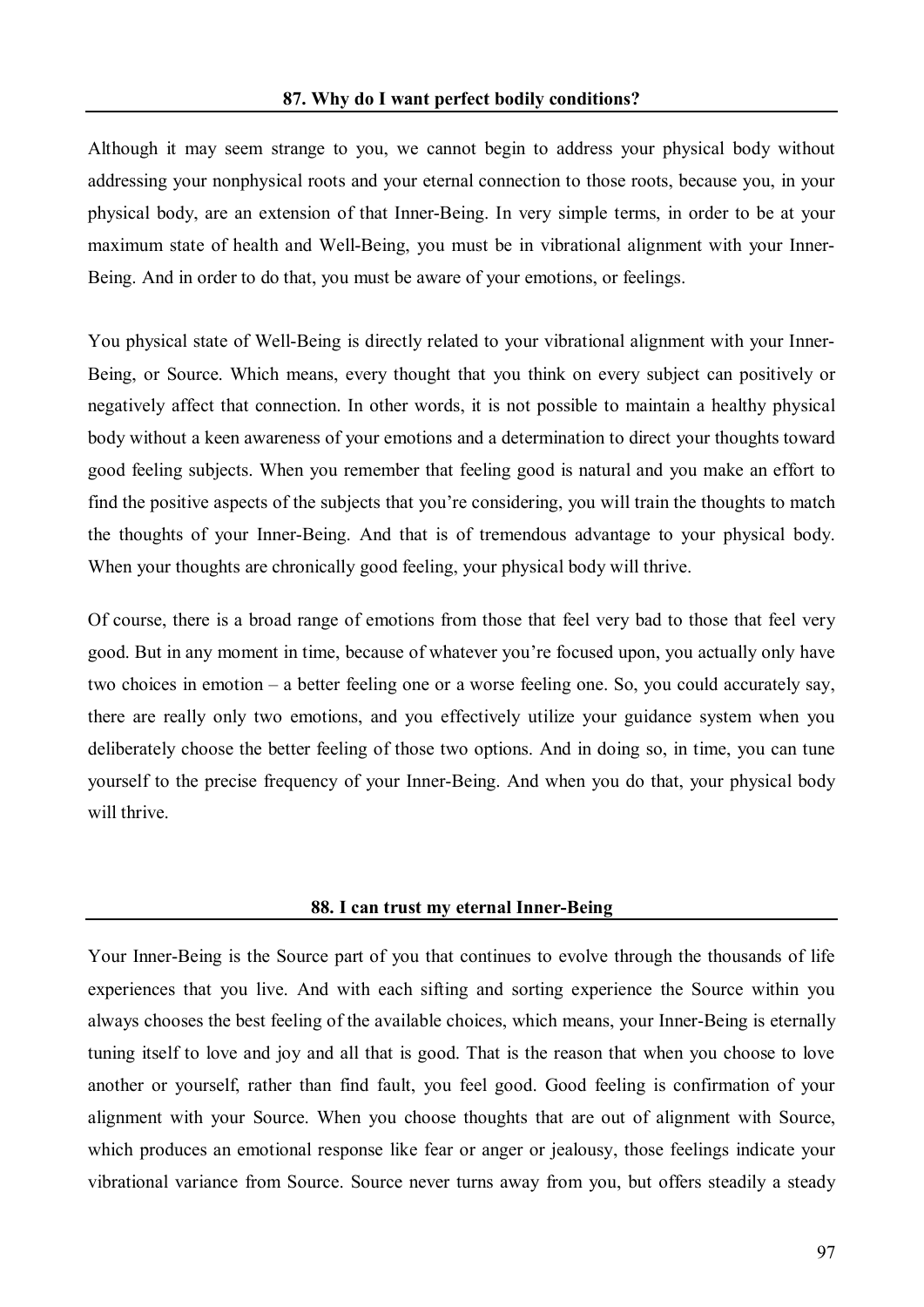vibration of Well-Being. And so, when you feel negative emotion, it means that you are preventing your vibrational access to Source and to the Stream of Well-Being.

As you begin telling stories about your body, and about your life and your work and the people in your life, that feel good as you tell them, you will achieve a steady connection with that Stream of Well-Being that is ever flowing to you. And as you focus upon the things that you desire, feeling positive emotion as you focus, you access the power that creates worlds, and you flow it toward your object of attention.

#### **89. What is the role of thought in traumatic injuries?**

Whether the trauma to your body seemed to come suddenly as a result of an accident, or whether it came from a disease such as cancer, you've created the situation through your thought. And the healing will come through your thought as well. Chronic thoughts of ease promote Wellness, while chronic stressful, or resentful, or hateful, or fearful thoughts promote disease. But whether the result shows up suddenly, as in falling and breaking your bones, or more slowly, as in cancer, whatever you're living always matches the balance of your thoughts. Once you've experienced the diminishment of Well-Being, whether it has come as broken bones or internal diseases, it is not likely that you will suddenly find good feeling thoughts that match those of your Inner-Being. In other words, if before your accident, or disease, you were not choosing thoughts that aligned with Well-Being, it's not likely that now you're faced with discomfort or pain or a frightening diagnosis you will suddenly find that alignment. It is much easier to achieve great health from moderate health, than to achieve great health from poor health. However, you can get to wherever you want to be from wherever you are, if you're able to distract your attention from the unwanted aspects of your life, and focus upon aspects that are more pleasing. It really is only a matter of focus. Sometimes a frightening diagnosis or traumatic injury is a powerful catalyst in getting you to focus your attention more deliberately on things that do feel good. In fact, some of our best students of deliberate creation are those who have been given a frightening diagnosis, where doctors have told them that there was nothing more that could be done for them. Who now, since they have no other options, deliberately begin to focus their thoughts.

It is interesting that so many people will not do what really works until all other options have been exhausted. But we do understand that you've acclimated to your action oriented world, and so action does seem to most of you to be the best first option. We're not guiding you away from action, but instead encouraging that you find better feeling thoughts first, and then follow with the action that you feel inspired to.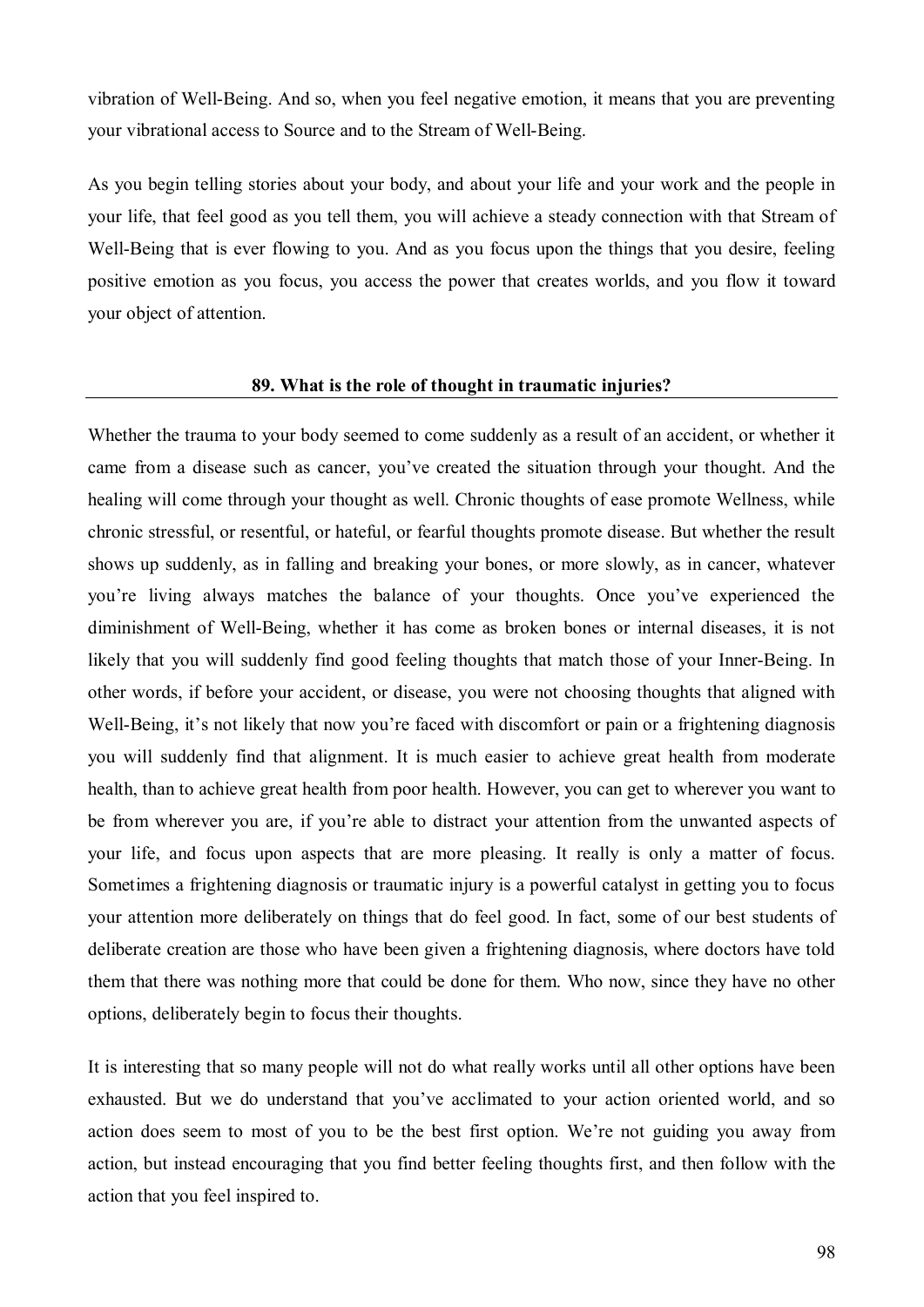From wherever you stand you can get to wherever you want to be. If you could understand that your now is only the jumping off place for that which is to come, you could move quickly, even from dramatic unwanted things, to things that please you. If this life experience contains a data that causes you to give birth to a desire, then the wherewithal to accomplish it is available to you. But you must focus upon where you want to be, not where you are, or you cannot move toward your desire. However, you cannot create outside your own beliefs.

#### **91. Major diseases come and go. But why?**

Jerry: As cures are being discovered, why don't we just finally run out of diseases to be cured?

Abraham: Because of your attention to lack. Feelings of powerlessness and vulnerability all produce more to feel powerless and vulnerable about. You cannot focus upon the conquering of a disease without giving your attention to disease. But it's also very important to understand that looking for cures for diseases, even when you find them, is a short-sided, and in a long run ineffective process, because new diseases are continually being created. When you begin to look for and understand the vibrational causes for diseases, rather than looking for cures, then you will come to the end of the pile of diseases.

When you are able to deliberately accomplish the emotion of ease, and its accompanying vibrational alignment, it is possible to live disease-free. Most people spend very little time basking in appreciation for the Wellness they are currently experiencing, but instead they wait until they are sick and then they turn their attention to recovery. Good feeling thoughts produce and sustain physical Well-Being.

You live in very busy times and you find many things to fuss and worry about. And in doing so, you hold yourself out of alignment. And disease is the result. And then you focus upon the disease and perpetuate more disease. But you can break the cycle at any time. You do not have to wait for your society to understand in order to achieve wonderful physical Wellness yourself. Your natural state is one of Wellness.

#### **92. I've witnessed my body heal itself naturally**

Your body is made up of intelligent cells that are always bringing themselves into balance. And the better you feel, the less you are vibrationally interfering with that cellular rebalancing. If you're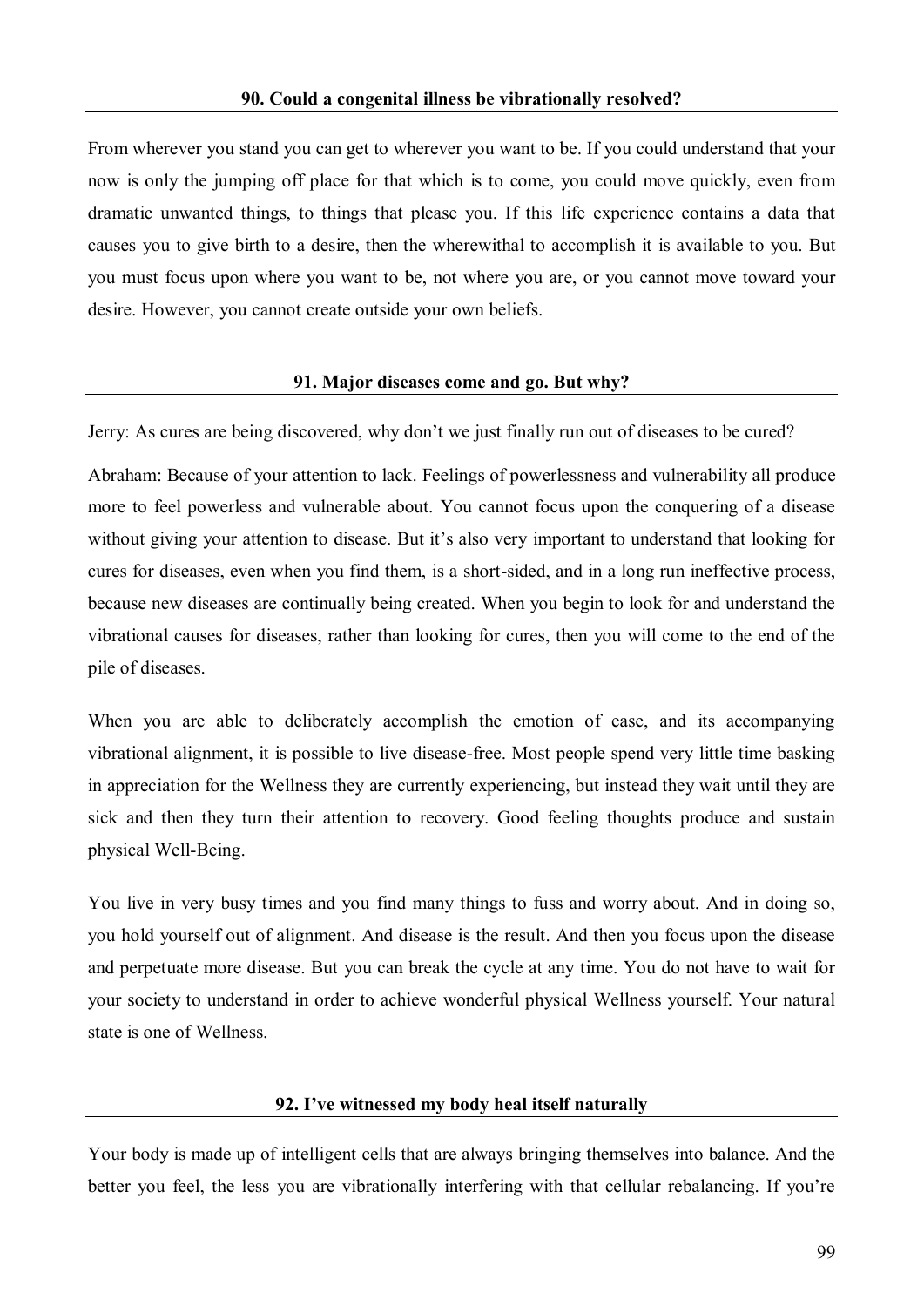focused upon things that are bothering you, the cells of your body are hindered in their natural balancing process, and once an illness has been diagnosed, and you then turn your attention to that illness, the hindering is greater still. Since the cells of your body know what to do to come into balance, if you can find a way of focusing your attention upon good feeling thoughts, you'll stop your negative interference, and your recovery will come.

Every disease (hear it: dis-ease) is caused by vibrational discord, or resistance, without exception. And since most people were unaware of their discordant thoughts prior to the illness, usually making little effort to practice good feeling thoughts, once the illness occurs, it's very difficult then to find pure positive thoughts. But if you could understand that your thoughts – and your thoughts alone – are causing the resistance that is preventing the Wellness, and you could turn your thoughts in a more positive direction, your recovery could be very fast. No matter what the disease is, and no matter how much it is progressed, the question is: can you direct your thoughts positively regardless of the condition? Usually at this point someone asks, "But what about the sick child, who's just been born?" Do not assume, because a child is not yet speaking, that the child is not thinking, or offering vibration. There are tremendous influences to Wellness and sickness that occur even when the child is still in the womb, or newly born.

### **93. By attention to Wellness I'll maintain Wellness**

Just as your wound or sickness is evidence of misalignment, your healing or Wellness is evidence of alignment. Your tendency toward Wellness is much stronger than your tendency for illness. And that is the reason that even with some negative thinking most of you do remain mostly well. You've come to expect your wounds to heal, which helps tremendously in the healing process, but when the evidence of your illness is something that you cannot see, where you must rely on the investigation of your doctor, who uses his medical tests or equipments to probe for information, you often feel powerless and fearful, which not only slows the healing process, but is also a strong reason for the creation of the illness. Many people have come to feel vulnerable about the unseen parts of their body, and that feeling of vulnerability is a very strong catalyst in the perpetuation of illness. Most people go to the doctor when they are sick, asking for information about what's wrong. And when you look for something wrong, you usually find it. The LOA insists on it, actually. A continual searching for things wrong with your body will in time produce evidence of something wrong. Not because it was lurking there all along and you finally probed long enough to find it, but because repeated thought eventually creates its equivalent.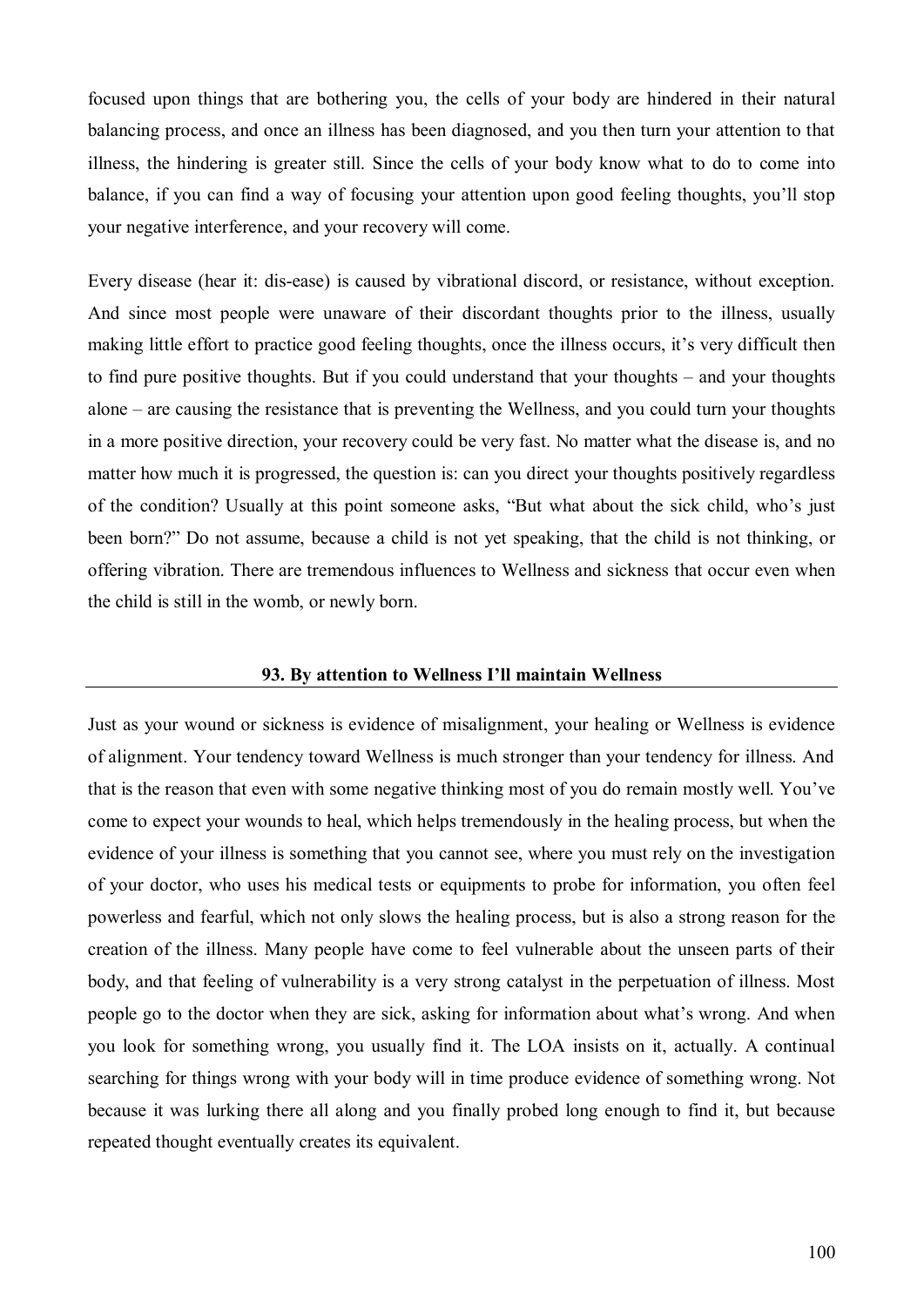There are many who would protest our perspective claming that we are irresponsible when we do not encourage regular check-ups on the quest for things that have gone wrong or could potentially go wrong with your physical body. And if we did not understand the power of your thoughts, we might even say that if it makes you feel more secure to go to the doctor, then by all means go. In fact, sometimes when you go looking for trouble and do not find it, you do feel better. But more often than not, the repeated looking for something wrong over time creates it. It really is that simple. We're not saying that medicine is bad, or that there is no value to be received by a visit to your doctor. Medicine, doctors, all healing professions in general are neither good nor bad at their own face value. But instead they are as valuable as your vibrational stance can allow them to be. Our encouragement is that you pay attention to your emotional balance, work deliberately to find the best feeling thoughts you can find, and practice them until they are habitual. And in doing so, you will tend to your vibrational alignment first, and then follow through with whatever action you feel inspired to. In other words, a trip to your doctor or action toward anything, when accompanied by joy, or love, or good feeling emotion, is always valuable. While action that is motivated by your fear, or vulnerability, or any bad feeling emotion, is never valuable.

Your physical Well-Being, like everything else, is profoundly affected by the beliefs that you hold. Usually when you're younger, your expectation of Wellness is stronger. But as you get older, most of you degenerate on a sort of sliding scale that reflects what you're seeing in others around you. And your observation is not inaccurate. Older people often do experience more illness and less vitality. But the reason for the decline of people as they get older is not because their physical bodies are programmed to break down over time, but because the longer they live the more they find to fuss and worry about, causing resistance to their natural stream of Well-Being. Illness is about resistance, not about age.

#### **95. Euphoria in the jaws of a lion**

Jerry: I heard that a famous man, a doctor Livingstone, while in Africa, was dragged off by a lion that had grabbed him in his jaws. He said that he went into a sort of euphoric state and felt no pain. I've seen prey go limp like that when they're about to be eaten by a larger animal. It's kind of like there is a giving up and the struggle is over. But my question is about his statement about feeling no pain. Was what he was calling "euphoria" a mental condition or a physical condition? And is that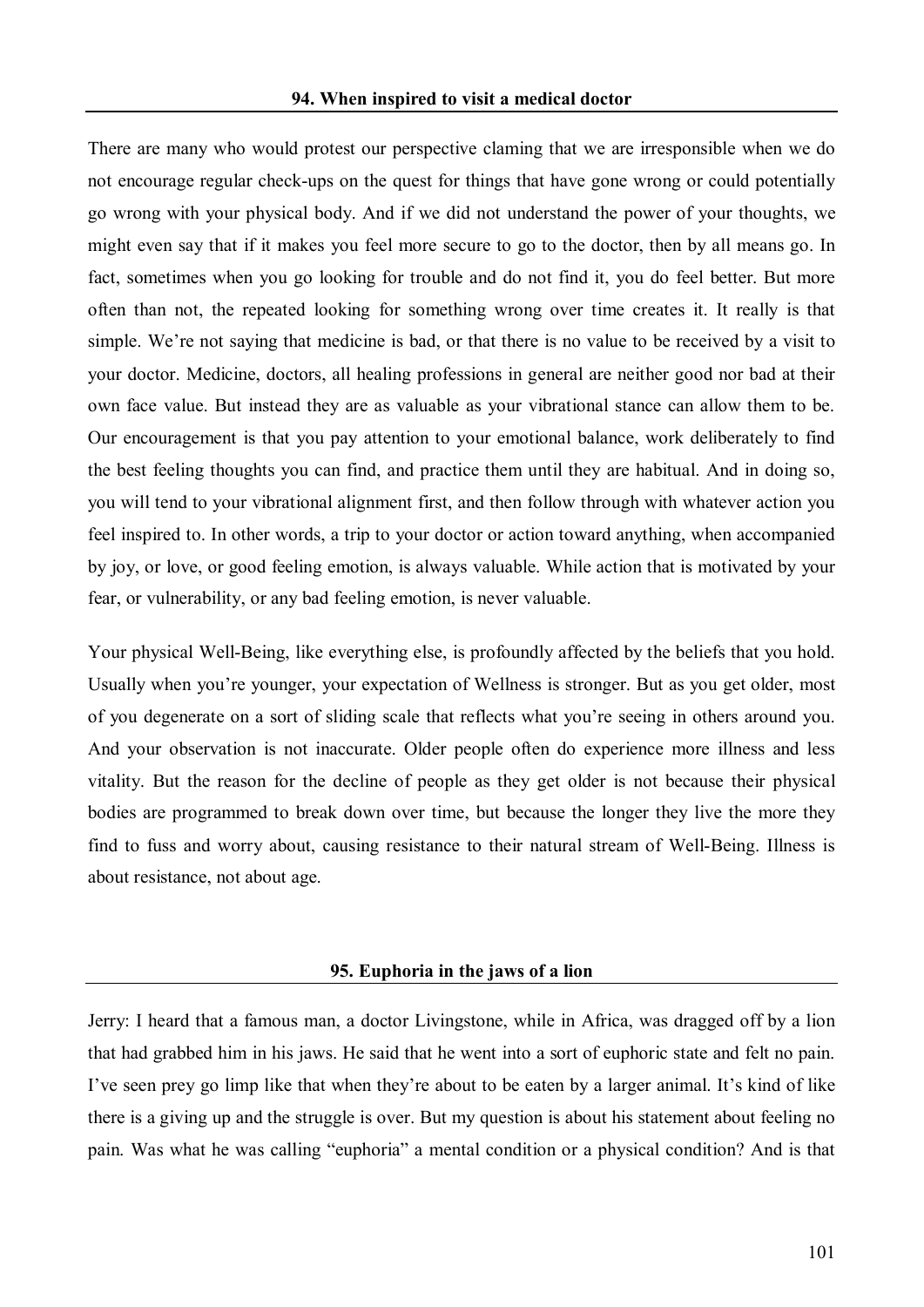something that only happens in extreme conditions, like when you're about to be eaten or killed, or could it be utilized by anyone when there is something that's painful in order to not feel the pain?

Abraham: You cannot accurately separate that which is physical from that which is mental from that which is coming from your Higher or Inner-Being. In other words, you are a physically focused being, yes. And you're a thinking mental being, yes. But the Life Force, or Energy, that comes forth from within you, is offered from a broader perspective. In a situation where it's likely that you would not recover, in other words, once a lion has you in its jaws, usually he's going to be the victor, your Inner-Being intervenes and offers a flow of Energy that would be received by you as that sort of euphoric state. You do not have to wait until you're in such an intense situation before you have access to the stream of Well-Being from Source, but most people do not allow it until they have no other choice.

You were right in your choice of words that there was giving up that allowed that stream of Well-Being to flow powerfully. But we want you to understand that what was actually given up was a struggle, the resistance, not the desire to continue to live in this physical body. You have to take all of that into consideration as you're examining specific situations. Someone with less enthusiasm for life with less determination to live and to accomplish, may very well have experienced a different outcome, and have been killed and devoured by the lion.

Everything that you experience is about the balance of thought between your desires and your expectations. A state of allowing is something that must be practiced in normal day-to-day circumstances, not in the midst of attacks by lions. But even in the middle of such an intense situation the power of your intentions always causes the outcome.

Practiced alignment, brought about by consistently good feeling thoughts, is the path to being painfree. Pain is only a more emphatic indicator of resistance. First there's negative emotion, then more negative emotion, then more negative emotion (you have tremendous leeway here), then sensation, then pain. We tell our physical friends, if you have negative emotion and you don't realize that it's an indicator, letting you know about resistant thought, and you don't do something to correct your resistant thought, by the LOA your resistant thought will grow stronger. If you still don't do anything to bring yourself into alignment and better feeling thought, it will grow stronger still. Until eventually you will experience pain or illness or other indicators of your resistance.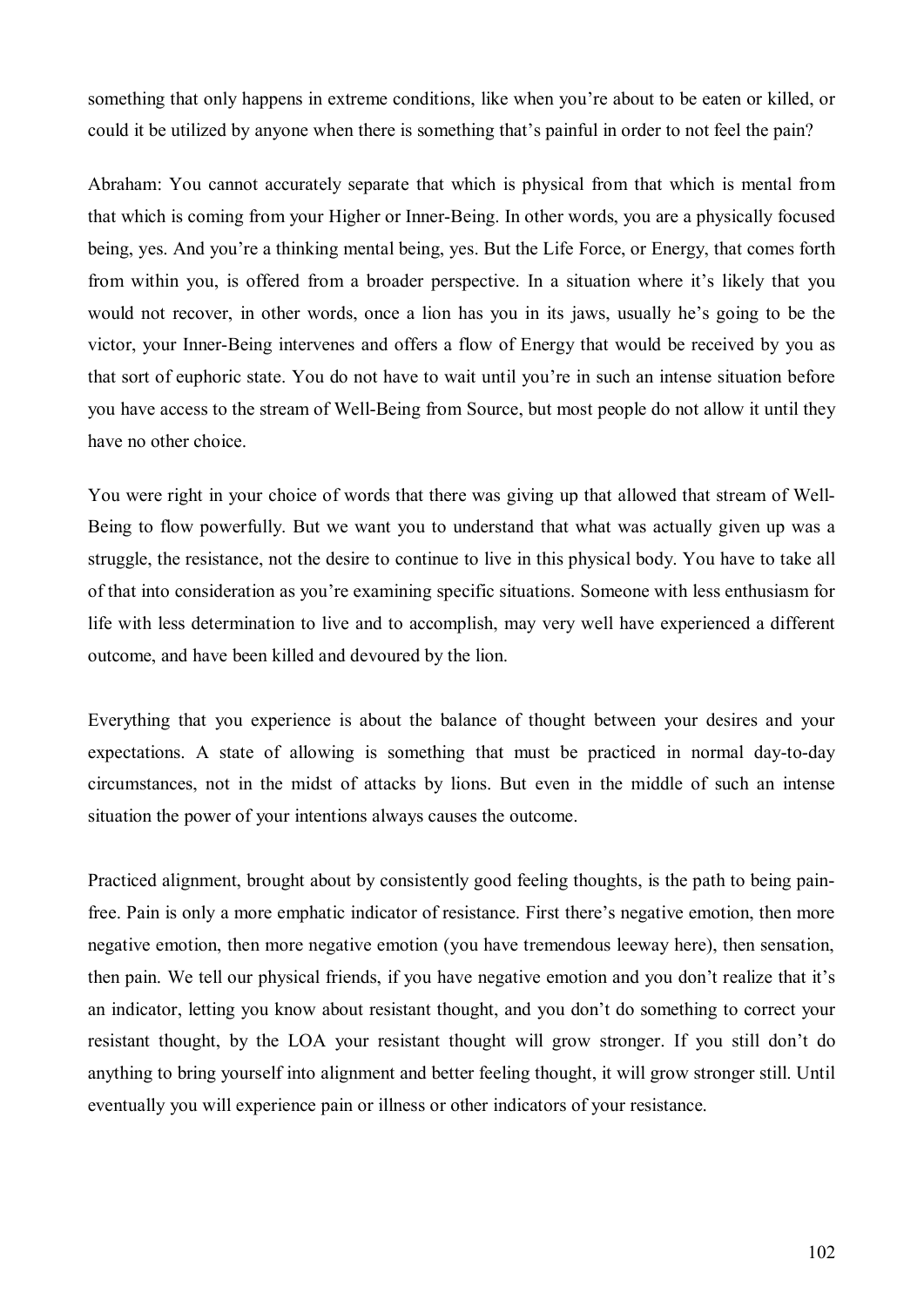Jerry: I've heard you say that in order to heal ourselves we want to get our thoughts off of the problem and onto what we are wanting. But if we're in pain, how do we not feel it? How can we get our attention off the pain long enough to concentrate on something we do want?

Abraham: You're right, it is very difficult not to think about the throbbing toe. Most of you do not think clearly about what you do want until you're living what you don't want. Most of you sort of drift into your day blundering here and there, not offering any real conscious thought. Because you do not understand the power of your thought, you usually do not offer any real deliberate thought until you're faced with something that you do not want. And then, once you're faced with something that you do not want, then you attack it fully, then you give it your attention, which, knowing the LOA as we do, only makes things worse. And so, our encouragement would be, look for times, or segments, when you're not feeling such intensity of throbbing pain, and then focus upon the Well-Being. You have to find a way of separating what is happening in your experience from your emotional response to what is happening. In other words, you could have pain in your body, and during the pain you could be feeling fear, or you could have pain in your body while feeling hopeful. The pain does not have to dictate your attitude or the thoughts that you're thinking. It is possible to think about something other than the pain. And if you can achieve that, then in time the pain will subside. However, if once the pain occurs, you give the pain your undivided attention, then you will only perpetuate more of what you do not want.

Someone who's been focused negatively upon any variety of subjects, and now is experiencing pain, now has to overcome the pain *and* focus positively. You see, your negative habit of thought brought about the illness, and to suddenly switch to positive thoughts, required to allow Wellness, is not likely to be a fast process, because now you have the hindering pain, or illness, or both, to content with. Preventative Wellness is far easier to accomplish than corrective Wellness. But in either case, improved feeling thoughts, thoughts of greater and greater relief are the key. Even in situations where a lot of pain is being experienced, there are times of greater and lesser discomfort. Choose the best feeling times from the range you're experiencing, to find positive aspects and to choose better feeling thoughts. And as you continue to reach for thoughts that bring greater emotional relief, that positive leaning will eventually bring you back to Wellbeing. Every time. No exceptions.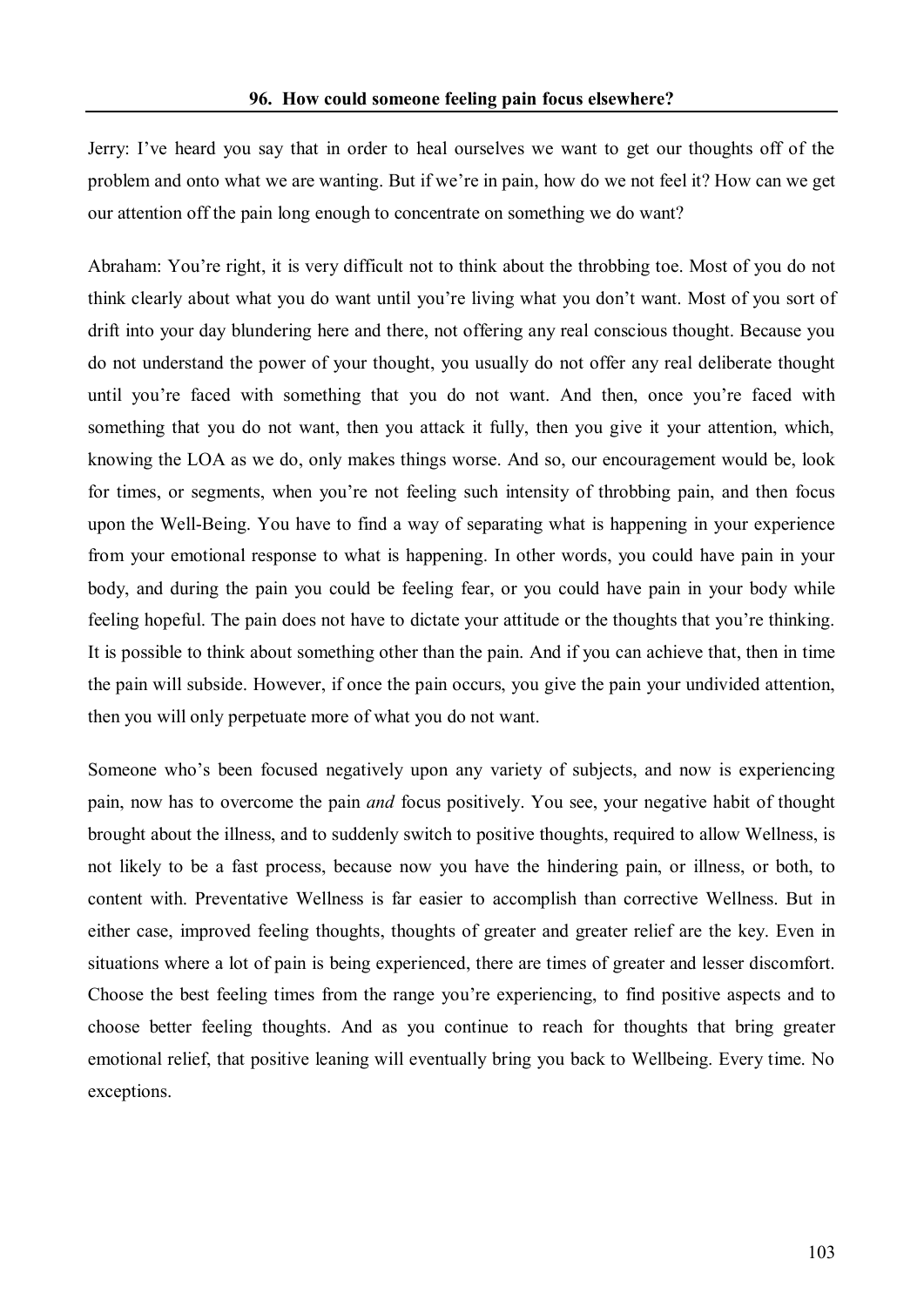At the core of that which you are is Wellness and Well-Being. And if you're experiencing anything less than that, there is resistance present within your vibration.

Resistance is caused by focusing upon the lack of what is wanted. While allowing is caused by focusing upon what *is* wanted.

Resistance is caused by thought that does not match the perspective of your Source. Allowing is experienced when your current thoughts do match the perspective of your Source.

Your natural state is one of Wellness, one of absolute health, one of perfect bodily conditions. And if you're experiencing anything other than that, it is only because the balance of thought within you is toward the lack of what you want instead of what you do want. It is your resistance that causes an illness in the first place. And it's your resistance to that illness that holds it to you once it gets there. It's your attention to what you do not want that creates unwanted things in your experience. And so, it's logical that your attention to what you do want would be more appropriate.

Sometimes you think you're thinking about Well-Being, when you're really worried about being sick. And the only way to be sure of the vibrational difference is by paying attention to the emotion that always accompanies your thought. Feeling your way to the thoughts that promote Wellness is much easier than trying to think yourself there. Make a commitment to yourself to feel good, and then guide your thoughts accordingly, and you'll discover that without even realizing it, that you've been harboring resentments, feeling unworthy and feeling powerless. But now that you've decided to pay attention to your emotions, these resistant illness producing thoughts will no longer go unnoticed. It's not natural for you to be sick. And it's not natural for you to harbor negative emotion. For at your core you're like your Inner-Being – you are well and you feel very very good.

#### **98. But could a baby's thoughts attract disease?**

Jerry: How could a new baby, that has no conscious awareness of disease, how could they attract the disease?

Abraham: First we want to state unequivocally that no one is creating your reality other than you. But it's important to realize that the "you" that you know as you, did not begin as that small infant born to your mother. You are an eternal being, having lived many experiences. You came forth into this physical body from a long background of creating. People often think that it would be a much better world if all new-born babies could be born meeting all of the standards of a perfect physical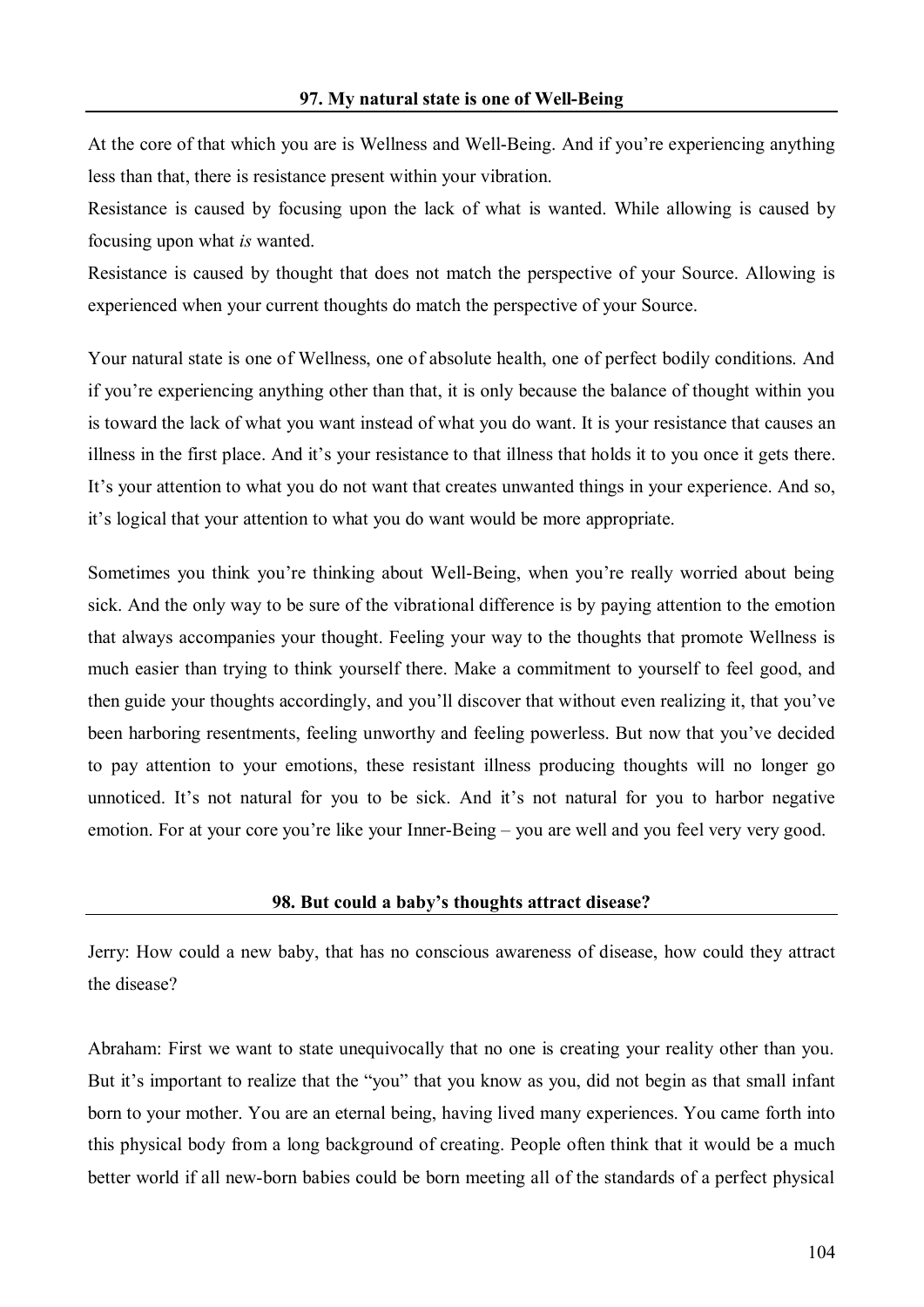body. But that's not necessarily the intention of every being who comes forth in to a physical body. There are many beings, who, because the contrast creates an interesting effect that proves valuable in many other ways, deliberately intend to very from what is normal. In other words, you just cannot assume that something has gone wrong when babies are born with differences.

Imagine an athlete who's become very good at playing tennis. People sitting course-side watching the match may assume that this player would be happiest always playing against an opponent with less skill, who she can easily beat. But the athlete may very well prefer exactly the opposite. She may prefer people who are at the top of their game, who draw forth from her focus and precision that's not been drawn before. And in like manner, many who are at the top of their game in physical creating, want opportunities to view life differently, so that new options can be evoked, and new experiences can be lived. And these beings also understand that there can be tremendous benefit to those who are close by, when something different from what is normal is being experienced.

People often incorrectly assume that since the baby cannot speak, it could not be creating its own reality. But that is not the case. Even those who do have language, are not creating through words, but through thoughts. Your babies are thinking when they're born, and before they're born, they are vibrationally aware. Their vibrational frequencies are immediately affected by the vibrations that surround them in their birth environment. But there is no need to worry about them, for they, like you, were born with the guidance system to help them to discern the difference between the offering of beneficial thoughts and the disallowing of Well-Being thoughts.

# **99. Why have some been born with illnesses?**

Jerry: So, when you're speaking of the balance of thought, are you saying the balance of thought even from before we're born? In other words, would that be why someone could be born with a physical problem?

Abraham: It is. But just as the balance of your thought now is equaling what you're living, the balance of thought that you held prior to your birth is also what equaled what you're living. But you must understand that there are those who've come forth deliberately wanting physical disability, because they wanted the benefit that they knew would come from it. They were wanting to add some balance to their perspective.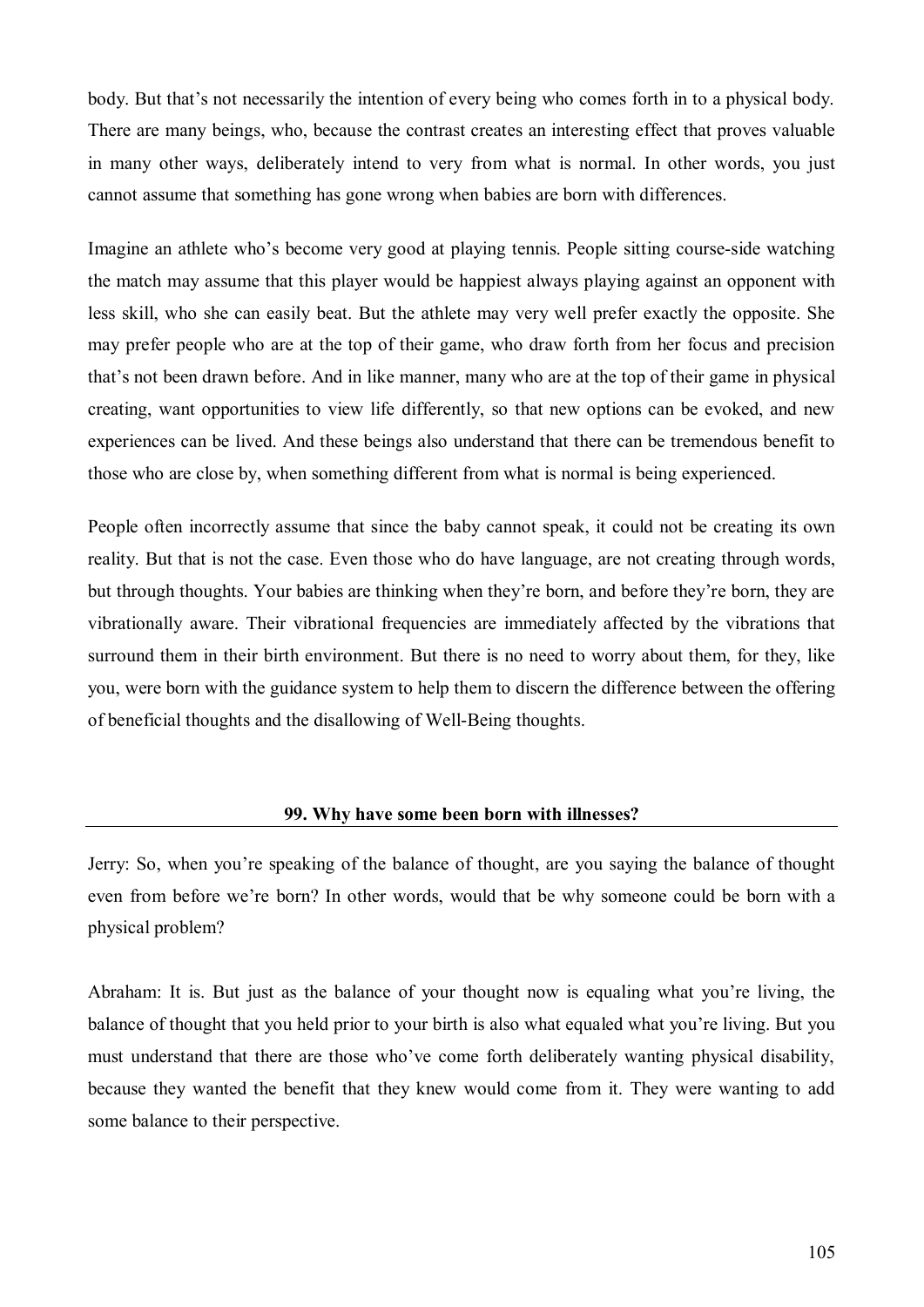Before you came into this physical body, you understood that from wherever you stand, you can make a new decision about what you want. And so, there was no concern about your starting place in your physical body, because you knew that if that condition inspired a desire for something different, the new desire was attainable. There are many people who have achieved tremendous success in many areas of life who are born into conditions that would be considered to be the extreme opposite of success. And those raw and ragged beginnings served them extremely well, because born out of that poverty, or dysfunction, was strong desire which was the beginning of the asking that was necessary before success could begin to flow to them.

All beings who come forth into a physical body have full understanding of the body they are coming in to. And you may trust that if they came forth, and remain, it was their intention from nonphysical to do so. And without exception, when where you're currently standing causes you to make another decision about what you now desire, you have the ability, if you focus your thought, to accomplish the essence of that creation. Most who are attracting less than Wellness, are doing so by default. They may very well desire Wellness, while the majority of their thoughts are upon subjects that do not support Wellness.

It's not a good idea to stand in your perspective and try to evaluate the appropriateness of what anyone else is living, because you will never be able to figure it out. But you always know where you stand relative to what you are wanting. And if you will pay attention to what you're thinking, and let your thoughts be guided by the feeling that comes forth from within you, you will find yourself guiding your thoughts more of the time in the direction of that which will ultimately please you.

#### **100. Let's discuss the concept of "incurable" diseases**

There is not a physical apparatus, no matter what the state of deterioration, that cannot achieve perfect health. But that which you believe has everything to do with what you allow in your experience. If you've been convinced that something is not curable, that it's fatal, and then you're told that you have it, usually your belief will be that you will not survive. And so, you will not. But your survival has nothing to do with the disease and everything to do with your thoughts. And so, if you say to yourself, "That may be true for others, but it's not true for me, because I am the creator of my experience, and I choose recovery, not death at this time", you can recover. We know, that these words are easily said by us and not so easily heard by those who do not believe in their power to create. But your experience always reflects the balance of your thoughts.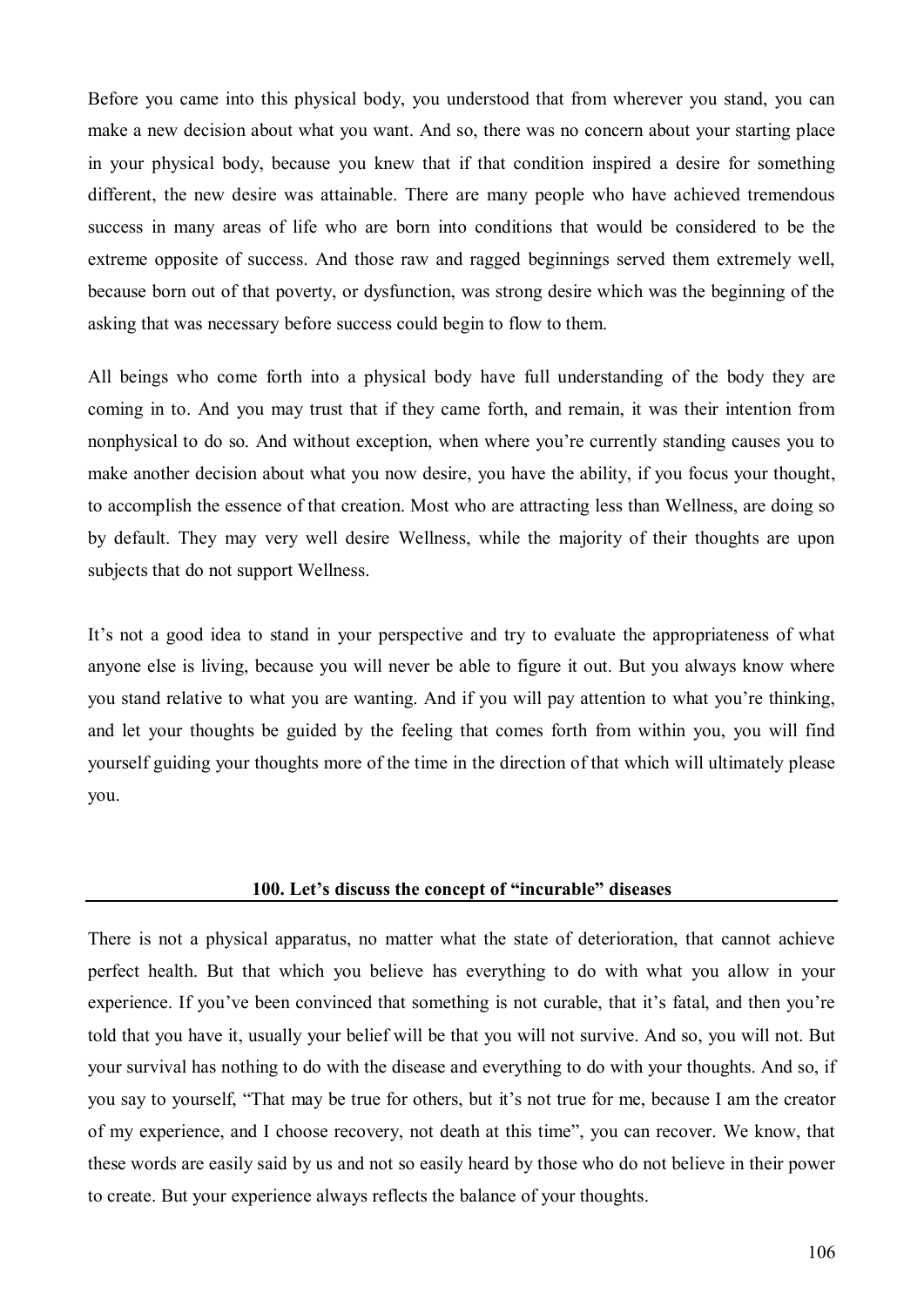Your experience is a clear indication of the thoughts that you think. When you change the thoughts you are thinking, your experience, or indicator, must change also. It is Law.

#### **101. Focus on fun to regain one's health**

Jerry: Abraham, there was an author who'd contracted a disease that was considered to be incurable. But he survived it. And he said he was able to do so by watching a serious of humorous television programs. I understand, he just watched those programs and laughed, and the disease went away. What would you say was behind his recovery?

Abraham: His recovery was accomplished because he achieved vibrational alignment with Well-Being. There are two primary factors involved in his finding vibrational alignment. First, his desire for Wellness was dramatically enhanced by his illness. And second, the programs he watched distracted him from the illness. The pleasure that he felt as he laughed at the humor of the program was his indication that his disallowance of Well-Being had ceased. Those are the two factors required in the creation of anything – want it and allow it.

Usually once people have focused upon problems and such, enough that they've disallowed their Well-Being, and they're seriously ill, then they turn their undivided attention to the illness, thus perpetuating it more. Sometimes a doctor can enhance your belief in Wellness, if he has a process or a remedy that he believes will help you. And in that case the desire is amplified because of the illness, and the belief is enhanced because of the proposed remedy. But in the case of the supposedly incurable disease or in the case of the supposedly curable disease, the two factors that brought about the healing were the same – desire and belief. Anyone who can come to expect Well-Being can achieve it under any conditions. The trick is to expect Well-Being, or, as the man in your example did, simply distract yourself from the lack of Well-Being.

# **102. Did ignoring the illness resolve the illness?**

Jerry: I've noticed that throughout my adult life, I've never been so sick I wasn't able to do the work I intended to do that day. In other words, I always felt my work was so important that I didn't consider not doing it. I noticed, however, that if I was beginning to feel less than good, like if I was in the beginning stages of cold or flu, once I got focused on what I needed to do in terms of my work, the symptoms went away. Is that because I was focused on something that I wanted?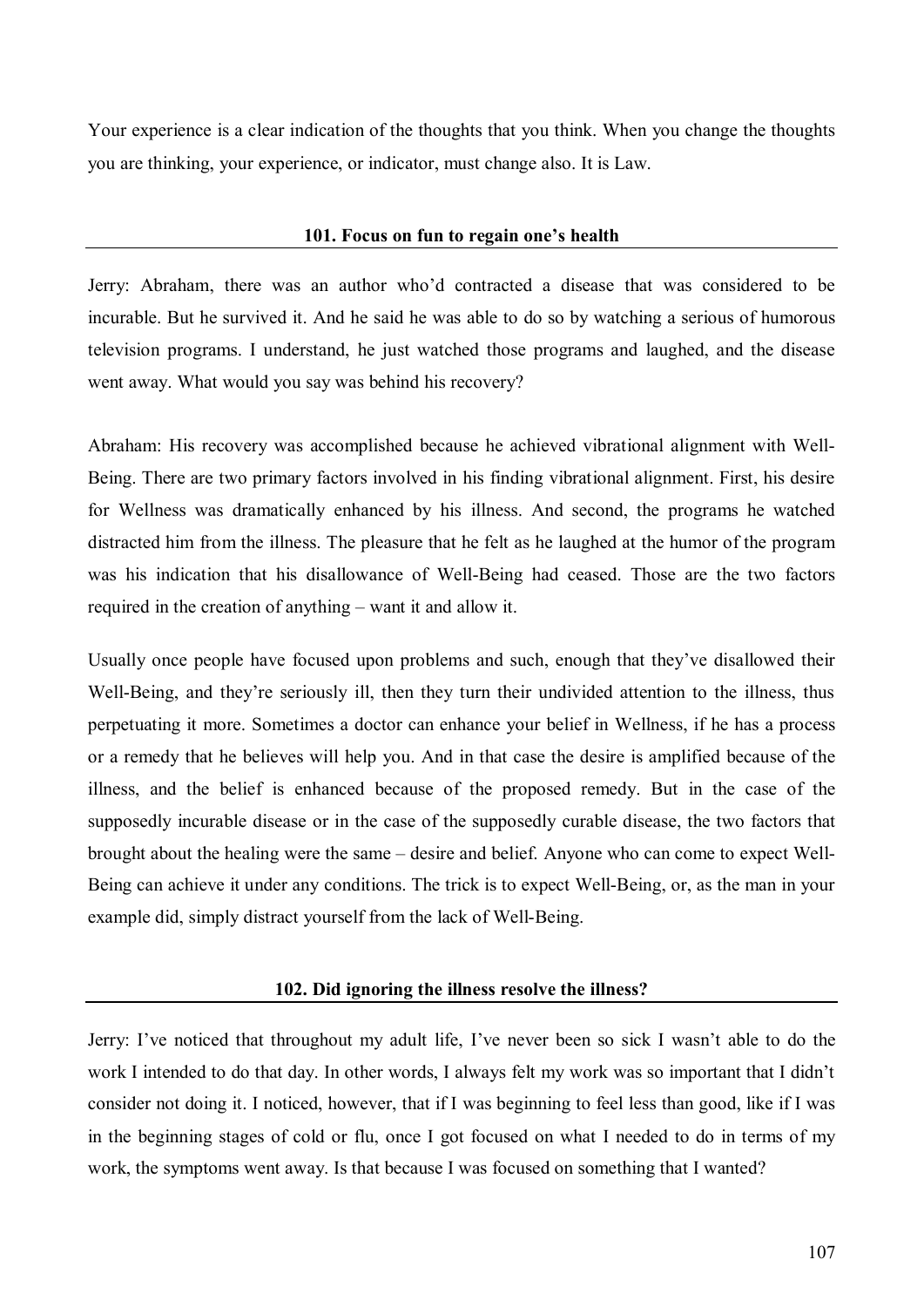Abraham: Because you had a strong intention to do your work, and because you enjoyed it when you did it, you had the advantage of a strong momentum toward your Well-Being. So, when it seemed that something was distracting from that Well-Being, because of some attention to something unwanted, you had only to focus upon your usual attention, and your alignment returned quickly. And the symptoms of misalignment faded quickly.

Often you try to accomplish too much through action, and in doing so, you feel tired, or overwhelmed. And those feelings are your indicator that it's time to stop and refresh. But often you push forward in action, rather than taking the time to refresh and realign, and that's a very common reason for uncomfortable symptoms to begin to surface. Most people, when they feel a symptom of sickness, begin to give their attention to the symptom, and usually slide rapidly into more discomfort and misalignment. The key is to catch your misalignment early. In other words, whenever you feel negative emotion, that's your signal to reach for a different thought to improve your vibrational balance. But if you do not, your signal will get stronger, until eventually you may feel physical discomfort. But even then, as in the example you just stated, you can still refocus on something that you desire, taking your attention from whatever has you out of balance, and come into alignment, and the symptoms of sickness must then leave.

There is no condition from which you cannot recover. But it is much easier, if you catch it in the early subtle stages. Sometimes being sick provides you in escape from something else that you do not want to do. And so, in your environment there is much allowing of sickness for the sake of not having to do something else. But when you begin playing that sort of game with self, you're opening the door to greater and greater and greater sickness.

### **103. What's the effect of vaccines on diseases?**

Jerry: Abraham, since we create our illnesses through thought, then why do vaccines seem to almost put an end to the spread of those particular kinds of diseases?

Abraham: The illness amplifies your desire, and the vaccine amplifies your belief. Therefore, you've accomplished the delicate balance of creation – you want it, and you allow it, or believe it – and so it is.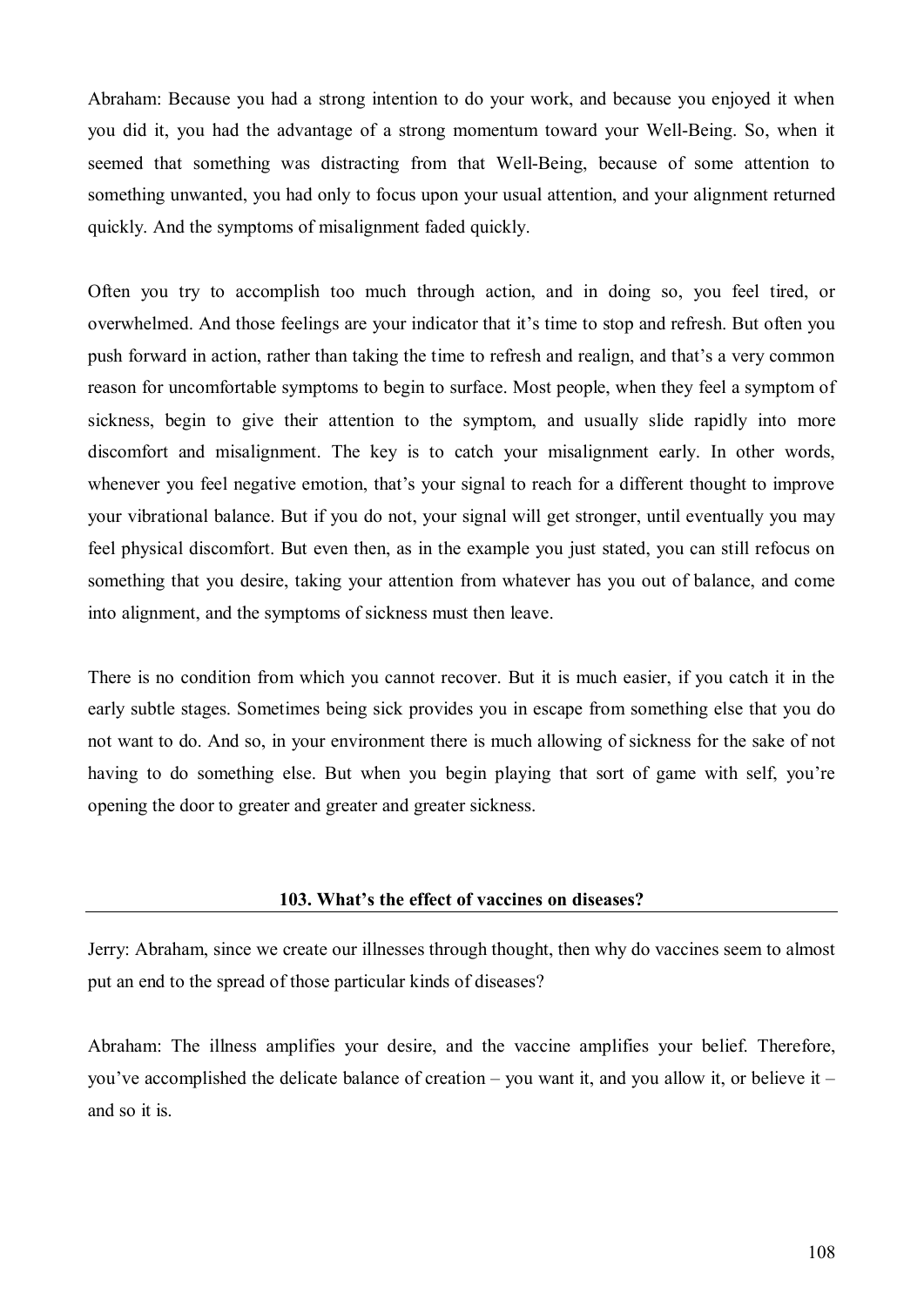Jerry: People like witch doctors and faith healers and medical doctors, all of them have a reputation for healing some people and for losing some of their patients too. So what do you see the place for such people in thought or in life?

Abraham: The important thing that all of those have in common is that they stimulate belief in their patience. The first part of the balance of creation has been accomplished, because the illness has enhanced the desire for Wellness. And anything that brings about belief or expectation will give positive results.

When medicine and science stop looking for cures and begin to look for vibrational causes, or imbalances, they will see a much higher rate of recovery. If a doctor does not believe that you can recover from your illness, your association with that doctor is extremely detrimental. And often well meaning doctors will defend their doubt for your recovery by pointing out the odds against it, telling you that it's not likely that you will be an exception. The trouble with that logic, even though it's based on the facts or evidence that medicine and science have come to expect, is that it has nothing to do with you. There are only two factors that have anything to do with your recovery: your desire and your belief. And this negative diagnosis is hindering your belief. And so, if you have a strong desire for recovery, and doctors are giving you no hope, it is logical that you would turn to alternative approaches, where hope is not only allowed, but encouraged. For there is much evidence to show that people *can* recover from supposedly "incurable" diseases.

#### **105. Your physician as a means to Well-Being**

Do not condemn your modern medicine, for it has been created because of the thoughts, desires and beliefs of the members of your society. But we want you to know that you have the power to accomplish anything that you desire. But you cannot look outside of yourself for the validation to do so. Your validation will come from within you in the form of emotion. Seek your vibrational alignment first, and then follow through with inspired action. Let your medical community assist you in your recovery, but do not ask them to do the impossible – don't ask them to give you a cure to compensate for your misaligned energy.

Without asking there can be no answering. And attention to a problem really isn't asking for a solution. So, it's not unusual that doctors would be examining the physical body, looking for problems, for which they might have a solution. But looking for problems is a powerful catalyst for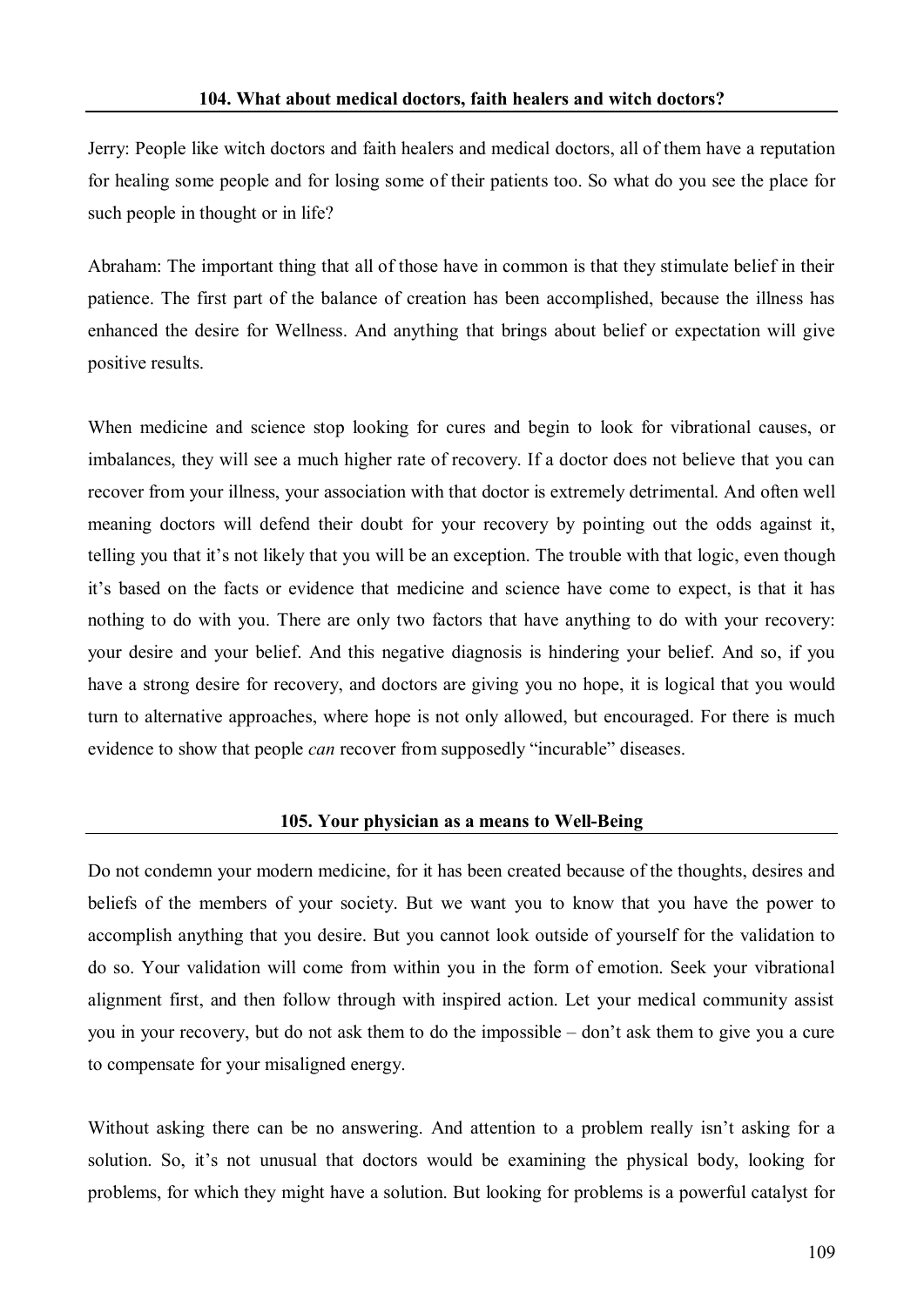attracting them. And so, often well-meaning doctors are instrumental in perpetuating more illness than they are able to find cures for. We're not suggesting that they are not wanting to help you, we're saying that their dominant intent, when they examine you, is to find some evidence of something wrong. And since that is their dominant intent, that is more of what they will attract than anything else. In time, after they've been involved in it for a period of time, they begin to believe in the fallibility of man. They begin to notice more of what is wrong than what is right, and that is the reason that so many of them begin to attract illness into their own experience.

Jerry: Is that the reason that so often physicians can't heal themselves?

Abraham: That is the reason. It is not easy to be focused upon others' negatives, without experiencing the negative emotion within your own being. And illness exists because of the allowance of negativity. One who never experiences negativity, will not be sick.

### **106. What can I do to help them?**

Jerry: So what's the best thing that I, as an individual, could do for other people that are having physical problems?

Abraham: You never help others when you allow yourself to be a sounding board for their complaints. Seeing them as you know they want to be is the most valuable thing you can do for them. Sometimes that means removing yourself from their vicinity, because when you're near them, it's difficult not to notice their complaints. You might say to them, "I've learned the power of my attention and thought. And so, as I hear you speaking of what I know you don't want, I must tell you that I must remove myself, for I don't want to contribute to your miscreating". Try do distract them from their complaints. Try to help them focus upon some positive aspects. Do your best to imagine their recovery.

You will know when you are of value to anyone when you are able to think about the person and feel good at the same time. When you love others without worry, you are an advantage to them. When you enjoy them, you help them. When you expect them to succeed, you help them. In other words, when you see them as your own Inner-Being sees them, then and only then is your association with them to their advantage.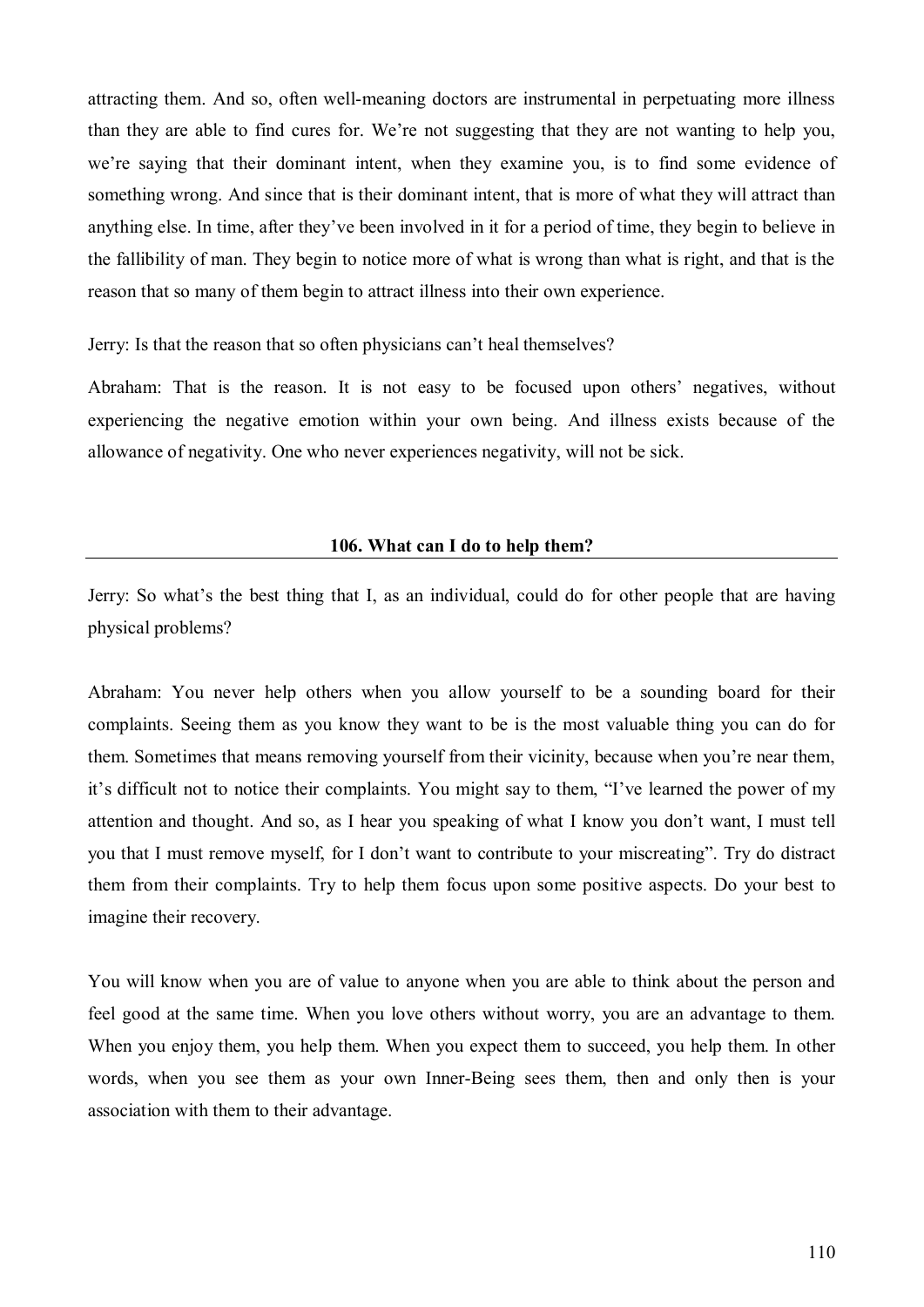Jerry: Is there anything we can do for a loved one who is in one of those sort of unconscious states?

Abraham: You are communicating with those around you vibrationally even more than with your words. So, even though your loved one may show no signs of recognition, it does not mean that your communication is not being received on some level. You can even communicate with those who have made their physical transitions in what you call 'death'. So, do not assume that a seeming unconscious state has barred your communication.

The primary reason why people remain in a coma, or unconscious state, is that they're seeking refreshment from the lackful thoughts that have been hindering them. In other words, while they have withdrawn their conscious attention from the details of their normal life, they are in a state of vibrational communication with their own Inner-Being. It's an opportunity for refreshment and it's often a time of decision making, where they're actually determining whether they'll find their alignment by returning to the nonphysical or whether they'll awaken again back into their physical body. In many regards, it's not very different from being born into the physical body in the first place.

Here is the best attitude for you to hold regarding such people: "I want you to do what's important to you. I approve of whatever you decide. I love you unconditionally. If you stay, I will be ecstatic. And if you go, I will be ecstatic. Do what is best for you". That's the best you can do for them.

Jerry: And so, those people who are in a state like that for many years, they're actually doing what they want to do?

Abraham: Most of them, if it's that length of time, made the decision not to return long ago. And someone in the physical overrode their decision and kept them plugged into a machine. But their consciousness has long gone, and will not return to this body.

### **108. Could I inherit my grandmother's illness?**

Jerry: Don't some people actually inherit physical problems?

Abraham: What appears to be inherited tendencies is usually the LOA's response to the thoughts that you learned from your parents. However, the cells of your body are thinking mechanisms also, and your cells, like you, can learn vibration from those around them. However, when you identify a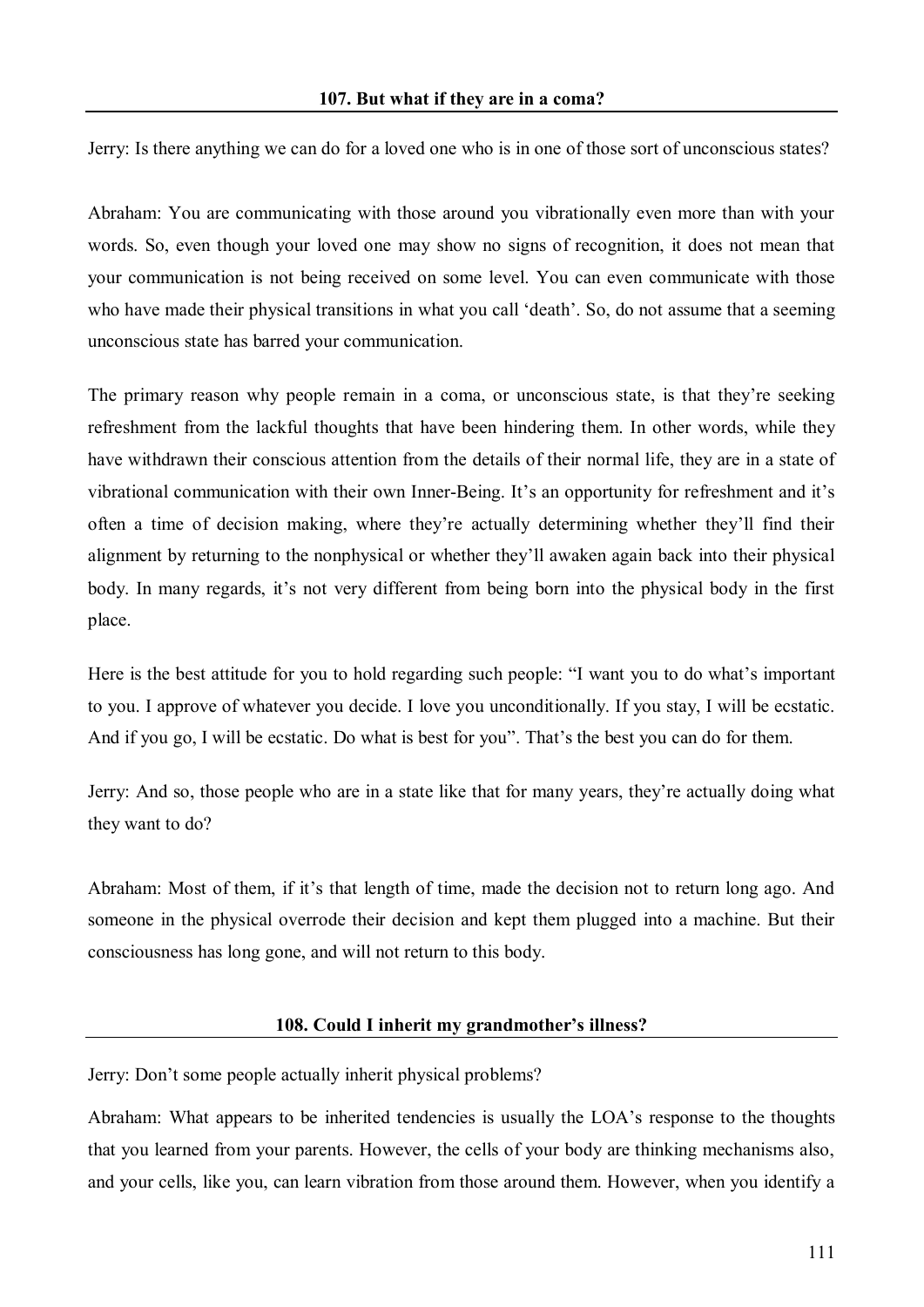desire, and you find thoughts that feel good, which indicate that you're in vibrational alignment with your Inner-Being or Source, the cells of your body will quickly align to the vibration of Well-Being that your positive thought has established. The cells of your body cannot develop negative tendencies that lead to disease when you are in alignment with your Source. Your cells can only get out of alignment when you are.

Your body is an extension of your thought. Your contagious, or so called inherited, negative symptoms are supported by your negative thought, and could not occur in the presence of chronically positive thoughts, no matter what diseases had been experienced by your parents.

Jerry: So, if I hear my mother speak of her headaches, and I accept that, then I can start having headaches myself?

Abraham: Whether you heard it from your mother, or from another, your attention to something you do not want will in time bring the essence of it to you. The headache is a symptom of resistance to Well-Being, which occurs when you hold yourself in vibrational contradiction to the Well-Being of your Inner-Being. For example, worrying about work or feeling angry at your government can cause physical symptoms. You do not have to focus upon a headache to have one.

Jerry: Well then, if I hear my mother complain of headaches, and I consciously reject that, and say, "Well, that may be true for you, but that's not for me", does that in some way protect me?

Abraham: It's always to your advantage to speak of what you want. But you cannot stay in alignment with who-you-really-are and focus upon your mother's headache at the same time. Speaking of what you do want while looking at what you do not want does not put you in alignment with what you do want. Take your attention from the things you do not want to attract, and put them upon the things you do want to attract. Focus upon some aspect of your mother that causes you to feel good, or focus upon something other than your mother that causes you to feel good.

#### **109. What is the media's role in epidemics?**

Jerry: Now, I've been hearing in the media recently that there are free flu shots in town for those who wanna go and get them. Will that news affect the spread of the flu virus in any way?

Abraham: Yes, it will be of great value to the spread of the flu virus. There is no greater source of negative influence in your environment today than your television. Of course, as in every part of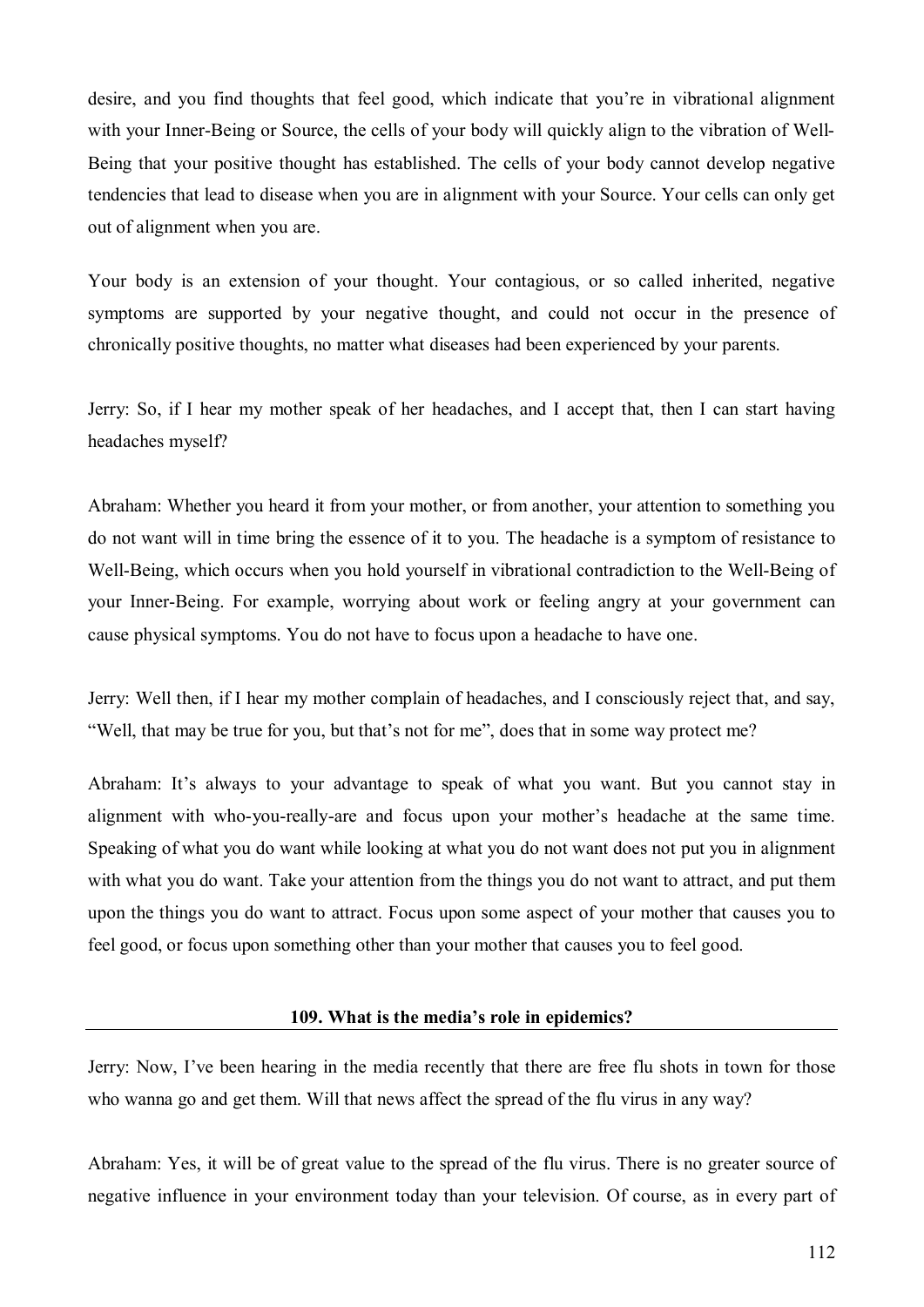your environment, there is wanted and unwanted. And you do have the ability to focus and therefore receive value from your television and media. But those sources do bring you a tremendously distorted imbalanced point of view. They look all around your world for pockets of trouble, shining spotlights upon them and magnifying them, and enhancing the trouble with dramatic music, and then funneling them into your living rooms, giving you a tremendously distorted picture of the trouble vs. the Well-Being of your Planet. The constant barrage of medical commercials is a powerful source of negative influence. As they explain to you that 1 out of 5 people has this disease lurking, and you're probably the one, they influence you to give thought. And then they say, "See your physician". And when you go to your physician, remember, the intent of the physician is to find something wrong. Now your negative expectation is born, or enhanced. And with enough of that influence your body begins to manifest the evidence of those pervasive thoughts.

Your medicine is more advanced today than ever before, and yet more of you are sick than ever before. Remember, to create anything, you have only to give thought to it and then expect it, and it is. They show you the statistics, they tell you the horror stories, they stimulate your thought, and as you're being stimulated by the thought in great detail, you have the emotion (the dread, or the fear) "I don't want that". And one half of the equation is complete. Then they encourage you to go in for a check-up, or to come and get the free flu shot ("Obviously we know it's an epidemic or we wouldn't be offering the free flu shots"), and that completes the expectation, or the allowing, part. And now you're in the perfect position for the receiving of the flu, or the essence of whatever it is that they're talking about.

You get what you think about, whether you want it or not. And so, it's of great value for you to begin practicing your own story about your Well-Being, so that when the television presents that frightening story, one that you do not want to live, you can hear their version and feel humor about it rather than fear.

#### **110. Catch uncomfortable sensations while they're small**

The first indication that you're disallowing your physical Well-Being comes to you in the form of negative emotion. You will not see a breakdown of your physical body at the first sign of negative emotion, but focusing upon subjects that cause a prolonged feeling of negative emotion will eventually cause disease. If you're unaware that the negative emotion indicates the vibrational disharmony that is hindering the level of Well-Being that you're asking for, you may be like most people accepting a certain level of negative emotion and feeling no need to do something about it.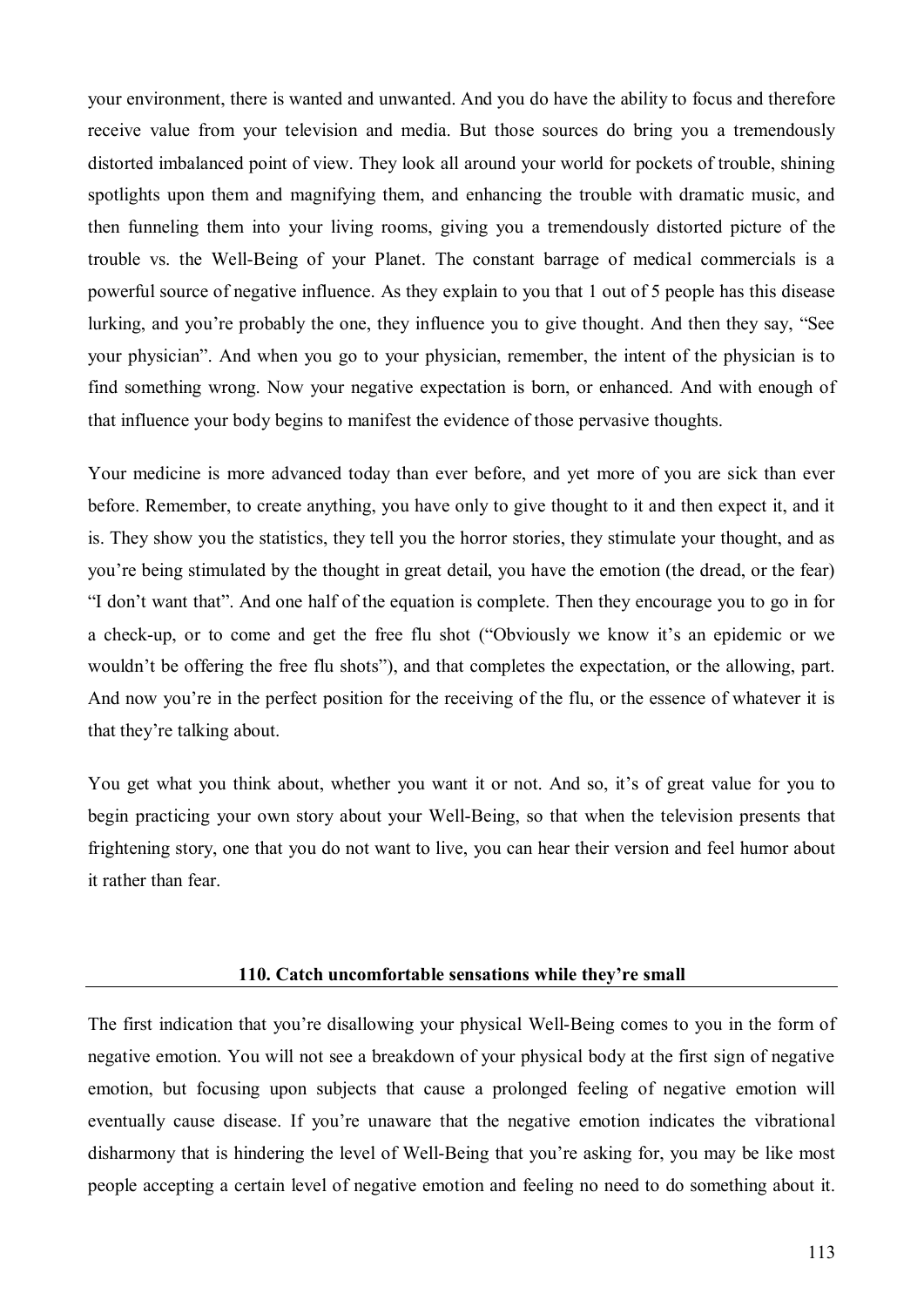Most people, even when they feel alarm at the level of negative emotion or stress they're feeling, do not know what to do about it, because they believe they're reacting to conditions or circumstances that are outside of their control. And so, since they can't control the unpleasant conditions, they feel powerless to change the way they feel.

We want you to understand that your emotions come in response to your focus. And under all conditions you have the power to find thoughts that feel slightly better or slightly worse. And when you consistently choose slightly better, the LOA will bring steady improvement to your experience.

The key to achieving and maintaining a physical state of Well-Being is to notice the indicators of discord in the early stages. It's much easier to refocus your thoughts in the early subtle stages than after the LOA has responded to chronic negative thoughts bringing bigger negative results. If you could make a decision to never allow negative emotion to linger within you, and at the same time acknowledge that it's your work alone to refocus your attention in order to feel better, rather than asking someone else to do something different or for some circumstance to change to make you feel better, you will not only be a very healthy person, but you will be a joyful person. Joy, appreciation, love and health are all synonymous. Resentment, jealousy, depression, anger and sickness are all synonymous.

#### **111. Are arthritis and Alzheimer's disease somehow resolvable?**

Jerry: Is it possible to recover from those kinds of illnesses at whatever age a person's at?

Abraham: The conditions of your body truly are vibrational indicators of the balance of your thoughts. And so, when you change your thoughts, the indicators must change also. The only reason that some diseases seem stubborn and unchangeable is because your thoughts are often stubborn and unchanging. Most people learn their patterns of counterproductive thought often based on truths they've witnessed or learned form others. And as they hold stubbornly to those patterns of thought, which do not serve them, they then experience the results of those thoughts. And then an uncomfortable cycle occurs, where they think about unwanted things - valid, true unwanted things, and in doing so, by the LOA they prevent wanted things from coming into their experience, and allow unwanted things to come instead, then they focus even more on those unwanted things, causing more unwanted things to come.

You can accomplish change in every experience, but you have to begin to see your world differently. You have to tell the story the way you want it to be rather than like it is. When you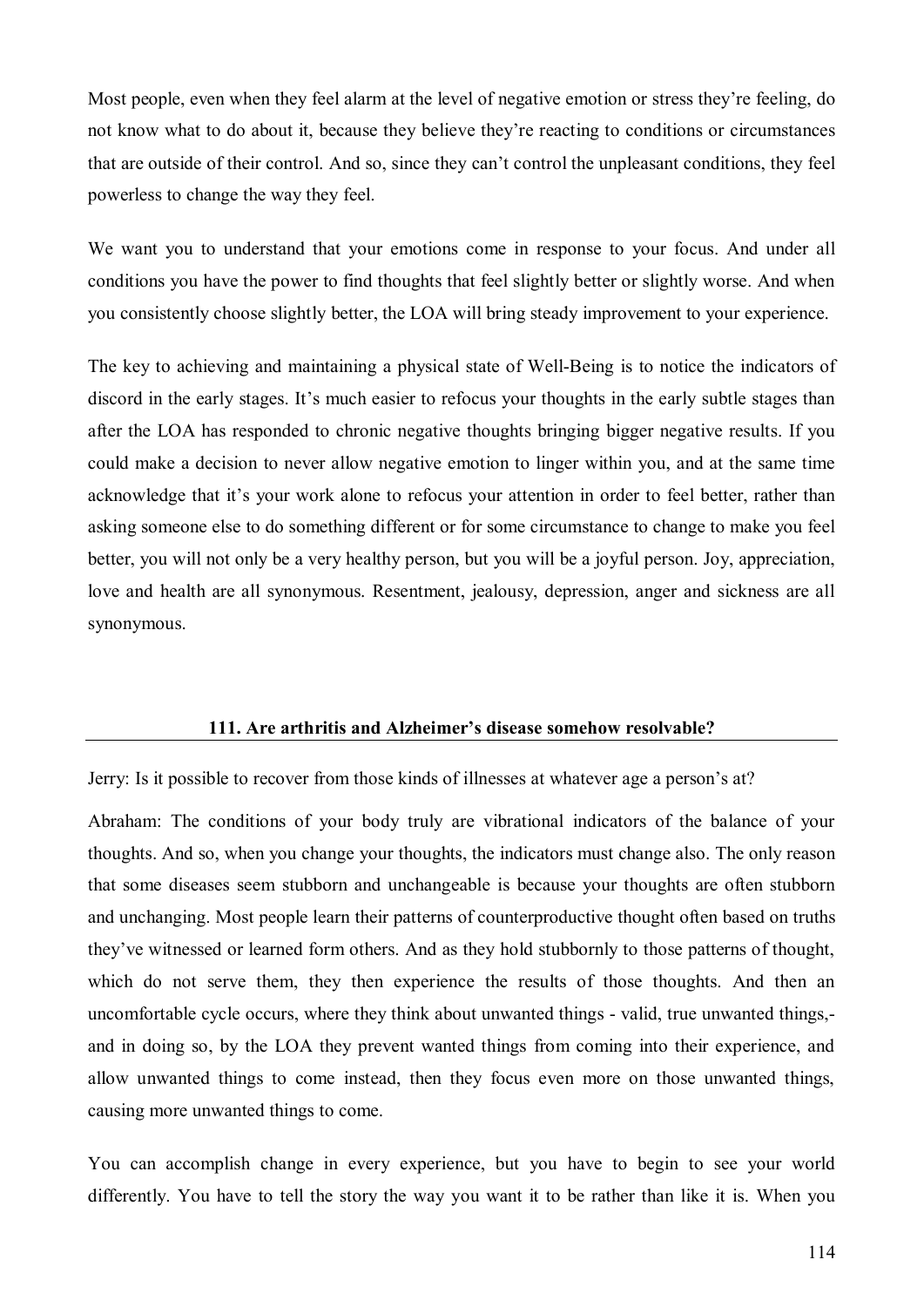choose the direction of your thoughts and conversations by the way they feel as you think them or speak them, then you begin to deliberately offer vibrations. You are vibrational beings, whether you know it or not. And the LOA is eternally responding to the vibrations you are offering.

Jerry: Can chemicals, such as alcohol, nicotine or cocaine, negatively affect our body?

Abraham: Your physical Wellness is affected much more by your vibrational balance than it is by the things that you put into your body. And even more significant to your question is the fact that from your place of vibrational alignment you would not feel inclined toward any substance that would detract from that balance. Almost without exception, the seeking of those substances comes from a place of less alignment. In fact, the impulse to participate in those substances comes from a desire to fill the void that is present because of the vibrational imbalance.

### **112. Are exercise and nutrition a health factor?**

Jerry: Does better nutrition or more exercise add to our health?

Abraham: You may have noticed that there are those who are very deliberate about food and exercise, whose physical Well-Being is obvious. And there are those who seem to be offering tremendous effort regarding food and exercise, who struggle for years to gain benefit, and still have no success in maintaining their physical Well-Being. What you do in terms of action is far less important than the thoughts you think, the way you feel, your vibrational balance, or the story you tell.

When you take the time to find vibrational balance, the physical effort you apply will yield you wonderful results. But if you do not tend to your vibrational balance first, there's not enough action in the world to compensate for that misaligned energy. From your place of alignment you will feel inspired to the beneficial behavior, just as from your place of misalignment you are inspired to detrimental behavior.

The reason that so many are confused about the correct behavior for healthy living is because they're only factoring in behavior, and they're leaving out the part of the equation that's most responsible for every outcome – the way you think, the emotions you feel and the story you tell.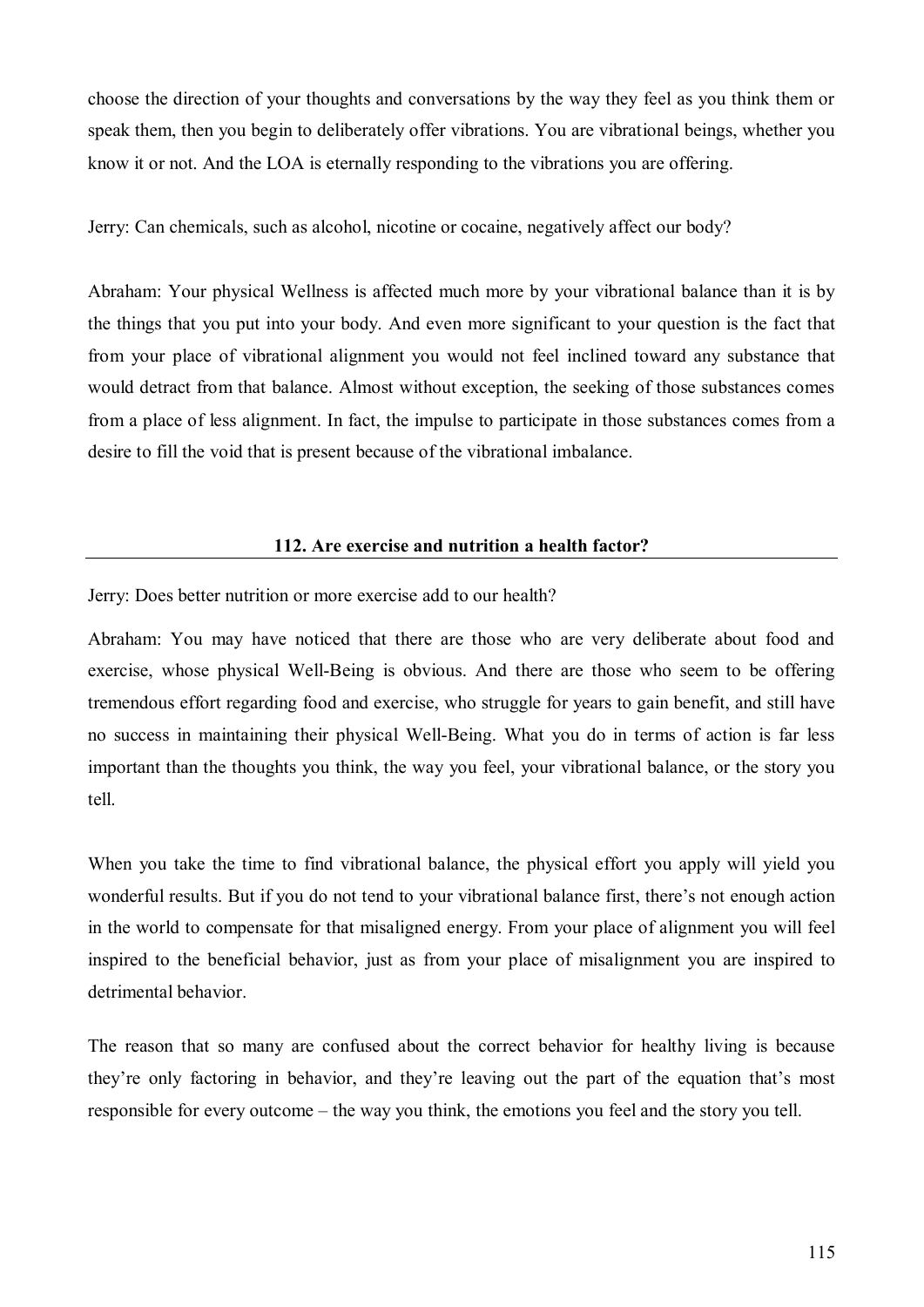Jerry: If a person seems to be in good health, but feels tired or listless most of the time, what would you suggest as a solution for that?

Abraham: People often refer to that state of being tired, or listless, as a state of low energy, and that's really a good way of saying it. While you cannot cut yourself off from your Energy Source, when you offer thoughts that contradict that Source, your resulting feeling is one of resistance, or low energy.

The way you feel is always about the degree to which you are in alignment or out of alignment with your Source. No exceptions. As you tell the story of what you want, which is the story the Source within you is always telling, you feel happy and energized. The feeling of low energy is always a result of telling a different story than the expanded Source Energy part of you is telling.

When you tell a story that focuses upon the positive aspects of your life, you feel energized.

When you tell a story that focuses upon the negative aspects, you feel enervated.

When you focus upon the absence of something that you desire in your present experience, you feel negative emotion.

When you imagine an improved condition, you feel positive emotion.

The way you feel is always about the relationship between the object of your attention and your true desire. Giving thought to what is wanted will give you the invigoration that you seek.

# **114. What is the chief cause of illness?**

Illness is caused by giving thought to unwanted topics, feeling negative emotion but ignoring it, and continuing to focus upon unwanted such that negative emotion is getting greater, but still ignoring it and maintaining attention upon unwanted, until by the LOA still more negative thoughts and experiences are attracted.

Illness exists when you disregard the early subtle signs of misalignment that come in the form of emotion. If you feel negative emotion and you do not change the thought to relieve the discomfort of the negative emotion, it always gets bigger, until eventually the negative emotion becomes physical sensation, then physical deterioration. However, the illness is only an indication of your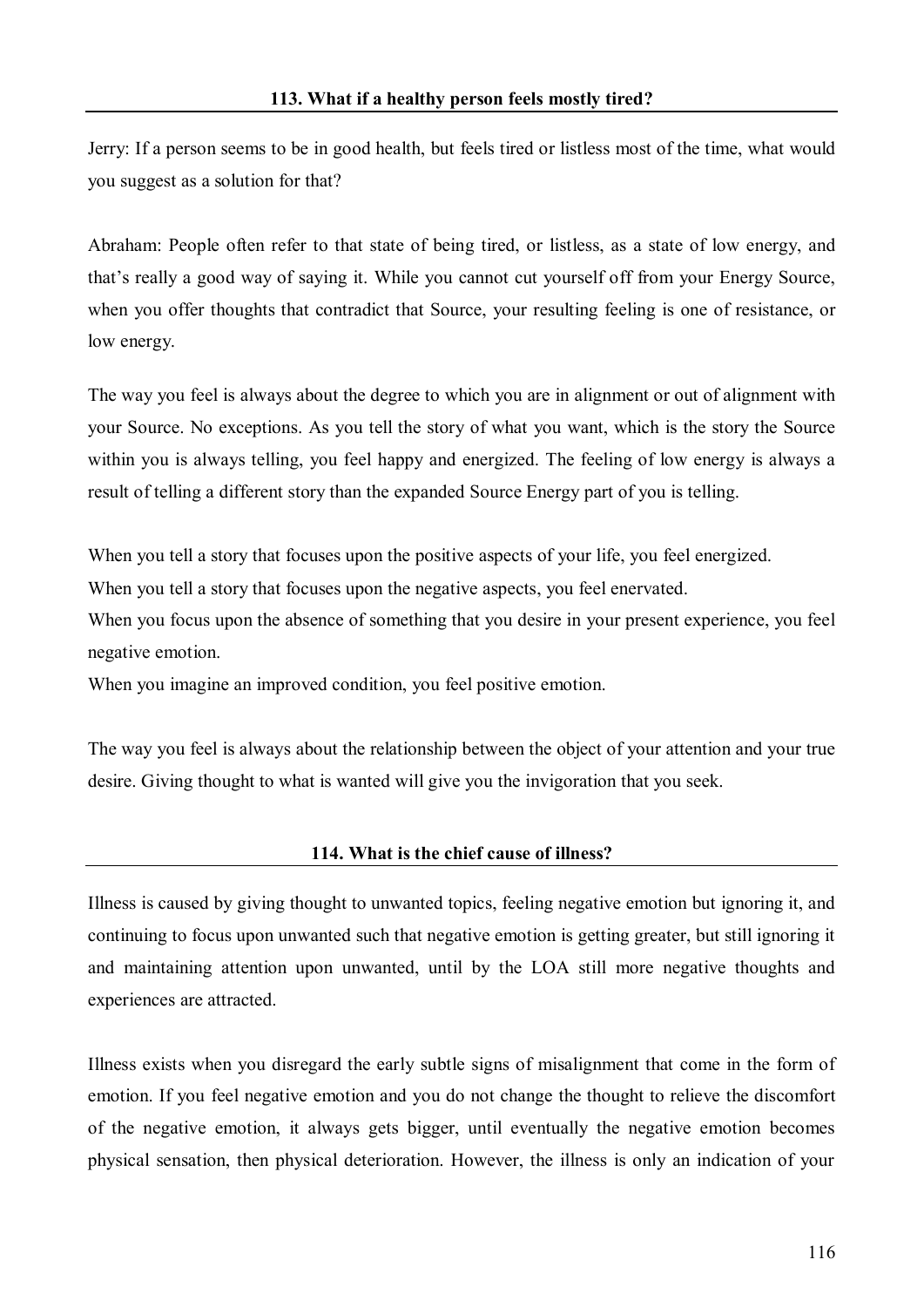vibration. And whenever you change your vibration, the indicator will change to match the new vibration.

Illness is nothing more than a physical indicator of energy out of balance. Many people who are experiencing illness disagree with our explanation of the cause of their illness being that the LOA is responding to their thoughts, as they protest that they have never thought about that particular illness. But illness does not occur because you're thinking about that illness, or about any illness. Illness is an exaggerated indicator of negative thoughts, that began as a subtle indicator of negative emotion and grew larger as the negative thoughts persisted. Negative thought is resistance, no matter the subject of the negative thought. That is the reason that new diseases continue to come about. And until the actual cause of the disease is addressed, there will never be a final cure. You have the potential for every illness in your body right now, and you have the potential for a perfect state of health in your body right now. And you will solicit one or the other, or a mixture, depending upon your balance of thought.

Jerry: So, from your perspective, there is no physical cause for illness or disease, it's all about thought?

Abraham: We understand your urge to give credence to action or behavior in attempting to explain causes. As you explain where your water comes from, you would be accurate to point to the faucet as the source of water coming into your kitchen sink, but there is much much more to the story of where the water comes from than only the faucet. And in like manner, there is much much more to the story about the source of Wellness or of illness. Your ease or dis-ease are symptoms of the balance of your thought. And that balance will manifest through the path of least resistance as surely as water flows downhill.

### **115. An example of my "old" story about my physical Well-Being**

Let us give you an example of an "old" story about your physical Well-Being:

"I am noticing symptoms in my body that worry me. As I get older, I feel less strong, less stable, less healthy, less secure. I worry about where I'm headed health-wise. I've tried to take care of myself, but I don't see that it has helped that much. I guess it's just normal to feel worse as time goes on. I saw that with my parents, so I'm really worried about my health".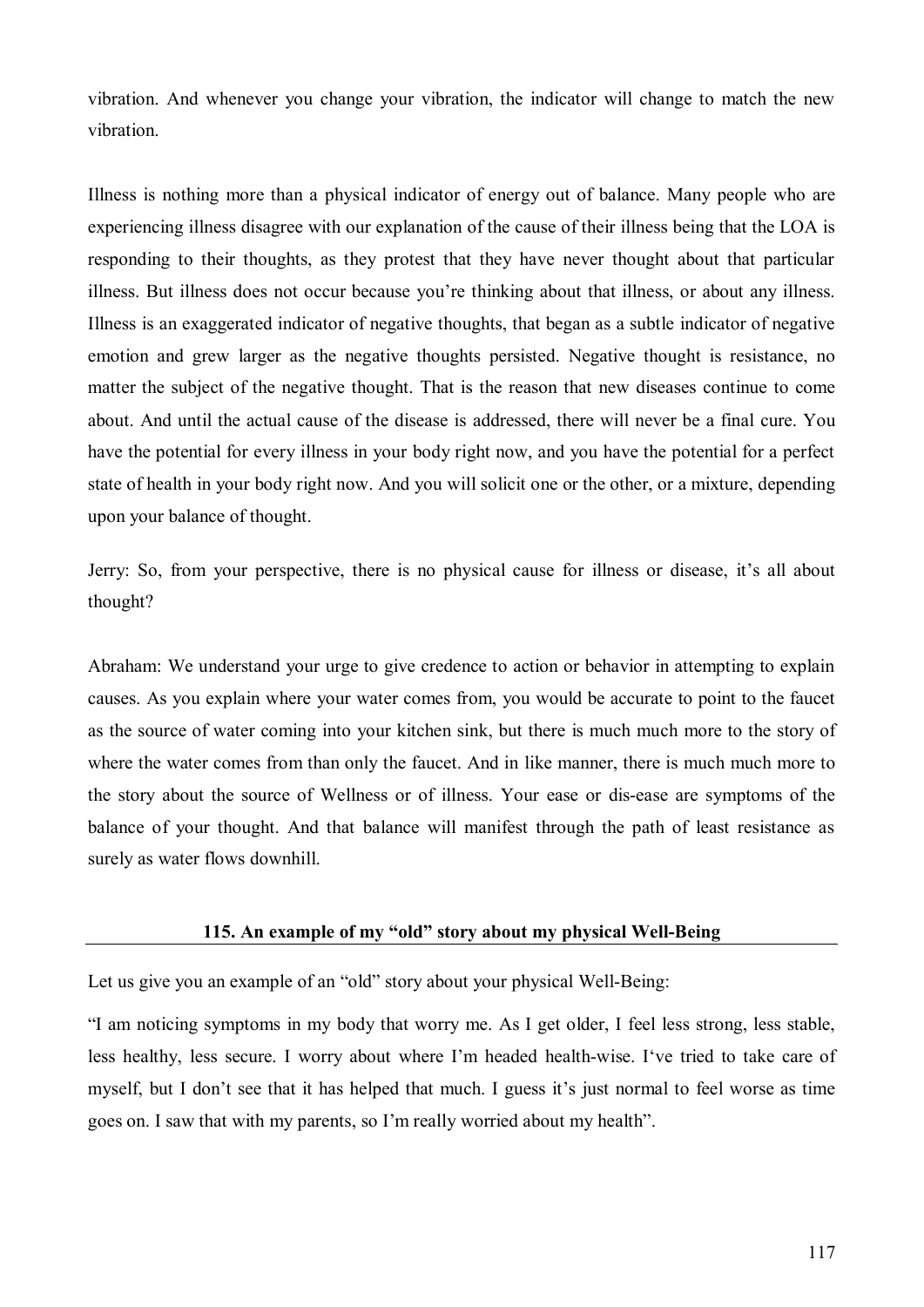Here's an example of your "new" story about your physical Well-Being:

"My body responds to my thoughts about it, and to my thoughts about everything I think about. The better my thoughts feel when I think them, the more I allow my personal Well-Being. I like knowing that there is an absolute correlation between how I feel and what my chronic thoughts have been, and how those thoughts felt as I thought them. I like knowing that those feelings are meant to help me choose better feeling thoughts, which produce better feeling vibrations, which will produce a better feeling body. My body is so responsive to my thoughts, and that is such a good thing to know. I'm getting rather good at choosing my thoughts. No matter what condition I find myself in, I have the power to change it. My state of physical health is simply an indication of the state of my chronic thoughts. I have the control of both. A physical body is an amazing thing, in the way it began as a glob of fetal cells to become this full blown human body. I'm impressed with the stability of the human body, and the intelligence of the cells that make up the human body, as I notice how my body accomplishes so many important functions without my conscious involvement. I like that it's not my conscious responsibility to move the blood through my veins, or the air through my lungs. I like that my body knows how to do that, and does it so well. The human body in general is quite an amazing thing. An intelligent, flexible, durable, resilient, seeing, hearing, smelling, tasting and touching thing. My body serves me very well. I love my exploration of life through my physical body. I enjoy my stamina and flexibility, I like living life in my body. I'm so pleased with my eyes that look out into this world, seeing near and far from where I stand, distinguishing shapes and colors with such vivid perception of depths and distances. I so enjoy my body's ability to hear and smell and taste and feel. I love the tactile sensual content of this planet and my life in this wonderful body. I feel appreciation and fascination for my body's self-patching ability as I watch wounds cover over with new skin, and as I discover new resiliency when traumas to my body occur. I'm so aware of my body's flexibility, my fingers' dexterity, and the immediate response that my muscles show to any task I attempt. I like understanding that my body knows how to be well and is always moving toward Wellness, and that as I do not get in the way of that, with negative thought, Wellness must prevail. I like understanding the value of my emotions. And I understand that I have the ability to achieve and maintain physical Well-Being because I have the ability to find and maintain happy thoughts. On any day in this world, even when some things in my body may not be at their best, I'm ever aware, that far far far far more things are functioning as they should, and that the aspects of Well-Being of my body are dominant. And, most of all, I love my body's quick response to my attention and intentions. I love understanding my mind-body-spirit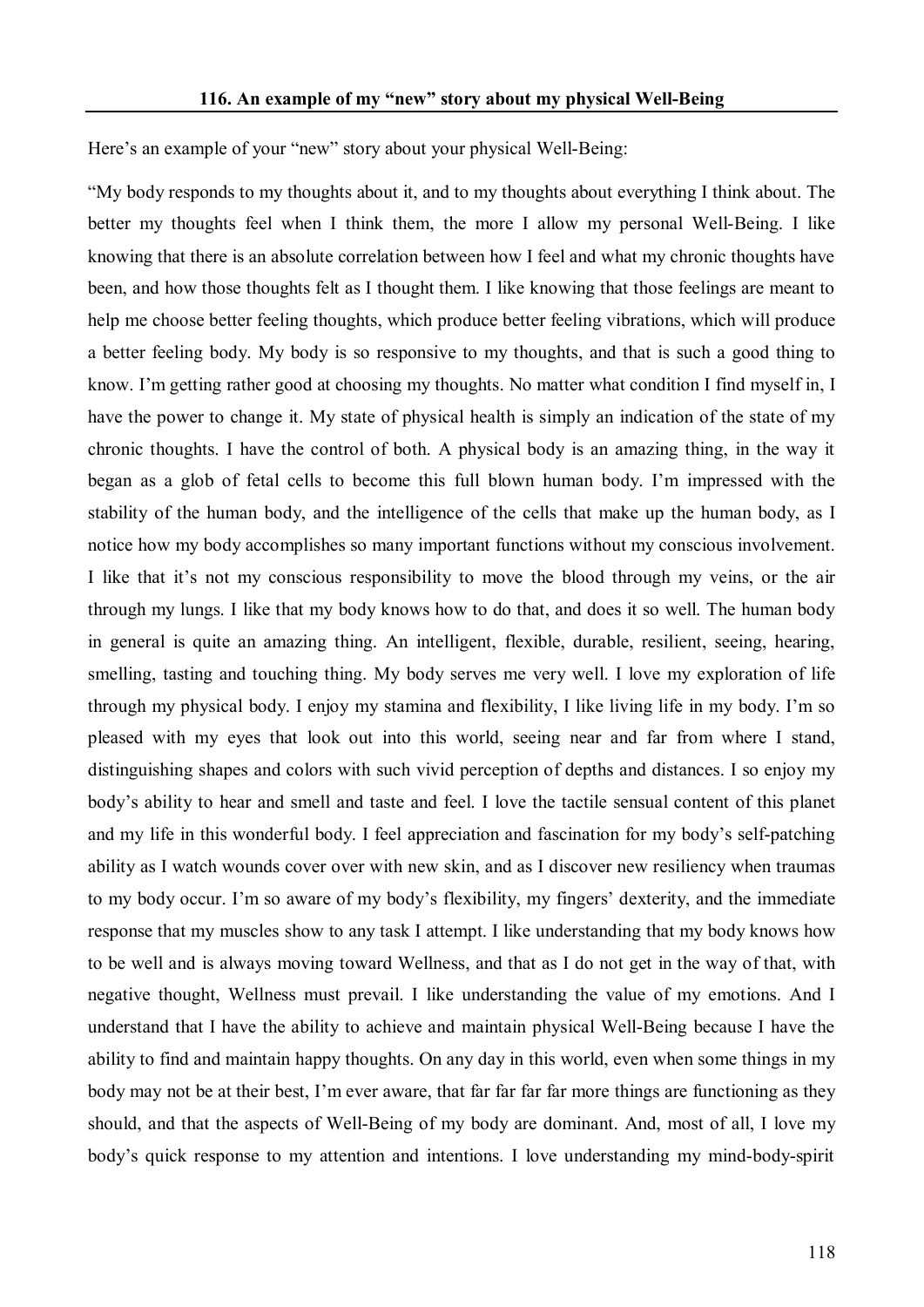connections and the powerful productive qualities of my deliberate alignment. I love living life in my body. I feel such appreciation for this experience. I feel good".

There is no right or wrong way to tell your improved story. It can be about your past, your present or future experiences. The only criterion that is important is that you be conscious of your intent to tell a better-feeling improved version of your story. Telling many good-feeling short stories throughout your day will change your point of attraction.

Just remember, the story you tell is the basis of your life. So tell it the way you want it to be.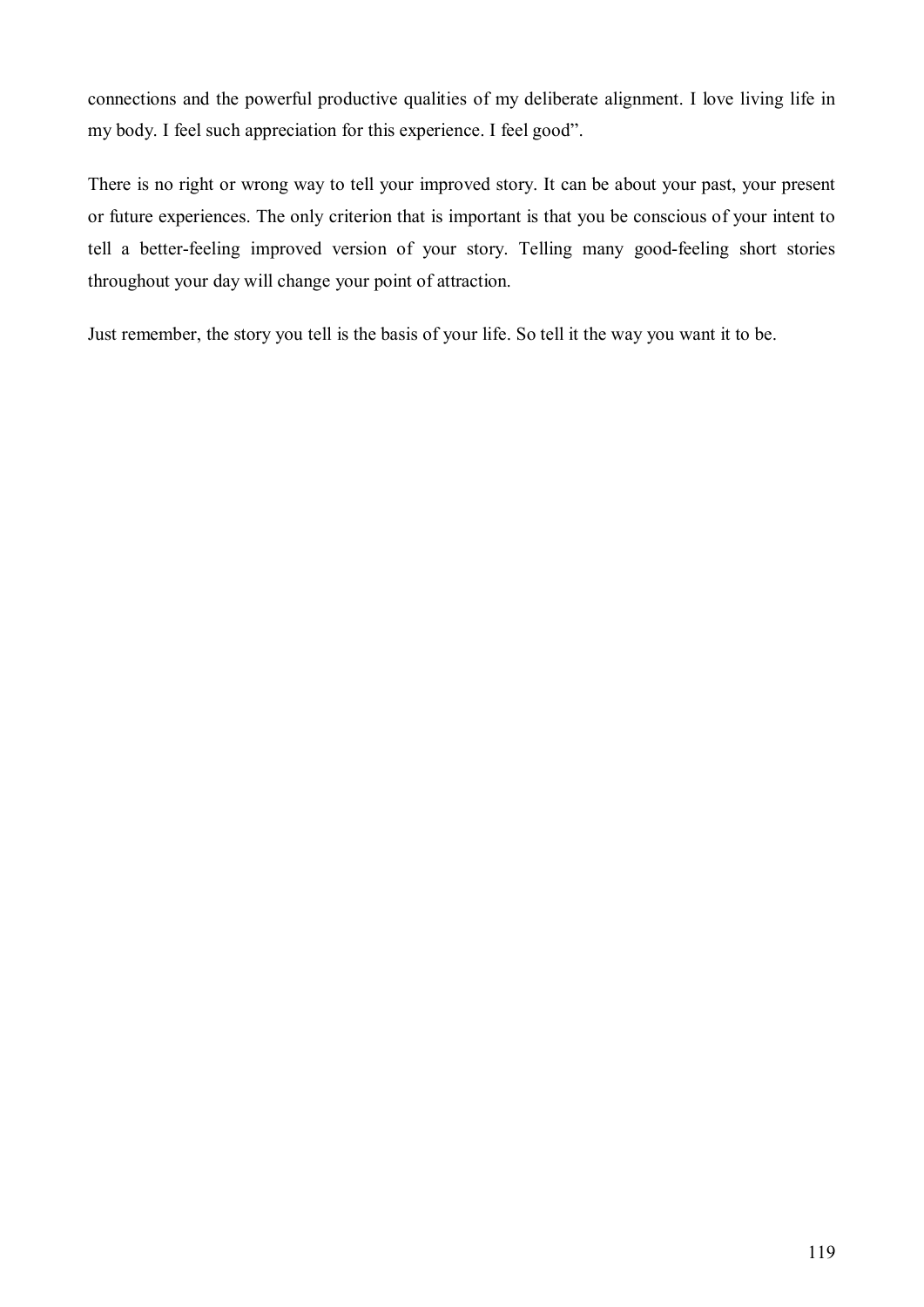# Part IV. Perspectives Of Health, Weight, And Mind

## **118. I want to enjoy a healthy body**

Bringing your physical body into alignment is a tremedously valuable thing to do for two reasons: (1) there is no subject that people think about more than their own body. And that's logical, since you take it with you everywhere you go; (2) since every perspective or thought that you have flows through your lense of your physical body, your attitude on virtually every subject is influenced by the way you feel about your physical body. Because science and medicine have been slow to acknowledge the connection between mind and body, between thoughts and outcomes, between attitudes and resuts, most people are reeling in a plethora of contradictory guidance relative to their **bodies** 

Whenever the basis of an understanding is flawed, no amount of patching it with methods or potions or remedies can bring consistently provable results. And because the alignment of Energies for each individual varies because of such a variety of factors in belief, desires, expectations, and early and current influencies, it's little wonder that remedies that work every time are non-existent. And it's no wonder that most are truly confused about their physical bodies.

When you attempt to gather and process information about what's happening with other people's bodies, instead of using your own emotional guidance system to understand your current alignment or misalignment of Energy, it's tantamount to using a road map from a different country to plan your route in your own country. That information simply has no bearing on you and where you are right now.

You've been given so much information that is contradictory to that which we know to be and to the Laws of the Universe, that we're extremely happy to talk to you about you and your body relative to the greater picture. We want to assit you in finding a clear understanding of how to be a healthy being, who is physically fit, who looks as you want to look, whole in terms of mind and spirit and body.

When you use your mind to deliberately focus your thoughts to align with the thoughts of your Inner-Being, or Spirit, your physical body will be the manisfestational evidence of that alignment.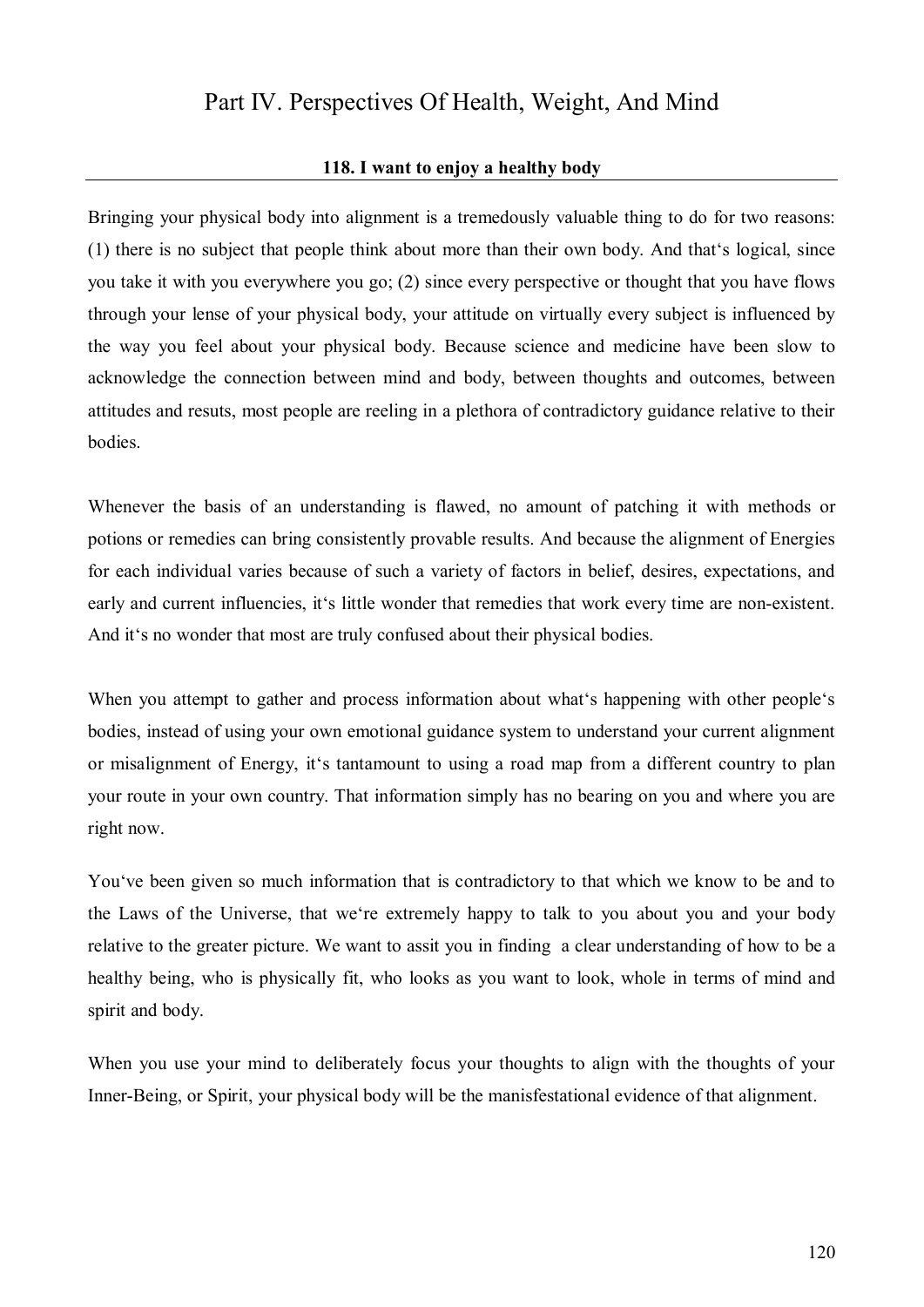It is not possible to bring your physical body to a state of perfect health by only thinking about the physical aspects of your being, and then offering action regarding your physical body. Without an understanding of the connection bewteen the physical you and the nonphysical vibrational Inner You, there can be no consistent understanding or control. In other words, while it may feel to you that the path to a good-feeling good-looking body will be a result of your behaviour, in terms of food intake and activity, it is really much more about your vibrational alignment between the physical and nonphysical aspects of your being. Once you accept the totality of your being and you make that vibrational alignment your top priority, you are well on your way to achieving and maintaining your desired physical body. But if you use conditions of others, experiences of others and opinions of others as your gage for wellness, you will not be able to control the condition of your own physical body. In other words, as you strive for a physical standard, based on comparison with the experiences of others, rather than striving for your own personal alignment between you and you, you will never discover the key to control over your own body.

## **120. I needn't compare my body to others**

We would like to assist you in understanding that there is not one state of being that is the correct one, or even the most wanted one. For there are a great many varieties of states of physical bodies that have been intended by you as you emerged into this physical body. If it had been your intent to all be the same, more of you would be the same. But you are not. You come forth with all sorts of varieties of size and shape and flexibility and dexterity. Some are stronger and others are more agile. You come with great variety and in all sorts of differences that are of tremendous advantage to the whole. You came forth in your great variety to add balance to this time and place. And so, we would like to encourage you, rather than looking at yourselves and acknowledging that you are lacking in this or that characteristic, as most of you do, we would like to assist you in looking toward the advantages of that which you are. In other words, as you are assessing or analyzing your physical body, spend a greater part of your time looking for the advantages that it offers not just to you but to the balance of All-That-Is.

#### **121. What if I saw myself as perfect?**

We are not necessarily encouraging you to look at whatever your current state is and proclaim it as perfect. Because you will always be striving for something that's just beyond what-is. But finding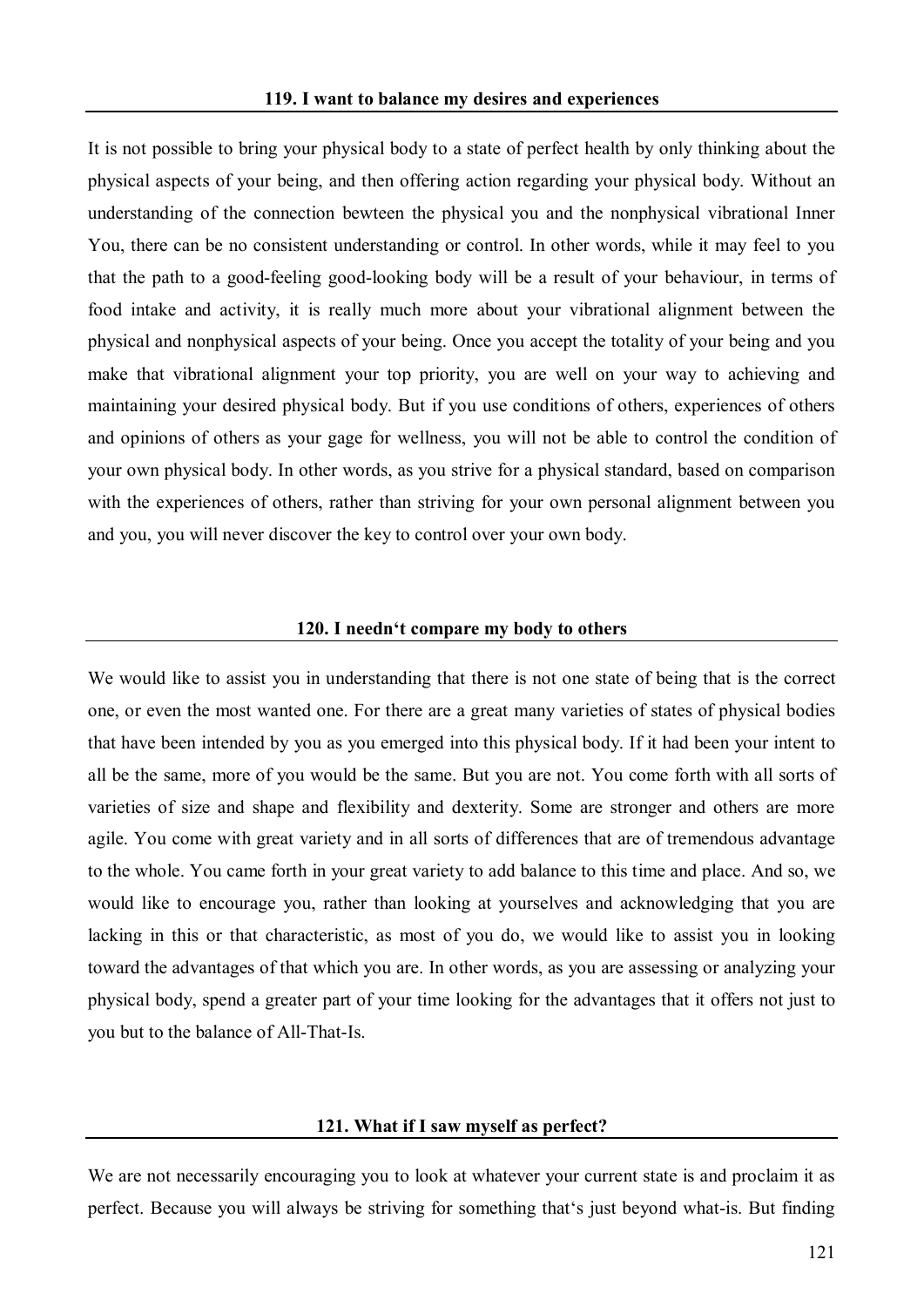aspects of your current experience that feel good when you focus upon them will cause you to align with the perspective of your Inner-Being, who is always focused upon your Well-Being. We encourage you to feel for the agreement between your thoughts about your body and you Inner-Being's thoughts about your body, rather than trying to get the conditions of your body to agree with the conditions of other bodies that you see around you.

#### **122. Pushing against unwanted attracts more of unwanted**

As you are understanding that you're creating through your thoughts rather than through your action, you will accomplish many more of your desires with far less effort. And in the absence of struggle you will have much more fun. You're offering thought in every waking moment, and so achieving a propensity to positive good-feeling thoughts will serve you extremely well.

You were born into a society that began warning you against unwated things as soon as you arrived. And over time most of you have taken on a guarded stance. Most of you really believe that the way you get to what yo do want is to defeat what you do not want. And so you give so much of your attention toward pushing away from you what you do not want. Where if you could see LOA as we see it, if you could accept yourselves as the attractors by virtue of the thoughts that you are holding, you would understand what a backwards approach most of you are taking. As you say, "I'm sick, and I want not to be sick, so I'll beat this illness. I'll take this action and I'll defeat this illness", you are from your position of guardedness and defensiveness and negative emotion holding on to that illness.

#### **123. My attention to lack attracts more lack**

Every subject is really two subjects: there is the subject of what you're wanting and there's the subject of its lack. Regarding your body, since every thought that you think is filtered through your perspective of this body, if this body does not feel the way you want it to feel, it is a very natural thing that a larger numer of your thoughts, a very imbalanced proportion of your thoughts, would be slanded toward the lack side of the equation rather than toward the truly desired side of the equation. From your place of lack you will attract only more of that. And that is the reason most diets do not work – you're aware of your fat, you're aware of the body looking the way you do not want it to look, and so, when it gets bad enough that you can't stand it anymore, either from your perspective or because others are scowling at you, then you say, "I can't bear this negative place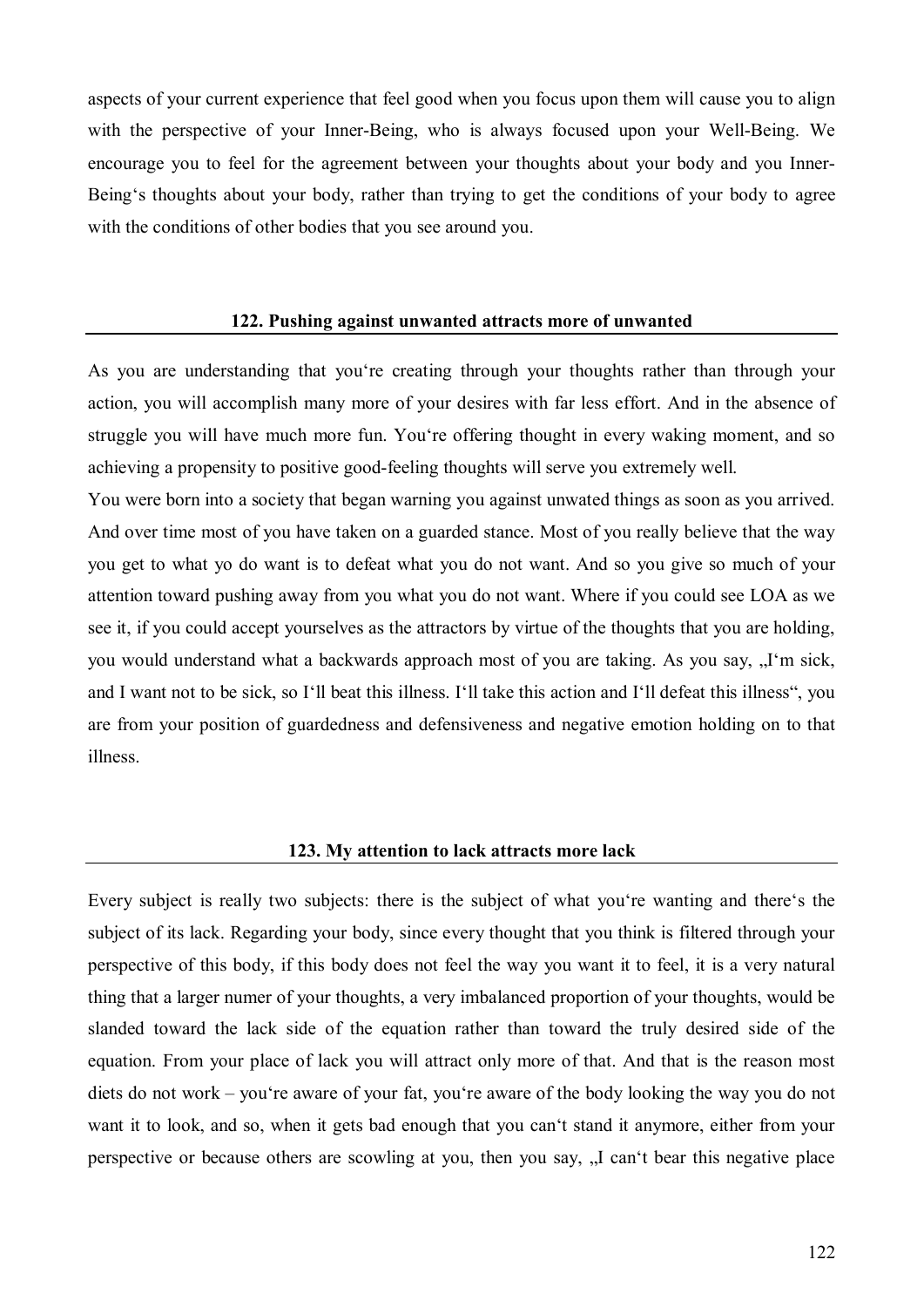anymore. I'm going on a diet and I'm gonna get rid of all of this stuff that I do not want." And yet your attention is given to the stuff that you do not want, and so you hold it to you.

The way to get where you want to be is to give your full attention toward what you do want, and to not give your attention to what you do not want.

### **124. Planting fear seeds does grow more fear**

Jerry: Abraham, a dear friend of mine voluntueered to be a part of the medical study. He said that even though he was in brilliant health, he was willing to participate in it if he could be of value to others, because so many men that were his age that time in that area were dying form this, whatever this disease was. Well, it seemed like only a matter of weeks before we received a message from him that he had been diagnosed with the illness. And now he is no longer in physical form. But he didn't seem to have a fear of the disease. Did he create it in his body by merely focusing on it?

Abraham: It was his attention to it. In other words, it was his intent to be of value for others, and so he allowed them to probe and poke and look, and in the probing and poking and looking he received enough stimulation of thought from the others to make him aware of the possibility. Not only the possibility, but the probability. They planted within him the seed of probability, and then with the probing and poking and looking his body responded to what then became the balance of his thought. It's a wonderful example that you've offered, because that disease was not within him until the attention to the disease was within him. But once the attention to the disease was within him, then his body responded in kind.

The potential for wellness or illness is always within you. The thoughts you choose determine which you experience and to what degree you experience it.

#### **125. Must attention to illness attract illness?**

Jerry: How much can we actually toy with these thoughts of illness? For instance, a person can watch on television and offer to come down for free examination of some part of his or her body, and if the person says, ...Oh, well, I think I'll just go do that. I feel fine, but why not, since it's free", what are the chances of that leading to what you're talking about a stimulation of thought and eventually an unwanted result?

Abraham: Nearly a 100 percent. Because of the attention to illness in your society your diseases are running rampant. With all of your medical technology, all of the tools, all of the discoveries, there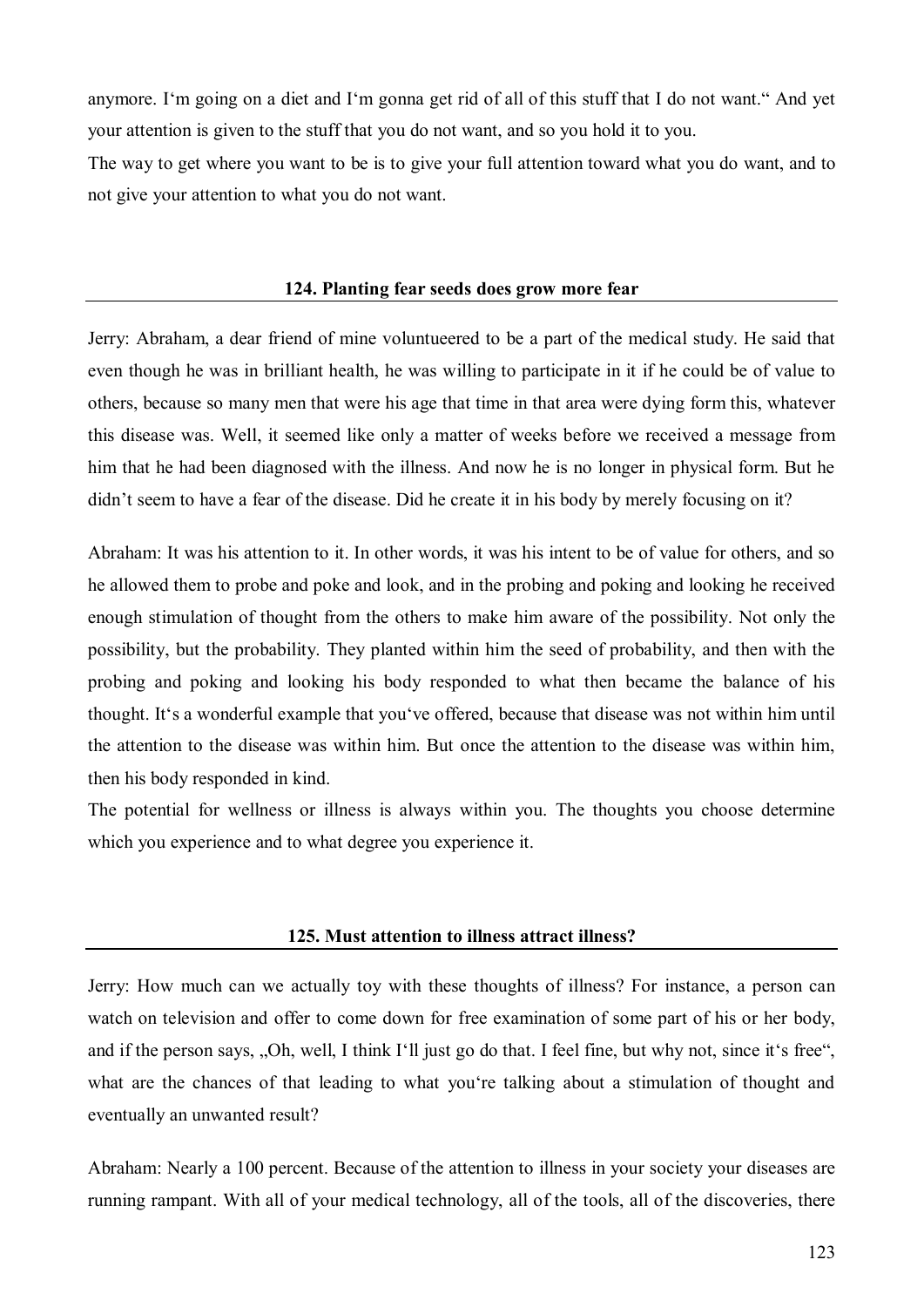are more people who are critically ill today than ever before. The prevalence of so much severe illness is predominantely because of your attetion to illness. You say, "How much can we toy with it?" And we say, you are very particular about what you eat and about what you wear, abuot what you drive, and yet you're not particular about what you think. We would encourage you to be particular about what you think. Keep your thoughts on the side of the subject that is in harmony with your wanting. Think about wellness, not about lack of it; think about being as you want to be rather than lack of it. Your illnesses are not born and perpetuated only because of your negative attention to illness. Remember, that illness stems from your feelings of vulnerability and guardedness. Train your thoughts on all subjects, not only the subject of physical health, in the direction of what you desire. And through the improved emotional state that you accomplish your physical Well-Being will then be assured.

#### **126. Is my attention predominantly focused on Well-Being?**

The potential for illness or wellness lies within you at all times. And whatever you give your attention to begins to foster within you the manifestation of the essence of that thought. Thought is very powerful.

When someone comes into your experience who stimulates your thought so that your thought is predominantely upon illness rather than wellness, upon lack of Well-Being rather than upon Well-Being, where you're in a place where you're feeling vulnerable or defensive, or even angry, then the cells of your body begin to respond to the balance of that thought.

Everything that you are living is as a result of the thoughts that you're thinking. And there is not an exception to that.

# **127. Others' physical evidence needn't be my experience**

As you see physical evidence around you, very often that physical evidence seems more real to you than a thought. You say things to us such as, "Abraham, this is real. This isn't just a thought." As if what is really real and a thought are two separate things. But we want you to remember that the Universe does not distinquish between your thoughts of current reality and thoughts of imagined reality. The Universe and the LOA are simply responding to your thought, whether it is real or imagined, or whether it is current or remembered. Whatever evidence you're seeing around you is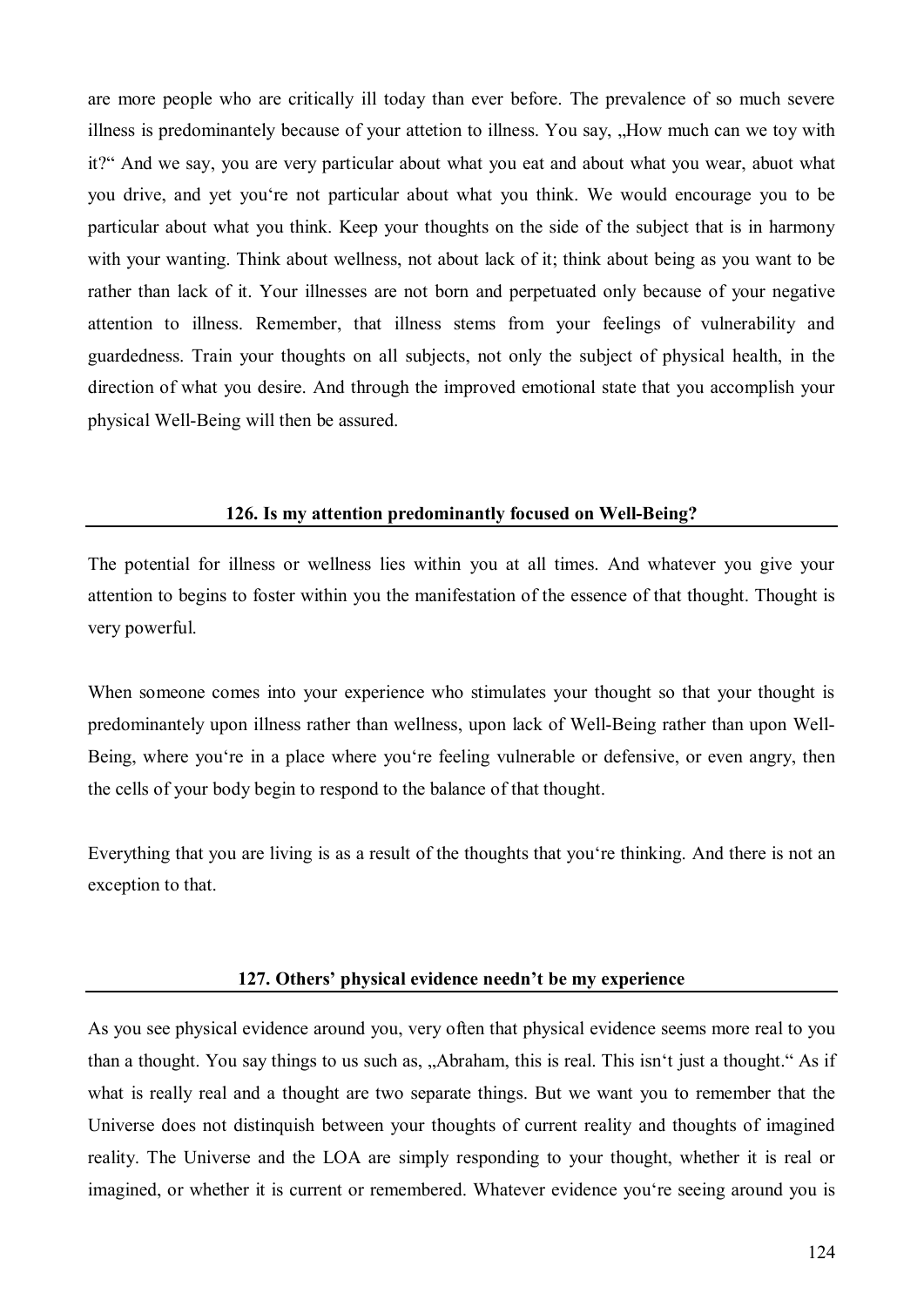nothing more than the manifestational indicator of someone's thought. And there's no reason for what others are creating with their thoughts to cause you to feel frightened or vulnerable.

There is no such thing as an unchangable condition. There is not a physical situation, no matter what the state of negative degenaration, that cannot receive wellness. But it requires an understanding of the LOA, the guidance represented by emotion and a willingness to deliberately focus upon things that make you feel good. If you could understand that your body is responding to what you're thinking, and if you could hold your thoughts where you want them to be, all of you would be well.

#### **128. How can I influence all toward maintaining health?**

The process for regaining health and maintaining health are one and the same – focus more upon things that feel good. The biggest difference between regaining and maintaining is that it's easier to think good-feeling thoughts when you feel good than when you feel bad. So, maintaining health is easier to do than regaining health. The best way to influence others to good health is to live it. The best way to influence others to sickness is to get sick. We understand that for those who are now in a place where they do not want to be sounds very simplistic to just find a better-feeling thought. But it is our absolute promise to you, that if you would be determined to imrpove the way you feel by deliberately choosing thoughts that feel better, you would begin to see immediate improvement in anything that's troubling you.

### **129. I'll relax and sleep myself into Well-Being**

Your natural state is one of absolute Well-Being. You do not have to fight anymore against illness. Just relax into your wellness. Put yourself in your bed tonight, and as you're going to sleep, feel the wonderful comfort of the bed beneath you. Notice how big it is, notice the pillow beneath your neck, notice the fabrick upon your skin, give your attention to things that feel good. Because every moment that you can think about something that feels good, you're cutting the fuel to that illness. In every moment that you think about something that feels good, you're stopping the illness from going forward. And in every moment that you're thinking about the illness, you're adding a little more fuel to the fire, so to speak.

As you're able to accomplish holding your thoughts on something that feels good for 5 seconds, then for that 5 seconds you'll stop fueling your illness. As you accomplish it for 10 seconds, then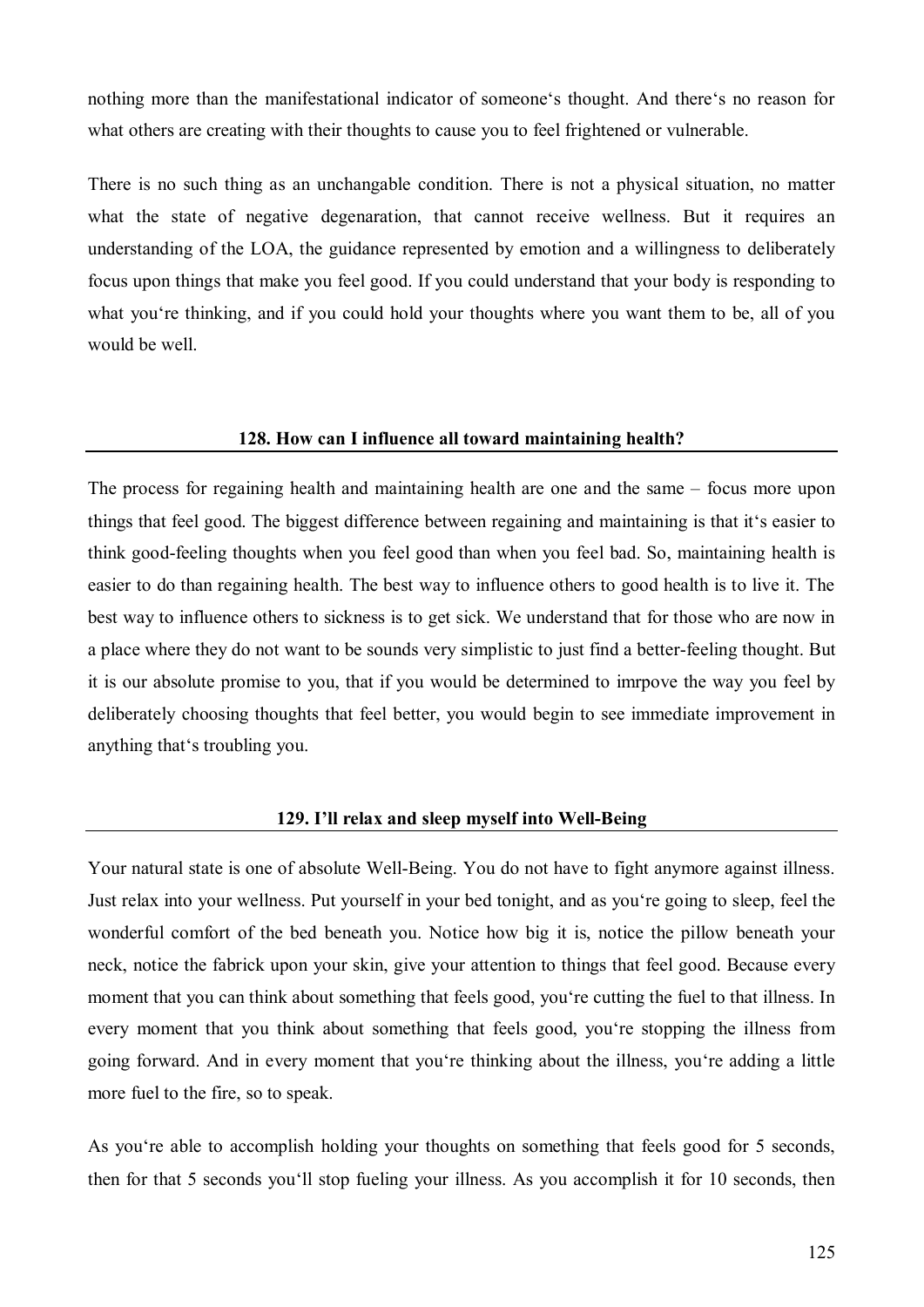for 10 seconds you've stopped fueling the illness. As you think about how good you feel right now and as you think about your natural state as being a state of wellness, you begin fueling your wellness.

### **130. Do negative emotions indicate unhealthy thoughts?**

As you think thoughts of illness, the reason that you feel such negative emotion about it is because that thought is so out of harmony with your greater knowing that you're not resonating with whoyou-really-are. The negative emotion that you feel, in the form of concern or anger or fear about your illness, is really your indicator that you've put a very strong restriction on the flow of Energy between you and who-you-really-are. Your wellness comes forth as you allow the full flow of nonphysical energy from your Inner-Being. And so, as you think, "I am well", or "I'm becoming well", or "I am whole", It's my natural state to be well", those thoughts vibrate in a place that is in harmony with that which your Inner-Being knows to be. And you receive the full benefit of the thought Energy that comes forth from your Inner-Being.

Every thought vibrates. And so, focus upon thoughts that make you feel good, which will attract others and others and others and others, until your vibrational frequency will raise to the place that your Inner-Being can fully envelop you. And then you will be in the place of Well-Being, and your physical aparatus will catch up very quickly. It is our absolute promise to you. You may begin to watch for dramatic physical evidence of your recovery, for it is Law.

# **131. To what degree can I control my body?**

Your body and your mind are forever connected. Your body is responding to your thoughts continually. In fact, to nothing else. Your body is absolutely a pure reflection of the way you think. There's nothing else that affects your body other than your own thoughts. When you consciously acknowledge the absolute correlation between what you're thinking and what you're getting, you can then eventually under all conditions control your own experience. All that is required for you to get only what you want vs. getting some of what you do not want is to recognize that the control you seek you alerady have. And then to deliberately think about things you want to experience. Thoughts of decline always feel bad because you do not want decline. So, utilize your guidance and choose good-feeling thoughts, and you'll have no reason to worry about moving through time. Really, it's simply a matter of making the decision,  $\Lambda$  want to acknowledge that I have the only and the absolute control of my physical aparatus. I acknowledge that I am as the result of the thoughts I think".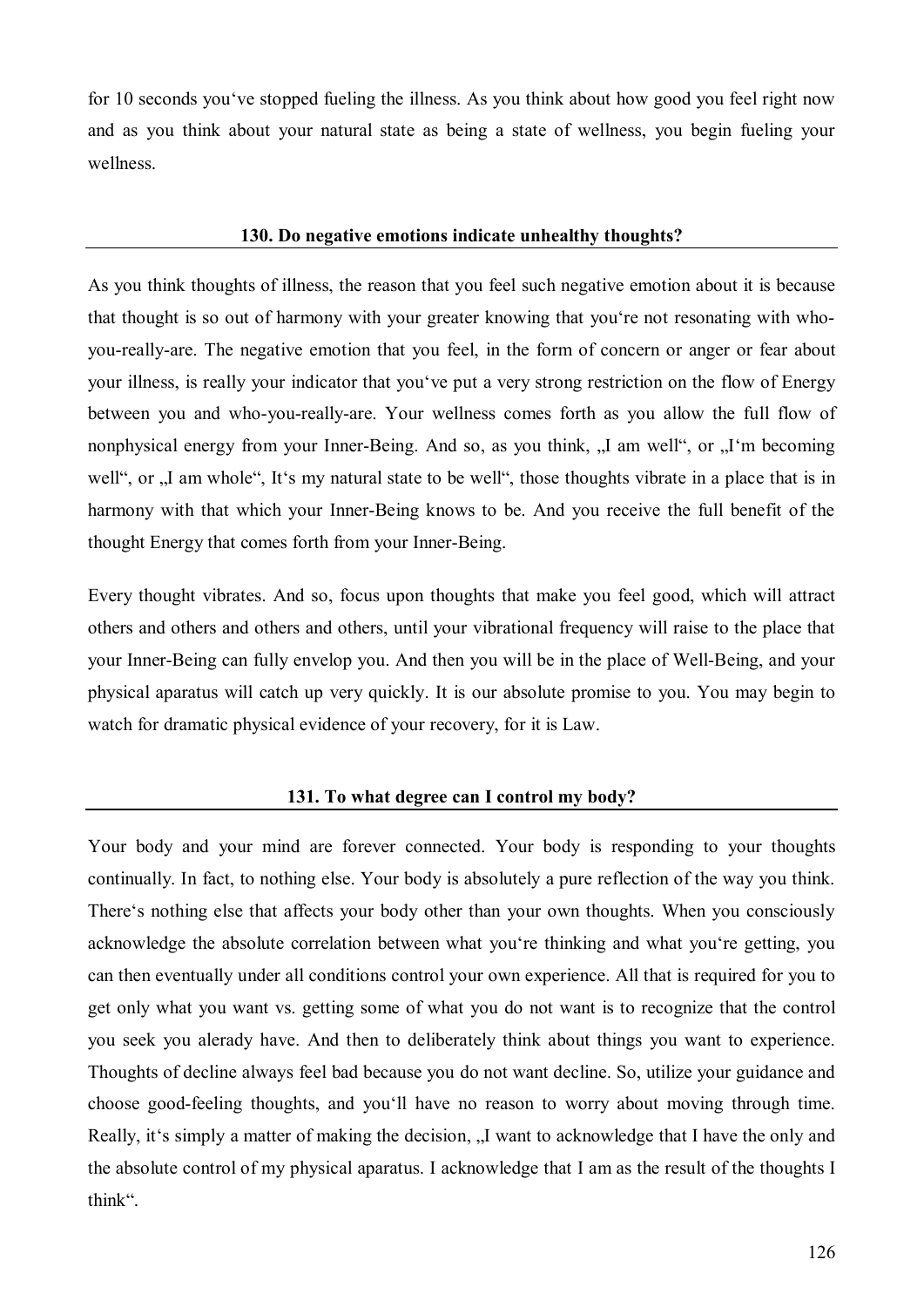The day you were born you possessed knowledge, not hope or desire, but deep understanding, that your basis is absolute freedom, that your quest is joy and that the result of your life experience would be growth, or expansion. That day that you were born you knew that you were perfect and still reaching out for more perfection.

### **132. Can we consciously grow new muscle and bone?**

The reason that more things do not change more quickly in your society today is because most people are giving their attention predominantely to what-is. In order to affect change you must look beyond what-is. It slows you down tremendously if you need to see evidence of something before you believe it. Because that means you have to wait for someone else to create it before you can believe it. But when you understand that the Universe and the LOA will respond to your imagined idea as quickly as it responds to an observed idea, then you can move quickly into new creations without having to wait for someone else to accomplish it first.

The leading-edge does require vision and positive expectation. But it is really where the most powerful exhilaration is. To be in a state of desire and to have no doubt is the most satisfying experience possible. But to want something and not believe in your ability to achieve it does not feel good.

When you think only of what you desire without constant contradictions that are filled with doubt or disbelief, the Universal response to your desire comes quickly. And in time you begin to feel the power of your deliberate thought. But that kind of pure thought takes practise. And it requires that you spend less time observing what-is and more time visualizing what you'd like to experience. In order to tell the new and improved story about your physical experience you have to spend time thinking and speaking about the experience you would like to live. The most powerful thing you can do, the thing that will give you much greater leverage than any action is to spend time every day visualizing your life as you want it to be. We encourage that you go to a quite and private environment for 15 minutes every day where you can close your eyes and imagine your body, your environment, your relationships, your life in ways that please you. What has been has nothing to do with what will be. And what others experience has nothing to do with your experience. But you must find a way to separate yourself from all of that – from the past and from others – in order to be what you want to be.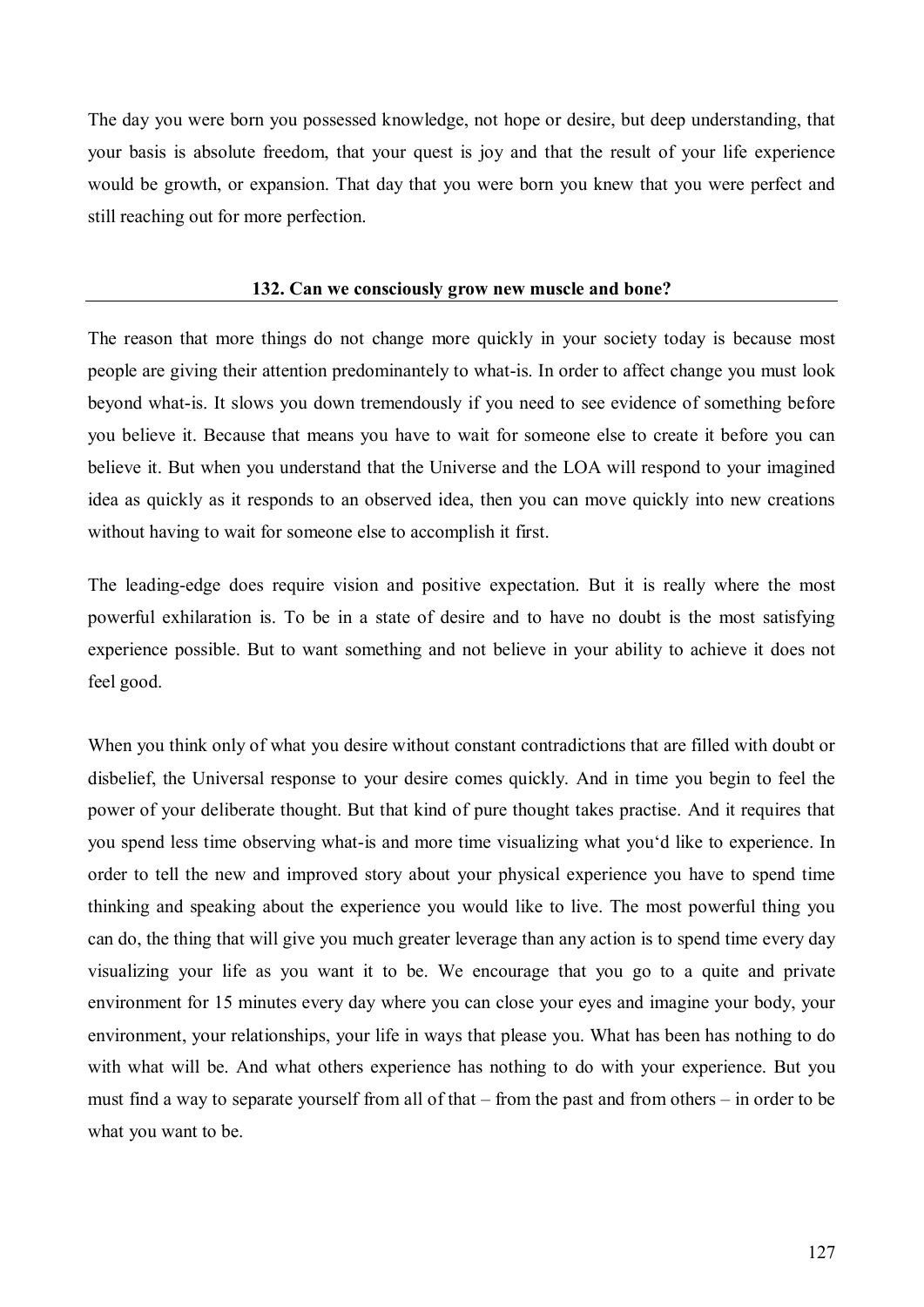When people do not allow the fact that no one else has ever done something to prevent them from doing it, they are of great advantage to others. Because once they break through and create it, then others can observe and then in time they can come to believe or expect it themselves. And for that reason everything that you accomplish is of value to your society. Your platform for progressive living continues to expand and life does get better and better for everyone. But we want to take you beyond the need to see it before you can believe it. We want you to understand that if you believe it, then you will see it. Anything that you practice in your mind until the idea begins to feel natural to you, must come to physical fruition. The LOA guarantees that. You will feel enormous liberation when you realize that you do not have to wait for someone else to do something in order to prove that it can be done or before you can allow yourself to do it. As you practice new thoughts reaching for improved emotions and then see the evidence that the Universe will provide, you'll come to know your own true power. If someone were to tell you that you are experiencing an incurable disease, you could then say with confidence, "*I* will decide what I will live, because *I* am the creator of my experience."

We'd like to say to you that if your desire is strong enough, a strong desire can outweigh your negative belief, and your recovery will begin.

### **134. But what if I believe in dangerous germs?**

If you were really listening to your guidance system, you would not enter an environment where you believe there are germs that could compromise your Well-Being. The dread you feel about going into the hospital is your indicator that you're about to take action before you have achieved vibrational alignment. You could just not go to the hospital, but then you would feel uncomfortable because you know your sick friend would enjoy a visit from you. So you find a way to visit your friend without feeling dread. And that's what we mean by finding vibrational alignment before you take the action of entering the hospital. In time you can come to believe so much in your Well-Being, or your desire for Well-Being can become so vivid, that you could be in any environment and not feel a threat to your Well-Being. When you're in alignment with who-you-really-are, and you're listening to your powerful guidance system, you would never enter an environment where your Well-Being could be threatened. Unfortunately, many people override their guidance system for the sake of pleasing others.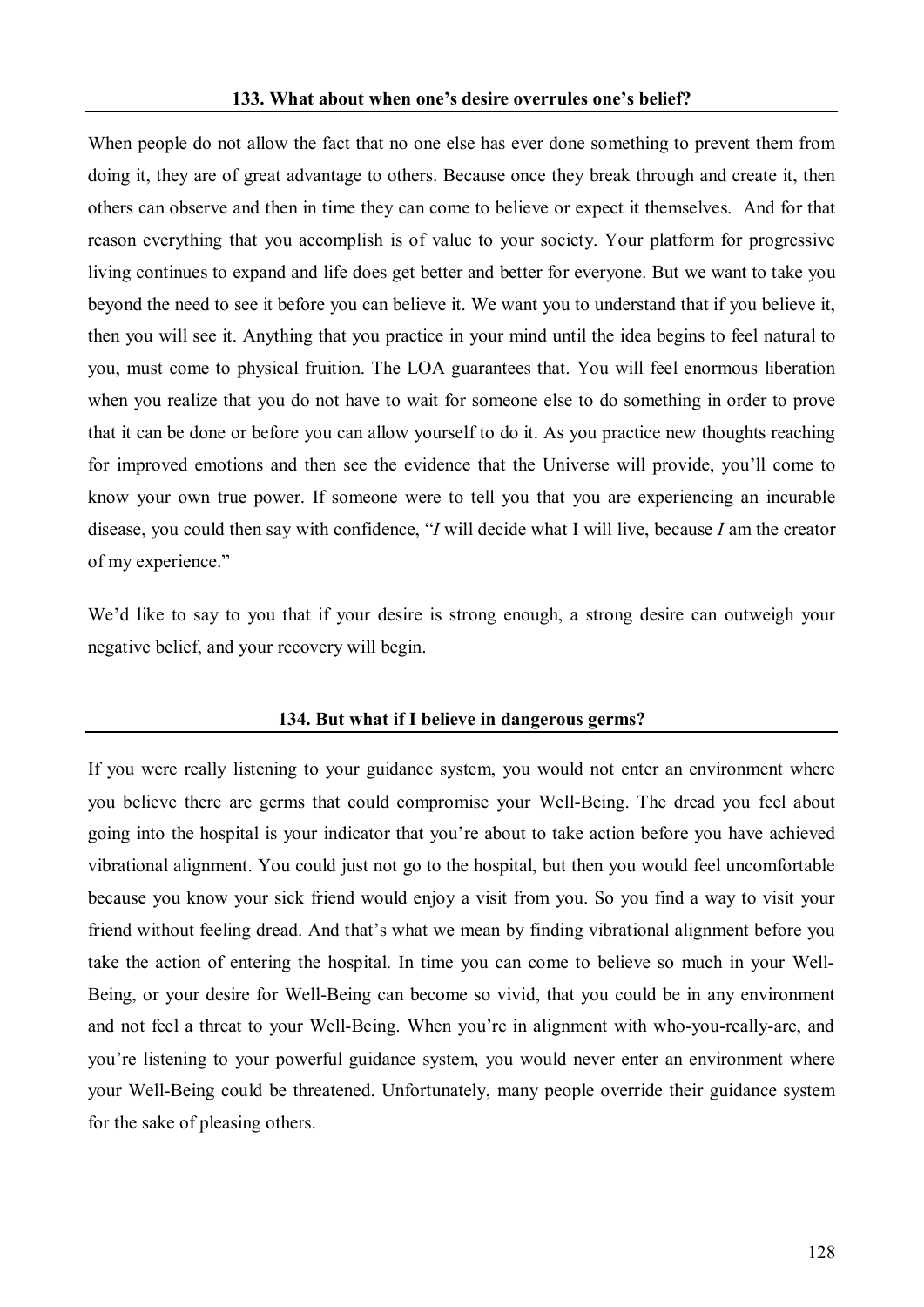Two people could enter the hospital, one feeling no threat to Well-Being and the other feeling great threat. The first would not get sick. The second one would. Not because of the germs that are present in the hospital, but because of the person's relationship to his own sense of Well-Being. We are not attempting to alter your beliefs, because we don't see your beliefs as inappropriate. It is our desire to make you aware of your own emotional guidance system so that you can achieve the balance of vibration between your desires and your beliefs. Doing what you call *the right thing* means to do that which is in harmony with your intent and your current beliefs.

There are many who override their own guidance system by trying to please others. And there are many people who will call you selfish or cowardly when you have the audacity to please yourself rather than them. Often others will call you selfish because you're unwilling to yield to their own selfishness without even realizing the hypocrisy of their demand. Sometimes we are accused of teaching selfishness. And we admit that it's true, because if you're not selfish enough to tend to your own vibration, and hold yourself in alignment with your Source, with who-you-really-are, then you have nothing to give another anyway. When others call you selfish or cowardly, their own vibrations are clearly out of balance, and a modification of your behavior will not bring them into balance.

The more you think and speak of your own physical Well-Being, the more entrenched your own vibrational patterns of wellness will be, and the more LOA will then surround you with things that enhance and support those beliefs. The more you tell your own story of Well-Being, the less vulnerable you'll feel. And then not only will your point of attraction shift so that different situations will surround you, but you'll also feel different about the situations as they come.

#### **135. I am guided** *toward* **what I** *do* **like**

The only path to the life you desire is through the path of least resistance, or the path of most allowance, allowance of your connection to your Source, to your Inner-Being, to who-you-reallyare, to all that you desire. And that allowance is indicated to you in the form of good-feeling emotions. If you will let feeling good be your most important priority, then whenever you're having a conversation that is not in harmony with the health you desire, you'll feel bad and so you'll be alerted to your resistance. And then you can choose a better-feeling thought and then you'll be back on track. Whenever you feel negative emotion, it is your guidance system helping you realize that you are in this moment offering resistant thought that is hindering the stream of Well-Being that would otherwise be reaching you fully. It's as if your guidance system is saying, "Here, you're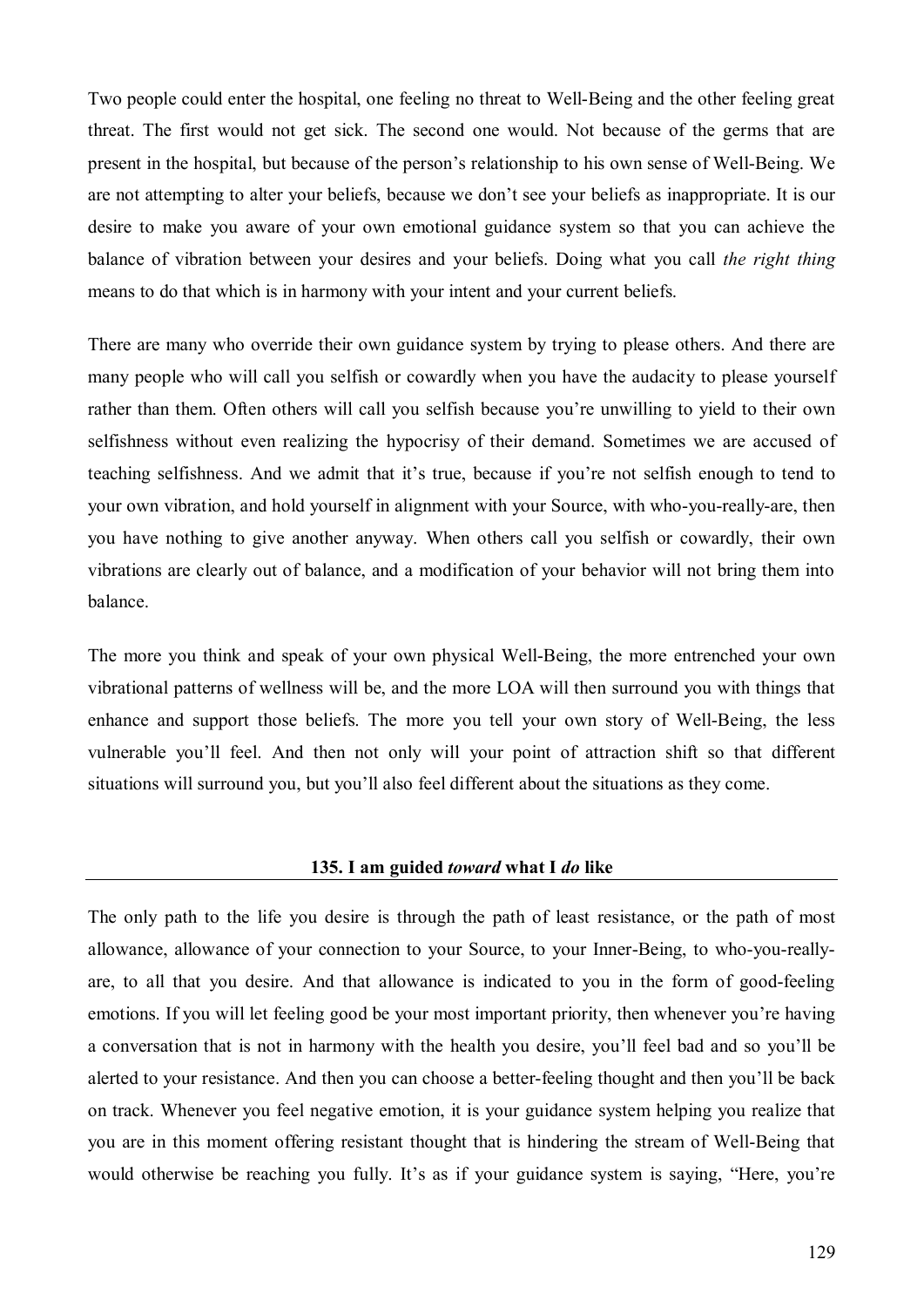doing it again. Here, you're doing it again. Here, you're doing it again." This negative emotion means you're in the process of attracting what you don't want.

Many people ignore their guidance system by tolerating negative emotion and in doing so they deny themselves the benefit of guidance from broader perspective. But once life has caused you to identify that you desire something, you will never again be able to look at its opposite or at the lack of it without feeling negative emotion. Once a desire has been born within you, you must look at the desire if you're to feel good. And the reason for that is, you cannot revert back to less than life has caused you to become. Once you identify a desire for wellness, or for a specific bodily condition, you will never again be able to focus upon the lack of it without feeling negative emotion. Whenever you feel negative emotion, just stop whatever it is you're doing or thinking and say, "What is it that I do want?" And then because you've turned your attention to what you do want, the negative feeling will be replaced by a positive feeling, and the negative attraction will be replaced by positive attraction. And you'll be right back on track.

### **136. First, I must be willing to please myself**

When you have been on a particular train of thought for a while, it is not easy to abruptly change the direction of your thought, because LOA is applying you with thoughts that match your current train of thought. Sometimes while you are in that negative feeling mode, another who is not in that negative place will not agree with your negative view of your current subject, which only serves to make you want to defend your position all the more. Trying to defend or justify your opinion only causes you to stay in your resistant state longer. And the reason so many people hold themselves in resistance unnecessarily is because it is more important to them to be right rather than to feel good.

When you meet those who are determined to convince you that they are right and they try to hold you in a negative conversation in an attempt to convince you, sometimes you are considered uncaring or cold-hearted if you do not hear them and eventually agree with their point of view. But when you forfeit your good feeling that comes when you choose thoughts that harmonize with your broader perspective to try to please a negative friend who wants to use you as a sounding board, you're paying a very big price for something that will not help your friend either. That uncomfortable knot in your stomach is your Inner-Being saying, "This behavior, this conversation isn't in harmony with what you want". You must be willing to please yourself first, or you'll often be swept up by the negativity that surrounds you.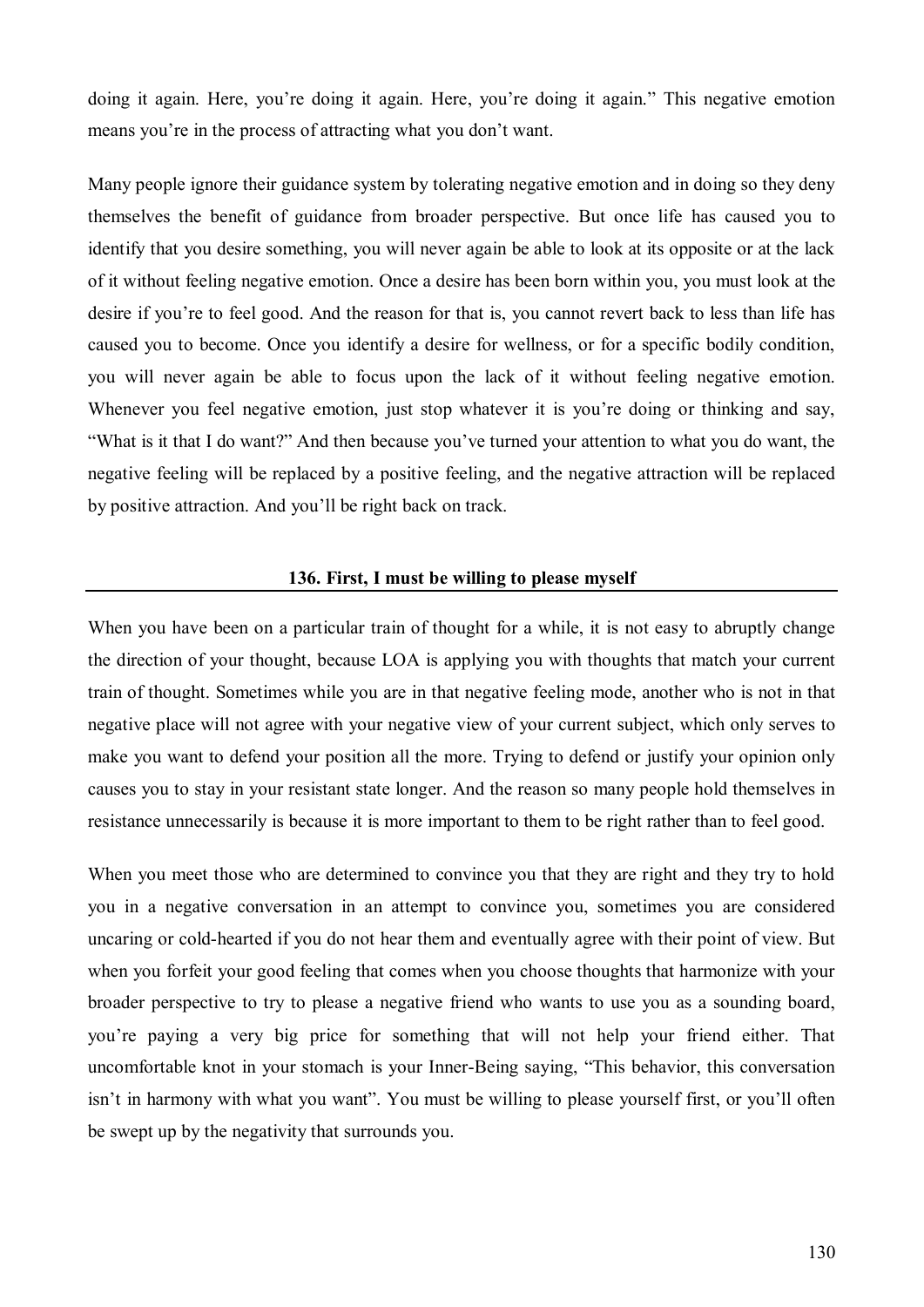Jerry: Abraham, are there any limits of control for our bodily conditions as we approach a 100 years of age?

Abraham: Only the limitations caused by your own limited thinking, and all are self-imposed.

Jerry: Is there a time to die? And if so, when is it?

Abraham: There is never an ending to the consciousness of you, so there really is no death. But there will come an end to the time that your consciousness will flow through this particular physical body that you identify as you. It's really up to you when you withdraw your focus from this body. If you've learned to focus upon good-feeling subjects and continue to find things in this environment that excite you and interest you, there is no limit to the amount of time that you can remain focused in your physical body. But when you focus negatively and chronically diminish your connection to the stream of Source Energy, your physical experience is then shortened, because your physical apparatus cannot sustain long-term without Source Energy replenishment. And your negative emotion is a signal that you're cutting off this Source Energy replenishment. Get happy and live long.

#### **138. Are all deaths a form of suicide?**

Since everything that you experience comes about because of the balance of your thought and no one else can think your thoughts or offer your vibration, then everything that happens in your experience, including that which you term your "physical death", is self-inflicted. Most do not decide to die. They just do not decide to continue to live.

It makes no difference whether the thought you're thinking is one you've deliberately chosen to focus upon or whether you're merely lazily observing something and therefore thinking the thought, you're still thinking the thought. You're still offering the vibration. And you're still reaping the manifestational result of the thought. So, you're always creating your own reality, whether you're doing it purposefully or not. There are those who seek to control your behavior for many different reasons, who even wish to control your behavior regarding your own personal experience. But their frustration level is great because they have no way of controlling others, and every attempt at that control is futile wasted effort. And so, many are uncomfortable with the idea of someone deliberately removing themselves from this physical experience by way of suicide. But we want you to understand that even if you do that, you do not cease to exist. And whether you depart this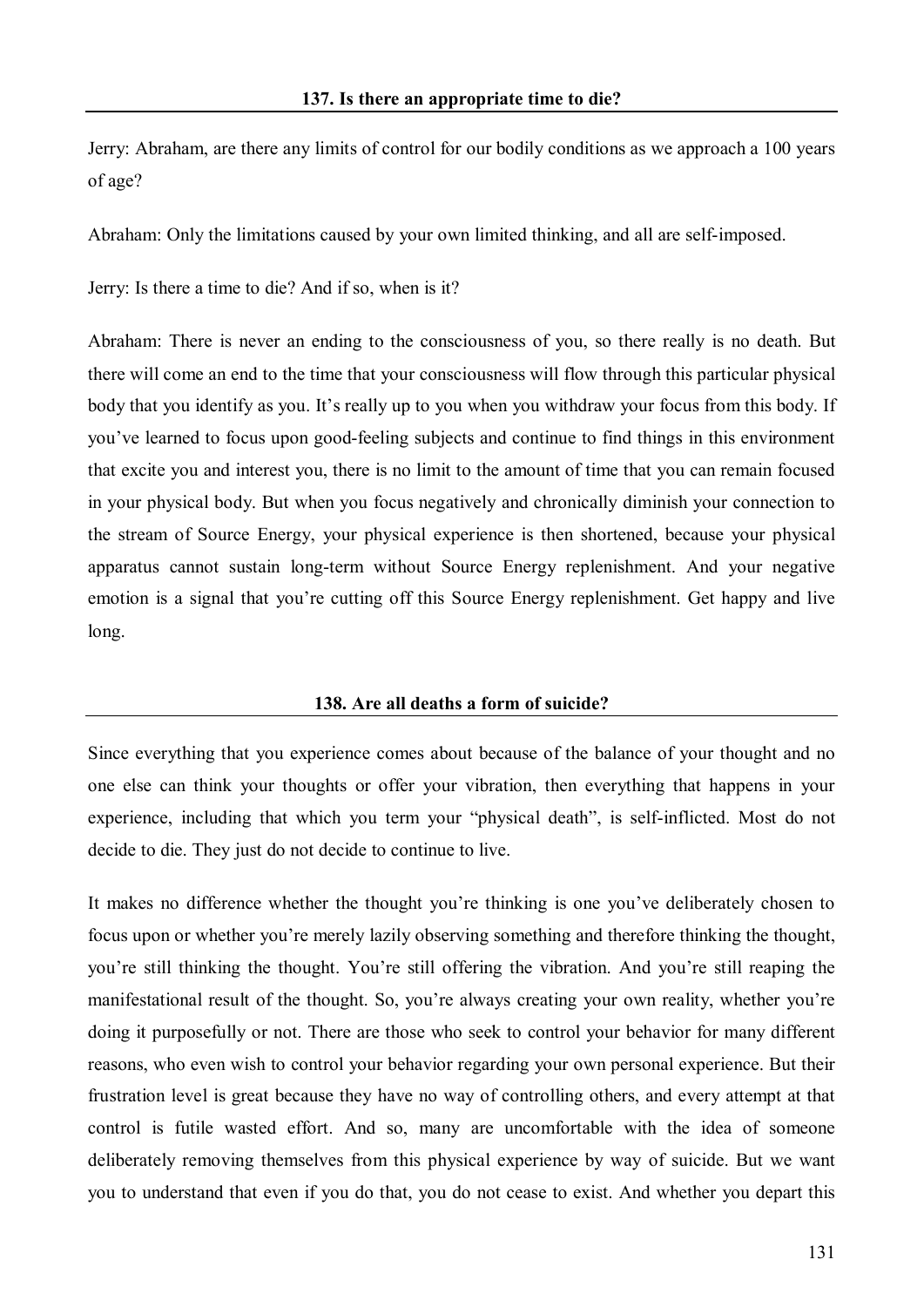physical experience by way of deliberate suicide or by way of not deliberate release, the eternal being that you are continues to be and looks back on the physical experience you've just left behind only with love and appreciation for the experience. There are those who are filled with so much hatred as they live in their physical experience, that the chronic pinching off from Source and Well-Being is the reason for the death. There are those who simply no longer find interesting reasons to focus and remain, who turn their attention to the nonphysical, and that is the reason for their death. And there are those who have not come to understand energy, or thought, or alignment, who desperately want to feel good, and can find no way of stopping the chronic pain they've lived for so long, that they deliberately choose to re-emerge back into nonphysical. But in any case, you are eternal beings, who, once refocused into the nonphysical, become whole and renewed and completely aligned with who-you-really-are.

You come forth intending to live and joyfully expand. When you disregard your guidance system, continuing to find thoughts that disallow your connection to your Source, you diminish your connection to your replenishing Source Energy Stream, and without that support you wither.

#### **139. A process to manage one's body weight?**

There are so many beliefs upon this subject, so many different methods have been tried, and most beings who are struggling with the control of body weight have tried many of those methods with little lasting success. And so, their belief is that they cannot control their body weight, and so they do not. We would encourage a visualization of self as you're wanting to be, seeing yourself in that way, and thereby attracting it. The ideas and the confirmation from others, and all of the circumstances and events that will bring it about easily and quickly for you will then come into your experience once you begin to see yourself that way. When you feel fat, you cannot attract slender. When you feel poor, you cannot attract prosperity. That which you are, the state of being that you feel, is the basis from which you attract. That's why the better it gets – the better it gets, and the worse it gets – the worse it gets.

When you feel negative about something, don't try to hammer it out and solve it immediately, because your negative attention to it just makes it worse. Just distract yourself from the thought until you feel better. And then take another run at it from your more positive fresh perspective.

Jerry: Is that why people will often go on a crash diet and lose massive pounds, and then they'll find themselves gaining it right back? Is it because the desire was strong, but they didn't have the belief and the picture of themselves as this thin person, so they just filled the fat picture back in again?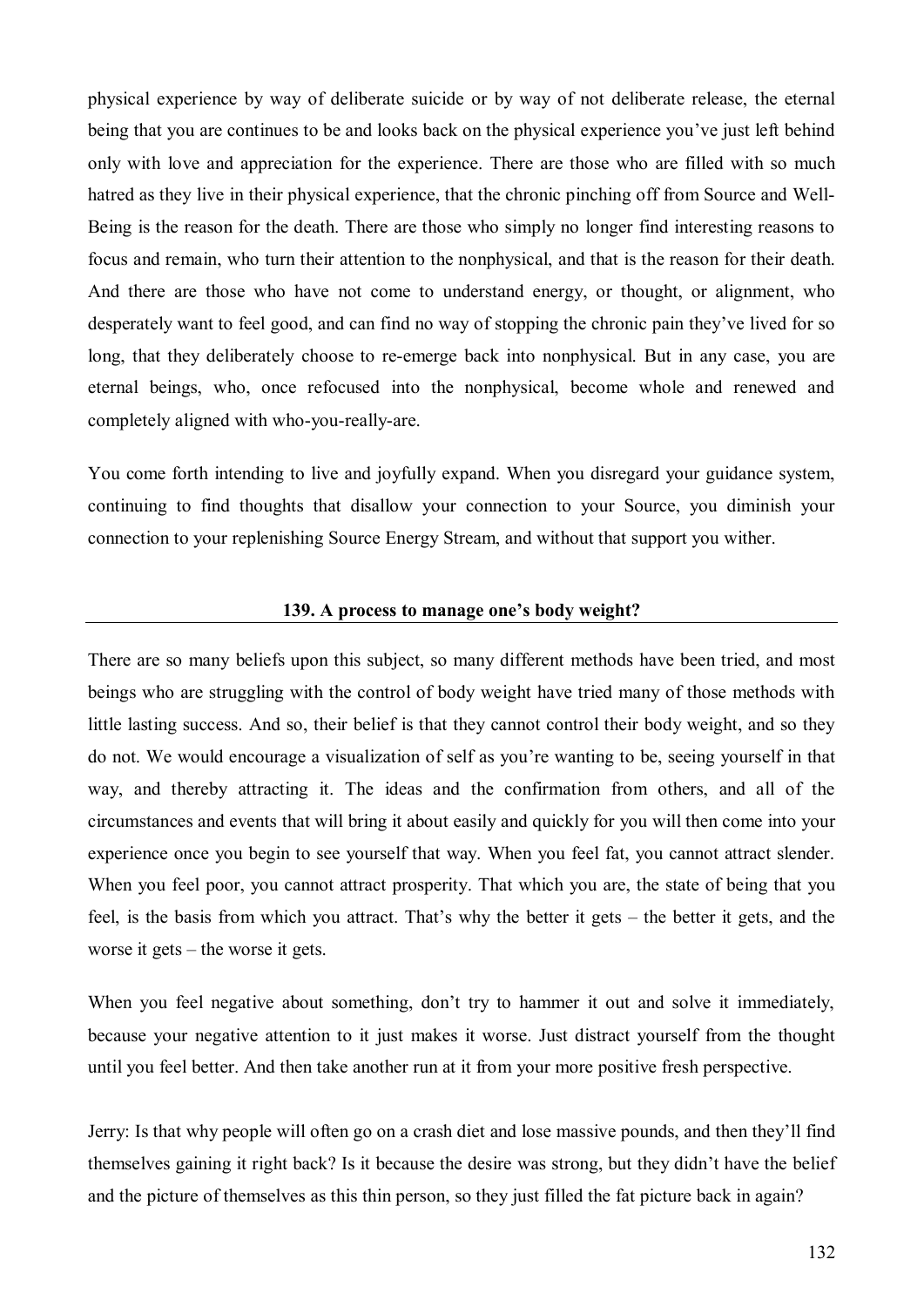Abraham: They want the food. They believe the food will make them fat. And so, as they're giving thought to that which they do not want, in belief they create that which they do not want. But again, that's going about it the hard way. For the most part the reason why they lose the weight and then gain it back quickly is that they've never really gained an image of themselves as they want to be. They keep feeling fat. They continue to think of themselves as that, and that's the image that they hold. Your body responds to the image of self. Always. That's why if you see yourself as healthy, you will be. If you see yourself as slender, or whatever it is that you want in terms of muscle or shape or weight, that is what you will be.

#### **140. Regarding food, can I follow my bliss?**

Some have argued that if they do take our advice and follow their bliss, always looking for things that feel good, that they would happily eat things that are detrimental to their health or their body weight. People do often choose food to try to fill the void when they're not feeling good. However, if you've been tending to your vibrational balance for a while, and you've learned the power of positively directing your thoughts toward an image of your body as you want it to be, then if you believe that eating a particular food is contrary to accomplishing that desire, negative emotion would come forth as guidance. It's never a good idea to pursue any action that brings forth negative emotion, because the negative emotion means there is an energy imbalance. And any action that you participate in during negative emotion will always produce negative results.

Negative emotion does not occur within a person because a particular food is contrary to Well-Being, but because of current contradictory thoughts. Two people could eat identical diets and follow similar exercise programs and get opposite results, which means there is much more to the equation than the consumption of food and the burning of calories. Your results are always and only about your alignment of Energy caused by the thoughts you think.

A good rule of thumb is – get happy, then eat. But do not try to eat your way to happiness. As you come to make your emotional balance your top priority, your relationship with food will change and your impulse toward food will change. But even more important, your response to food will change. Altering behavior about food without tending to your vibration nets minimal results. While altering thought will yield great returns without the necessity of altering the behavior.

And so, let's say that you've decided that you want to be very slender. But you currently do not see yourself as you want to be. And your belief is, "If I eat this food, I will be fat". As you have a desire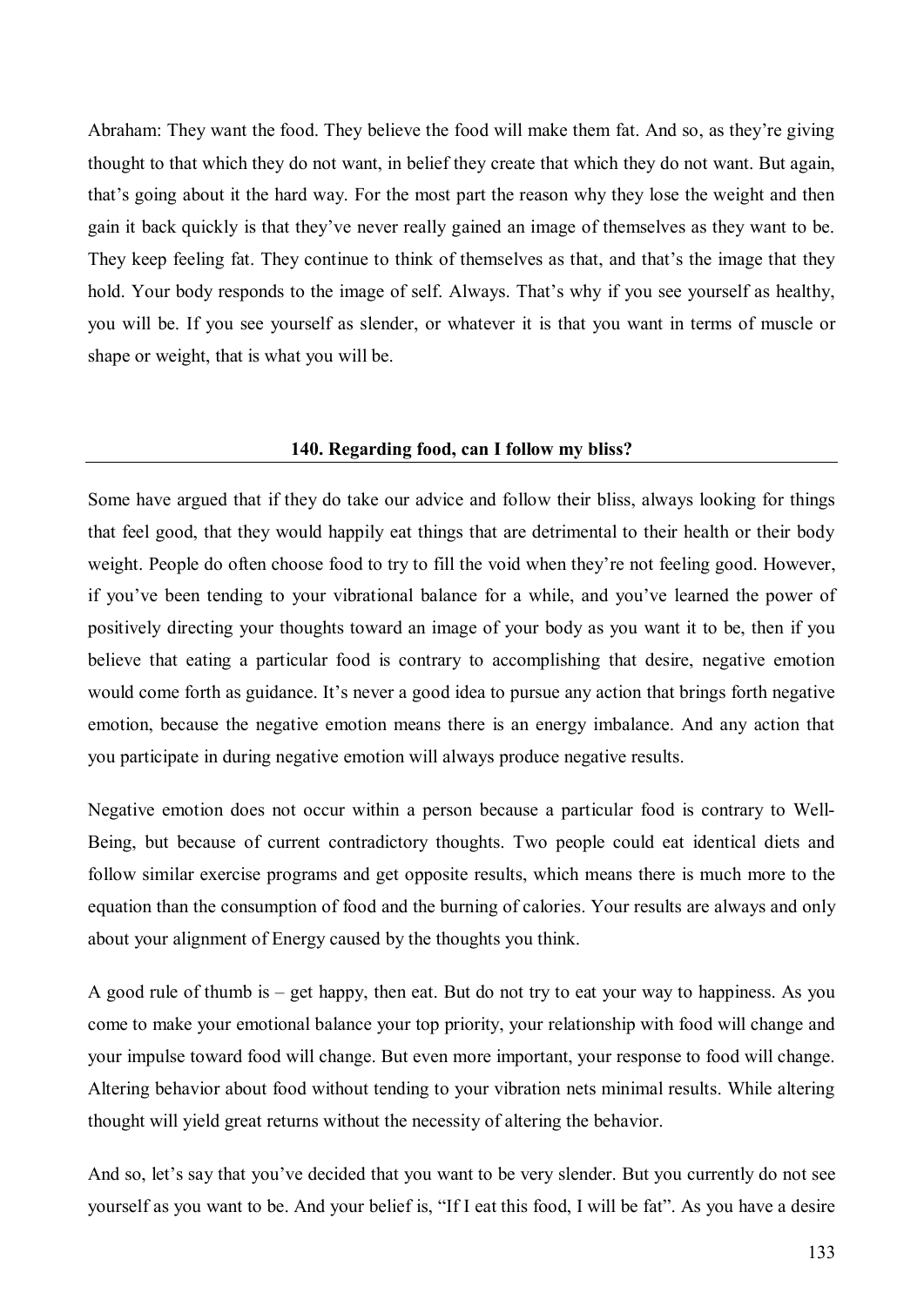to be slender, but a belief that eating this food will make you fat, you would feel negative emotion if you begin to eat the food. You might call it guilt, or disappointment, or anger, but whatever it is, eating the food feels bad, because given the set of beliefs that you hold, and given the desire that you hold, this action is not in harmony. And so, if you're following your bliss, you would find yourself feeling good about eating the things that do harmonize with your beliefs and bad about eating the things that do not. Once a desire has been established within you, it is not possible to offer behavior that you believe contradicts it without feeling negative emotion.

# **141. What are my beliefs about food?**

The beliefs that you hold regarding food are boldly reflected in the experiences that you're living. For example,

If you believe that you can eat most anything and not gain weight, that's your experience;

If you believe that you gain weight easily, then you do.

If you believe that certain foods give you an energy boost, they do.

If you believe that certain foods deflate your energy, they do.

If you want to be slender but you believe that a particular diet is not conducive to being slender, and you take the action of eating that diet, you will gain weight.

People often initially balk at our seemingly simplistic analysis of your beliefs about food and how they affect your physical reality, because they believe that their beliefs have come about by observing experience. And it's hard for them to argue with the factual evidence that the living of their own life and the observation of other lives has provided them. However, observation of results gives you scanty and inadequate information, because unless you factor in desire and expectation, then calculating the action of what has or has not been eaten is irrelevant. You simply can't leave out the most important ingredient in the recipe of creation and understand the outcome. People respond differently to the food because the food is not the constant. The thought is. It's the way you're thinking about the food that's making the difference.

### **142. Opinions of others about my body are insignificant**

Whenever you're using the word "other", use the word "insignificant" regarding them. Of course, we understand that people in your life are significant, but you must not let their opinions of you be more important than your own. And any time anyone influences you to focus upon something that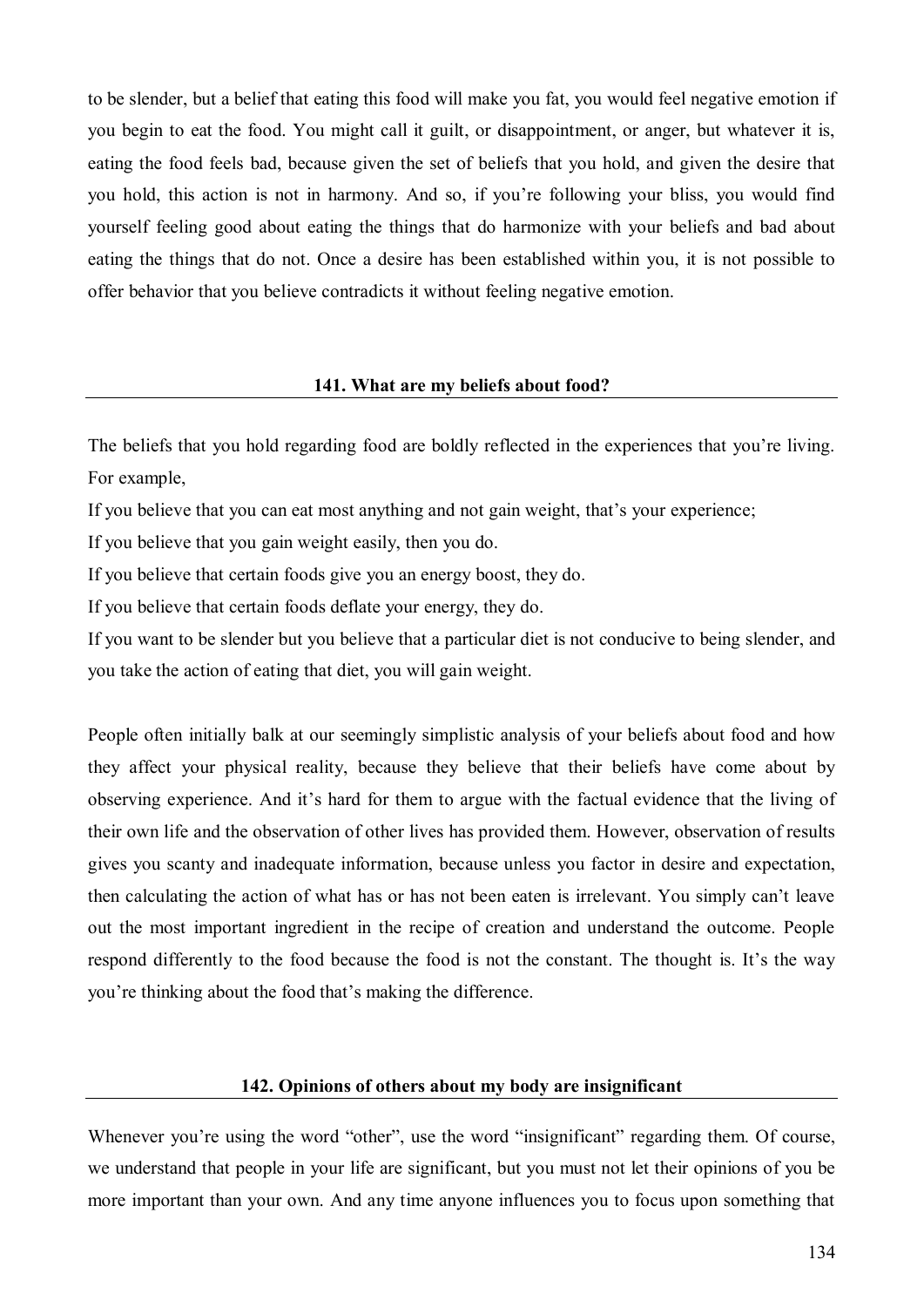makes you feel bad, you've received negative influence. We want you to practice your own thoughts so steadily that opinions of others do become irrelevant to you. The only freedom that you'll ever experience comes when you achieve an absence of resistance, which means you will have figured out how to align your chronic thoughts with the thoughts of your Inner-Being. We've never seen anyone achieve that alignment or the feeling of freedom when they're factoring the desires and beliefs of others into the equation. There are just too many moving parts and it cannot be sorted out. And so, if someone says to you, "I see something about you that I don't like", we'd say, "Look some place else. What do you think of my nose? Cute little thing, isn't it? What about this ear over here?" In other words, we would encourage the other to look for positive aspects and we would be playful and not allow our feelings to be hurt. In fact, we would practice thoughts about our life until we reach the point that our feelings are unhurtable.

#### **143. An example of my "old" story about my body**

Here's an example of your old story about your body:

"I'm not happy about the way my body looks. I have been trim and fit at times in my life but it's never been easy, and those periods never lasted very long. Seems to me that I always had to work irrationally hard to get even close to the way I wanted to look. And then I couldn't manage to stay there. I'm tired of depriving myself of good things to eat only to end up not looking good anyway. This is hard. I just don't have the kind of metabolism that allows me to eat much of anything that tastes good. It's really not fair. But I don't like being fat either."

### **144. An example of my "new" story about my body**

Here's an example of a new story abut your body:

"My body is a reflection mostly of the thoughts I think. I am happy to understand the power of directing my thoughts. And I'm looking forward to seeing physical changes in my body which reflect my changes in thinking. I feel good as I think about my improved size and shape. And I am confident that those changes are in progress. And in the meantime I'm generally feeling so good that I'm not unhappy with where I currently am. It's fun to think on purpose, and even more fun to see the results of those deliberately chosen thoughts. My body is very responsive to my thoughts. I like knowing that."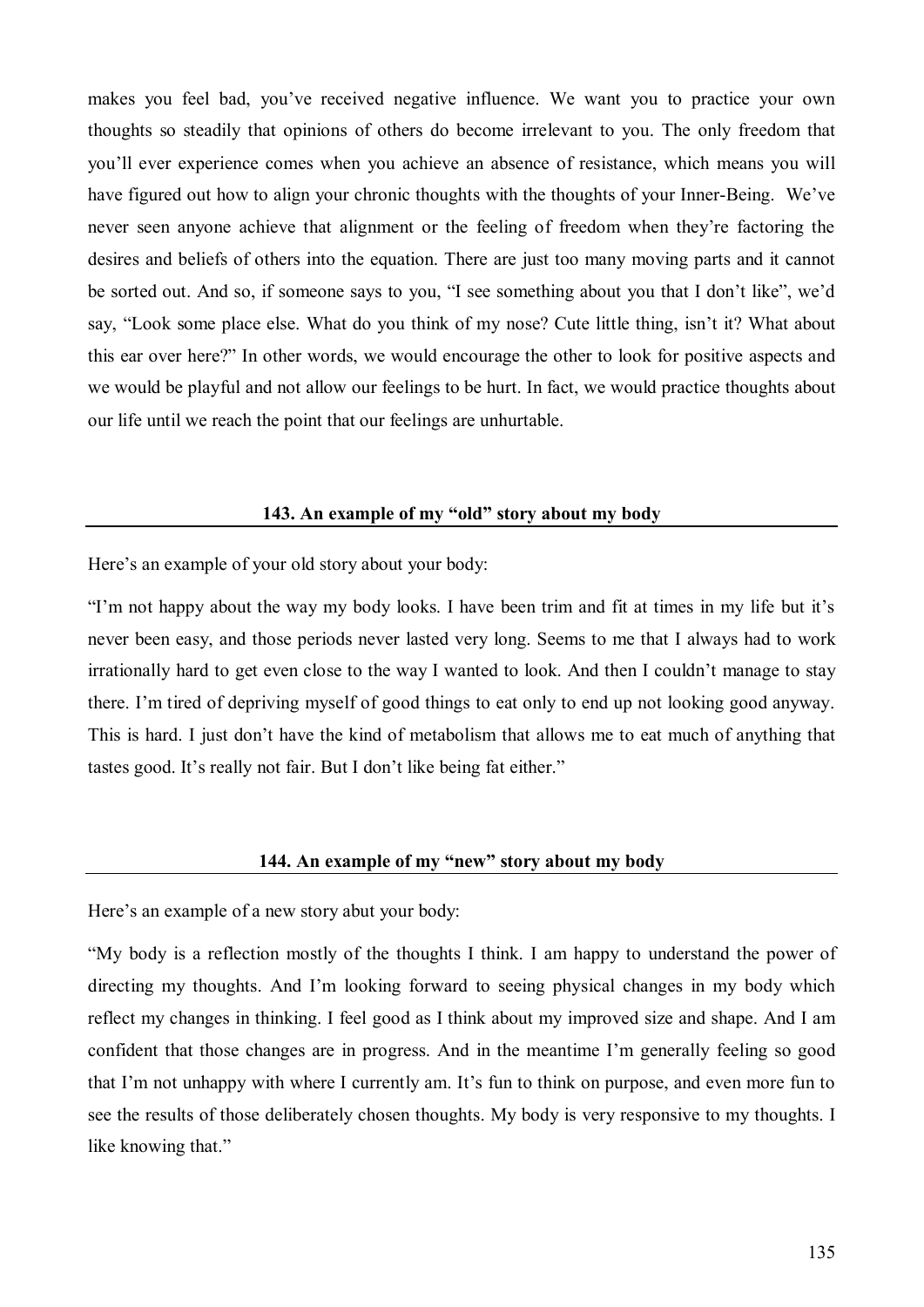Remember, there is no right or wrong way to tell your improved story. It can be about your past or your present or your future experiences. The only thing that's important is that you be conscious of your intent to tell a better-feeling improved version of your story. Telling many good-feeling short stories through your day will change your point of attraction.

Remember, the story you tell is the basis of your life. So tell it the way you want it to be.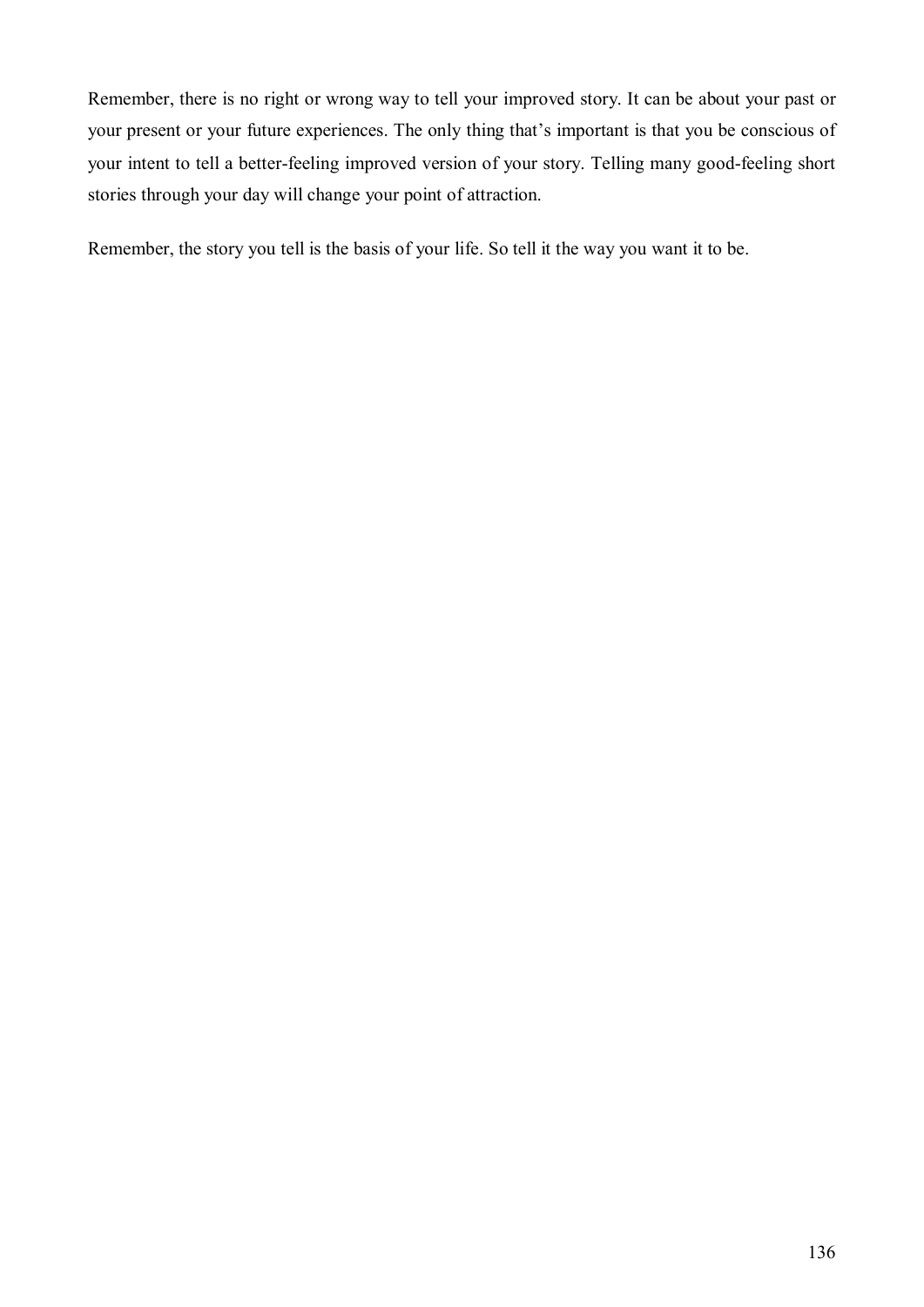# Part V. Careers, As Profitable Sources Of Pleasure

#### **146. My First Steps In Career Choice**

You are always inspired from the events of your life. And when you allow yourself to follow the flow of those inspired ideas, your potential for a joyous experience is much greater than if you were to select your career based on other reasons that people use to justify their choices, such as family tradition or income potential. It's not surprising that so many have a difficult time deciding what they will do for the rest of their lives, because you are multifaceted beings, and your dominant intent is to enjoy your absolute basis of freedom, and in your quest for joyful experience to then experience expansion and growth. In other words, without a real perception of freedom you will never be joyful. And without joy you can't experience true expansion.

We encourage you to decide as early in life as possible that your dominant intent and reason for existance is to live happily ever after. That would be a very good career choice to gravitate toward those activities and to embrace those desires that harmonize with your core intentions, which are freedom and growth and joy.

Make a career of living a happy life rather than trying to find work that will produce enough money that you can do things with your money that will then make you happy. When feeling happy is of paramount importance to you, and what you do for a living makes you happy, you've found the best of all combinations. You can become very good at feeling good under all conditions. But when you become good at reaching for your vibrational balance first, and then attract circumstances and events to yourself from that happy place, your potential for sustained happiness is much greater.

# **147. "What Do You Do for a Living?"**

Most people do feel a need to justify their existance through effort or work. And that is perhaps the reason why the first question that you ask one another upon meeting for the first time is, "What do yo do for a living?"

When you are in vibrational alignment, which means that you're in alignment with the Source within you, and that your own desires and beliefs are in balance, you never feel a need to justify to another. Many people attempt to justify their behaviour or ideas to others, but it's never a good idea to use the opinions of others as the guide that you're seeking alignment with rather than your own guidance system. Many people early on in your experience attempt to demand your compliance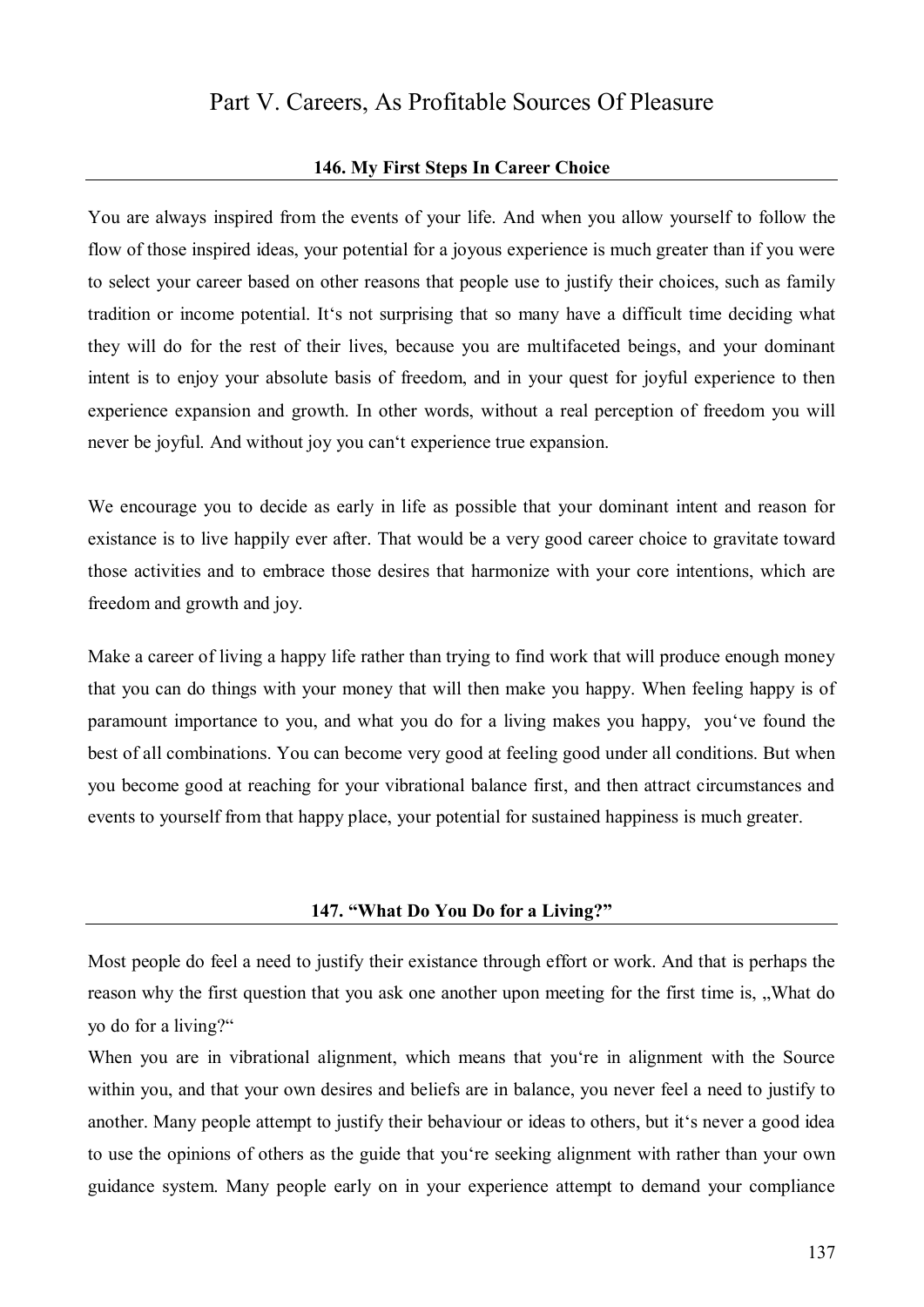with their rules and opinions. But if you allow what they want to be central to the decisions that you make, you only get further and further out of alignment with who you really are and with the intentions that you were born with as well as those that have evolved from the life experience you're living.

You will never experience the deliciousness of feeling free until you release your desire to please others and replace it with your powerful intenion to align with who-you-really-are, to your Source, by caring how you feel, and choosing good-feeling thoughts that let you know you've found your alignment.

When you sense that someone is disapproving of you, or attacking you, it's a natural response to defend yourself, but the need to defend will quickly subside when you've trained yourself into alignment with your Inner-Being, because all feelings of vulnerability will have been replaced with that surefooted sense of who-you-really-are. No matter what choices you make, there will always be someone who does not agree with those choices. But as you find your balance and maintain your alignment, most who are observing you will be more inclined to ask you what your secret to success is rather than criticizing you for being successful. And those who continue to criticize you would find no satisfaction in your justification no matter how compelling your argument is.

It is not your role to fix the feeling of lack within others. It is your role to keep yourself in balance. When you allow your society or even one other person to dictate to you what you should want or how you should behave, you'll lose your balance. Because your sense of freedom, which is core to your very beingness, is challenged. When you pay attention to the way you feel and you practice self-empowering thoughts that align with who-you-really-are, you will offer an example of thriving that will be of tremendous value to those who have the benefit of observing you. You cannot get poor enough to help poor people thrive or sick enough to help sick people get well. You only ever uplift from your position of strength and clarity and alignment.

#### **148. The Law of Attraction and Career**

Those who are seeking prestige have replaced their own guidance system with seeking aproval from others. And that is rather unfulfilling way to live, because the onlookers you're seeking to please do not sustain long lasting attention upon you. Most people do care more about what others think about them than they do about how they personaly feel, but there is no consistency in that form of guidance.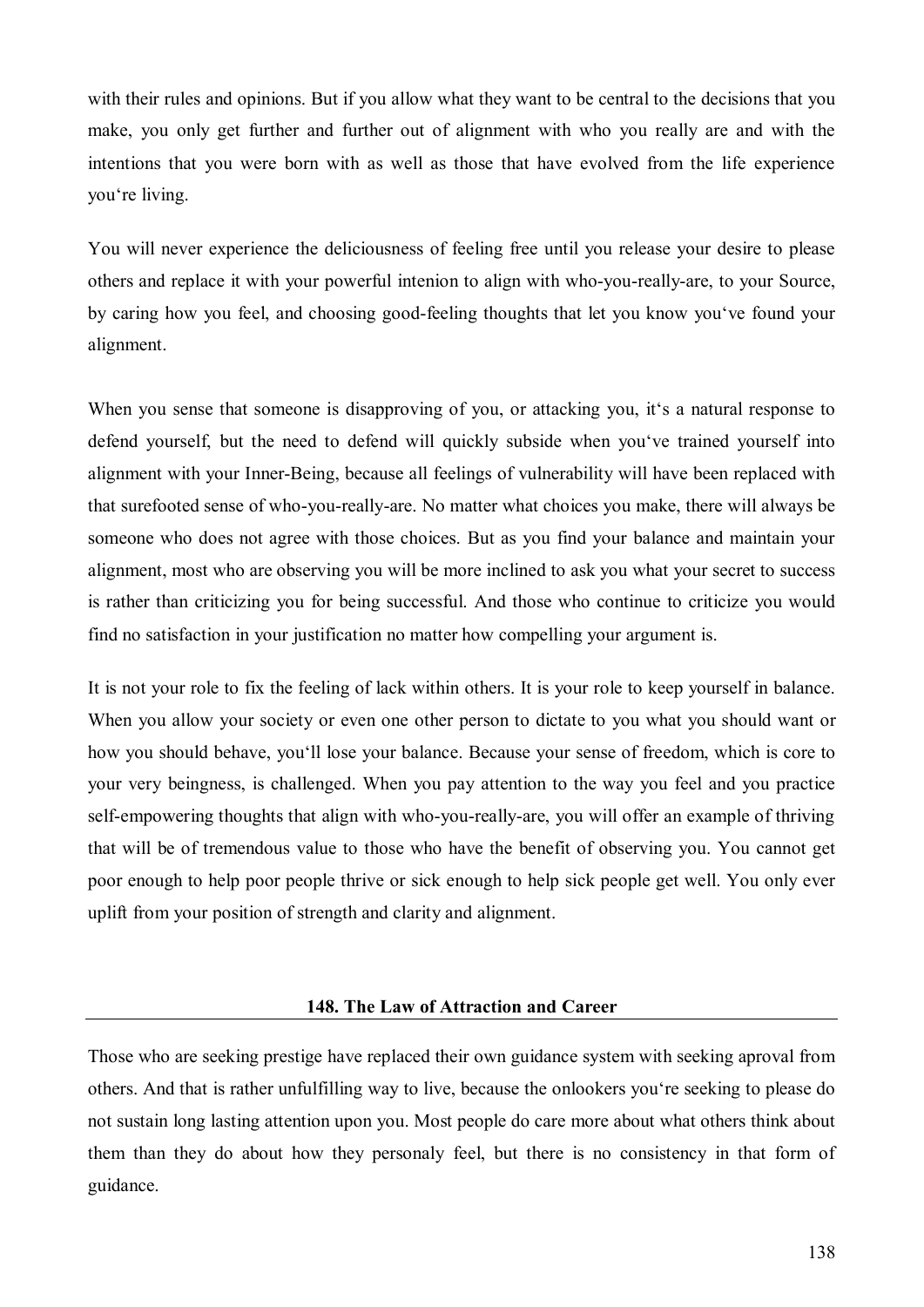Some people worry that if they selfishly consider what makes them happy above all other things, they will be uncaring and unfair to those around them. But we know the opposite is true. When you care about your alignment with Source, which is represented by the way you feel, and you work to maintain your connection., anyone who is then your object of attention receives benefit from your gaise. You cannot uplift another unless you're connected to the Stream of Well-Being yourself.

We understand that it can feel very good when others hold you as their object of attention as they're feeling appreciation for you, because they're then doing exactly what we were just explaining to you. In their appreciation of you they're connected to Source and showering it all over you. But to ask others to always be in alignment with Source and to always hold you as their object of attention so that you can be showered with the Well-Being they're providing, is not practicle. Because you cannot control their connection and you will not always be their only object of attention. You do, however, have absolute control over your own connection to Source. And when your dominant intent is to maintain your connection, while leaving others out of that equation, then you will be free of tryig to please others, which you cannot consistently do, and you will be able to maintain a consistent connection and feeling of Well-Being.

An interesting thing to note is, those who care about how they feel, who consistently hold themselves in an attitude of good-feeling emotions, who are connected to Source and flowing positive thoughts outward toward whatever they're focused upon, are usually seen by others to be attractive, and they're often the recipients of much appeciation and approval. You just cannot get the approval you seek from the place of needing it or from the place of lack of it.

An office with a wonderful window view, or a parking place with your name on it, or an impressive title attached to your name cannot fill the void caused by not being in alignment with who-youreally-are. When you achieve that alignment, those things feel less important, but then, interestingly enough, they come anyway.

#### **149. Filling My Void Through Service?**

Jerry: During my 20 years in a wide variety of positions in the entertainment industry I really had a lot of fun. It required only a few hours of my time and I had a lot of adventurous challenges because I had so many new experiences. And yet I often told people that I felt like I was walking across the sands of life, but when I looked back, I wasn't leaving any tracks. In other words, I felt like I was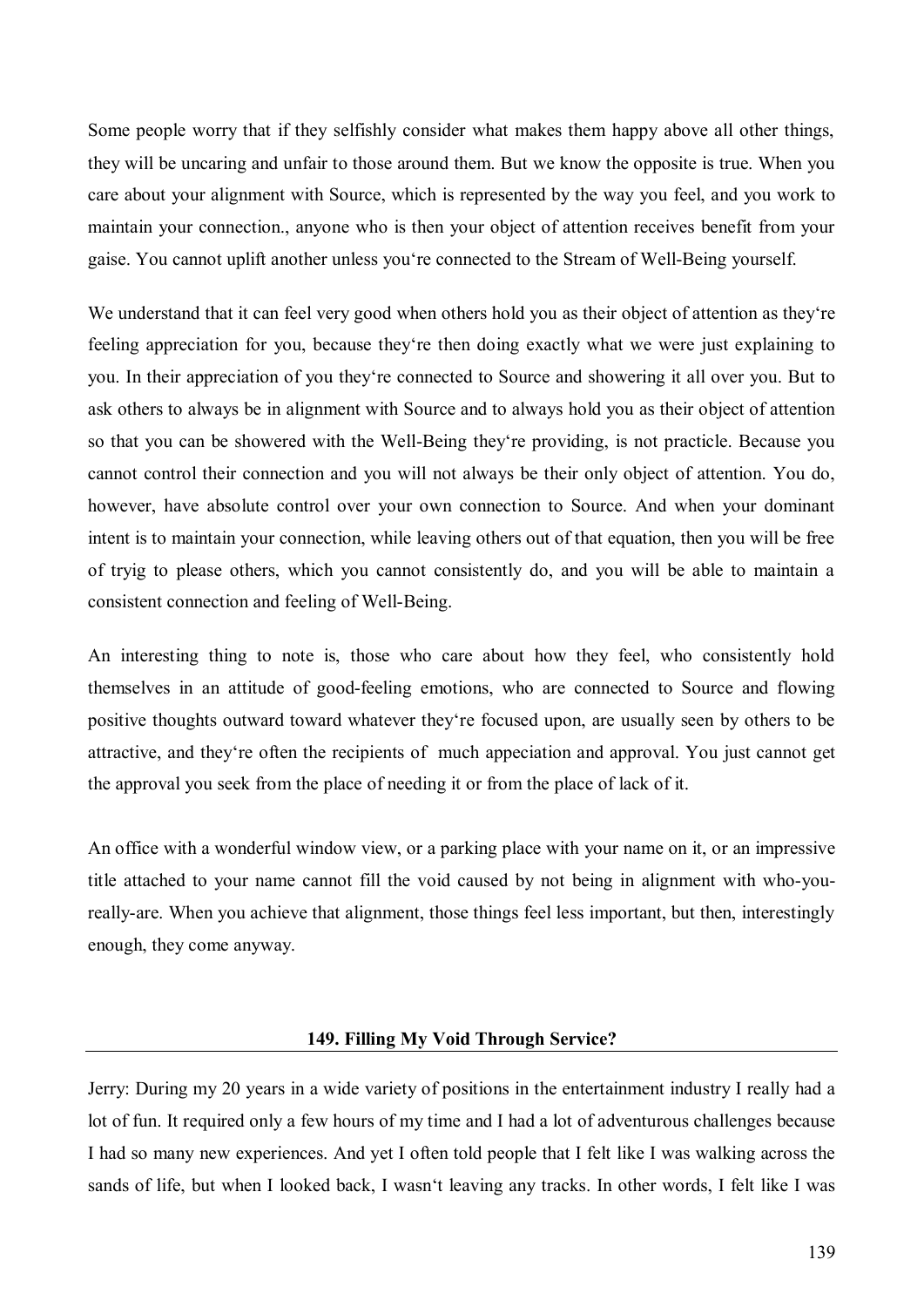bringing my audiences some temperory pleasure, but I wasn't leaving them with anything of permanent value. Do we all inherently have those drives to uplift others? Do they come from some other level of ourselves? Or do we just pick up those intentions to make other people feel better from others around us once we've been born into this physical environment?

Abraham: You're born wanting to be of value, wanting to uplift. And you're born understanding that you have value. Most of that feeling of lack that you were describing was not about your not being able to provide lasting value to others, but because your thoughts were keeping you away from your own personal alignment.

It works like this: when you're in alignment with who-you-really-are, with your Inner-Being, or Source, you cannot help but uplift those with whom you come into contact. And in that alignment you do not notice so many others who are not in alignment. The LOA does not surround you with dissatisfied people when you are satisfied. And the LOA does not surround you with satisfied people when you are dissatisfied. You simply cannot compensate for your own misalignment by offering more time or energy or action. You cannot find ideas that are effective enough to make up the difference. Your value to those around you hinges upon only one thing – your personal alignment with Source. And the only thing that you have to give another is an example of that alignment—which they may observe, and then desire, and then work to achieve—but you cannot give it to them.

The entertainment that you provided to your audiences was actually a much bigger gift than you were able to acknowledge at the time, for you were providing distraction from troubling things. And in the absence of your audience members attention to their problems, they did achieve, in many cases, temporary alignment with Source. But you can't go with each of them, holding yourself as their only object of attention, in order to maintain their good feeling. Everyone is responsible for the thoughts they think and the things that they choose as their objects of attention.

All of you have deep within you an understanding that you're here as joyous creators, and you're always being called toward that fulfillment. But there is not a long list of requirements that you're expected to accomplish. Your intention was to let your physical environment inspire your neverending ideas of expansion or desire. And then you intended to align with the Source Energy within you for the achievement of those ideas. In other words, you knew your desires would be born from your participation here, and then once the desire was alive within you, you could focus your thoughts until you accomplished a feeling of expectation, and then your desire would come to fruition.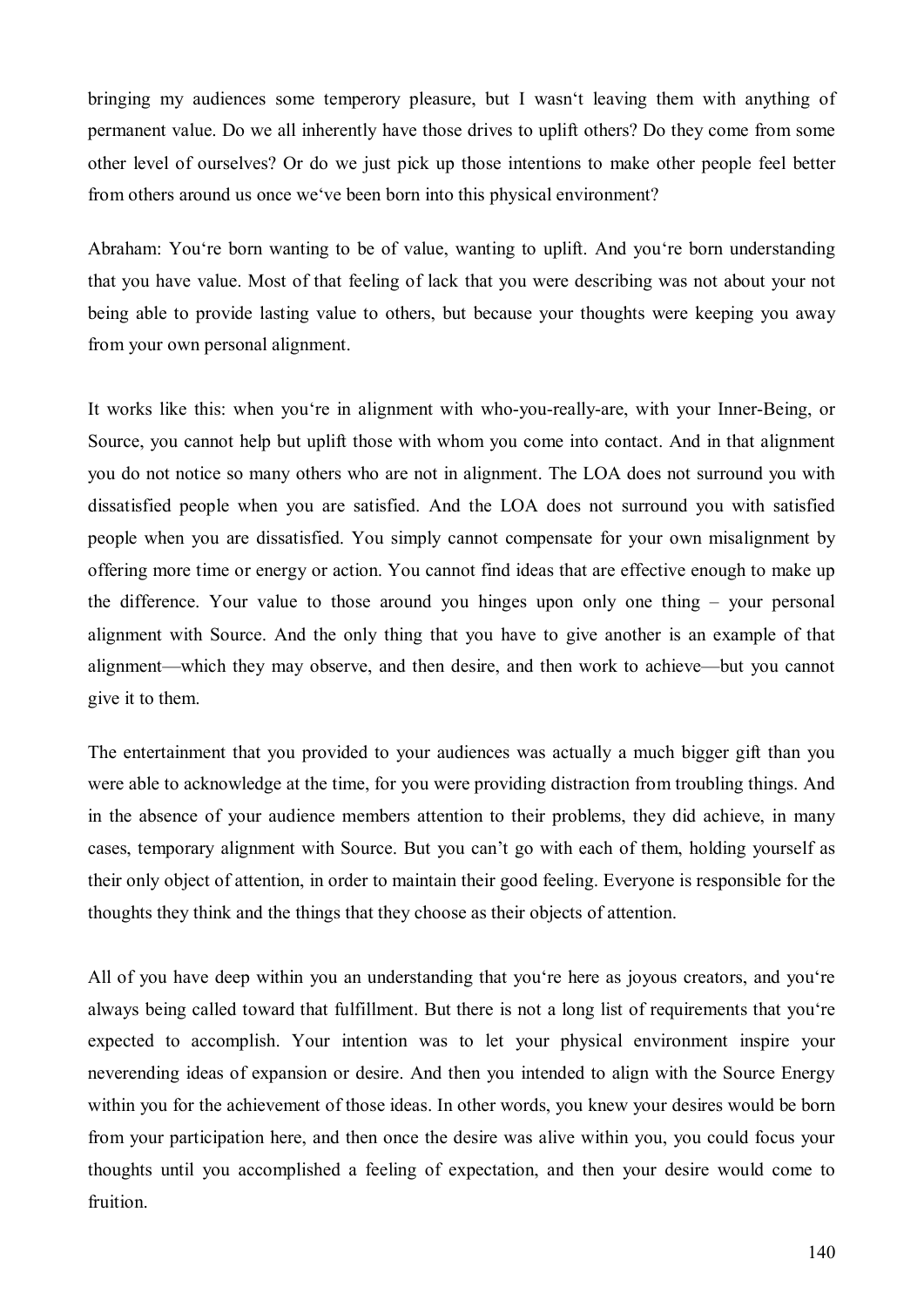The primary role that others arond you play in that equation for creation is, they provide variety from which your desires are born. It was not your intention to measure your value against the value of others, but to be inspired to new ideas by the combination of things going on around you. Any comparison to others is only meant to inspire expanded desire. It was never intended as a means to diminish you or to discount your value.

Your life is not about what you will do after work, or on the weekend, or after you retire. Your life is happening now. And it is really represented by how you're feeling now. If your work feels unpleasant, or unfulfilling, or hard, it is not because you're standing in the wrong place, but because your perspective is clouded by contradicted thought. You cannot have a happy ending to a journey that has not been pleasant along the way. The end absolutely does not justify the means. The means, or the path along the way, always brings about the essence of an identical ending.

#### **150. Will my success uplift others?**

Jerry: Abraham, my freedom has always been what was most important to me, so I've never been willing to give much of it up for money. I always said that I had very little interest in money because I wasn't willing to give up my freedom for it. But then, over time that 'leaving no footprints in the sand' feeling made me question if there wasn't really something more to life than just having fun. So, shortly after that awareness, I found the book "Think and grow rich". And even though the idea of thinking or of growing rich was something that I would have denied having interest in, the book got my attention and I felt a strong draw toward it. I picked it up and the hair actually stood up on my body as if I'd found something that would have some major meaning in my life. The book said: make a decision about what you want. It was a seemingly simple statement, but I felt the power of it in a strange and new way. So, for the first time in my life I consciously started making decisions about what I wanted and writing them down:

"I want to be self-employed, I want a business of my own, I want no place of business, I don't want my foot nailed to the floor, I want no employees, I don't want that kind of responsibility, what I want is freedom."

I wanted to be able to control my income. I wanted to be mobile so that I could travel or be anywhere that I wanted to be. I wanted my work to be something where every life I touched I elevated in some way or just let people be where they were, but that no one would ever be diminished as a result of knowing me.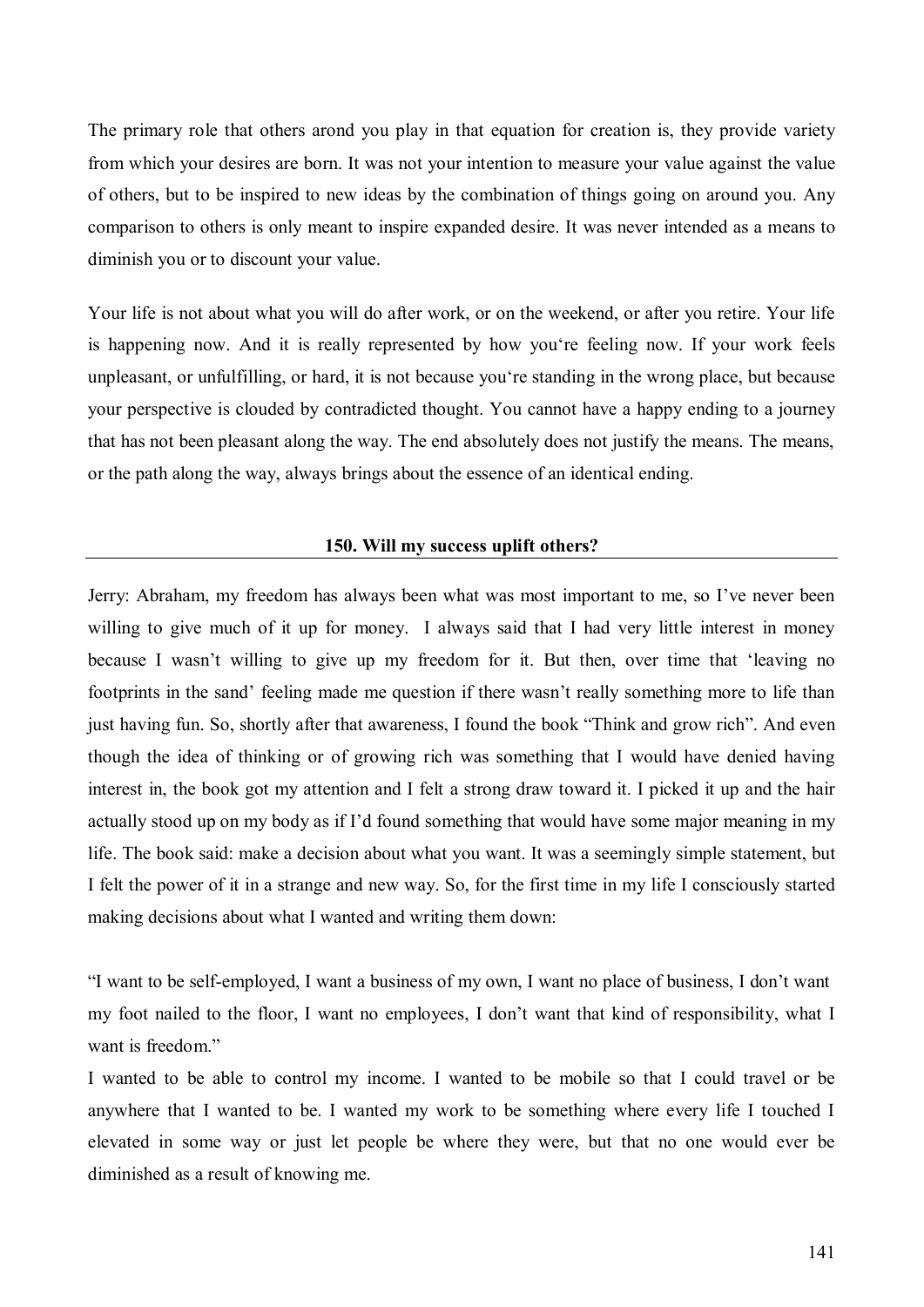People used to laugh when I'd tell them that. They'd say, "Oh, Jerry, you're such a dreamer. There's no such thing as that". And I said, "Well, there has to be".

Emerson had said, "You wouldn't have the desire if you didn't have the ability to achieve it". And I believed that. And so, I really expected somewhere along the line opportunities to show up. And so, within about 30 days of my clarifying what I wanted, I met a man who showed me a business that I could take to California and start, and that answered everything I was asking for. And so, for the next years of my life that business really took hold, and, again, it fulfilled the essence of everything that I'd written down that I wanted.

### **151. I want freedom, growth and joy**

Jerry: I didn't say it had to be something I was capable of doing, or that I had the talent or the ability or the intelligence for. I just said, "This is what I want". Can any of us have that? Can any of us have whatever we want once we clarify what it is we want?

Abraham: Yes. If this life experience has inspired the desire within you, this life experience has the wherewithal to fulfill it down to the very last detail. You'd been coming to those decisions about what you wanted over a long period of time because of the life experiences that you'd been living. Your decision point of focusing upon those decisions and writing them down in a comprehensive manner caused an emphasizing of your belief regarding them. And when your desires and beliefs come together, expectation occurs. And once expectation for anything is within you, it then comes quickly into your experience.

Being free was the most important element in the desires that you'd held for some time. And when you saw something that you believed would not threaten your desire for freedom, but had the potential of bringing income, you then allowed your desire for more income to expand, where previously anything that you perceived as having the potential to dampen your freedom, you repelled immediately.

You are all born with the triad of intentions pulsing within you – freedom, growth and joy. Freedom is the basis of that which you are, because everything that comes to you comes in response to the thoughts you think. And no one has control over the thoughts that you think other than you. When joy is your dominant quest, so that you gently train your thoughts into alignment with who-you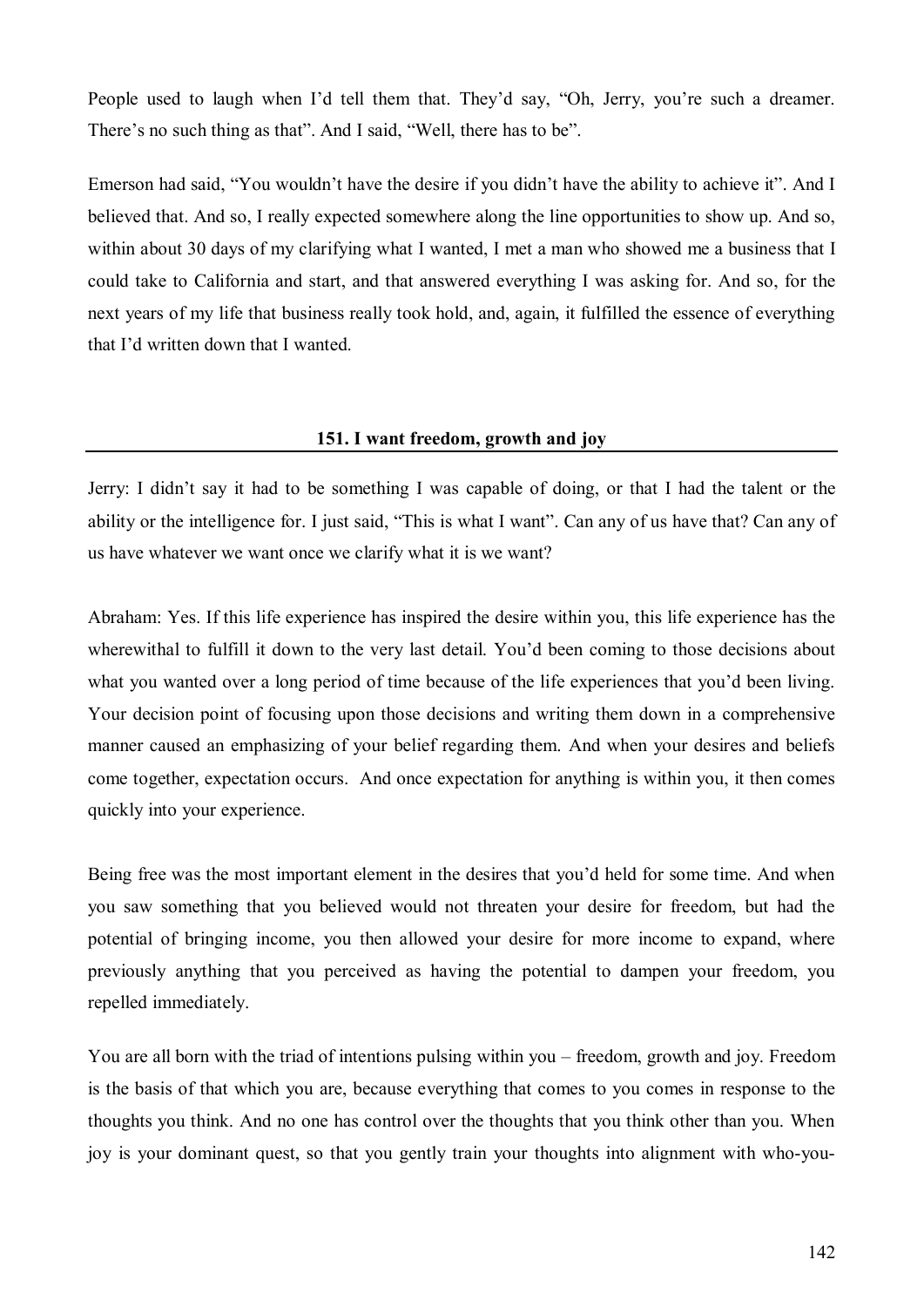really-are, all resistance subsides. And then you allow the expansion, or growth, that your life experience has inspired within you.

### **152. I want my life to feel good**

When choosing a career or when doing the things that your work currently requires, if your dominant intent is to feel joy while you are doing the work, your triad of intentions will come quickly and easily into alignment, because in your accomplishment of feeling good you come into complete alignment with the broader Nonphysical aspects of your being. That alignment then allows the expansion toward all of the things that your life has helped you to identify that you want. So your growth becomes swift and satisfying.

**Freedom** is the basis of your life experience. It's not something that you have to earn. **Joy** is your objective. And **growth** is the result of all of that. But if you believe that you are unworthy and you set out to prove worthiness through action, you cannot find your balance.

Often we explain this perfect triad of intentions of freedom and growth and joy. But most physical beings then turn their attention immediately to the idea of growth and their misguided attempt of proving worthiness, worthiness that has never been in question. You have nothing to prove to anyone, and nothing to justify. Your reason for existence needs no justification, for your very existence is justification enough.

# **153. I create my own joyous career**

We would like you to see your "career" as one of creating a joyful life experience. You are not a creator of things or a regurgitator of what someone else has created or a gatherer of stuff. You are a creator, and the subject of your creation is your joyful life experience. That is your mission. That is your quest. That is why you are here.

# **154. Is it immoral to get without giving?**

The question still implies that there is a price to pay for the Well-Being that flows to you. And that some sort of action is required to justify the flowing of the Well-Being. And that's not the case. It's not necessary or possible to justify the Well-Being that flows to you, but it is necessary to align with the Well-Being. You cannot focus upon lack of Well-Being and allow Well-Being into your experience. Many people focus upon unwanted things with no deliberate attention to the emotional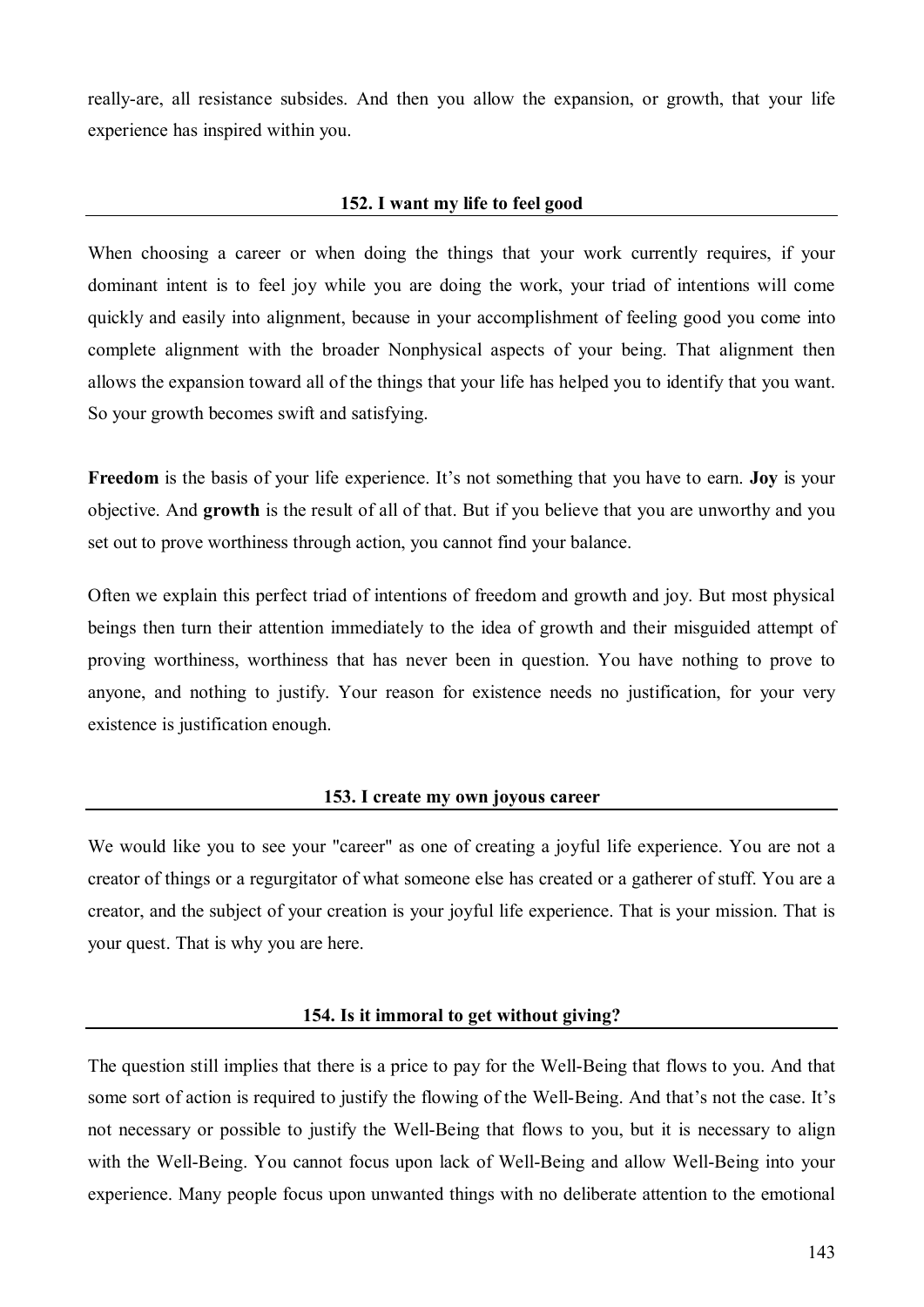guidance within them, and then they try to compensate for their lackful thinking with physical action. And because of the misalignment of Energy they don't get the results from their actions, so then they try harder offering more action, but still things don't improve.

Like the air you breathe, abundance in all things is available to you. Your life will simply be as good as you allow it to be. If you believe that you must work hard for the abundance that comes to you, then it cannot come without hard work. But in so many cases, the harder you work, the worse you feel, and the worse you feel the more you disallow the results that you wanted to receive from your hard work. It's no wonder so many people are discouraged and do not know which way to turn. Because it seems that no matter what they do, they don't thrive. Appreciation and love and alignment to that which is Source is the ultimate giving back, so to speak. In your pain or struggle you have nothing to give back.

Many complain of unfairness or injustice when they see some people receiving greatly, but offering seemingly little effort, while others who work very hard, often show very little success. But the LOA is always consistently just. What you're living is always an exact replication of your vibrational patterns of thought. Nothing could be more fair than life as you're living it. Because as you're thinking - you're vibrating, and as you're vibrating – you're attracting. And so you always get back the essence of what you're giving.

What most people are doing with most of their lives is offering action to try to compensate for vibrational imbalance. In other words, they think so much of things they do not want, and in doing so, they prevent what they do want from easily flowing into their experience. And then they try to compensate for the misalignment through action.

If you would tend to your vibrational alignment first, by recognizing the value of your emotions, and trying to focus upon things that feel good, you would benefit tremendously by that alignment and wonderful things would flow to you with far less action. The majority of action that is offered today is offered amidst tremendous vibrational resistance. And that is the reason why so many people have come to believe that life is a struggle. It's also the reason why many, like you, believe that success and freedom are at odds with one another, when in reality they are actually synonymous.

It's not necessary to take money out of the equation, but it is necessary that you make your quest for joy be the most dominant part of your equation. When you do that, abundance in all manner will flow to you.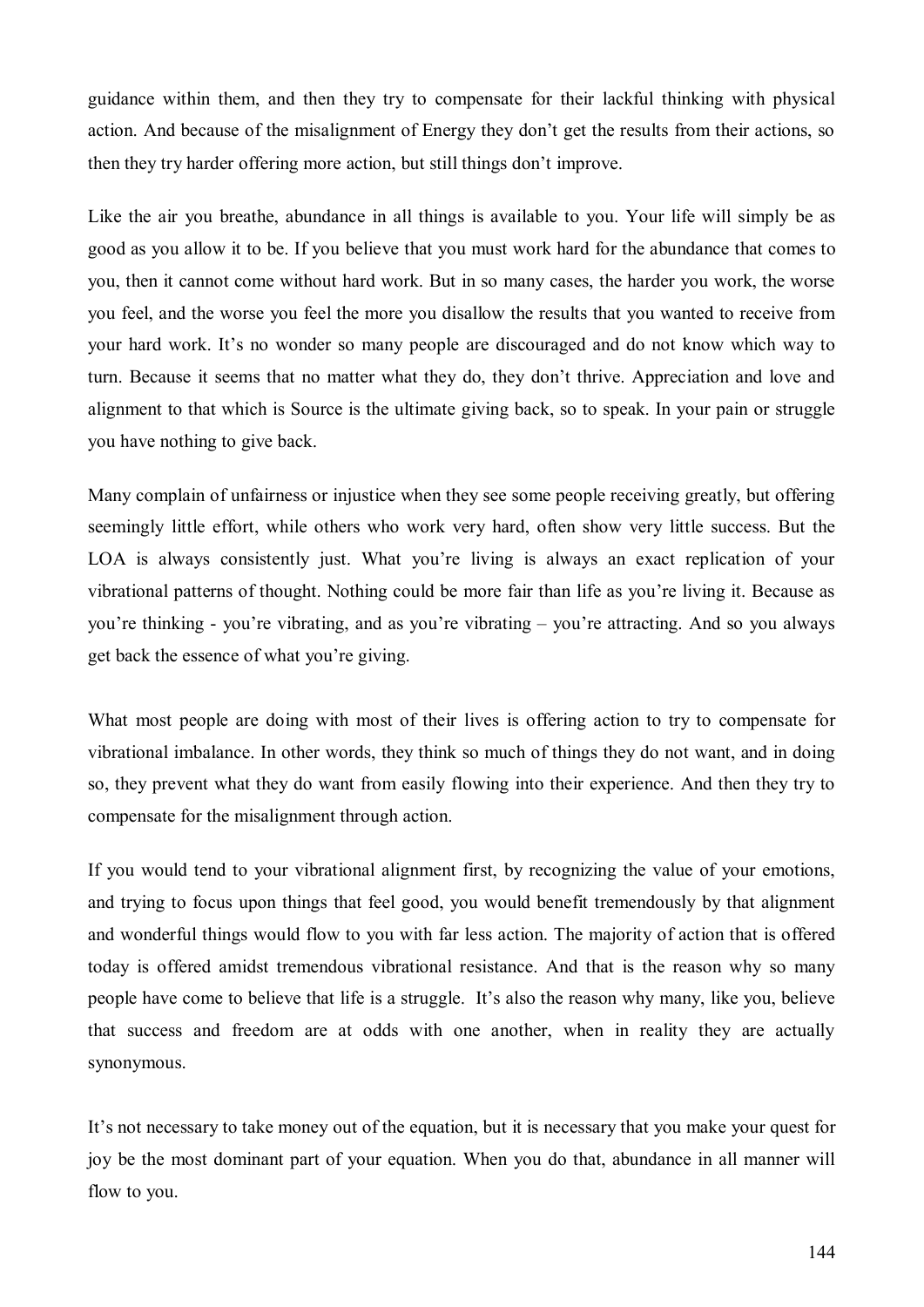#### **155. Welcome to Planet Earth**

If we were talking to you on your first day of physical experience, we could be of great advantage to you, because we would say, "Welcome to Planet Earth. There is nothing that you cannot be or do or have. And your work here, your life time career is to seek joy. You live in a Universe of absolute freedom. You are so free that every thought you think will attract unto you. As you think thoughts that feel good to you, you will be in harmony with who-you-really are. And so, utilize your profound freedom, seek joy first, and all of the growth that you could ever imagine will come joyously and abundantly unto you."

But this is not the first day of your life experience. In most cases, you're hearing this long after you've been convinced that you're not free, and that you're unworthy and that you must prove through your action that you are worthy of receiving.

Many of you are currently involved in careers or work that you do not find pleasing. But you feel that you cannot just walk away, because the financial repercussions would cause even greater discomfort than what you're already experiencing. Many others who do not currently have work that is producing income feel the discomfort of having no means of support, or no promise of future security. But no matter where you're currently standing, if you will make a decision to look at the positive aspects of where you are right now, you will stop the offering of resistance, which is the only thing that's holding you apart from what you desire. You don't have to go back and undo anything, or beat up on yourself for what you have not yet accomplished. If you could, in a sense, regard this moment as the beginning of your life experience, doing your best to resist the badfeeling resistant thoughts of unworthiness, or resentment that often surround the subject of money, your financial picture would begin to change right now. You only have to say, "Here I am, on the first day of the rest of my physical life experience, and it is my dominant intent from this moment forward to look for reasons to feel good. I want to feel good. Nothing is more important to me than that I feel good."

## **156. Most important is feeling good**

Often there are things in your work environment that are not conducive to feeling good, and often you believe that your only chance of ever really feeling good is to get away from those negative influences. But the idea of quitting and leaving does not feel good either, because that could cause a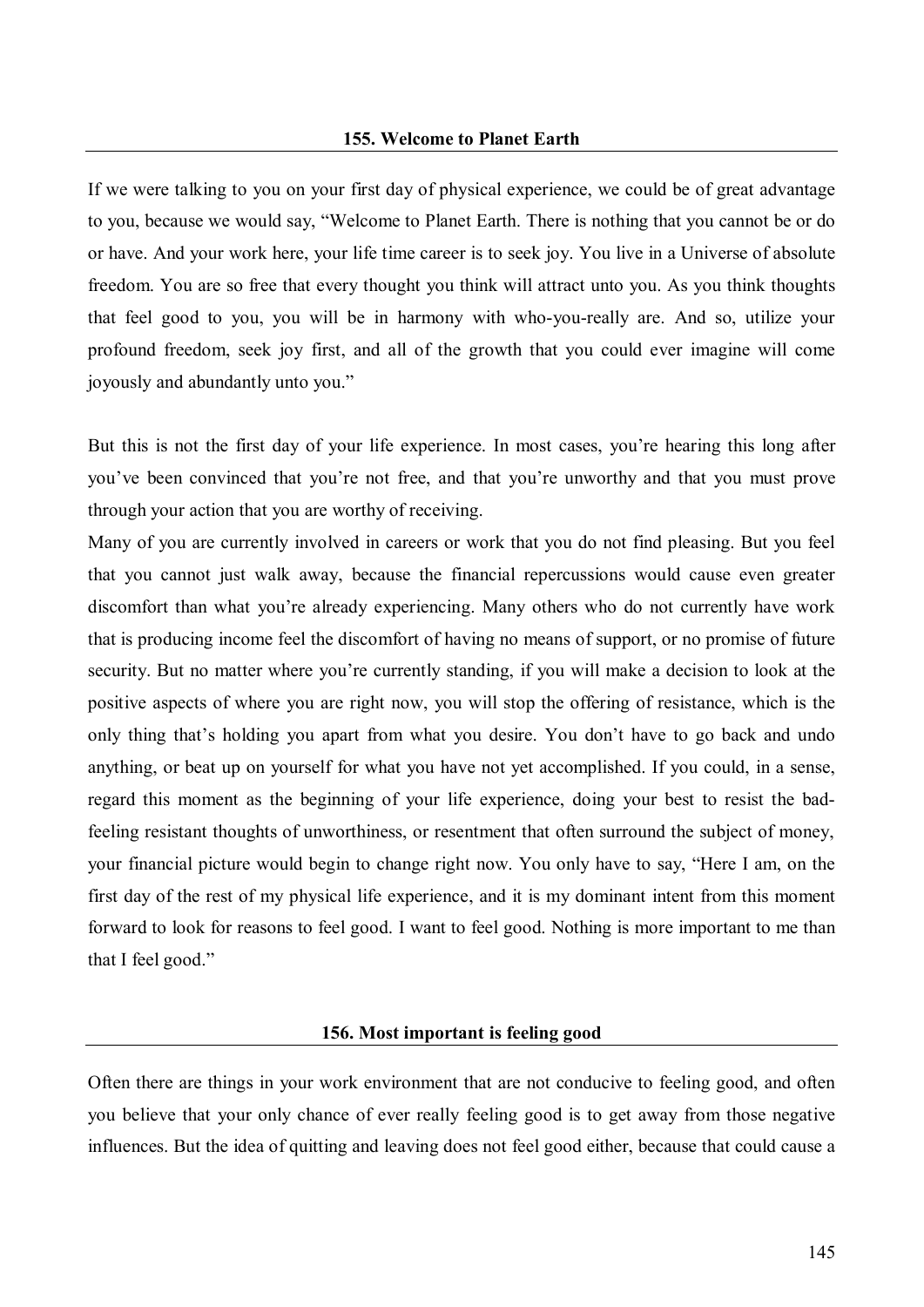lapse in your income, when things are already financially tight. So, you continue on unhappy and feeling trapped.

If you could stand back a little bit, and see your career not as work that you're doing in exchange for money, but as the expenditure of your life experience in return for your joyful experience, then you would realize that many of the thoughts that you think and the words that you speak are not in alignment with that quest for joy. If you'll say, "Nothing is more important than that I feel good", you will find yourself guiding yourself to different thoughts, words and behaviors.

The simple exercise of deliberately looking for positive aspects of your current work, and the people who work there with you, will give you an immediate feeling of relief. And that relief will indicate a shift in your vibration, which means your point of attraction has shifted. Once that occurs, the LOA will cause you to rendezvous with different people, and even cause you to have different experiences with the same people. It is a sort of creating from inside out rather than the outside in action version that never works.

From your simple but powerful premise of deciding that you want to feel good, things will begin to improve in dramatic ways.

## **157. What is holding back my career**

Jerry: Abraham, what would you say to those who are moving toward their first field of employment or are making a career change and are considering things like income or growth potential, product or service demand and so forth. What would you say to them in trying to decide what direction for them to take?

Abraham: The life you have already lived has caused you to determine the details of the experience you're looking for. And the perfect situation is already lined up for you. Your work right now is not to get out there and find the perfect set of circumstances, but instead to allow the unfolding of circumstances that will lead you right to a position that satisfies a myriad of intentions that you've come to through your life experience. In other words, you never know more clearly what it is you do want than when you're living what you don't want. So, not having enough money causes you to ask for more money. An unappreciative employer makes you ask for someone who appreciates your talent and willingness. A job that asks very little from you causes you to desire something that inspires more clarity and expansion through you. A job that requires a long mute in traffic gives birth to a desire for work that is closer to where you live, and so on.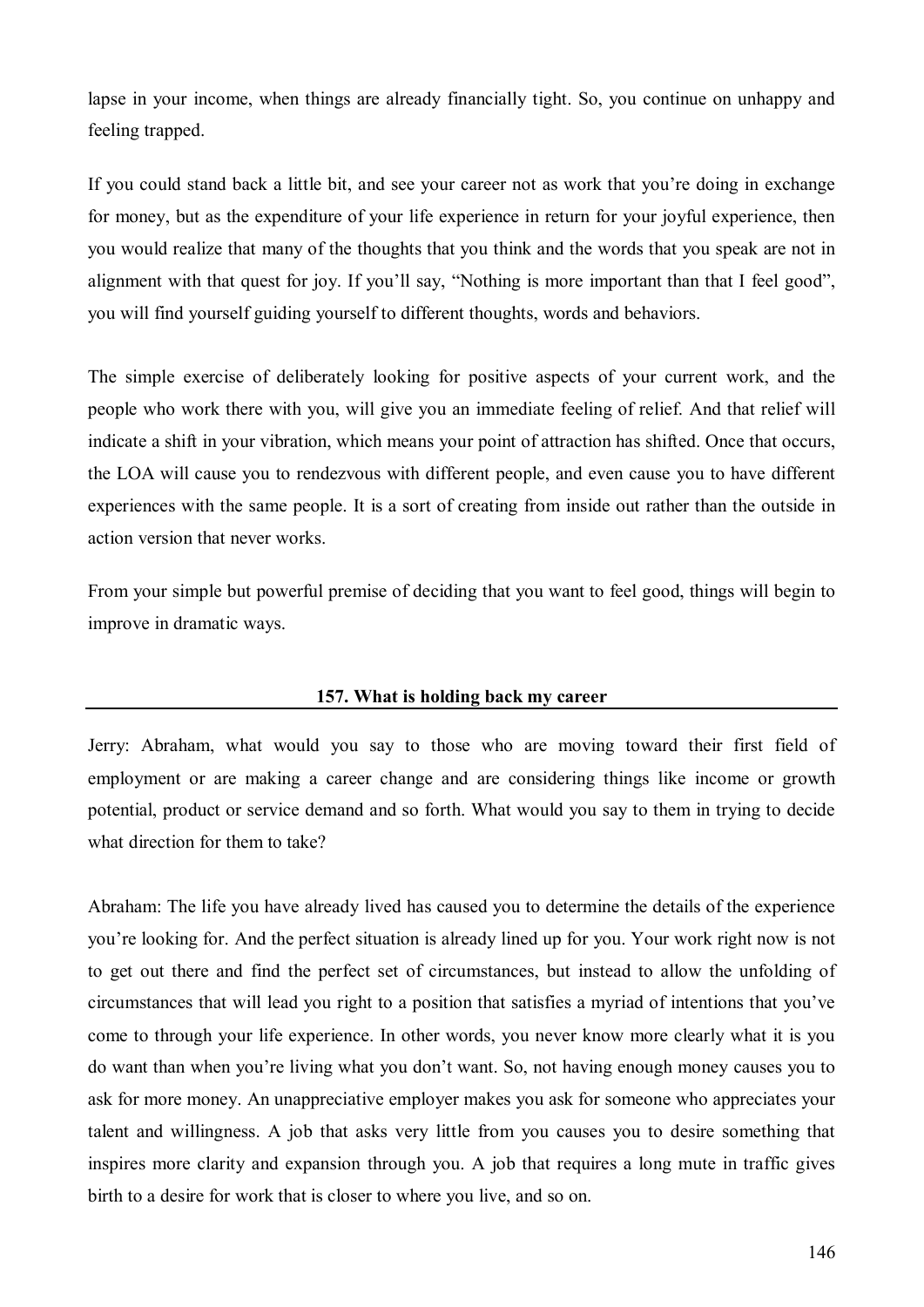We'd like to convey to anyone looking for a change in their work environment – it's already queued up for you in a sort of vibrational escrow. Your work is to align with what your past and current experiences had helped you to identify that you want. It may sound strange, but the fastest way to an improved work environment is to look for things in your current environment that make you feel good. Most people do exactly the opposite by pointing out the flaws where they stand in an effort to justify an improved environment. But since the LOA always gives you more of whatever you're giving your attention to, if your attention is upon unwanted things, then more unwanted things are on the way as well. When you leave one situation because of the unwanted things that are present, you find the essence of the same unwanted things in your next environment as well.

Think and speak of what you *do* want, make lists of things that are pleasant about where you are, think excitedly about the improvements that are on the way to you, deemphasize what you don't like and emphasize what you do like. And then observe the Universe's response to your improved vibration.

#### **158. I'll seek reasons to feel good.**

No matter how justified you are in your negative emotion, you're still messing up your future. Most of you have given enough thought to what you want to keep you happily busy for 10 or 20 lifetimes. But your manifestations can't get to you because your door's closed. And the reason that your door is closed is because you're so busy complaining about what-is or busy defending where you now stand. Look for reasons to feel good, and in your joy you open the door. And as you open your door, all of these things that you've said "I want" can then flow in. And it is our expectation that under those conditions you will live happily ever after, which after all is that which you have truly intended as you've come forth into this career of physical life experience.

#### **159. Do I want to or do I have to?**

Most people feel a stark difference between the things that they want to do and the things that they believe they have to do. And most put anything that earns money in the category of *the things that I have to do*. That's why the money often comes so hard, and that's why there's usually not enough of it.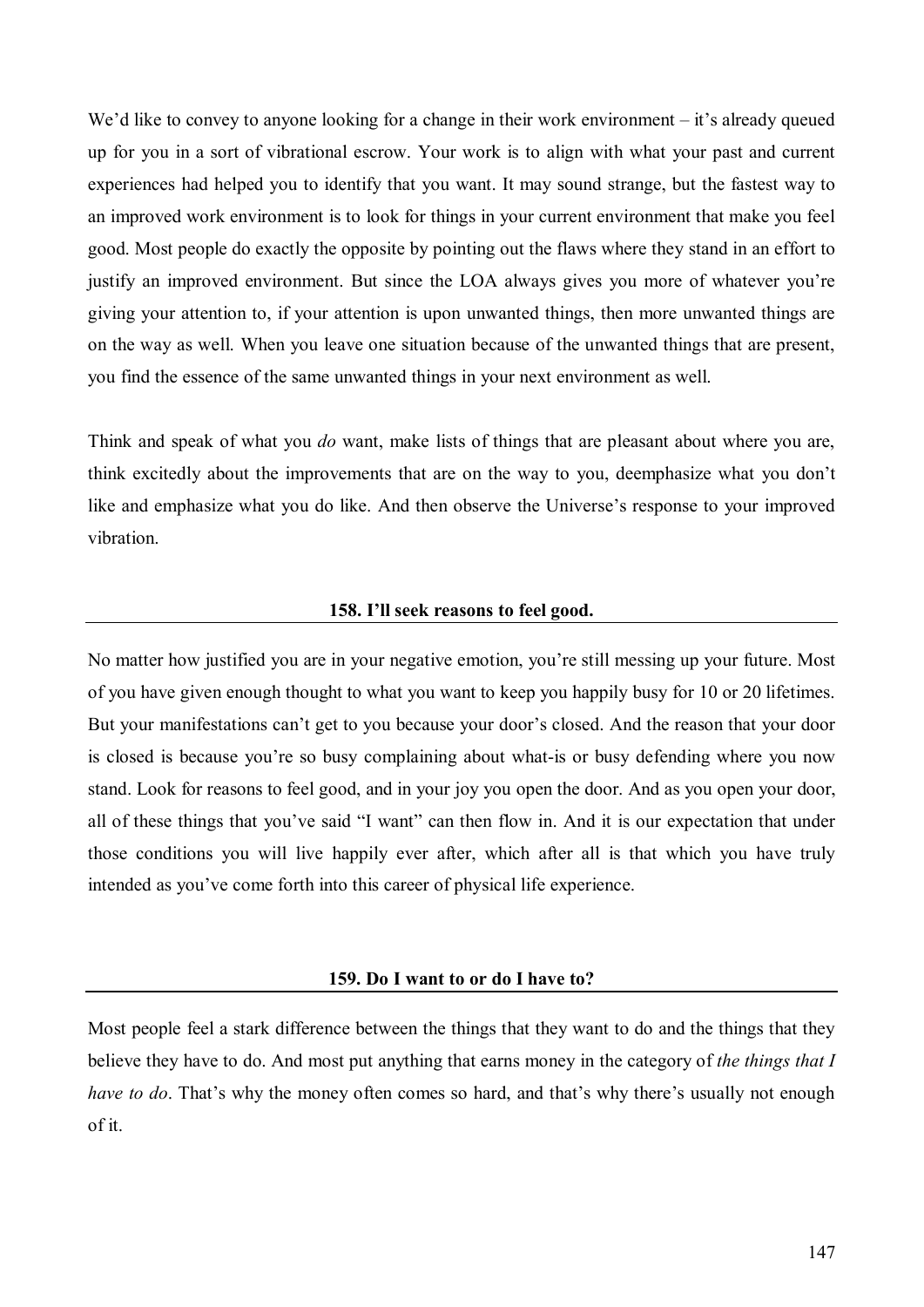If you're wise enough to follow the trail of good-feeling-thoughts, you will discover that that blissful path will lead you to all things that you desire. By deliberately looking for positive aspects along your way, you will come into vibrational alignment with who-you-really-are and with the things you really want. And once you do that, the Universe must deliver to you a viable means to achieve your desires.

## **160. What if my pleasure attracts money?**

Jerry: Esther and I had no intention of receiving income from our work with you, Abraham. We were really enjoying learning from you, and we were thrilled by the positive results we were personally receiving as we applied what we were learning. But it was never our intention for our work with you to become a business. It was an enlightening experience or just playing fun. And it still is fun, but now it has expanded dramatically into a worldwide enterprise.

Abraham: So, are you saying that as your life experience expanded, your ideas and desires expanded also?

## Jerry: Yes.

Abraham: And even though in the beginning you were not able to see or describe the details of how things would unfold, because it was fun and because you felt good this became a powerful avenue to fulfill desires and goals that had been in place long before you met us or began this work.

Jerry: That's right. My original intention in visiting with you was to learn a more effective way to help others to become more financially successful, and also I wanted to learn how to live our lives more in harmony with the natural Laws of the Universe, whatever they were.

#### **161. I want my work to feel free**

The secret to all success is keeping yourself happy. Many of you have been taught that your own happiness is a selfish and inappropriate quest, and that your real objectives should revolve around commitment and responsibility and struggle and sacrifice. But we want you to understand that you can be committed and responsible *and* an uplifter *and* happy. In fact, unless you do find a way of connecting to your true happiness, all of those other quests are usually just empty hollow words not backed up by any true value. You only ever uplift from your position of connection and strength.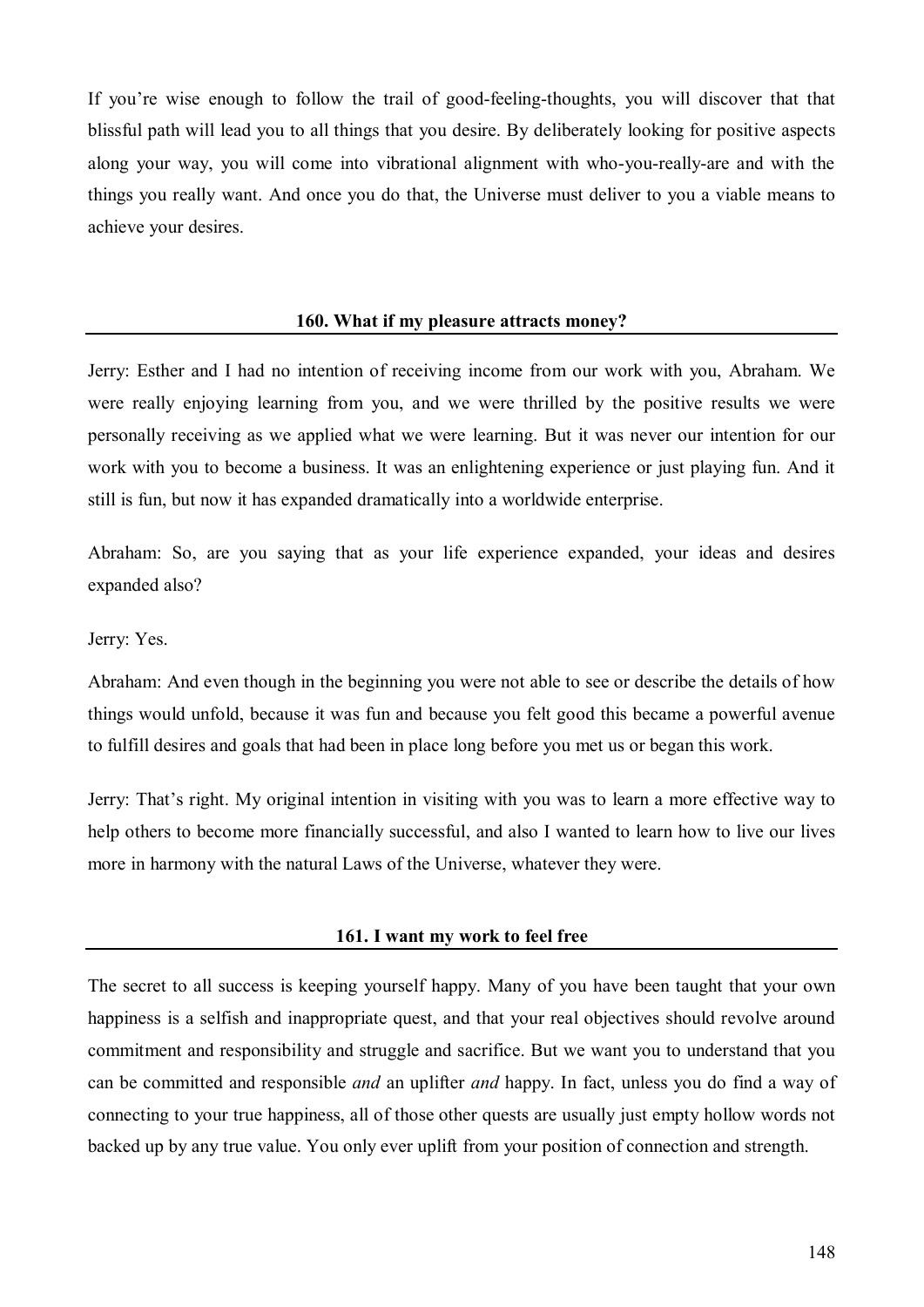People often say, "I don't want to work", meaning "I don't want to go some place where I have to do unwanted things to earn money". And when we ask why, they usually say, "Because I want to be free." But it's not freedom from action that you're looking for, because action can be fun. And it's not freedom from money that you want, because money and freedom are synonymous. You're seeking freedom from negativity, from resistance, from disallowance of who-you-really-are. You're seeking freedom from the disallowance of the abundance that is your birth right. You're seeking freedom form lack.

#### **162. What are its positive aspects?**

Whenever you feel negative emotion, that's your emotional guidance system giving you an indication that you are in that moment looking at negative aspects of something. And in doing so, you're depriving yourself of something wanted. If you will set an intention to look for positive aspects in whatever you're giving your attention to, you will begin to immediately see the evidence of the lifting of patterns of resistance, as the Universe is then allowed by your shift in vibration to deliver your long wanted desires to you.

People often move from job to job, profession to profession, employer to employer, only to find the next place no better than the last. And the reason for that is, they take themselves everywhere they go. When you go to a new place, and you continue to complain about what was wrong with your last position in order to explain why you came to the new position, the same vibrational mix of resistance goes with you and continues to prevent the things you want from coming to you.

The best way to accomplish an improved work environment is to focus upon the best things about where you currently are, until you flood your own vibrational patterns of thought with appreciation. And in that changed vibration you can then allow the new and improved conditions and circumstances to come into your experience.

Some worry that if they follow our encouragement to look for good things about where they are, that it will only hold them longer in an unwanted place. But the opposite is really true. In your state of appreciation you lift all self-imposed limitations (and all limitations *are* self-imposed) and you free yourself for the receiving of wonderful things.

The vibration of true love, that feeling of being in love, that feeling that you have sometimes when you see someone and you feel like you're moving through one another, the feeling that you have when you're looking at the innocence of a child and feeling the beauty and the power of that child,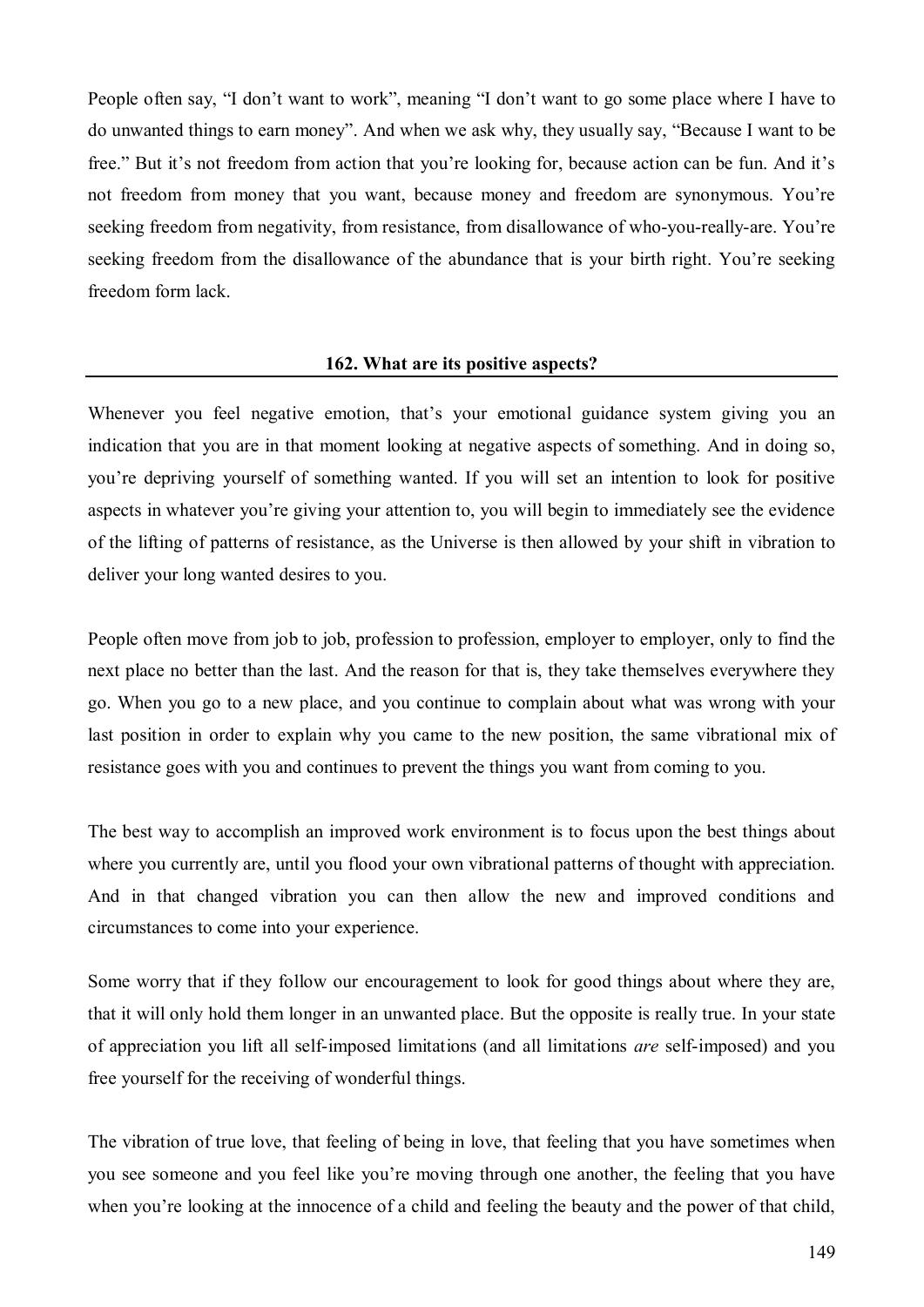love and appreciation are identical vibrations. Appreciation is the vibration of alignment with who you are. It's the absence of resistance. It's the absence of doubt and fear. It's the absence of selfdenial or hatred toward others. Appreciation is the absence of everything that feels bad and the presence of everything that feels good. When you focus upon what you want, when you tell the story of how you want your life to be, you'll come closer and closer to the vicinity of appreciation, and when you reach it, it will pull you toward all things that you consider to be good in a very powerful way.

Conversely, let's talk about the difference between gratitude and appreciation. Many people use those words interchangeably, but we do not feel the same vibrational essence in them at all. Because when you feel gratitude, often you're looking at the struggle that you've overcome. In other words, you're happy that you're still not in the struggle, but there's still some of that struggle vibration present. In other words, the difference between inspiration, which is being called to who you are, and motivation, which is trying to make yourself go somewhere, is a similar difference.

Appreciation is that tuned in tapped in turned on feeling.

Appreciation is vibrational alignment with who I have become.

The state of appreciation is me being in sync with the whole of that which I am.

Being in the state of appreciation is seeing whatever you're looking at through the eyes of Source.

And when you are in that state of appreciation, you could walk down a crowded street, with all kinds of things that a lot of other people would find reason to criticize or worry about, and you would not have access to them, because your vibration of appreciation is picking out for you things of a different vibrational nature.

A state of appreciation is a state of godliness.

A state of appreciation is being who-you-really-are.

A state of appreciation is who you were the day you were born and who you will be in the moment you die.

And it would be, if we were standing in your physical shoes, our quest in every moment.

Your friend Joseph Campbell used the word bliss. And we think it's equal. Follow your bliss. But sometimes you cannot get a whiff of bliss from where you are.

So we say, if you're in despair, follow your revenge. It's downstream, it's the right direction.

If you're in revenge, follow your hatred. It's downstream, it's in the right direction.

If you're in hatred, follow your anger. It's downstream.

If you're in anger, follow your frustration. It's downstream.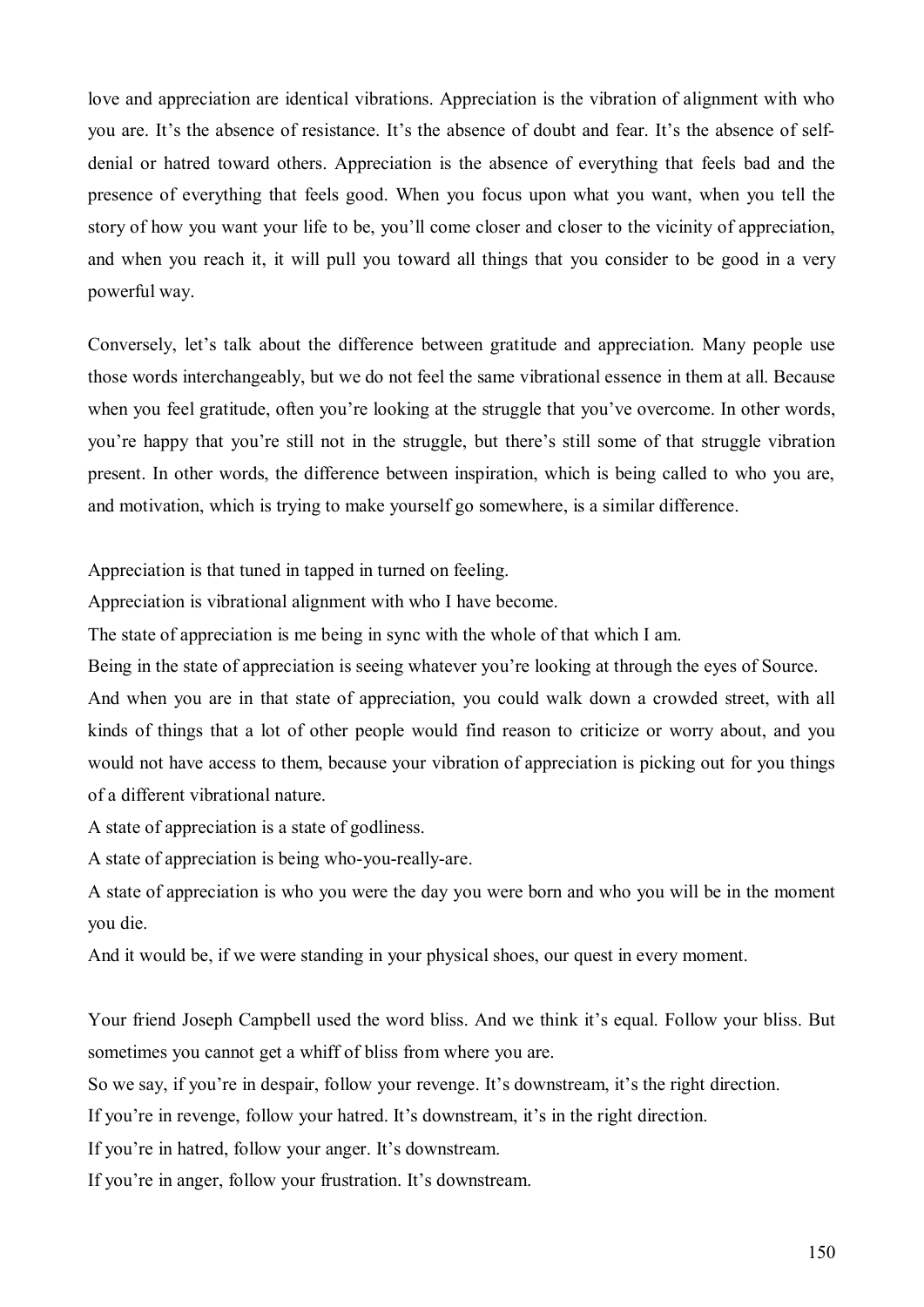If you're in frustration, follow your hope. It's downstream.

If you're in hope, now you're in the vicinity of appreciation. Once you get into the vibration of hope, now begin making lists of things you feel good about. Fill your notebooks full of them. Make lists of positive aspects, make lists of things you love, go to the restaurant and look for your favorite things and never complain about anything. Look for things that you like the best. Even if there's only one thing in all of that that you like, give it your undivided attention and use it as your excuse to be who you are. And as you use those things that shine bright and make you feel good as your excuse to give your attention and be who you are, you will tune to who you are, and the whole world will begin to transform before your eyes. It's not your job to transform the world for others, but it is your job to transform it for you.

A state of appreciation is pure connection to Source where there is no perception of lack.

## **163. My time at work is perceptual**

In the same way that many people are focused upon a shortage of money, there are also many who are focused upon a shortage of time. And often these two lackful subjects are intertwined to negatively impact one another. Usually the reason for this detrimental coupling of lackful subjects is the feeling that there is just not enough time to do what's necessary to achieve success. The primary reason that people feel a shortage of time is because they're trying to get too much leverage out of their action. If you are unaware of the power of alignment and are making little or no effort at finding your personal alignment, if you're overwhelmed or angry or resentful or ornery, and from those emotional perspectives you're then offering your action to try to accomplish things, you're very likely experiencing a severe shortage of time. There simply is not enough action in the world to compensate for the misalignment of energy. But when you care about how you feel, and you tend to your vibrational balance first, then you experience what feels like a cooperative Universe that seems to open doors for you everywhere.

The physical effort required of someone who is in alignment is a fraction of that required to someone who is not. The results experienced by someone who is in alignment are tremendous in comparison with the results experienced by someone who is not. If you're feeling a shortage of time or money, your best effort would be to focus upon better-feeling thoughts, to make long lists of positive aspects, to look for reasons to feel good, and to do more things that make you feel good when you do them. Taking the time to feel better, to find positive aspects, to align with who-youreally-are, will net you tremendous results and help you balance your time much more effectively.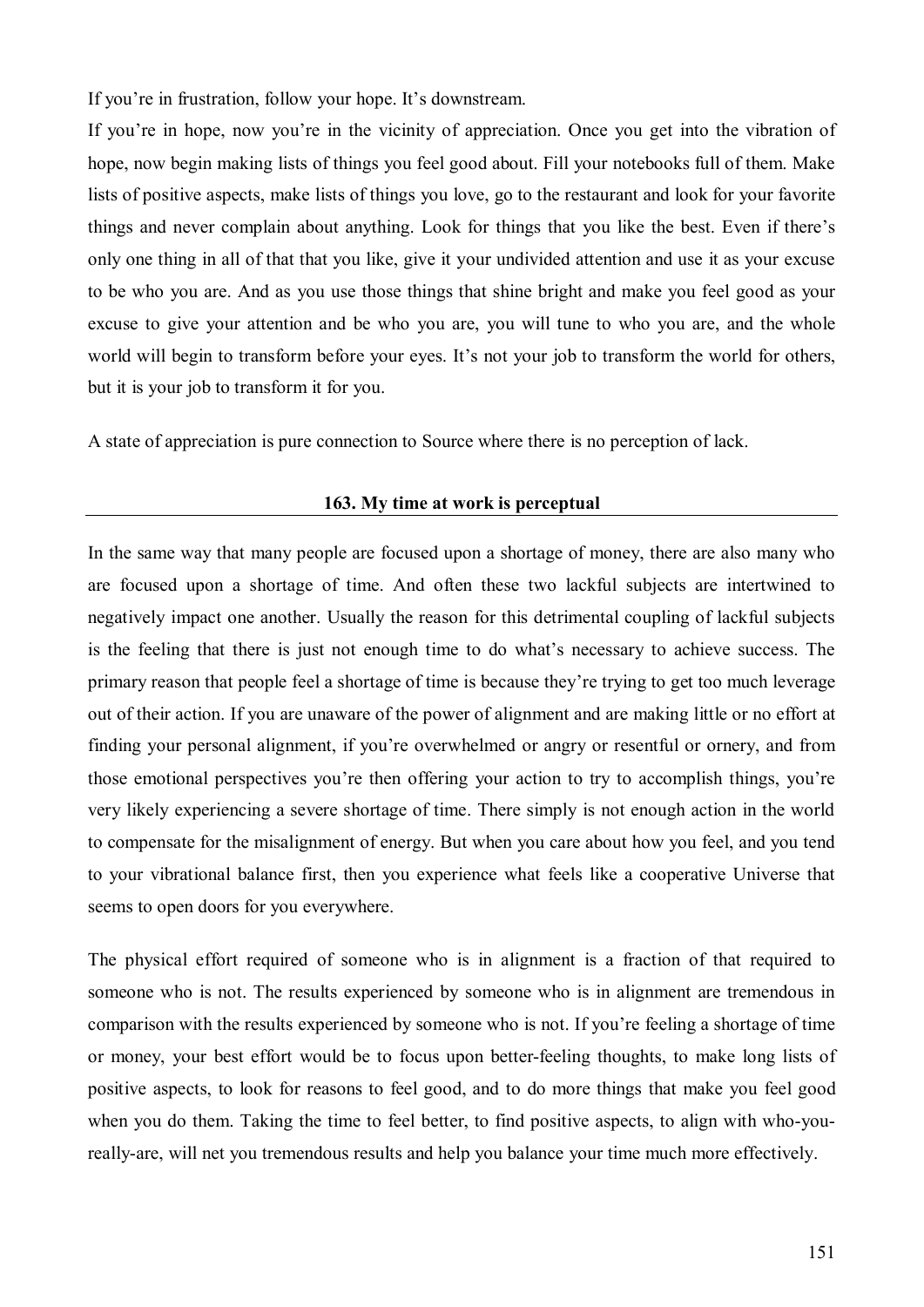Shortage of time is not your problem. Shortage of money is not your problem. Shortage of connection to the Energy that creates worlds is what is at the heart of all sensations of shortage that you're experiencing. Those voids, or shortages, can be filled with only one thing – connection to Source and alignment with who-you-really-are.

Your time is a perceptual thing. And even though the clock is ticking the same for everyone, your alignment affects your perception as well as the results that you allow. When you set time aside to envision your life as you want it to be, you access a power that is unavailable to you when you focus upon the problems of your life.

As you observe the enormous differences in the effort that people apply and the results they achieve, you have to conclude that there is more to the equation of achieving than action alone. The difference is, that some receive the benefit of the leverage of alignment because of the thoughts they think, while others disallow the leverage because of the thoughts they think.

Imagine yourself running 1 mile. And in this mile there are 2000 doors to move through. Imagine coming to each door and then having to personally open it before you can run through it. Now imagine running the mile, and as you approach each door, the door is opened for you, so you're able to continue the pace slowing not at all upon approaching each door.

When you're in alignment with the Energy that creates worlds, you no longer have to stop and open the doors, your Energy alignment allows things to line up for you. And the action that you offer is the way you enjoy the benefit of the alignment that you've accomplished.

## **164. Should I try to work harder?**

You are a powerful creator who came into this leading-edge environment understanding that you create through the power of your thought by deliberately directing your focus toward things you want. You did not intend to rely on your action for that creation. It may take some time to adjust to the understanding that you're creating through your thoughts, not through your action. But we cannot overstate the value of thinking and speaking of things as you would like them to be rather than as they are. Once you not only understand the power of your thought, but you deliberately direct this powerful tool in the direction of things that you desire, then you will discover that the action part of your life is the way that you enjoy what you've created through your thought.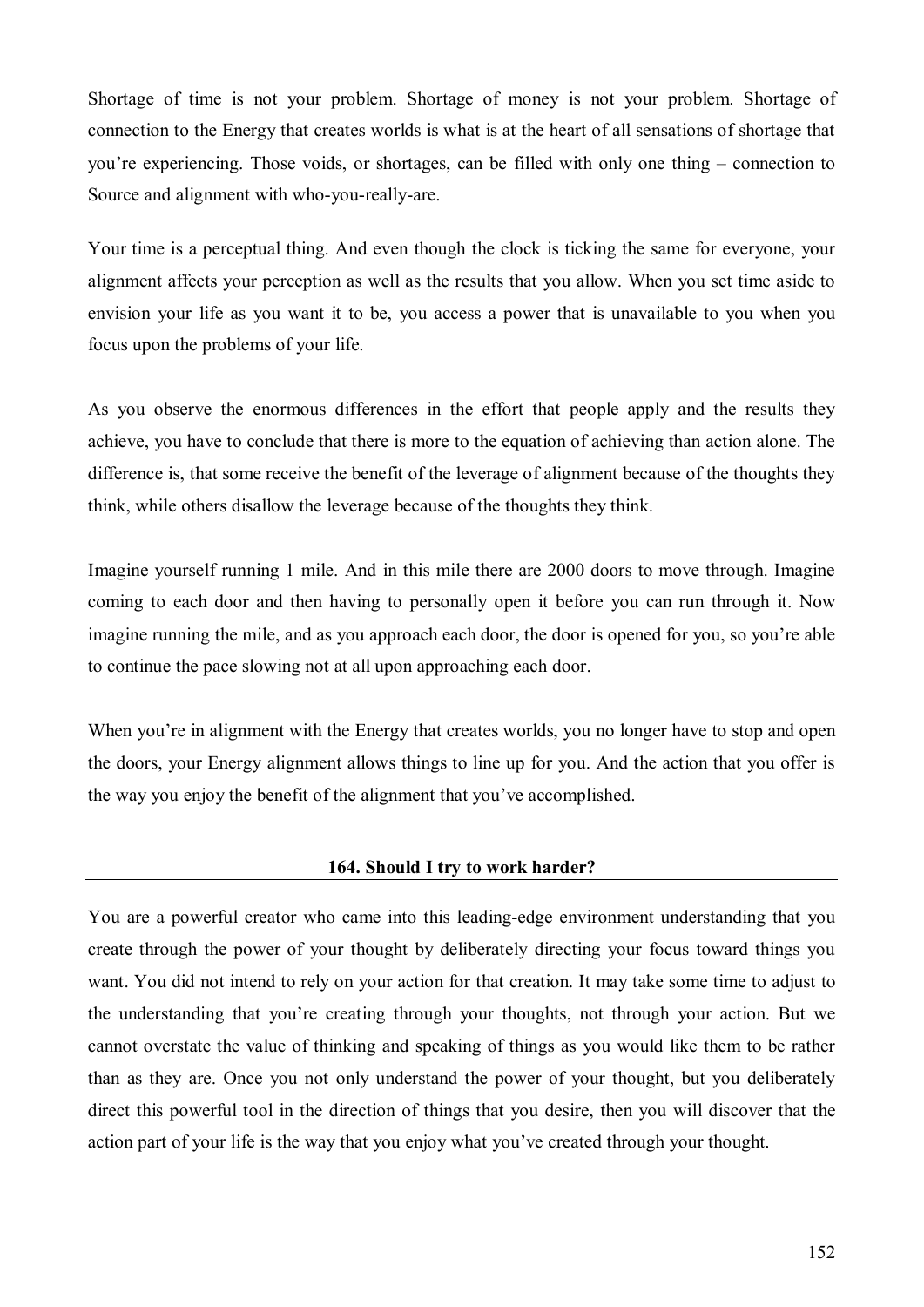When you achieve vibrational alignment, which means your thoughts are pleasing you as you think them, and you feel an inspiration to act, you've accomplished the best of both worlds. Your action feels effortless when you're tuned in to the vibrational frequency of Source, and then you feel an inspiration to offer action. Those outcomes are always pleasing. But action taken without tending to vibrational alignment first is hardworking inefficient action that over time wears you down. Most are so busy dealing with that which is immediate that they don't have time to tend to that which is important. Many tell us that they are so busy making their money that they don't have time to enjoy it. For when you rely on your action to create, often you're too tired to enjoy your creation.

Most people have a rather negative attitude about money. Simply because most people speak more often of what they cannot afford or the lack of the money they desire than they speak of the benefit of money. Also most people spend more time thinking about what is currently happening in their experience rather than what they would prefer to happen. And so, without meaning to, most people *are* thinking rather lackfully about money. So then when you couple an idea of something that you enjoy – your adventure, your music, your art – with something that you've felt strong lack about for a long time, like money, the balance of your thought tips toward the dominant feeling.

As you begin spending more time visualizing what you desire and less time observing what-is, and as you begin to practice your more positive better-feeling story, in time your adventure will become the dominant vibration within you. And then as you couple your adventure with your means of earning, the two will blend perfectly and enhance each other. There is no better way to earn money than to do things you love to do. Money can flow into your experience through endless avenues. It's not the choice of the craft or avenue that limits the money that flows, but the attitude toward the money. That's why so many niche markets are continually opening with people becoming very wealthy from ideas that only recently were not viable markets at all.

You are the creator of your own reality. And you are the creator of your own markets of enterprise and your own flow of money. You cannot accurately define some activities as hard and others as easy, because all things that are in harmony with what you're wanting are easy and flowing, while all things that are not in harmony with what you're wanting are harder and more resistant.

Anytime what you're doing feels like a struggle, you must understand that your contradictory thought is introducing resistance into the equation. Resistance is caused by thinking about what you do not want, and that's what makes you tired.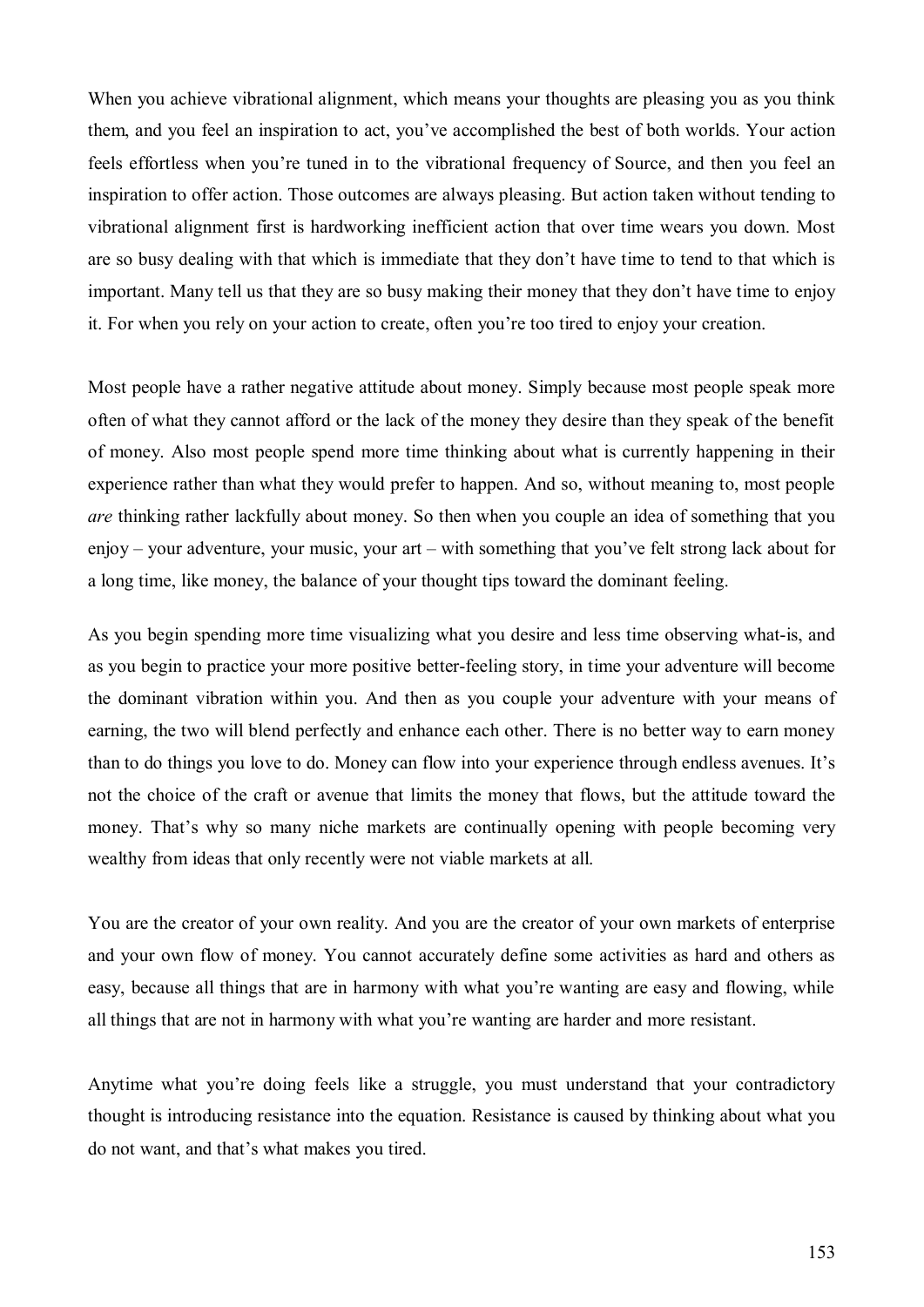Here's an example of your "old" story about your career:

"I've always worked hard in every job I've had, but I've never really been appreciated. Seems to me that employers always take advantage of me, getting everything from me that they can and giving as little in return as they can get away with. I'm tired of working so hard for so little. I'm going to start holding back too. No point in my knocking myself out when no one else notices. Many of the people around me at work know less than I know, work less than I work and make more money than I make. That's just not right."

## **166. An example of my "new" story about my career**

Here's an example of a "new" story about your career:

"I know that I will not always be right here in this place doing this same work. I like understanding that things are always evolving, and it's fun to anticipate where I'm headed. While there are many things that could be better where I am, it's not really a problem, because where I am is constantly changing to something better. I like knowing that as I look for the best things around me where I am, those things become more prevalent in my experience. It's fun to know that things are always working out for me. I like looking for the evidence of that. And I see more evidence of it every day."

Remember, there is no right or wrong way to tell your improved story. It can be about your past or your present or your future experiences. The only criterion that is important is that you be conscious of your intent to tell a better-feeling improved version of your story. By telling many good-feeling short stories throughout your day you will change your point of attraction.

## **167. Time to tell a new story**

For many of you your old story has been about things that have gone wrong, things that aren't the way you want them to be or think they should be, others who have let you down, others who have not been truthful with you. Your old story's been about not enough money or not enough time or how things usually are. Your old story's been about how things have been all of your life, or how things have been lately. It's been about the injustices that you see in the world or others who don't understand. Your story's been about others who don't make an effort, or others who are capable but don't apply themselves. Your story's been about dissatisfaction with your appearance, or worry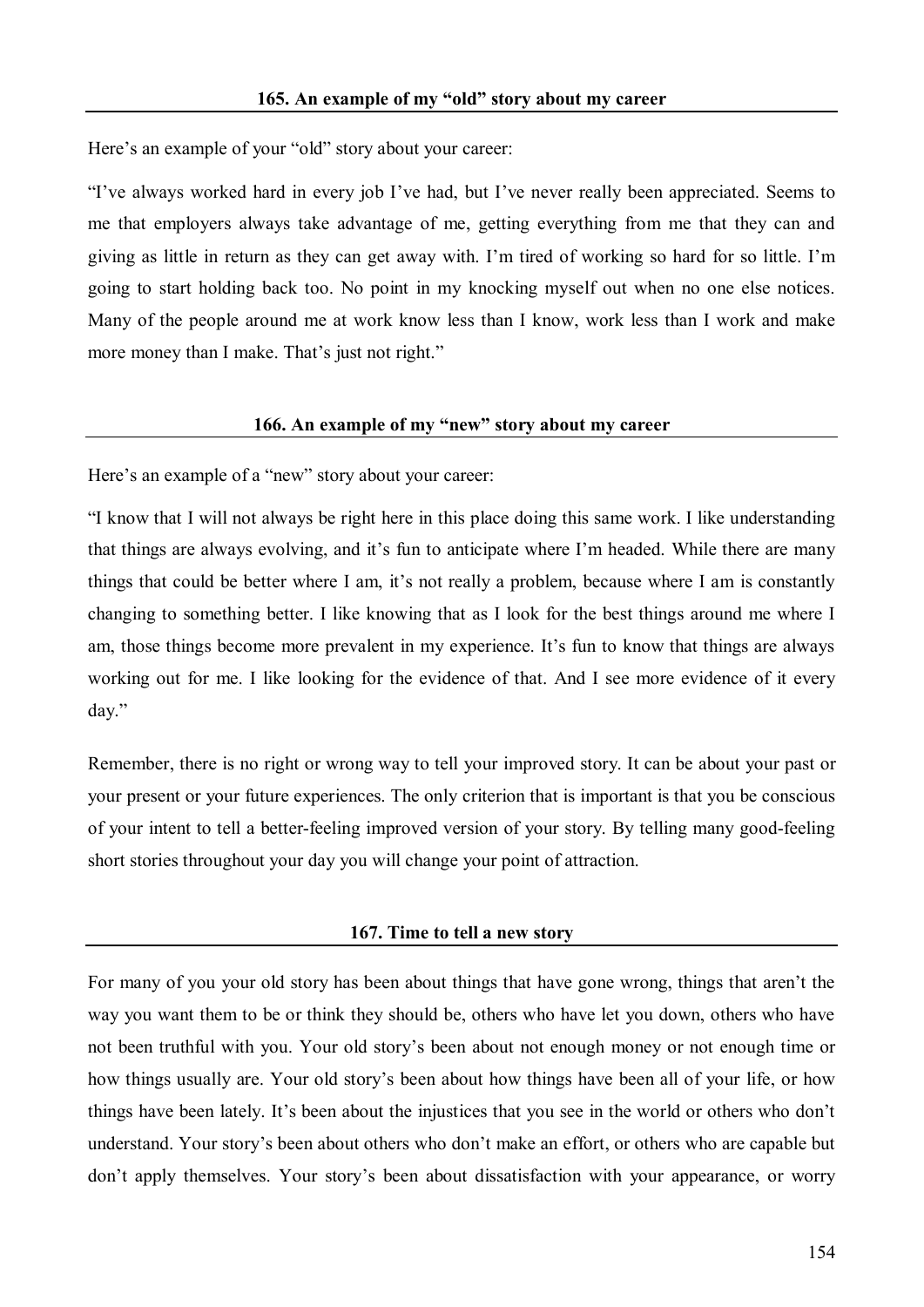about your body's health, or about people who take advantage of others, or about people who want to control you.

But start telling a new story. Let your new story be about the positive aspects of wherever you are. Let it be about the way you want things to be. Tell the story of how well things are going. How LOA is the true manager of all things. Tell the story about the abundance that flows abundantly, how time and perception is endless. Tell your story about the best things that you see. Let your new story be about your favorite memories. Talk about obvious expansion in your life. Talk about the amazing or interesting or wonderful aspects of your world. Talk about the incredible variety that surrounds you. Talk about the willingness and the effectiveness of others. Talk about the power of your own thoughts. Tell the story of the positive aspects of your body. Talk about the stable basis of your body. Tell the story about how we all create our own reality. Let your new story be about your absolute freedom and your joyous awareness of it.

Each and every component that makes up your life experience is drawn to you by the powerful LOA's response to the thoughts you think and the story you tell about your life. Your money and financial assets, your body's state of wellness, clarity, flexibility, size and shape, your work environment, how you're treated, your work satisfaction and rewards, indeed the very happiness of your life experience in general is all because of the story that you tell.

If you will let your dominant intention be to revise and improve the content of the story you tell every day of your life, it is our absolute promise to you that your life will become that ever improving story, for by the powerful LOA, it must be!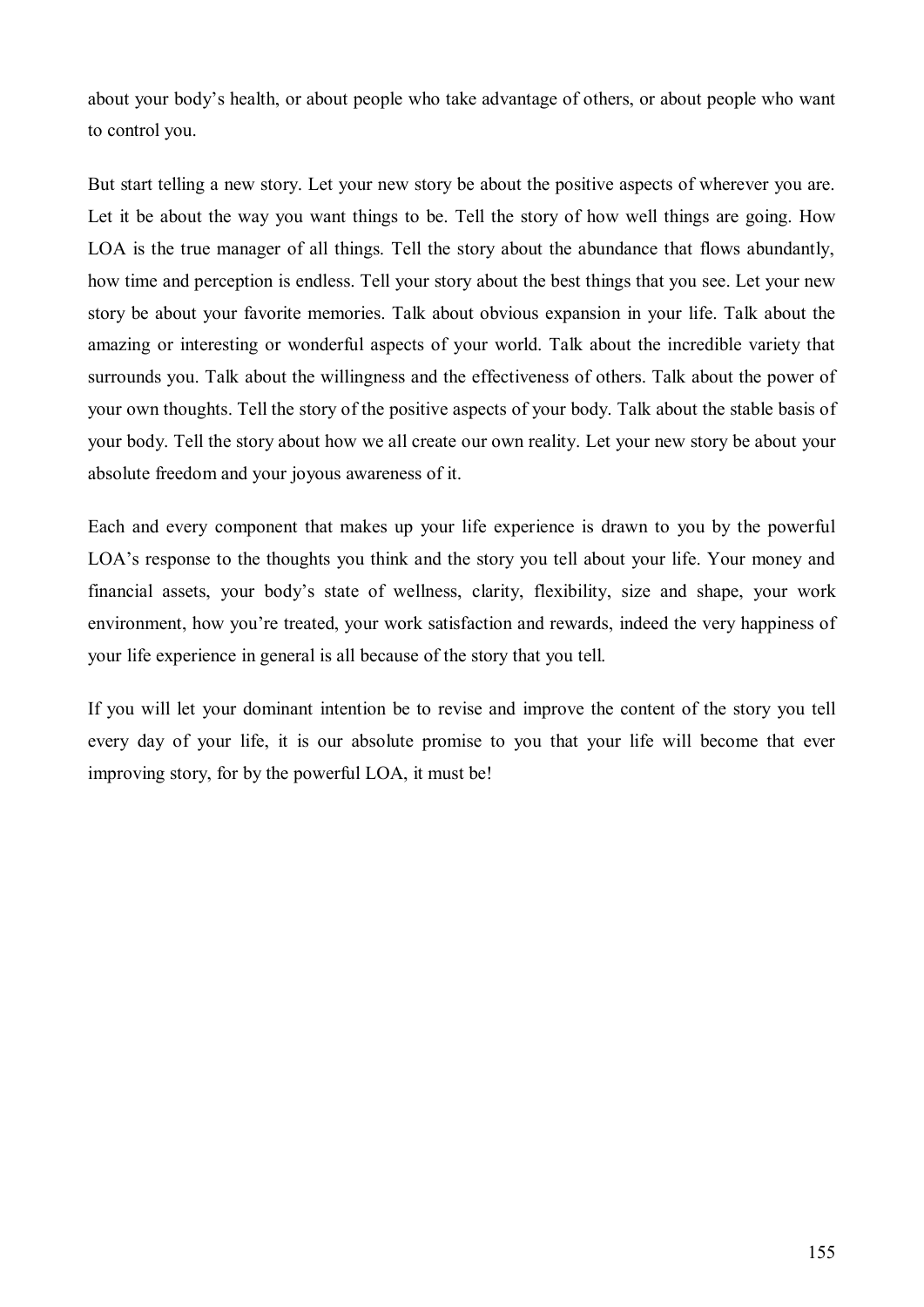## About the authors

Excited about the clarity and practicality of the translated information from the Beings who called themselves *Abraham,* **Jerry** and **Esther Hicks** began disclosing their amazing Abraham experience to a handful of close business associates in 1986.

Recognizing the practical results being received by themselves and by those people who were asking meaningful questions regarding the application of the principles of the *Law of Atraction* to fnances, bodily conditions, and relationships—and then successfully applying Abraham's answers to their own situations—Jerry and Esther made a deliberate decision to allow Abraham's teachings to become available to an ever-widening circle of seekers of answers to how to live a better life. Using their San Antonio, Texas, conference center as their base, Esther and Jerry have traveled to approximately 50 cities a year since 1989, presenting a series of interactive *Law of Attraction* Workshops to those leaders who have gathered to participate in this progressive stream of thought. And although worldwide attention has been given to this philosophy of Well-Being by Leading Edge thinkers and teachers who have, in turn, incorporated many of Abraham's concepts into their best-selling books, scripts, lectures, flms, and so forth, the primary spread of this material has been from person to person, as individuals begin to discover the value of this form of spiritual practicality in their personal life experiences.

Abraham—a group of obviously evolved Non-Physical teachers —speak their Broader Perspective through Esther. And as they speak to our level of comprehension through a series of loving, allowing, brilliant, yet comprehensively simple essays in print and in sound, they guide us to a clear Connection with our loving, guiding *Inner Being* and to uplifting self-empowerment from our Total Self.

Featuring the Universal *Law of Attraction,* the Hickses have now published more than 800 Abraham-Hicks books, cassettes, CDs, and DVDs. They may be contacted through their extensive interactive Website at: **[www.abraham-hicks.com](http://www.abraham-hicks.com/)**; or by mail at Abraham-Hicks Publications, P.O. Box 690070, San Antonio, TX 78269.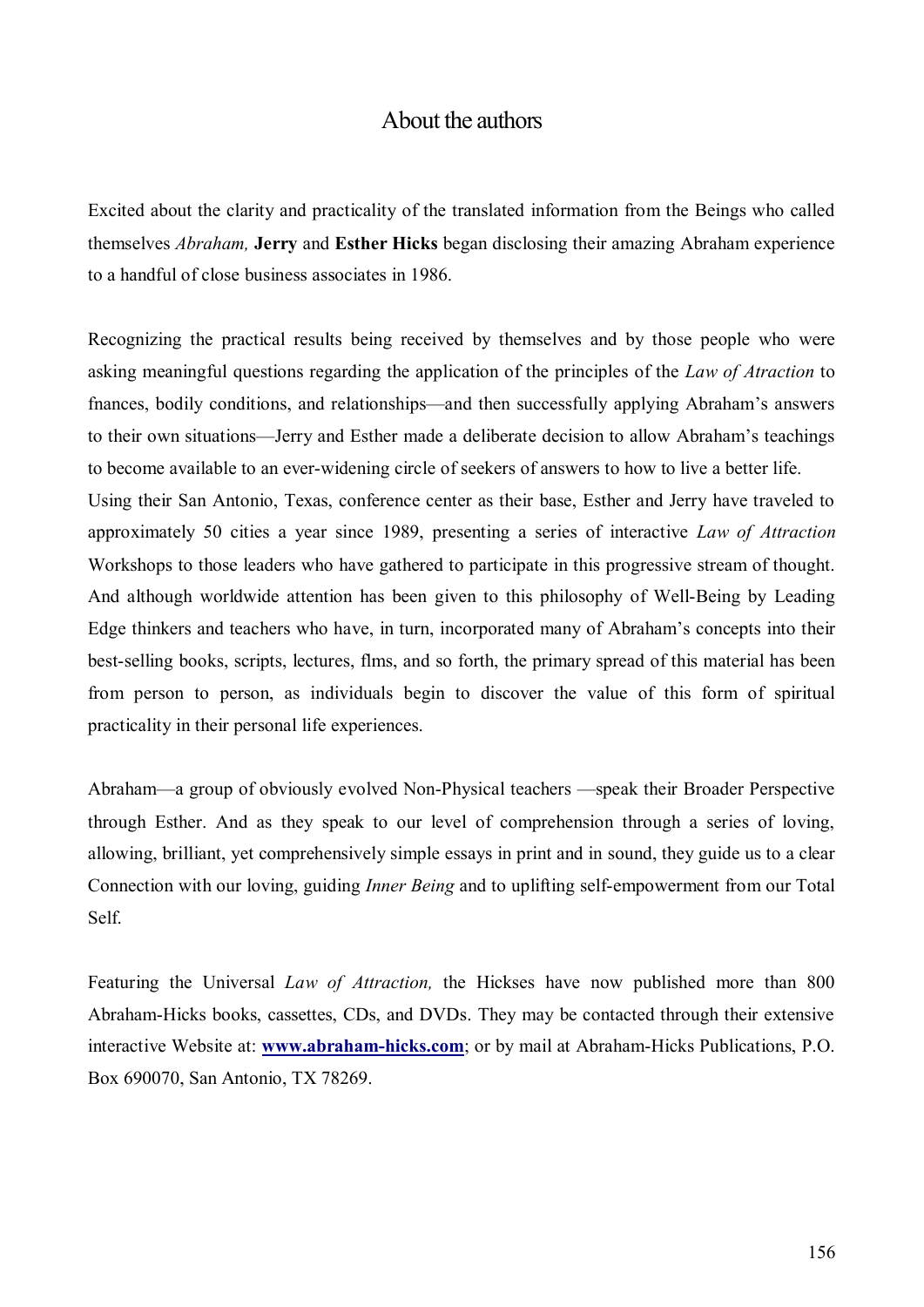# Hay House Titles of related interest

*YOU CAN HEAL YOUR LIFE, the movie,* starring Louise L. Hay & Friends (available as a 1-DVD program and an expanded 2-DVD set) Watch the trailer at: **[www.LouiseHayMovie.com](http://www.louisehaymovie.com/)**

*THE LAWS OF THINKING: 20 Secrets to Using the Divine Power of Your Mind to Manifest Prosperity,* by Bishop E. Bernard Jordan

*MAXIMIZE YOUR POTENTIAL THROUGH THE POWER OF YOUR SUBCONSCIOUS MIND TO CREATE WEALTH AND SUCCESS,* by Dr. Joseph Murphy

*QUANTUM SUCCESS: The Astonishing Science of Wealth and Happiness,* by Sandra Anne Taylor

*THE RICHES WITHIN: Your Seven Secret Treasures,* by Dr. John F. Demartini

*SECRETS OF SUCCESS: The Science and Spirit of Real Prosperity,* by Sandra Anne Taylor and Sharon A. Klingler

*SUCCESS INTELLIGENCE: Essential Lessons and Practices from the World's Leading Coaching Program on Authentic Success,*

by Robert Holden, Ph.D.

*21 DISTINCTIONS OF WEALTH: Attract the Abundance You Deserve,* by Peggy McColl

All of the above are available at your local bookstore, or may be ordered by contacting Hay House (see next page).